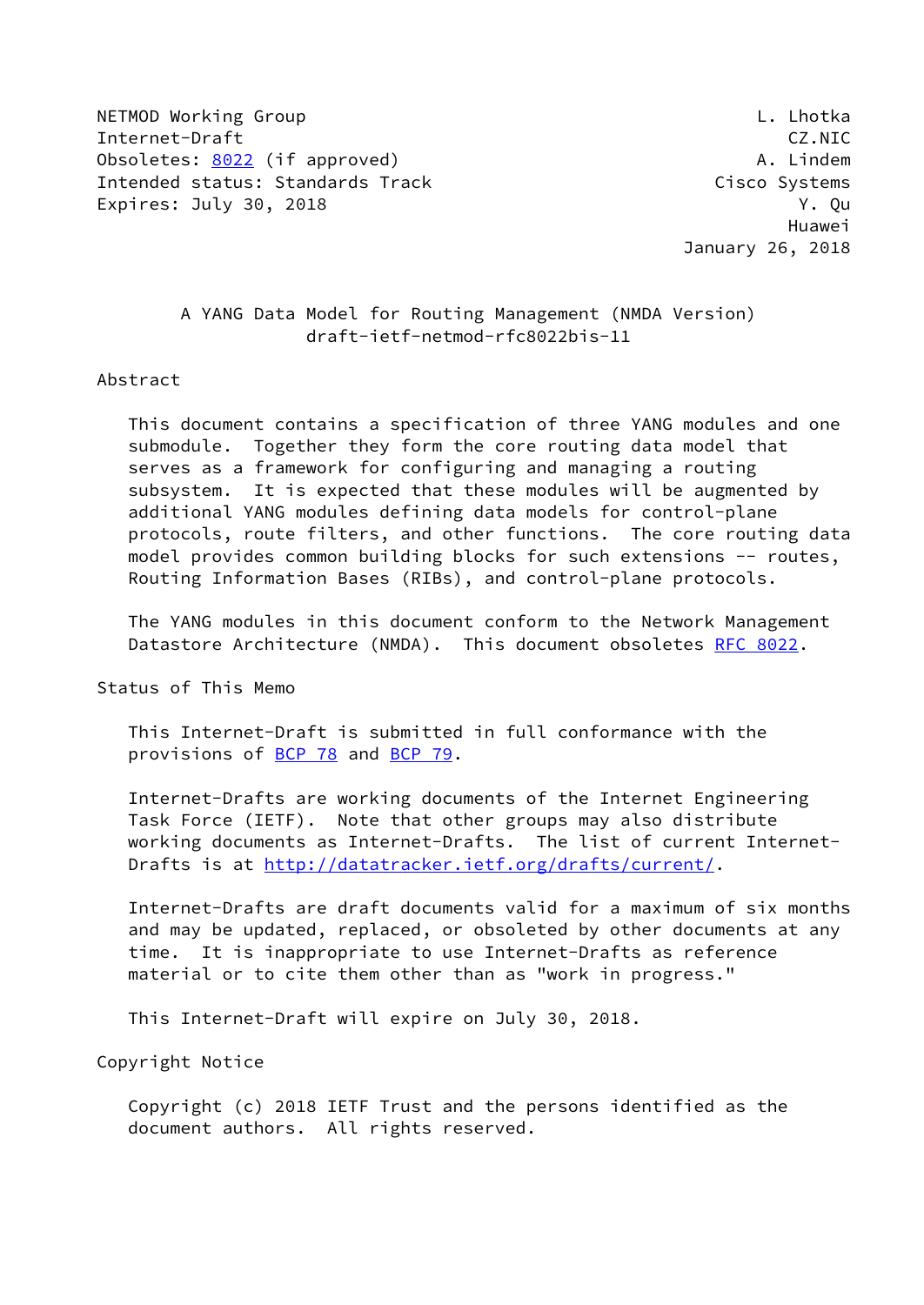Internet-Draft YANG Routing Management January 2018

This document is subject to **[BCP 78](https://datatracker.ietf.org/doc/pdf/bcp78)** and the IETF Trust's Legal Provisions Relating to IETF Documents [\(http://trustee.ietf.org/license-info](http://trustee.ietf.org/license-info)) in effect on the date of publication of this document. Please review these documents carefully, as they describe your rights and restrictions with respect to this document. Code Components extracted from this document must include Simplified BSD License text as described in Section 4.e of

 the Trust Legal Provisions and are provided without warranty as described in the Simplified BSD License.

# Table of Contents

| $1$ .                                                       |  | $\overline{3}$  |
|-------------------------------------------------------------|--|-----------------|
|                                                             |  | $\overline{3}$  |
|                                                             |  | $\overline{4}$  |
|                                                             |  | $\overline{5}$  |
| 2.3. Prefixes in Data Node Names                            |  | $\frac{5}{7}$   |
| 3.                                                          |  |                 |
| $\frac{4}{1}$ . The Design of the Core Routing Data Model   |  |                 |
| 4.1. System-Controlled and User-Controlled List Entries     |  |                 |
|                                                             |  | $\underline{8}$ |
|                                                             |  | $\overline{8}$  |
| $5.2$ . Routing Information Base (RIB) 9                    |  |                 |
| $\frac{5.3}{2}$ . Control-Plane Protocol 9                  |  |                 |
| $5.3.1$ . Routing Pseudo-Protocols                          |  | 10              |
| $5.3.2$ . Defining New Control-Plane Protocols              |  | 10              |
| 5.4. Parameters of IPv6 Router Advertisements               |  | 11              |
| 6. Interactions with Other YANG Modules                     |  | 12              |
| 6.1. Module "ietf-interfaces" 12                            |  |                 |
|                                                             |  |                 |
| Routing Management YANG Module 13<br><u>7</u> .             |  |                 |
| IPv4 Unicast Routing Management YANG Module 27<br>8.        |  |                 |
| 9. IPv6 Unicast Routing Management YANG Module 35           |  |                 |
| 9.1. IPv6 Router Advertisements Submodule                   |  | 44              |
|                                                             |  |                 |
|                                                             |  |                 |
|                                                             |  |                 |
| 12.1. Normative References 56                               |  |                 |
| 12.2. Informative References 58                             |  |                 |
| The Complete Schema Tree 59<br>Appendix A.                  |  |                 |
| Appendix B. Minimum Implementation                          |  | 64              |
| Appendix C. Example: Adding a New Control-Plane Protocol 64 |  |                 |
|                                                             |  | 67              |
| Appendix D. Data Tree Example                               |  |                 |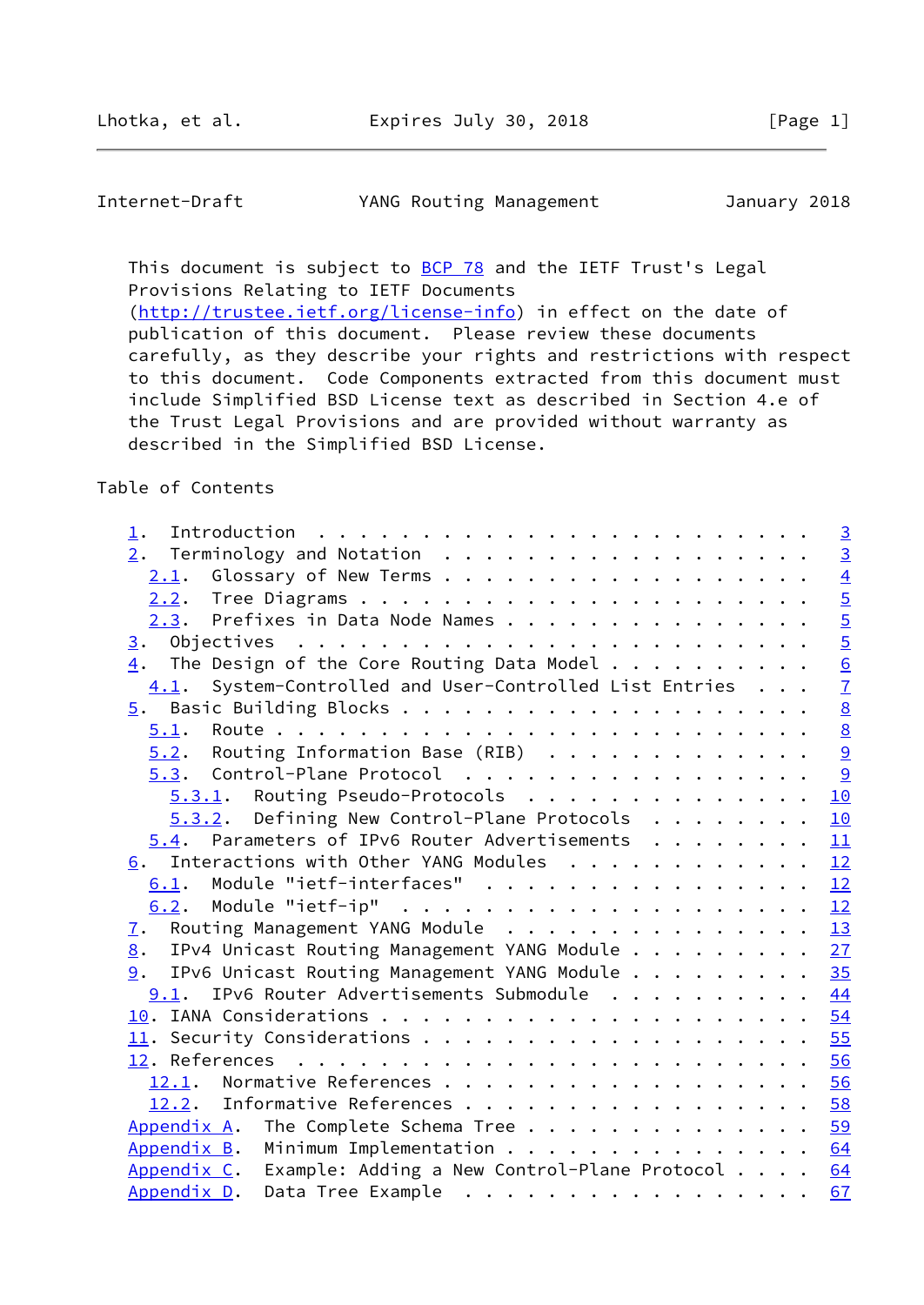|  | Appendix E. NETCONF Get Data Reply Example 73 |  |  |  |  |  |  |  |  |  |  |  |  |
|--|-----------------------------------------------|--|--|--|--|--|--|--|--|--|--|--|--|
|  |                                               |  |  |  |  |  |  |  |  |  |  |  |  |
|  |                                               |  |  |  |  |  |  |  |  |  |  |  |  |

| Lhotka, et al. | Expires July 30, 2018 | [Page 2] |
|----------------|-----------------------|----------|
|----------------|-----------------------|----------|

<span id="page-2-1"></span>

| Internet-Draft | YANG Routing Management | January 2018 |
|----------------|-------------------------|--------------|
|----------------|-------------------------|--------------|

### <span id="page-2-0"></span>[1](#page-2-0). Introduction

This document contains a specification of the following YANG modules:

- o The "ietf-routing" module provides generic components of a routing data model.
- o The "ietf-ipv4-unicast-routing" module augments the "ietf-routing" module with additional data specific to IPv4 unicast.
- o The "ietf-ipv6-unicast-routing" module augments the "ietf-routing" module with additional data specific to IPv6 unicast. Its submodule "ietf-ipv6-router-advertisements" also augments the "ietf-interfaces" [[I-D.ietf-netmod-rfc7223bis\]](#page-64-2) and "ietf-ip" [\[I-D.ietf-netmod-rfc7277bis](#page-64-3)] modules with IPv6 router configuration variables required by [\[RFC4861](https://datatracker.ietf.org/doc/pdf/rfc4861)].

 These modules together define the so-called core routing data model, which is intended as a basis for future data model development covering more-sophisticated routing systems. While these three modules can be directly used for simple IP devices with static routing (see  $Appendix B$ ), their main purpose is to provide essential building blocks for more-complicated data models involving multiple control-plane protocols, multicast routing, additional address families, and advanced functions such as route filtering or policy routing. To this end, it is expected that the core routing data model will be augmented by numerous modules developed by various IETF working groups.

 The YANG modules in this document conform to the Network Management Datastore Architecture (NMDA) [[I-D.ietf-netmod-revised-datastores\]](#page-64-4). This document obsoletes [RFC 8022](https://datatracker.ietf.org/doc/pdf/rfc8022) [\[RFC8022](https://datatracker.ietf.org/doc/pdf/rfc8022)].

<span id="page-2-2"></span>[2](#page-2-2). Terminology and Notation

The key words "MUST", "MUST NOT", "REQUIRED", "SHALL", "SHALL NOT",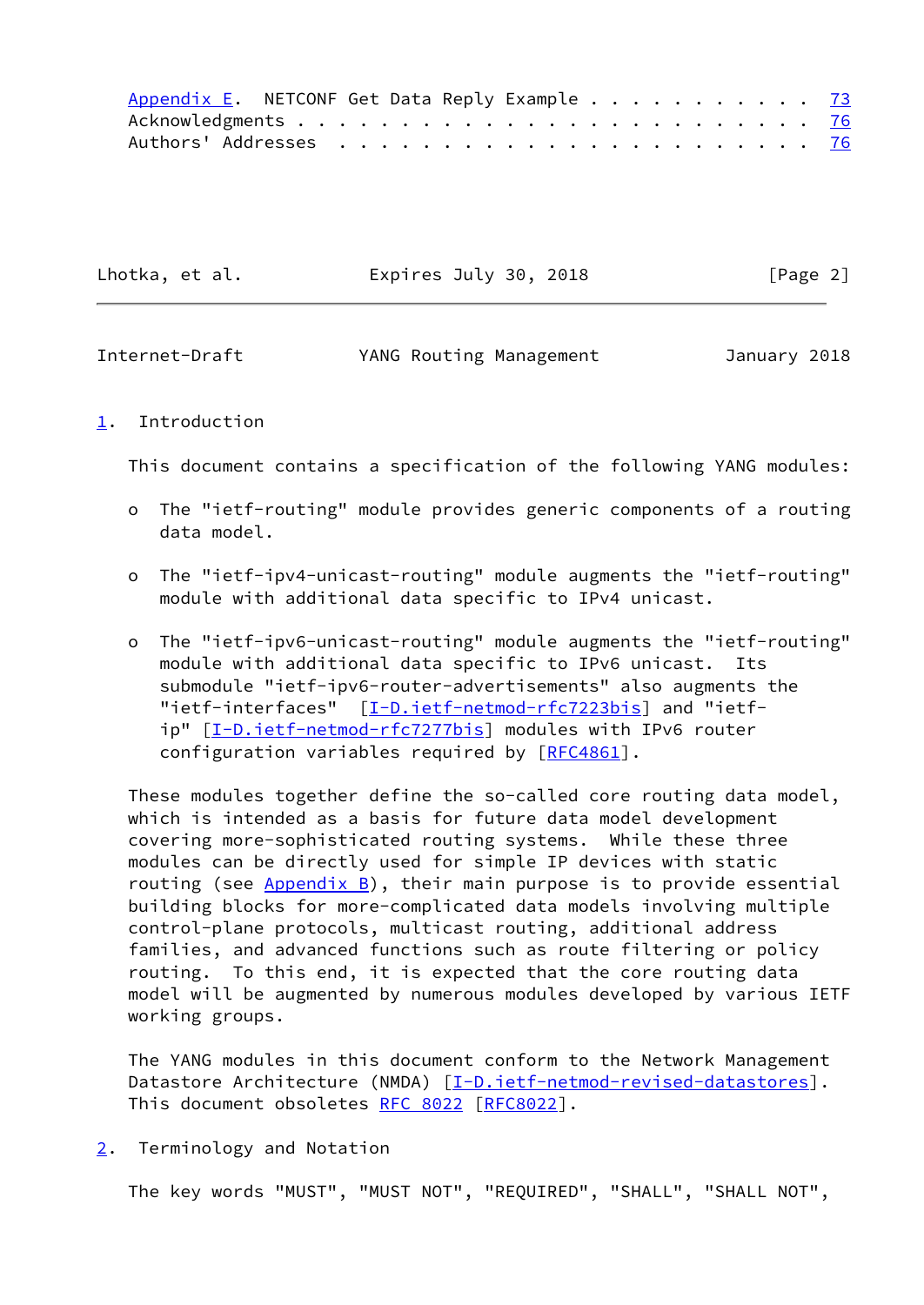<span id="page-3-0"></span> "SHOULD", "SHOULD NOT", "RECOMMENDED", "NOT RECOMMENDED", "MAY", and "OPTIONAL" in this document are to be interpreted as described in [BCP](https://datatracker.ietf.org/doc/pdf/bcp14) [14](https://datatracker.ietf.org/doc/pdf/bcp14) [[RFC2119\]](https://datatracker.ietf.org/doc/pdf/rfc2119) [\[RFC8174](https://datatracker.ietf.org/doc/pdf/rfc8174)] when, and only when, they appear in all capitals, as shown here. The following terms are defined in [\[I-D.ietf-netmod-revised-datastores\]](#page-64-4): o client o server Lhotka, et al. Expires July 30, 2018 [Page 3] Internet-Draft YANG Routing Management January 2018 o configuration o system state o operational state o intended configuration The following terms are defined in [[RFC7950\]](https://datatracker.ietf.org/doc/pdf/rfc7950): o action o augment o container o container with presence o data model o data node o feature o leaf o list o mandatory node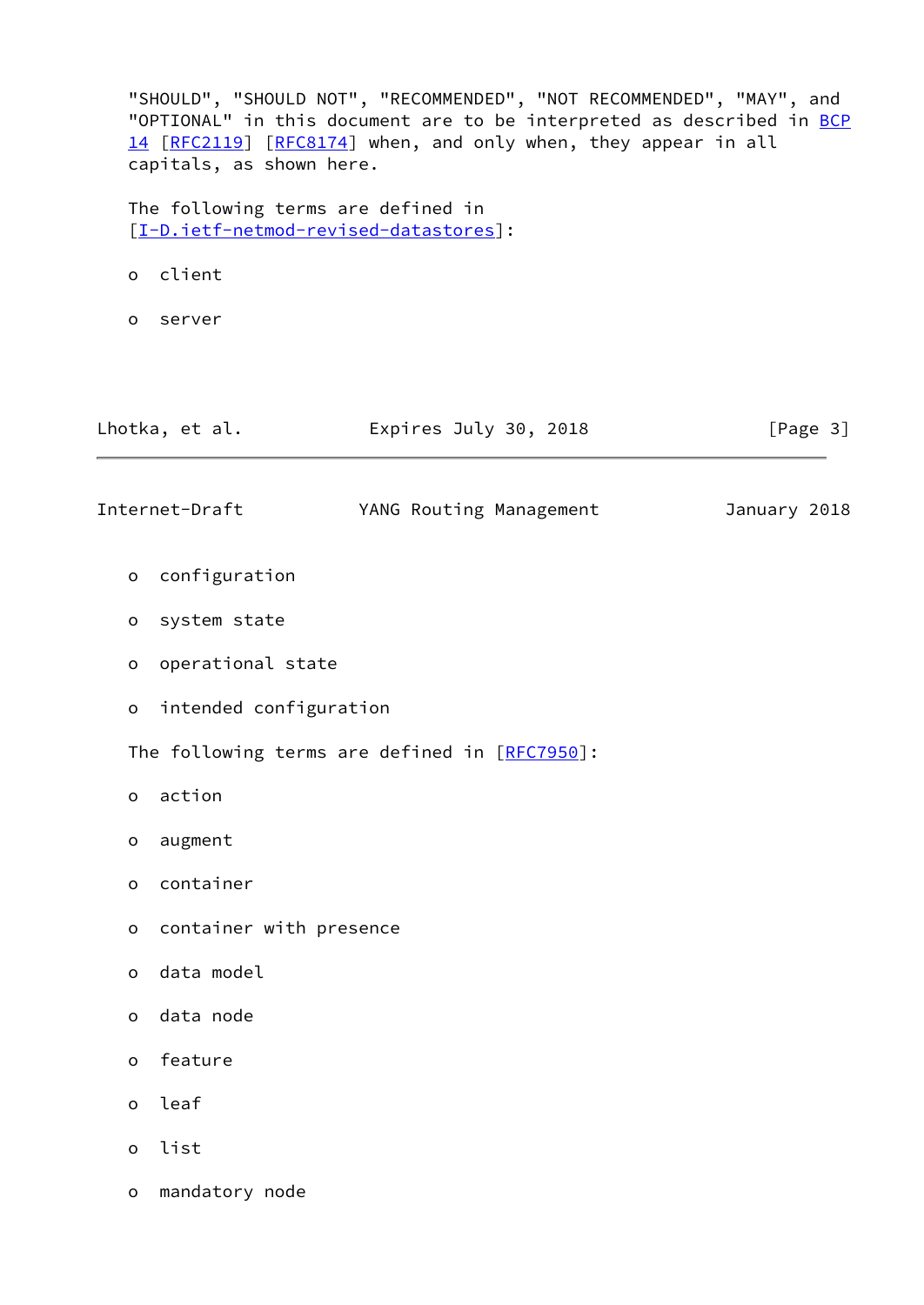- o module
- o schema tree
- o RPC (Remote Procedure Call) operation

<span id="page-4-0"></span>[2.1](#page-4-0). Glossary of New Terms

- core routing data model: YANG data model comprising "ietf-routing", "ietf-ipv4-unicast-routing", and "ietf-ipv6-unicast-routing" modules.
- direct route: a route to a directly connected network.
- Routing Information Base (RIB): An object containing a list of routes together with other information. See [Section 5.2](#page-9-0) for details.

| Lhotka, et al. | Expires July 30, 2018 | [Page 4] |
|----------------|-----------------------|----------|
|----------------|-----------------------|----------|

<span id="page-4-2"></span>Internet-Draft YANG Routing Management January 2018

- system-controlled entry: An entry of a list in operational state ("config false") that is created by the system independently of what has been explicitly configured. See  $Section 4.1$  for details.
- user-controlled entry: An entry of a list in operational state ("config false") that is created and deleted as a direct consequence of certain configuration changes. See [Section 4.1](#page-7-0) for details.
- <span id="page-4-1"></span>[2.2](#page-4-1). Tree Diagrams

 Tree diagrams used in this document follow the notation defined in [\[I-D.ietf-netmod-yang-tree-diagrams\]](#page-65-1).

<span id="page-4-3"></span>[2.3](#page-4-3). Prefixes in Data Node Names

 In this document, names of data nodes, actions, and other data model objects are often used without a prefix, as long as it is clear from the context in which YANG module each name is defined. Otherwise, names are prefixed using the standard prefix associated with the corresponding YANG module, as shown in Table 1.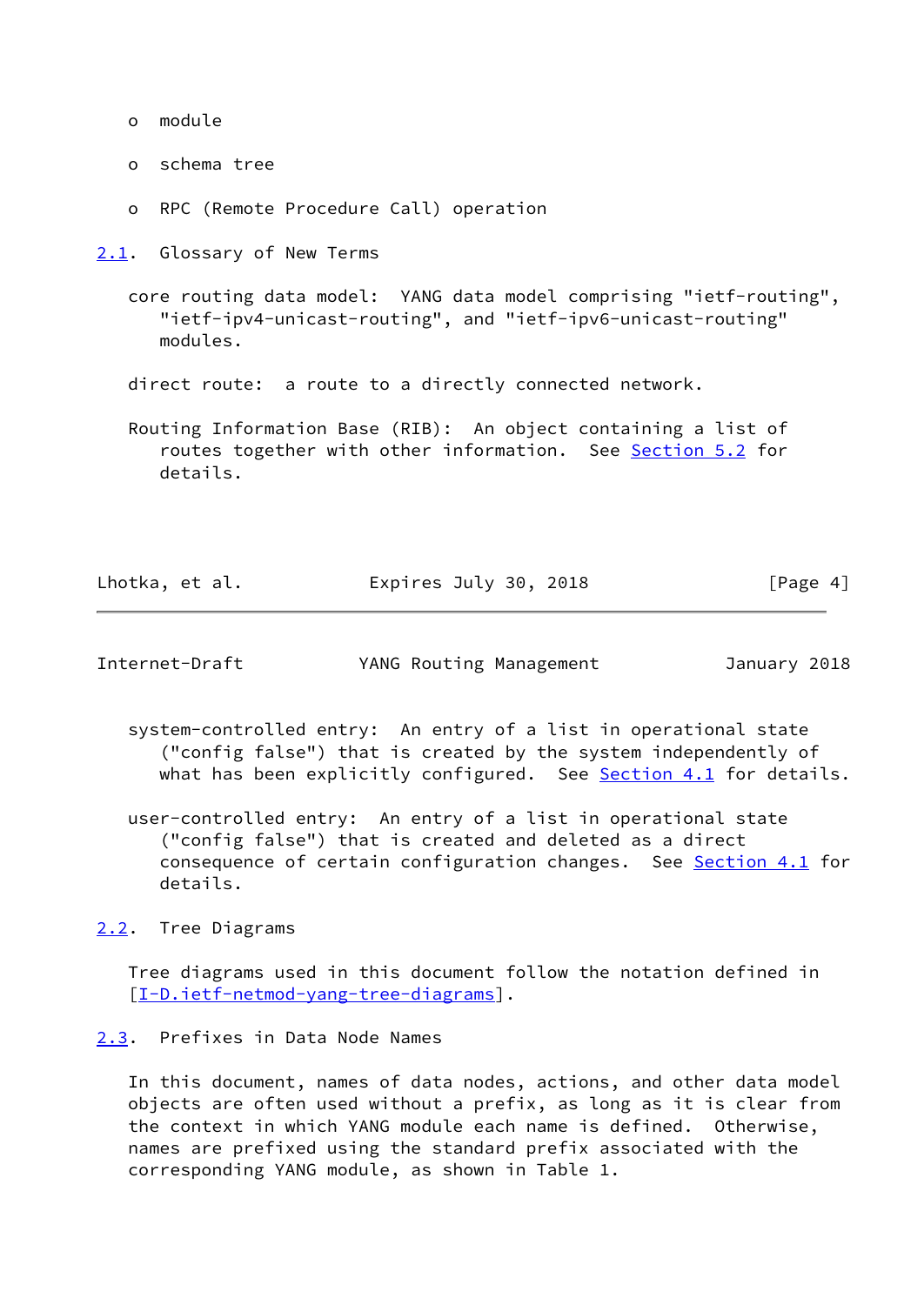|      | Prefix   YANG module      | Reference                    |
|------|---------------------------|------------------------------|
| if   | ietf-interfaces           | [I-D.ietf-netmod-rfc7223bis] |
| ПD   | ietf-ip                   | [I-D.ietf-netmod-rfc7277bis] |
| rt   | ietf-routing              | Section 7                    |
| v4ur | ietf-ipv4-unicast-routing | Section 8                    |
| v6ur | ietf-ipv6-unicast-routing | Section 9                    |
| yang | ietf-yang-types           | [REG991]                     |
| inet | ietf-inet-types           | [REG991]                     |

Table 1: Prefixes and Corresponding YANG Modules

## <span id="page-5-0"></span>[3](#page-5-0). Objectives

 The initial design of the core routing data model was driven by the following objectives:

- o The data model should be suitable for the common address families -- in particular, IPv4 and IPv6 -- and for unicast and multicast routing, as well as Multiprotocol Label Switching (MPLS).
- o A simple IP routing system, such as one that uses only static routing, should be configurable in a simple way, ideally without any need to develop additional YANG modules.

| Lhotka, et al. | Expires July 30, 2018 | [Page 5] |
|----------------|-----------------------|----------|
|----------------|-----------------------|----------|

<span id="page-5-2"></span>Internet-Draft YANG Routing Management January 2018

- o On the other hand, the core routing framework must allow for complicated implementations involving multiple Routing Information Bases (RIBs) and multiple control-plane protocols, as well as controlled redistributions of routing information.
- o Because device vendors will want to map the data models built on this generic framework to their proprietary data models and configuration interfaces, the framework should be flexible enough to facilitate that and accommodate data models with different logic.
- <span id="page-5-1"></span>[4](#page-5-1). The Design of the Core Routing Data Model

 The core routing data model consists of three YANG modules and one submodule. The first module, "ietf-routing", defines the generic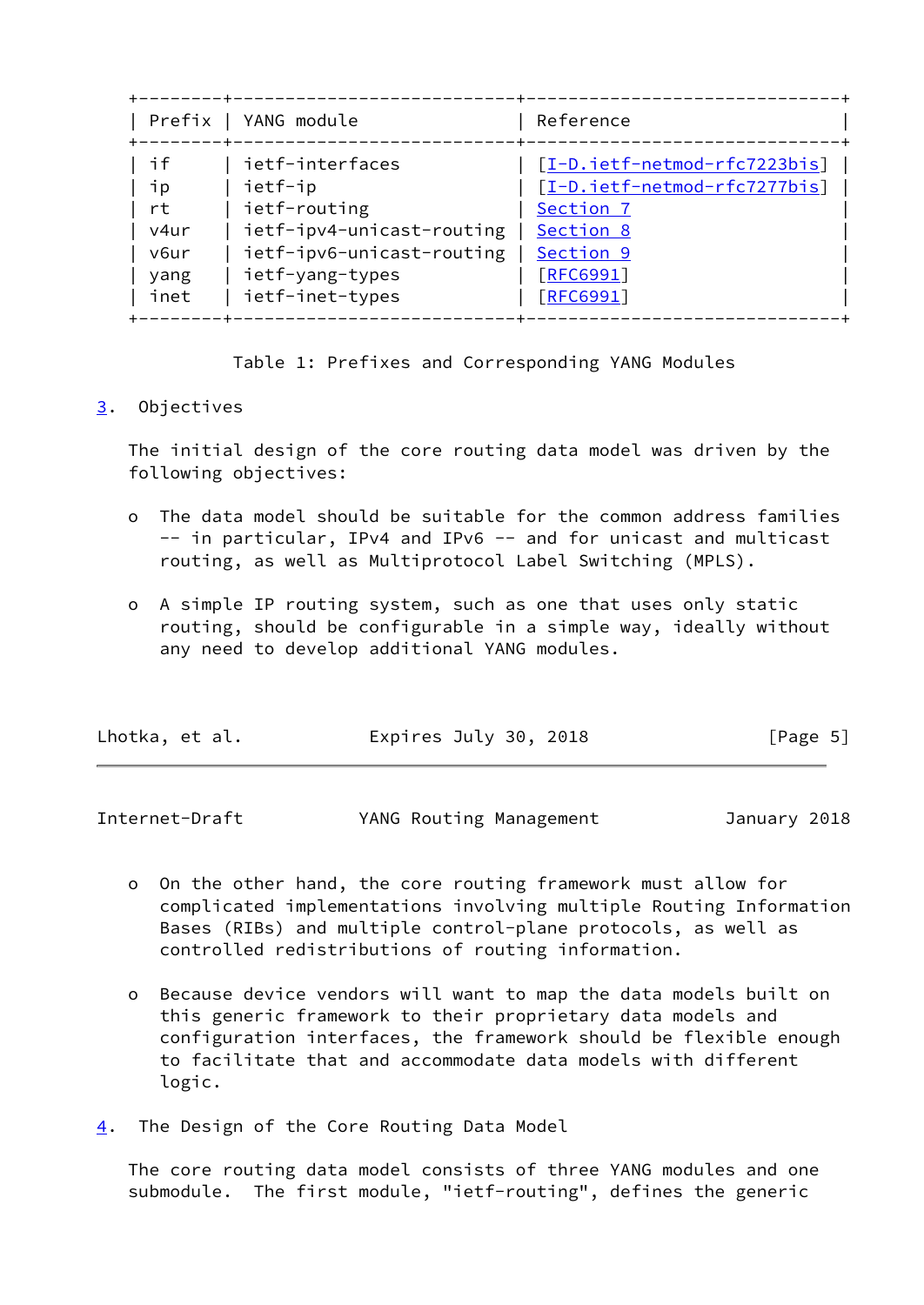components of a routing system. The other two modules, "ietf-ipv4 unicast-routing" and "ietf-ipv6-unicast-routing", augment the "ietf routing" module with additional data nodes that are needed for IPv4 and IPv6 unicast routing, respectively. The "ietf-ipv6-unicast routing" module has a submodule, "ietf-ipv6-router-advertisements", that augments the "ietf-interfaces" [\[I-D.ietf-netmod-rfc7223bis\]](#page-64-2) and "ietf-ip" [[I-D.ietf-netmod-rfc7277bis\]](#page-64-3) modules with configuration variables for IPv6 router advertisements as required by [\[RFC4861](https://datatracker.ietf.org/doc/pdf/rfc4861)].

Figure 1 shows abridged views of the hierarchies. See [Appendix A](#page-66-0) for the complete data trees.

Lhotka, et al. Expires July 30, 2018 [Page 6]

<span id="page-6-0"></span>Internet-Draft YANG Routing Management January 2018

```
 +--rw routing
   +--rw router-id? yang:dotted-quad
   +--ro interfaces
   | +--ro interface* if:interface-ref
   +--rw control-plane-protocols
      | +--rw control-plane-protocol* [type name]
        | +--rw type identityref
        | +--rw name string
```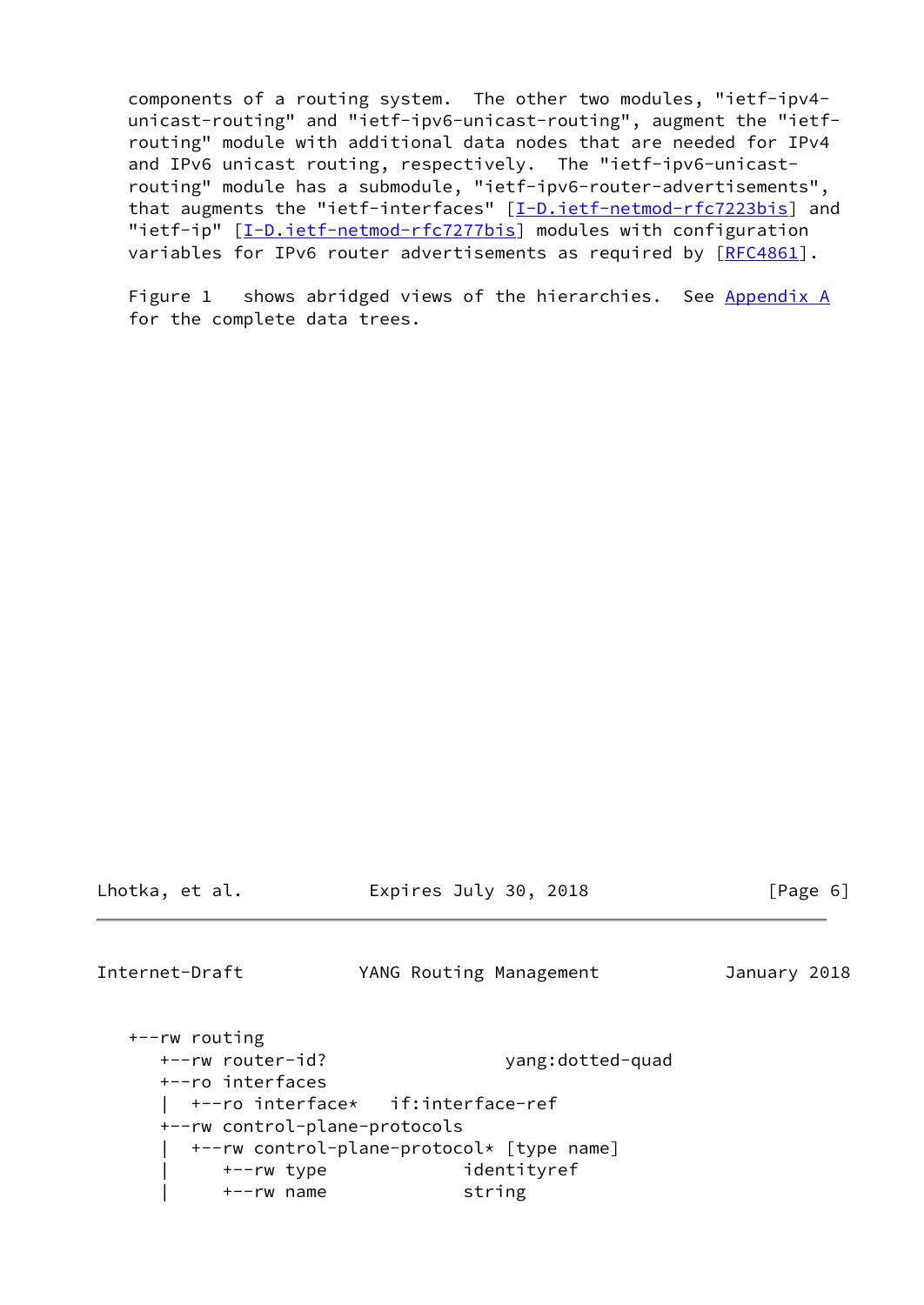```
 | +--rw description? string
           | +--rw static-routes
              | +--rw v4ur:ipv4
             \| ...
              | +--rw v6ur:ipv6
 | ...
      +--rw ribs
        +--rw rib* [name]
           +--rw name string
           +--rw address-family? identityref
           +--ro default-rib? boolean {multiple-ribs}?
           +--ro routes
             | +--ro route*
 | ...
           +---x active-route
             | +---w input
               | | +---w v4ur:destination-address? inet:ipv4-address
              | | +---w v6ur:destination-address? inet:ipv6-address
              | +--ro output
 | ...
           +--rw description? string
```
#### Figure 1: Data Hierarchy

 As can be seen from Figure 1, the core routing data model introduces several generic components of a routing framework: routes, RIBs containing lists of routes, and control-plane protocols. [Section 5](#page-8-0) describes these components in more detail.

<span id="page-7-0"></span>[4.1](#page-7-0). System-Controlled and User-Controlled List Entries

 The core routing data model defines several lists in the schema tree, such as "rib", that have to be populated with at least one entry in any properly functioning device, and additional entries may be configured by a client.

 In such a list, the server creates the required item as a so-called system-controlled entry in the operational state, i.e., inside read only lists in the "routing" container.

| Lhotka, et al. | Expires July 30, 2018 | [Page 7] |
|----------------|-----------------------|----------|
|----------------|-----------------------|----------|

<span id="page-7-1"></span>

| Internet-Draft | YANG Routing Management | January 2018 |
|----------------|-------------------------|--------------|
|                |                         |              |

An example can be seen in  $Appendix D$ : the "/routing/ribs/rib" list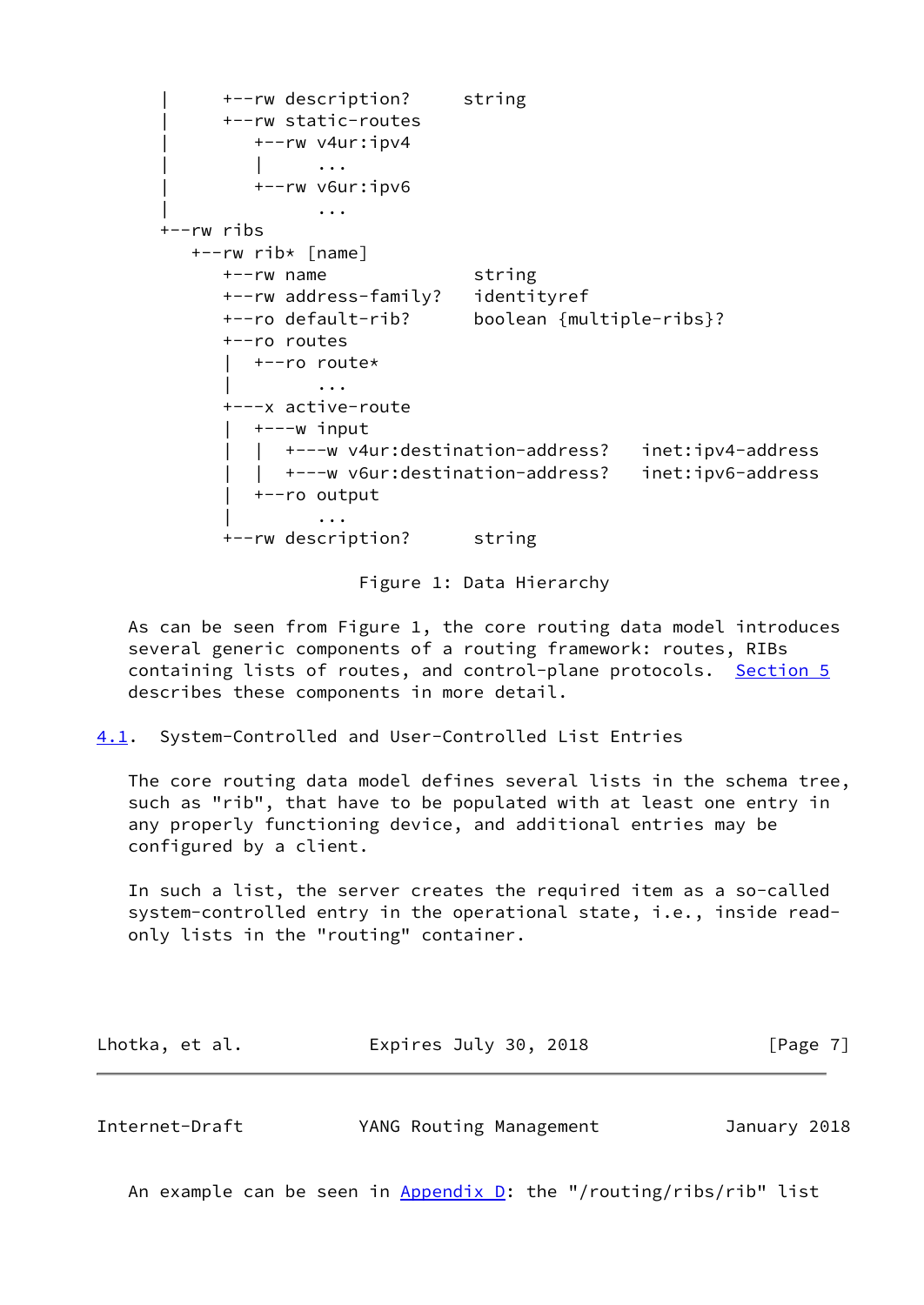has two system-controlled entries named "ipv4-master" and "ipv6-master".

 Additional entries may be created in the configuration by a client, e.g., via the NETCONF protocol. These are so-called user-controlled entries. If the server accepts a configured user-controlled entry, then this entry also appears in the operational state version of the list.

 Corresponding entries in both versions of the list (in the intended configuration and the operational state) [\[I-D.ietf-netmod-revised-datastores\]](#page-64-4) have the same value of the list key.

 A client may also provide supplemental configuration of system controlled entries. To do so, the client creates a new entry in the configuration with the desired contents. In order to bind this entry to the corresponding entry in the operational state, the key of the configuration entry has to be set to the same value as the key of the operational state entry.

 Deleting a user-controlled entry from the intended configuration results in the removal of the corresponding entry in the operational state list. In contrast, if client deletes a system-controlled entry from the intended configuration, only the extra configuration specified in that entry is removed but the corresponding operational state entry is not removed.

<span id="page-8-0"></span>[5](#page-8-0). Basic Building Blocks

 This section describes the essential components of the core routing data model.

<span id="page-8-1"></span>[5.1](#page-8-1). Route

 Routes are basic elements of information in a routing system. The core routing data model defines only the following minimal set of route attributes:

- o "destination-prefix": address prefix specifying the set of destination addresses for which the route may be used. This attribute is mandatory.
- o "route-preference": an integer value (also known as administrative distance) that is used for selecting a preferred route among routes with the same destination prefix. A lower value means a more preferred route.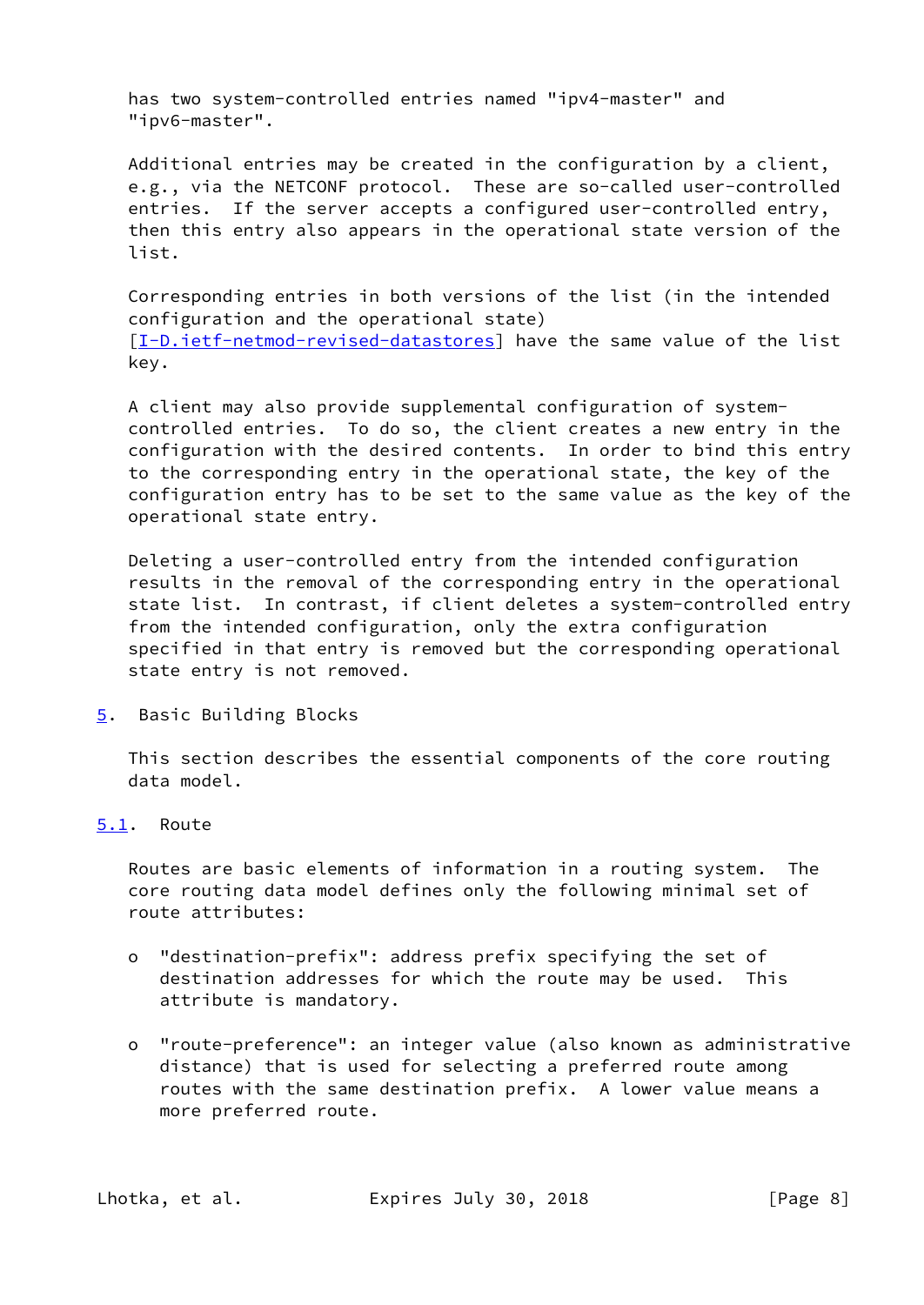<span id="page-9-1"></span> o "next-hop": determines the outgoing interface and/or next-hop address(es), or a special operation to be performed with a packet.

 Routes are primarily system state that appear as entries of RIBs [\(Section 5.2](#page-9-0)) but they may also be found in configuration data, for example, as manually configured static routes. In the latter case, configurable route attributes are generally a subset of attributes defined for RIB routes.

<span id="page-9-0"></span>[5.2](#page-9-0). Routing Information Base (RIB)

 Every implementation of the core routing data model manages one or more Routing Information Bases (RIBs). A RIB is a list of routes complemented with administrative data. Each RIB contains only routes of one address family. An address family is represented by an identity derived from the "rt:address-family" base identity.

 In the core routing data model, RIBs are represented as entries of the list "/routing/ribs/rib" in the operational state. The contents of RIBs are controlled and manipulated by control-plane protocol operations that may result in route additions, removals, and modifications. This also includes manipulations via the "static" and/or "direct" pseudo-protocols; see [Section 5.3.1.](#page-10-0)

 For every supported address family, exactly one RIB MUST be marked as the so-called default RIB to which control-plane protocols place their routes by default.

 Simple router implementations that do not advertise the feature "multiple-ribs" will typically create one system-controlled RIB per supported address family and mark it as the default RIB.

 More-complex router implementations advertising the "multiple-ribs" feature support multiple RIBs per address family that can be used for policy routing and other purposes.

The following action (see Section [7.15 of \[RFC7950\]\)](https://datatracker.ietf.org/doc/pdf/rfc7950#section-7.15) is defined for the "rib" list:

 o active-route -- return the active RIB route for the destination address that is specified as the action's input parameter.

<span id="page-9-2"></span>[5.3](#page-9-2). Control-Plane Protocol

 The core routing data model provides an open-ended framework for defining multiple control-plane protocol instances, e.g., for Layer 3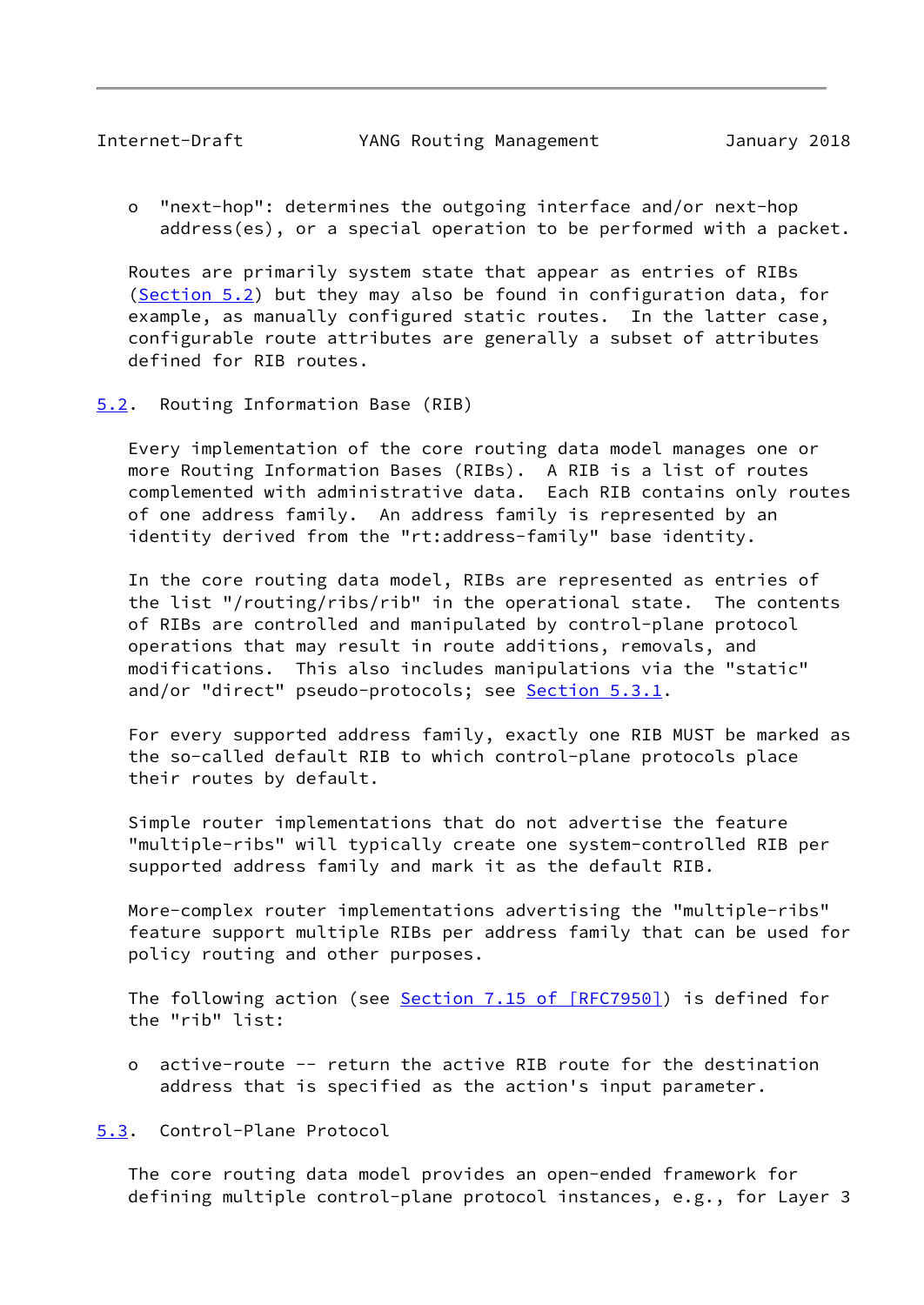routing protocols. Each control-plane protocol instance MUST be assigned a type, which is an identity derived from the

| Lhotka, et al. | Expires July 30, 2018 | [Page 9] |
|----------------|-----------------------|----------|
|----------------|-----------------------|----------|

<span id="page-10-1"></span>Internet-Draft YANG Routing Management January 2018

 "rt:control-plane-protocol" base identity. The core routing data model defines two identities for the direct and static pseudo protocols ([Section 5.3.1\)](#page-10-0).

 Multiple control-plane protocol instances of the same type MAY be configured.

<span id="page-10-0"></span>[5.3.1](#page-10-0). Routing Pseudo-Protocols

 The core routing data model defines two special routing protocol types -- "direct" and "static". Both are in fact pseudo-protocols, which means that they are confined to the local device and do not exchange any routing information with adjacent routers.

 Every implementation of the core routing data model MUST provide exactly one instance of the "direct" pseudo-protocol type. It is the source of direct routes for all configured address families. Direct routes are normally supplied by the operating system kernel, based on the configuration of network interface addresses; see [Section 6.2](#page-13-0).

 A pseudo-protocol of the type "static" allows for specifying routes manually. It MAY be configured in zero or multiple instances, although a typical configuration will have exactly one instance.

<span id="page-10-2"></span>[5.3.2](#page-10-2). Defining New Control-Plane Protocols

 It is expected that future YANG modules will create data models for additional control-plane protocol types. Such a new module has to define the protocol-specific data nodes, and it has to integrate into the core routing framework in the following way:

- o A new identity MUST be defined for the control-plane protocol, and its base identity MUST be set to "rt:control-plane-protocol" or to an identity derived from "rt:control-plane-protocol".
- o Additional route attributes MAY be defined, preferably in one place by means of defining a YANG grouping. The new attributes have to be inserted by augmenting the definitions of the node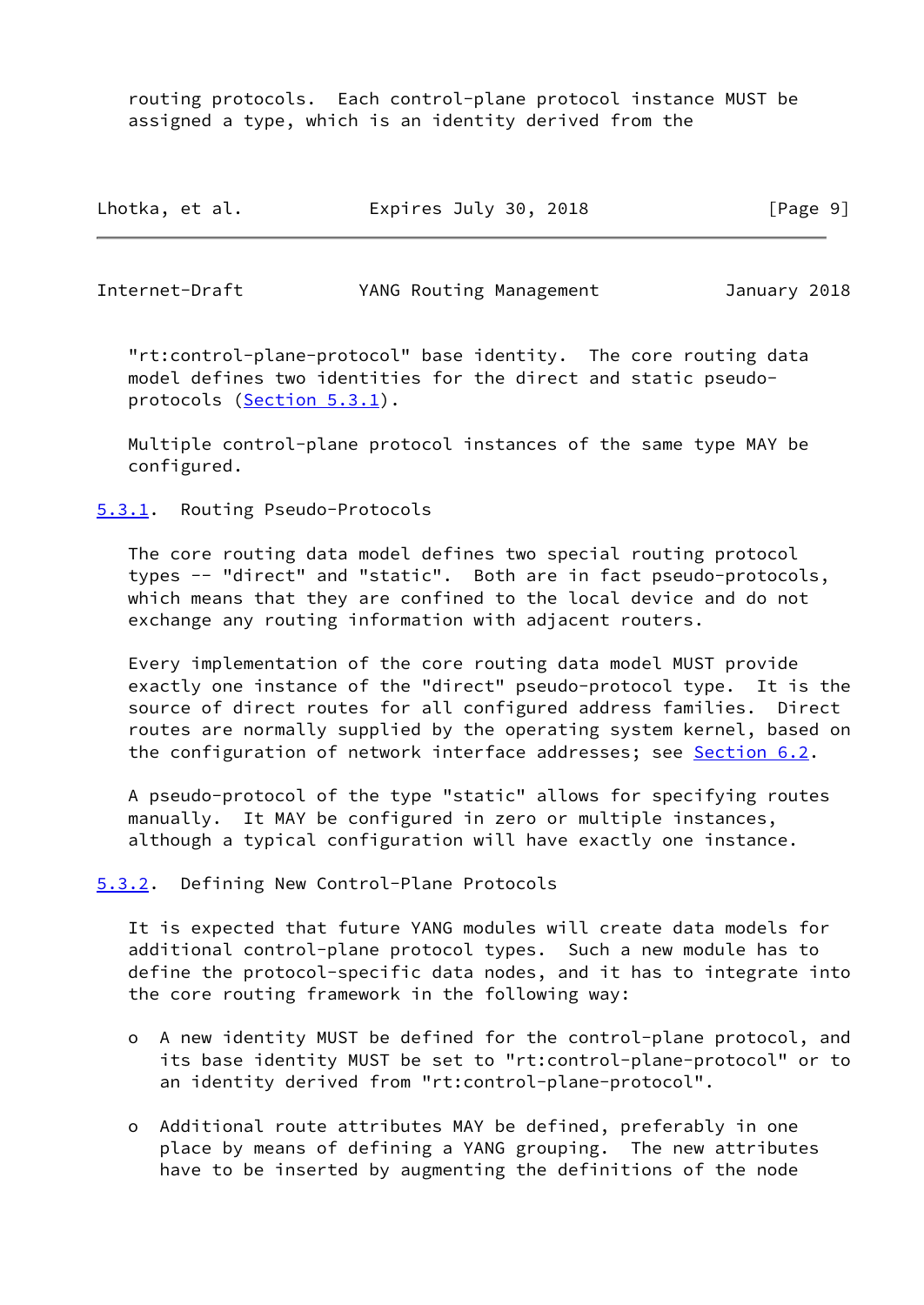/rt:routing/rt:ribs/rt:rib/rt:routes/rt:route

and possibly other places in the schema tree.

 o Data nodes for the new protocol can be defined by augmenting the "control-plane-protocol" data node under "/routing".

 By using a "when" statement, the augmented data nodes specific to the new protocol SHOULD be made conditional and valid only if the value

| Lhotka, et al. | Expires July 30, 2018 | [Page 10] |
|----------------|-----------------------|-----------|
|----------------|-----------------------|-----------|

<span id="page-11-1"></span>Internet-Draft YANG Routing Management January 2018

 of "rt:type" or "rt:source-protocol" is equal to (or derived from) the new protocol's identity.

 It is also RECOMMENDED that protocol-specific data nodes be encapsulated in an appropriately named container with presence. Such a container may contain mandatory data nodes that are otherwise forbidden at the top level of an augment.

 The above steps are implemented by the example YANG module for the Routing Information Protocol (RIP) in [Appendix C.](#page-72-1)

<span id="page-11-0"></span>[5.4](#page-11-0). Parameters of IPv6 Router Advertisements

YANG module "ietf-ipv6-router-advertisements" ([Section 9.1](#page-48-0)), which is a submodule of the "ietf-ipv6-unicast-routing" module, augments the schema tree of IPv6 interfaces with definitions of the following variables as required by Section [6.2.1 of \[RFC4861\]:](https://datatracker.ietf.org/doc/pdf/rfc4861#section-6.2.1)

- o send-advertisements
- o max-rtr-adv-interval
- o min-rtr-adv-interval
- o managed-flag
- o other-config-flag
- o link-mtu
- o reachable-time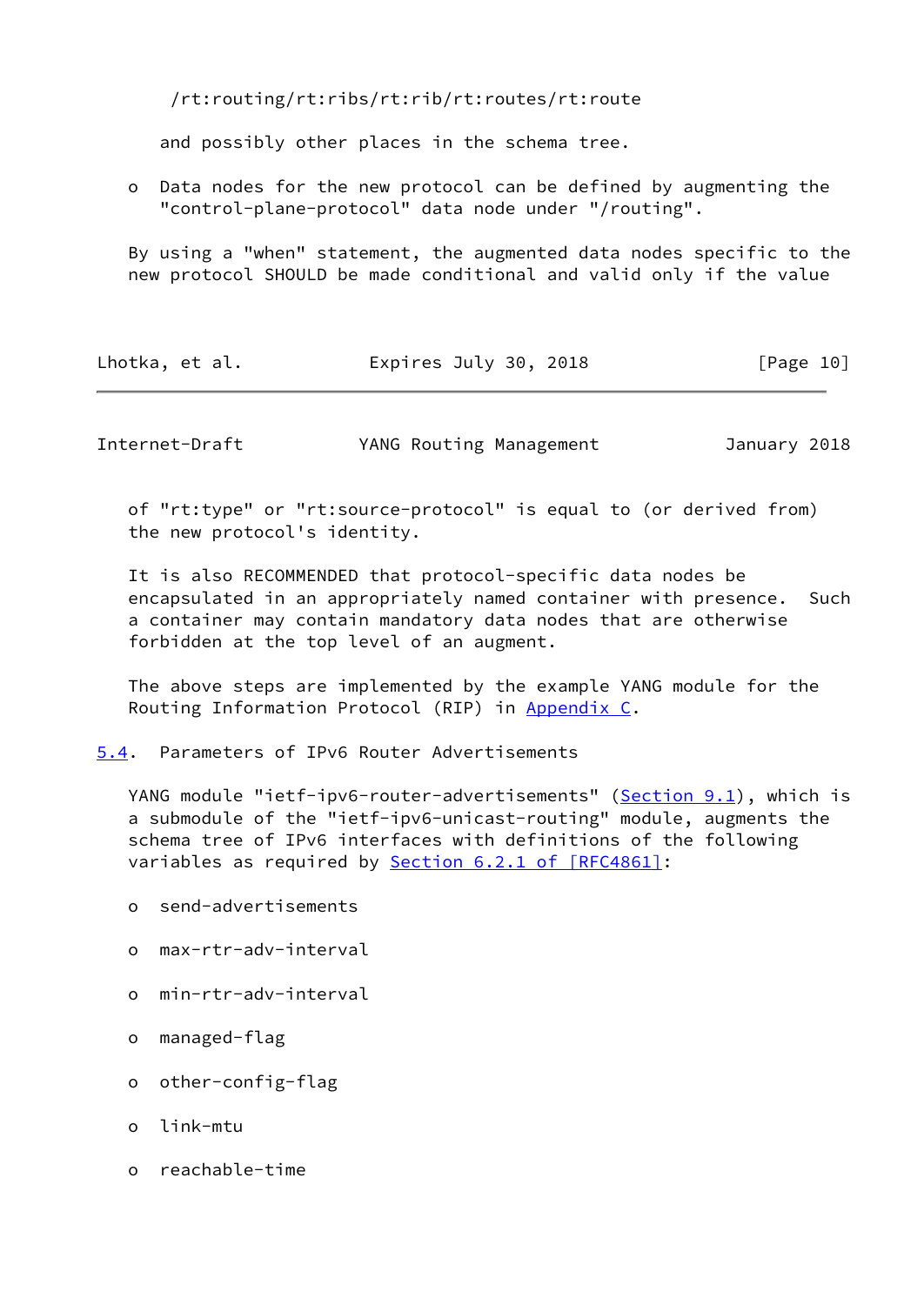- o retrans-timer
- o cur-hop-limit
- o default-lifetime
- o prefix-list: a list of prefixes to be advertised.

 The following parameters are associated with each prefix in the list:

- \* valid-lifetime
- \* on-link-flag
- \* preferred-lifetime

| Lhotka, et al. | Expires July 30, 2018 | [Page 11] |
|----------------|-----------------------|-----------|
|                |                       |           |

<span id="page-12-1"></span>

| Internet-Draft | YANG Routing Management | January 2018 |  |
|----------------|-------------------------|--------------|--|
|                |                         |              |  |

\* autonomous-flag

# NOTES:

- 1. The "IsRouter" flag, which is also required by [[RFC4861\]](https://datatracker.ietf.org/doc/pdf/rfc4861), is implemented in the "ietf-ip" module [\[I-D.ietf-netmod-rfc7277bis\]](#page-64-3) (leaf "ip:forwarding").
- 2. The original specification [\[RFC4861](https://datatracker.ietf.org/doc/pdf/rfc4861)] allows the implementations to decide whether the "valid-lifetime" and "preferred-lifetime" parameters remain the same in consecutive advertisements or decrement in real time. However, the latter behavior seems problematic because the values might be reset again to the (higher) configured values after a configuration is reloaded. Moreover, no implementation is known to use the decrementing behavior. The "ietf-ipv6-router-advertisements" submodule therefore stipulates the former behavior with constant values.
- <span id="page-12-0"></span>[6](#page-12-0). Interactions with Other YANG Modules

 The semantics of the core routing data model also depends on several configuration parameters that are defined in other YANG modules.

<span id="page-12-2"></span>[6.1](#page-12-2). Module "ietf-interfaces"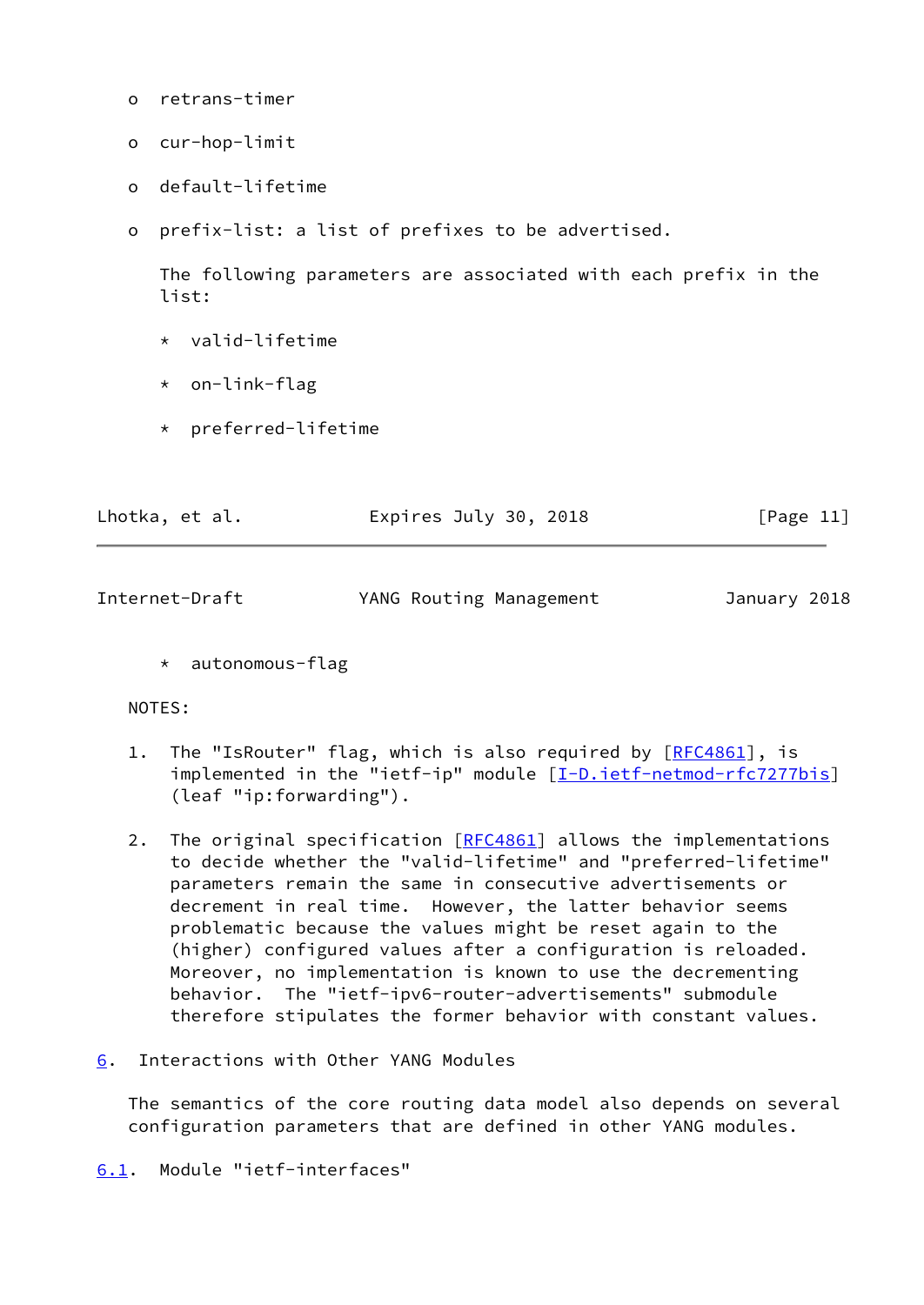The following boolean switch is defined in the "ietf-interfaces" YANG module [\[I-D.ietf-netmod-rfc7223bis](#page-64-2)]:

/if:interfaces/if:interface/if:enabled

 If this switch is set to "false" for a network-layer interface, then all routing and forwarding functions MUST be disabled on this interface.

<span id="page-13-0"></span>[6.2](#page-13-0). Module "ietf-ip"

 The following boolean switches are defined in the "ietf-ip" YANG module [\[I-D.ietf-netmod-rfc7277bis](#page-64-3)]:

/if:interfaces/if:interface/ip:ipv4/ip:enabled

 If this switch is set to "false" for a network-layer interface, then all IPv4 routing and forwarding functions MUST be disabled on this interface.

/if:interfaces/if:interface/ip:ipv4/ip:forwarding

| Lhotka, et al. | Expires July 30, 2018 | [Page 12] |
|----------------|-----------------------|-----------|
|----------------|-----------------------|-----------|

<span id="page-13-1"></span>Internet-Draft YANG Routing Management January 2018

 If this switch is set to "false" for a network-layer interface, then the forwarding of IPv4 datagrams through this interface MUST be disabled. However, the interface MAY participate in other IPv4 routing functions, such as routing protocols.

/if:interfaces/if:interface/ip:ipv6/ip:enabled

 If this switch is set to "false" for a network-layer interface, then all IPv6 routing and forwarding functions MUST be disabled on this interface.

/if:interfaces/if:interface/ip:ipv6/ip:forwarding

 If this switch is set to "false" for a network-layer interface, then the forwarding of IPv6 datagrams through this interface MUST be disabled. However, the interface MAY participate in other IPv6 routing functions, such as routing protocols.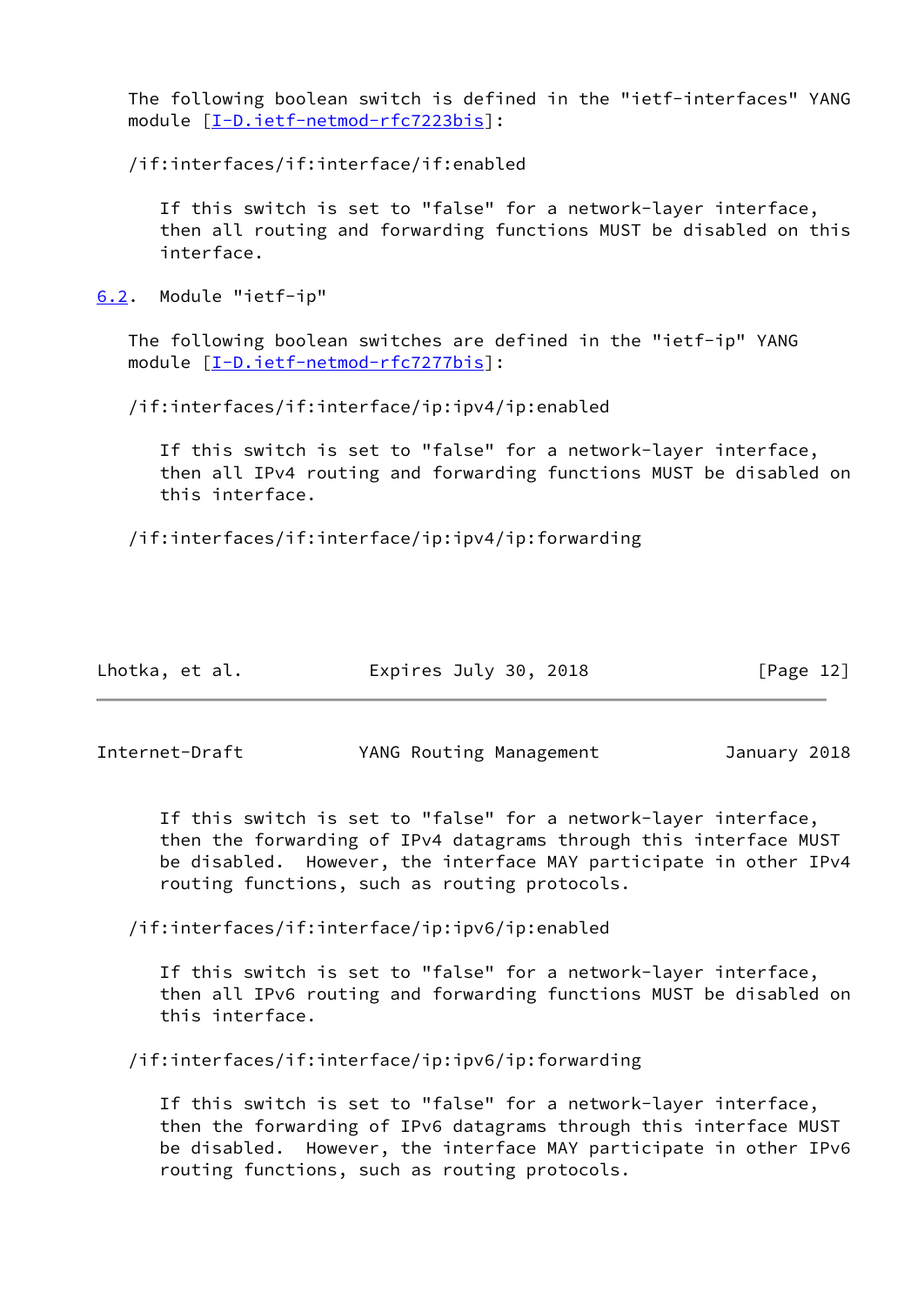In addition, the "ietf-ip" module allows for configuring IPv4 and IPv6 addresses and network prefixes or masks on network-layer interfaces. Configuration of these parameters on an enabled interface MUST result in an immediate creation of the corresponding direct route. The destination prefix of this route is set according to the configured IP address and network prefix/mask, and the interface is set as the outgoing interface for that route.

```
7. Routing Management YANG Module
```

```
 <CODE BEGINS> file "ietf-routing@2018-01-25.yang"
   module ietf-routing {
     yang-version "1.1";
     namespace "urn:ietf:params:xml:ns:yang:ietf-routing";
     prefix "rt";
     import ietf-yang-types {
       prefix "yang";
     }
     import ietf-interfaces {
       prefix "if";
       description
         "A Network Management Datastore Architecture (NMDA)
          compatible version of the ietf-interfaces module
          is required.";
     }
     organization
       "IETF NETMOD - Networking Modeling Working Group";
Lhotka, et al. Expires July 30, 2018 [Page 13]
Internet-Draft YANG Routing Management January 2018
     contact
      <http://tools.ietf.org/wg/netmod/>
        WG List: <mailto:rtgwg@ietf.org>
        Editor: Ladislav Lhotka
                  <mailto:lhotka@nic.cz>
                  Acee Lindem
                  <mailto:acee@cisco.com>
                  Yingzhen Qu
                  <mailto:yingzhen.qu@huawei.com>";
```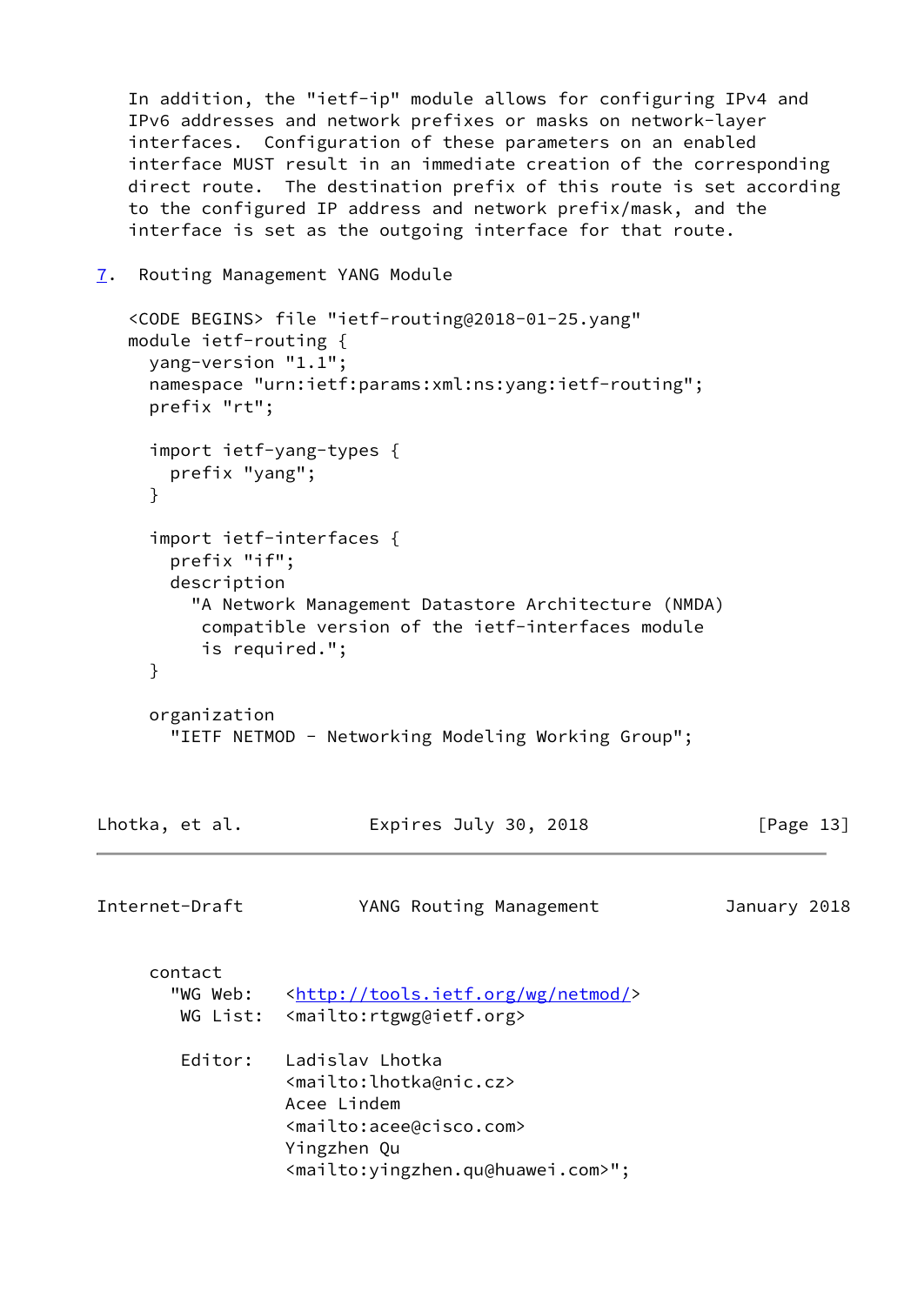```
 description
        "This YANG module defines essential components for the management
        of a routing subsystem. The model fully conforms to the Network
        Management Datastore Architecture (NMDA).
        Copyright (c) 2017 IETF Trust and the persons
         identified as authors of the code. All rights reserved.
        Redistribution and use in source and binary forms, with or
        without modification, is permitted pursuant to, and subject
        to the license terms contained in, the Simplified BSD License
        Section 4.c of the IETF Trust's Legal Provisions
        Relating to IETF Documents
         (http://trustee.ietf.org/license-info).
        This version of this YANG module is part of RFC XXXX; see
         the RFC itself for full legal notices.";
      reference "RFC XXXX";
      revision 2018-01-25 {
       description
          "Network Management Datastore Architecture (NMDA) Revision";
        reference
         "RFC XXXX: A YANG Data Model for Routing Management
           (NMDA Version)";
     }
      revision 2016-11-04 {
          description
            "Initial revision.";
          reference
           "RFC 8022: A YANG Data Model for Routing Management";
     }
     /* Features */
     feature multiple-ribs {
       description
Lhotka, et al. Expires July 30, 2018 [Page 14]
Internet-Draft YANG Routing Management January 2018
          "This feature indicates that the server supports user-defined
          RIBs.
          Servers that do not advertise this feature SHOULD provide
```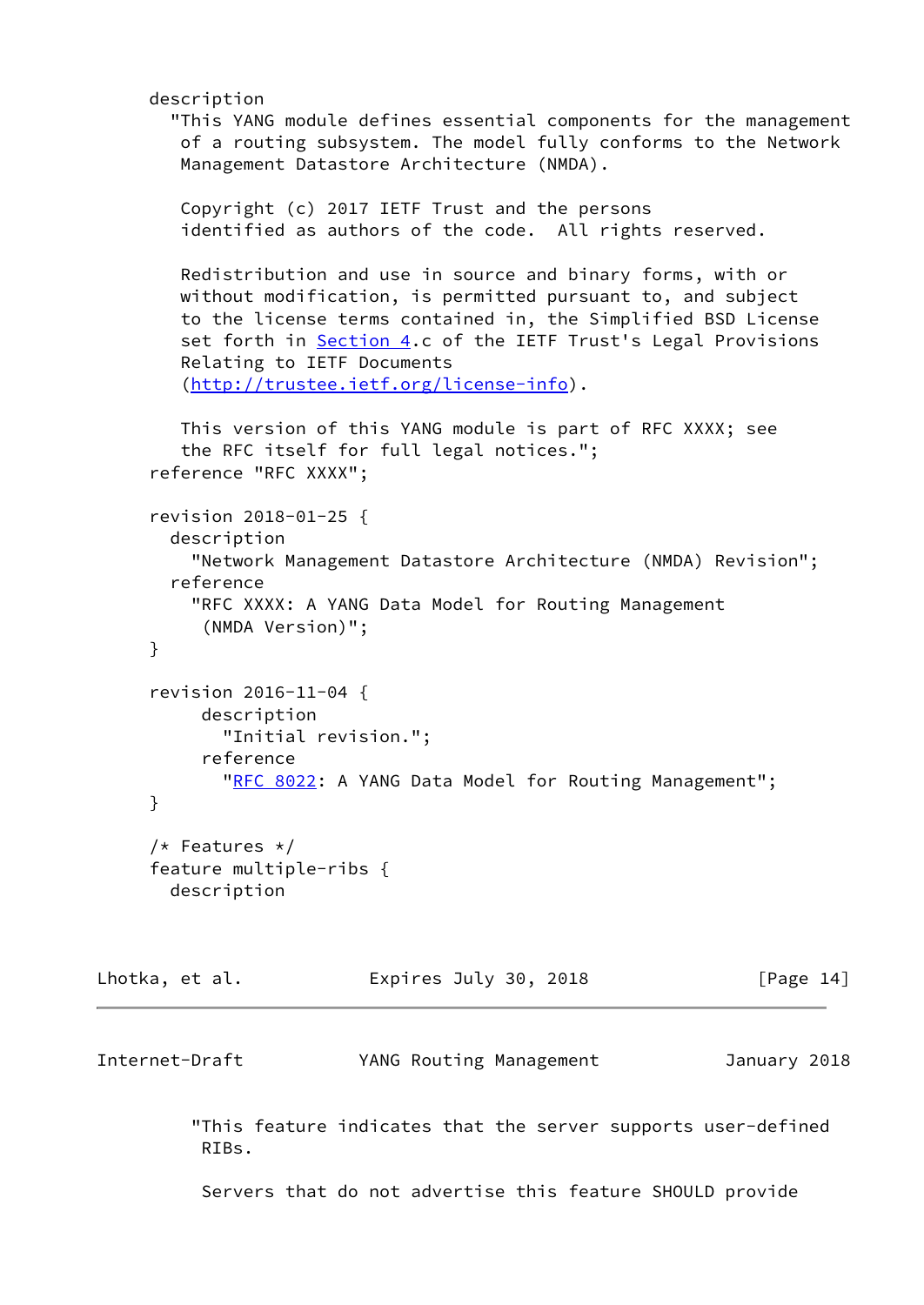```
 exactly one system-controlled RIB per supported address family
           and make it also the default RIB. This RIB then appears as an
           entry of the list /routing/ribs/rib.";
      }
      feature router-id {
        description
          "This feature indicates that the server supports of an explicit
           32-bit router ID that is used by some routing protocols.
           Servers that do not advertise this feature set a router ID
           algorithmically, usually to one of the configured IPv4
           addresses. However, this algorithm is implementation
           specific.";
      }
      /* Identities */
      identity address-family {
        description
          "Base identity from which identities describing address
           families are derived.";
      }
      identity ipv4 {
        base address-family;
        description
          "This identity represents IPv4 address family.";
      }
      identity ipv6 {
        base address-family;
        description
          "This identity represents IPv6 address family.";
      }
      identity control-plane-protocol {
        description
          "Base identity from which control-plane protocol identities are
           derived.";
      }
      identity routing-protocol {
        base control-plane-protocol;
Lhotka, et al. Expires July 30, 2018 [Page 15]
```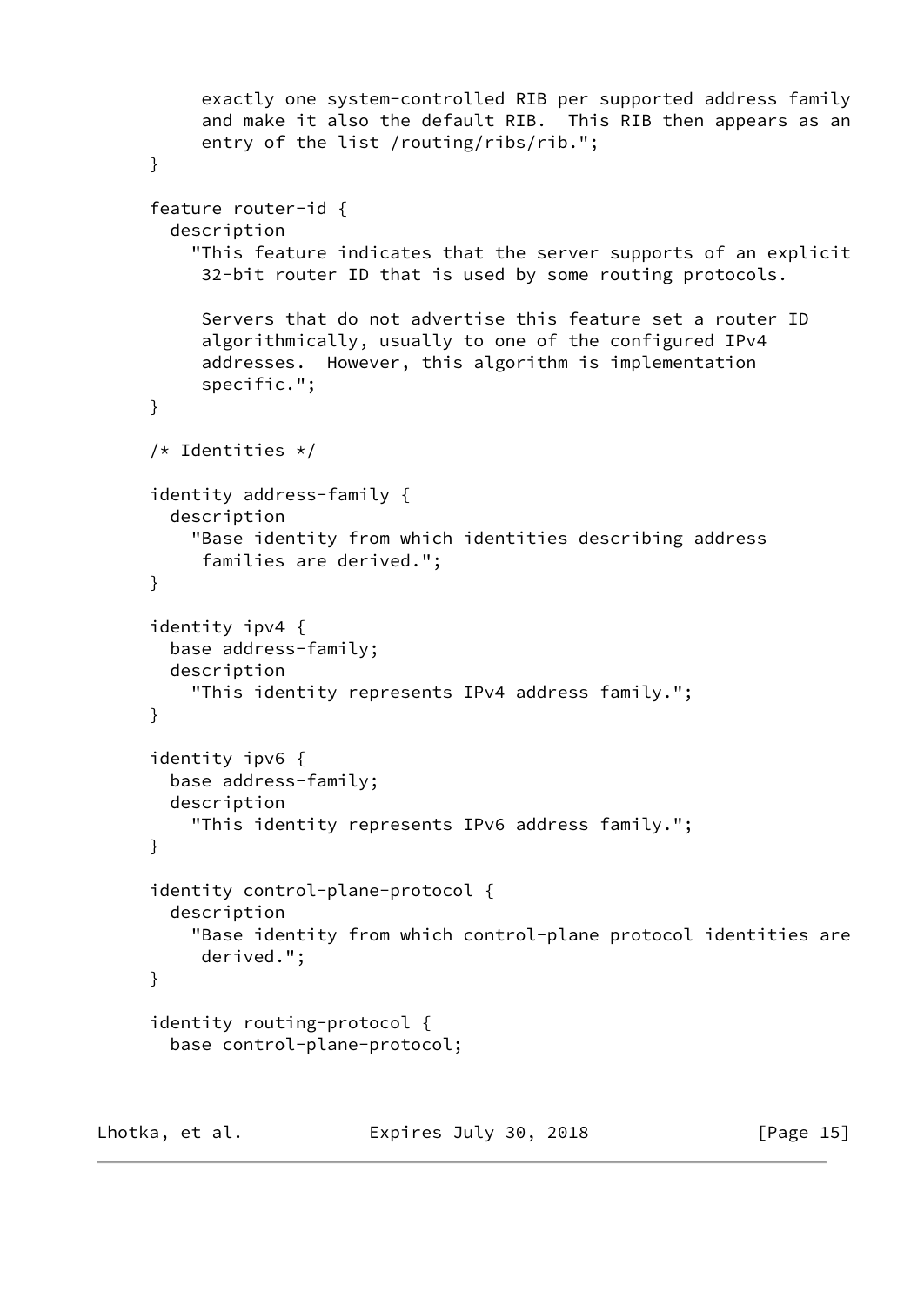```
 description
     "Identity from which Layer 3 routing protocol identities are
      derived.";
 }
 identity direct {
   base routing-protocol;
   description
     "Routing pseudo-protocol that provides routes to directly
      connected networks.";
 }
 identity static {
   base routing-protocol;
   description
     "Static routing pseudo-protocol.";
 }
 /* Type Definitions */
 typedef route-preference {
   type uint32;
   description
     "This type is used for route preferences.";
 }
 /* Groupings */
 grouping address-family {
   description
     "This grouping provides a leaf identifying an address
      family.";
   leaf address-family {
     type identityref {
       base address-family;
     }
     mandatory "true";
     description
       "Address family.";
   }
 }
 grouping router-id {
   description
     "This grouping provides router ID.";
   leaf router-id {
     type yang:dotted-quad;
```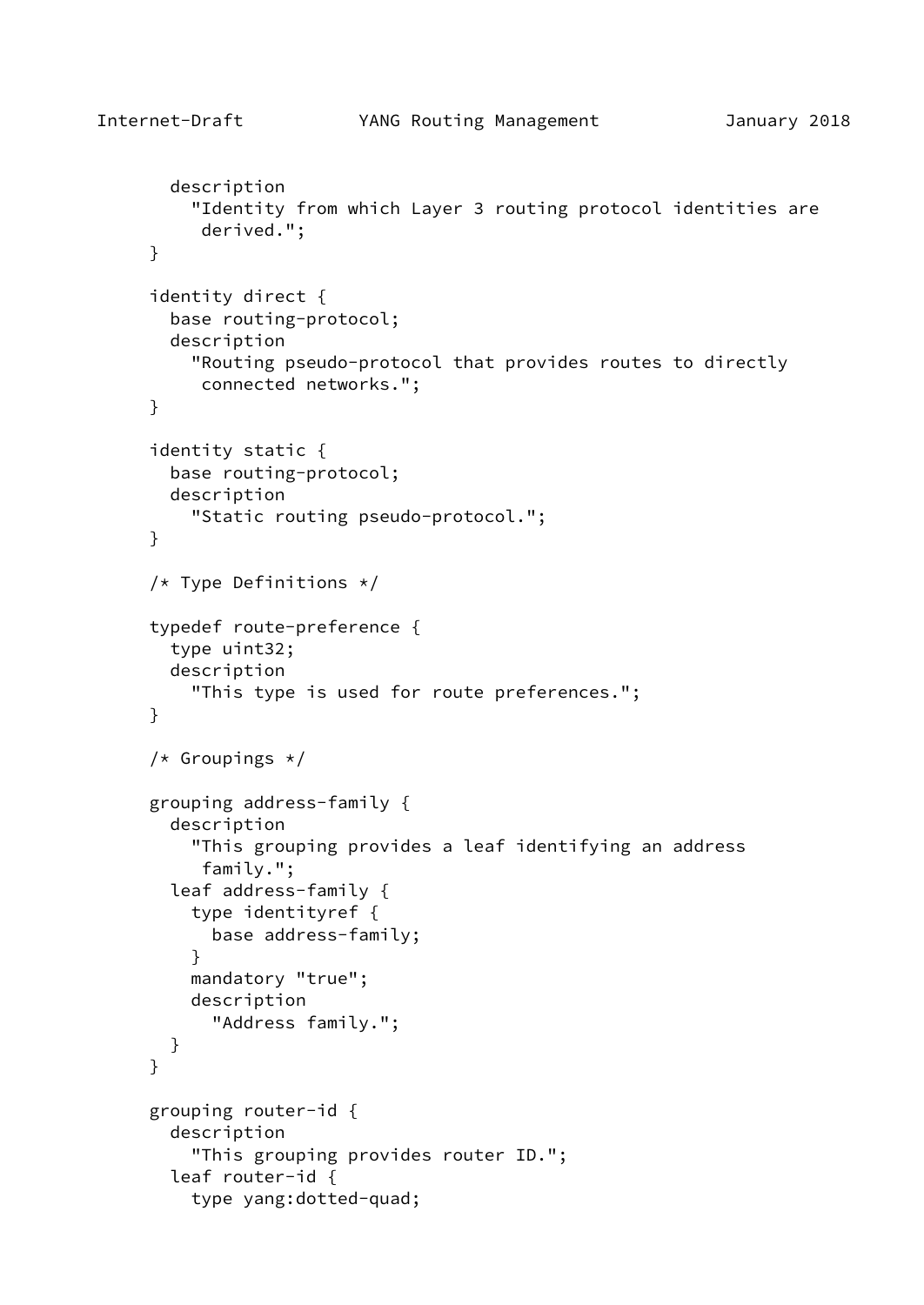```
 description
```

```
Lhotka, et al.               Expires July 30, 2018               [Page 16]
Internet-Draft YANG Routing Management January 2018
            "A 32-bit number in the form of a dotted quad that is used by
            some routing protocols identifying a router.";
          reference
           "RFC 2328: OSPF Version 2.";
       }
      }
     grouping special-next-hop {
       description
          "This grouping provides a leaf with an enumeration of special
          next hops.";
       leaf special-next-hop {
         type enumeration {
            enum blackhole {
             description
                "Silently discard the packet.";
 }
            enum unreachable {
             description
                "Discard the packet and notify the sender with an error
                message indicating that the destination host is
                unreachable.";
 }
            enum prohibit {
             description
                "Discard the packet and notify the sender with an error
                message indicating that the communication is
                administratively prohibited.";
 }
           enum receive {
             description
                "The packet will be received by the local system.";
 }
          }
         description
            "Options for special next hops.";
       }
     }
     grouping next-hop-content {
```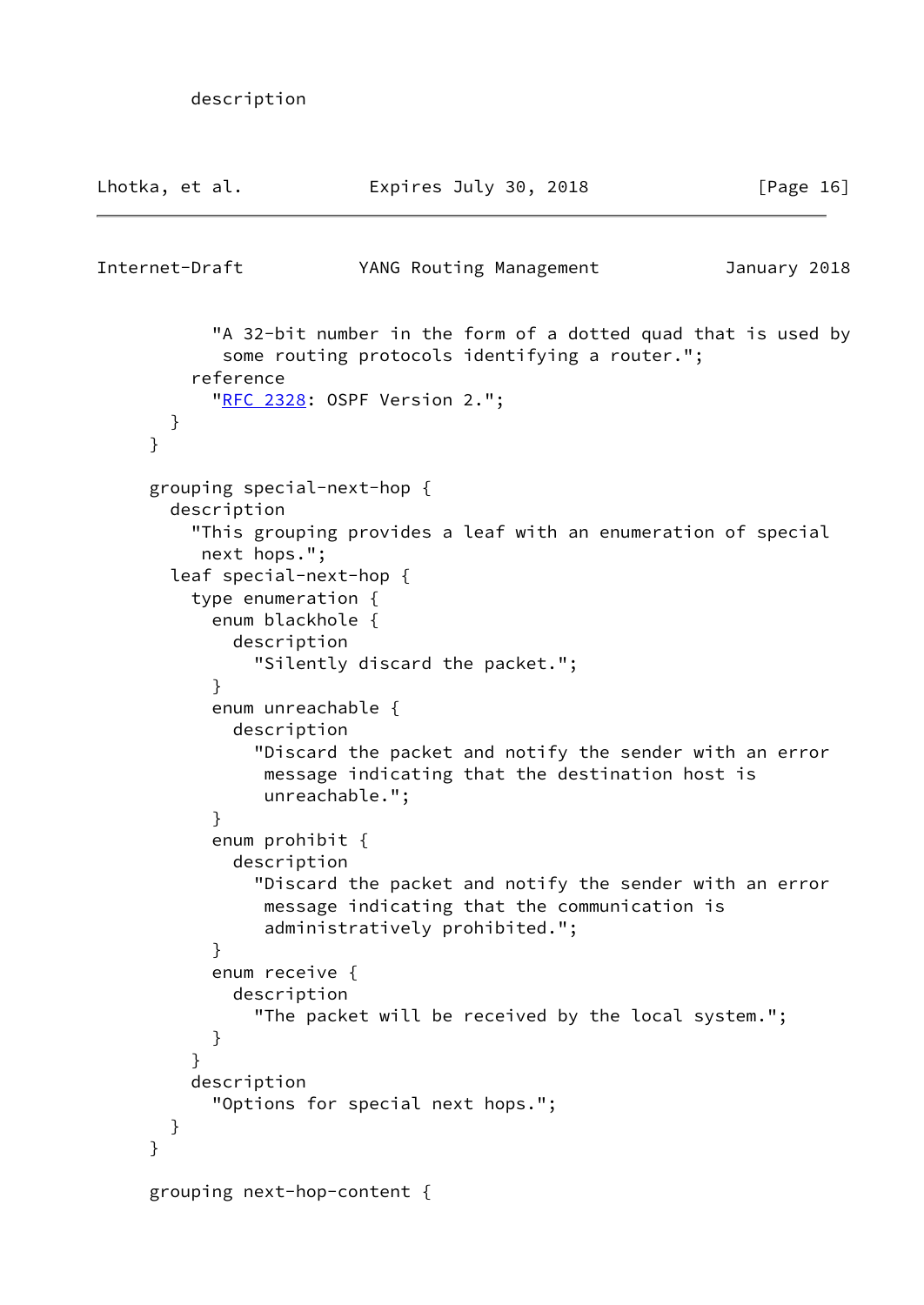```
 description
          "Generic parameters of next hops in static routes.";
       choice next-hop-options {
          mandatory "true";
         description
           "Options for next hops in static routes.
            It is expected that further cases will be added through
Lhotka, et al. Expires July 30, 2018 [Page 17]
Internet-Draft YANG Routing Management January 2018
            augments from other modules.";
         case simple-next-hop {
           description
             "This case represents a simple next hop consisting of the
              next-hop address and/or outgoing interface.
              Modules for address families MUST augment this case with a
              leaf containing a next-hop address of that address
              family.";
           leaf outgoing-interface {
             type if:interface-ref;
             description
               "Name of the outgoing interface.";
 }
 }
         case special-next-hop {
           uses special-next-hop;
 }
         case next-hop-list {
           container next-hop-list {
             description
               "Container for multiple next-hops.";
             list next-hop {
               key "index";
               description
                 "An entry of a next-hop list.
                  Modules for address families MUST augment this list
                  with a leaf containing a next-hop address of that
                  address family.";
               leaf index {
                 type string;
                 description
```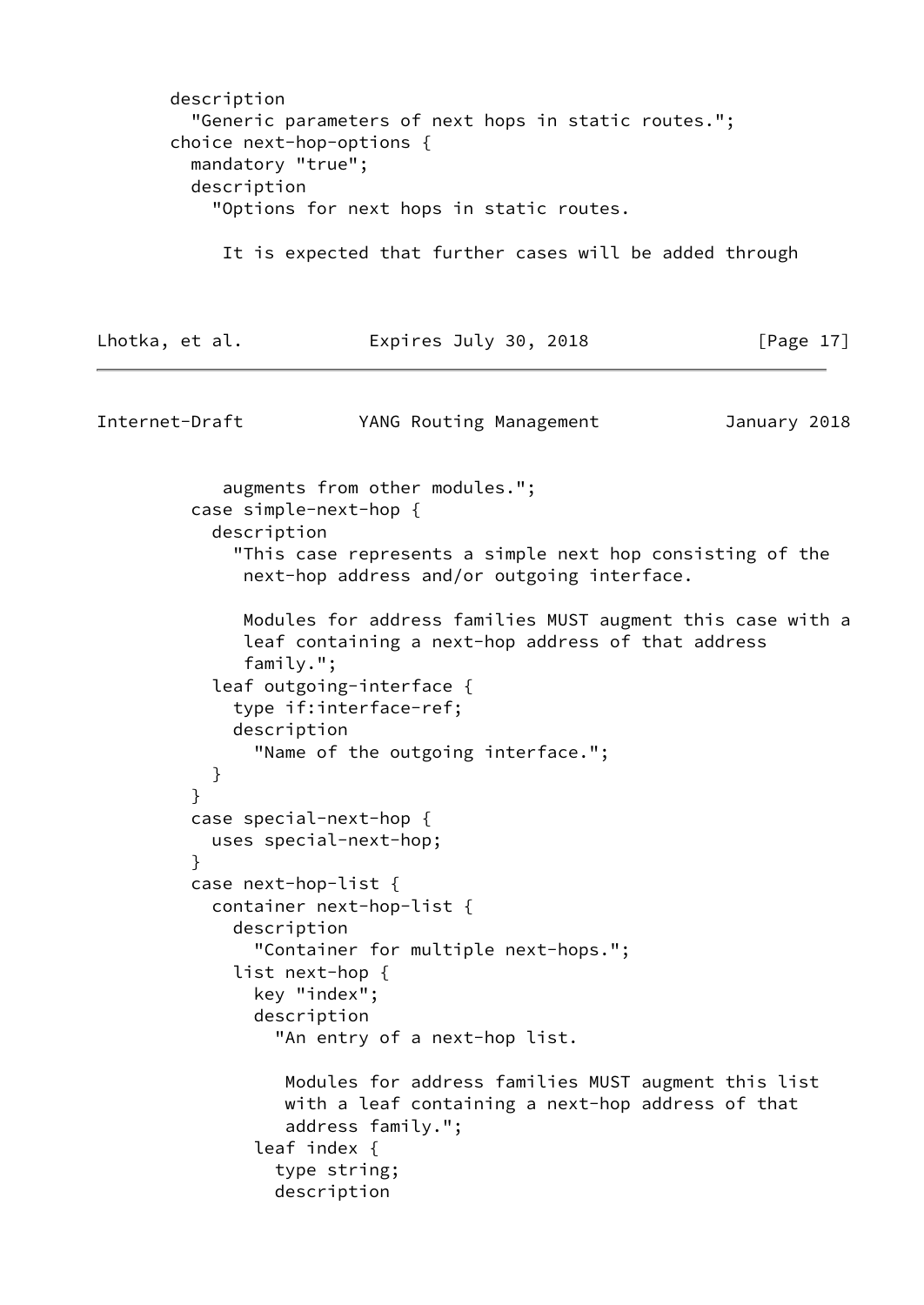```
 "A user-specified identifier utilized to uniquely
                    reference the next-hop entry in the next-hop list.
                    The value of this index has no semantic meaning
                    other than for referencing the entry.";
 }
               leaf outgoing-interface {
                 type if:interface-ref;
                 description
                   "Name of the outgoing interface.";
 }
             }
           }
        }
       }
     }
Lhotka, et al. Expires July 30, 2018 [Page 18]
Internet-Draft YANG Routing Management January 2018
     grouping next-hop-state-content {
       description
         "Generic state parameters of next hops.";
       choice next-hop-options {
         mandatory "true";
         description
           "Options for next hops.
            It is expected that further cases will be added through
            augments from other modules, e.g., for recursive
            next hops.";
         case simple-next-hop {
           description
             "This case represents a simple next hop consisting of the
              next-hop address and/or outgoing interface.
              Modules for address families MUST augment this case with a
              leaf containing a next-hop address of that address
              family.";
           leaf outgoing-interface {
             type if:interface-ref;
             description
               "Name of the outgoing interface.";
 }
 }
         case special-next-hop {
```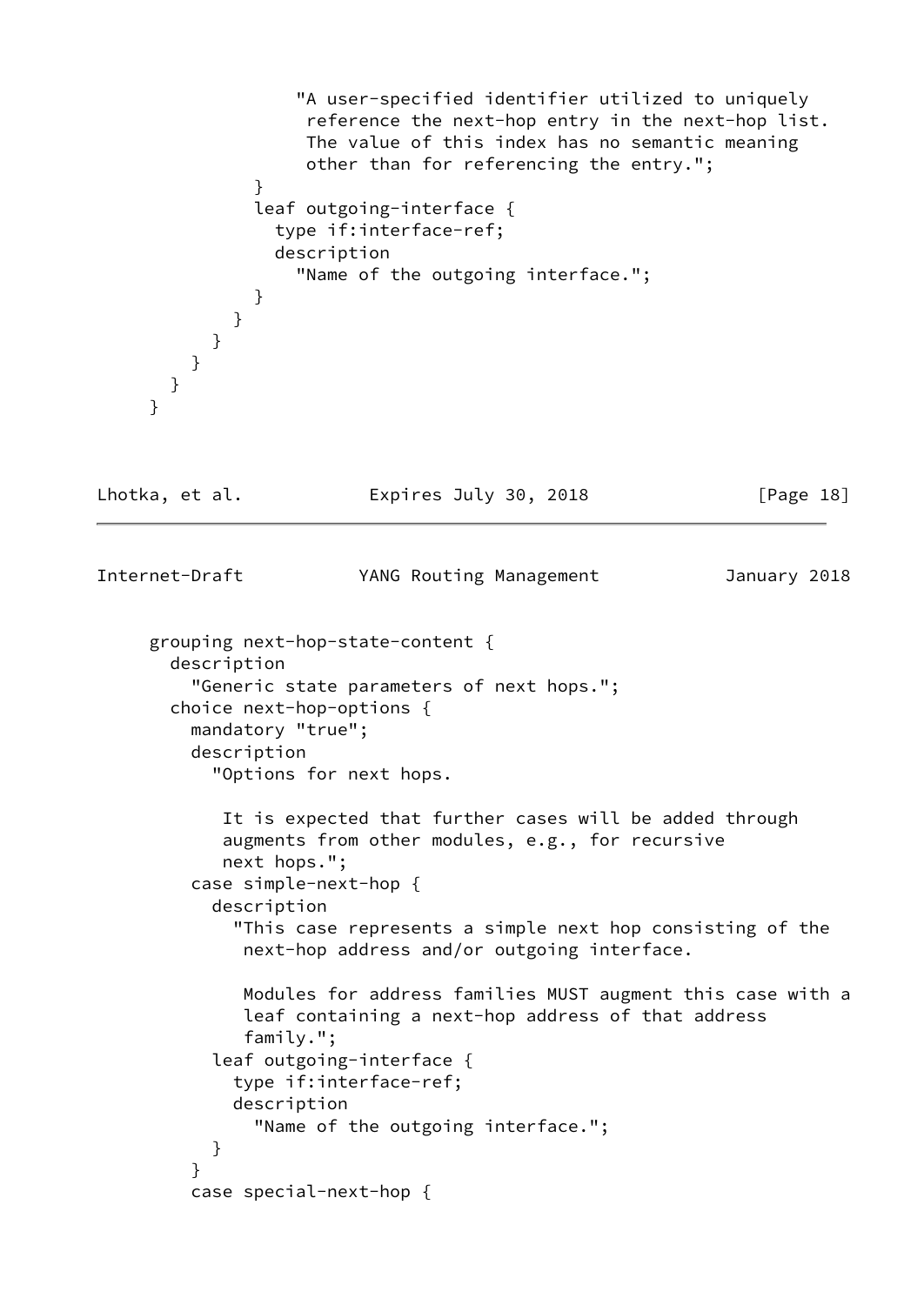```
 uses special-next-hop;
         }
         case next-hop-list {
           container next-hop-list {
             description
               "Container for multiple next hops.";
             list next-hop {
               description
                 "An entry of a next-hop list.
                  Modules for address families MUST augment this list
                  with a leaf containing a next-hop address of that
                  address family.";
               leaf outgoing-interface {
                 type if:interface-ref;
                 description
                   "Name of the outgoing interface.";
 }
 }
           }
         }
       }
Lhotka, et al. Expires July 30, 2018 [Page 19]
Internet-Draft YANG Routing Management January 2018
     }
     grouping route-metadata {
       description
         "Common route metadata.";
       leaf source-protocol {
         type identityref {
           base routing-protocol;
 }
         mandatory "true";
         description
           "Type of the routing protocol from which the route
            originated.";
       }
       leaf active {
         type empty;
         description
           "Presence of this leaf indicates that the route is preferred
            among all routes in the same RIB that have the same
```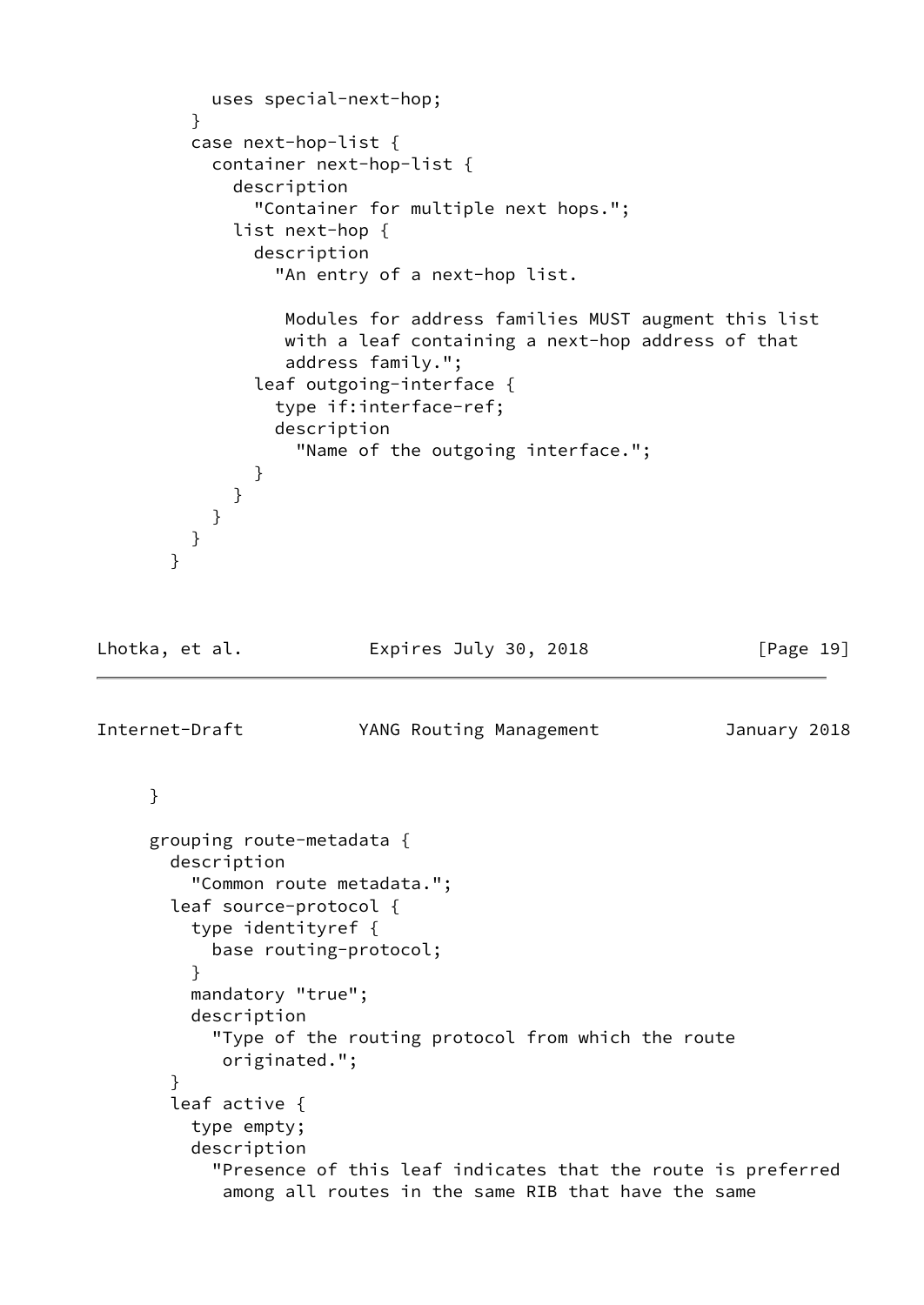```
 destination prefix.";
        }
        leaf last-updated {
          type yang:date-and-time;
          description
            "Time stamp of the last modification of the route. If the
             route was never modified, it is the time when the route was
             inserted into the RIB.";
        }
      }
      /* Data nodes */
      container routing {
        description
          "Configuration parameters for the routing subsystem.";
        uses router-id {
          if-feature "router-id";
          description
            "Support for the global router ID. Routing protocols
             that use router ID can use this parameter or override it
             with another value.";
        }
        container interfaces {
          config "false";
          description
            "Network-layer interfaces used for routing.";
          leaf-list interface {
            type if:interface-ref;
Lhotka, et al.             Expires July 30, 2018               [Page 20]
Internet-Draft YANG Routing Management January 2018
            description
              "Each entry is a reference to the name of a configured
               network-layer interface.";
          }
        }
        container control-plane-protocols {
          description
            "Support for control-plane protocol instances.";
          list control-plane-protocol {
            key "type name";
            description
              "Each entry contains a control-plane protocol instance.";
```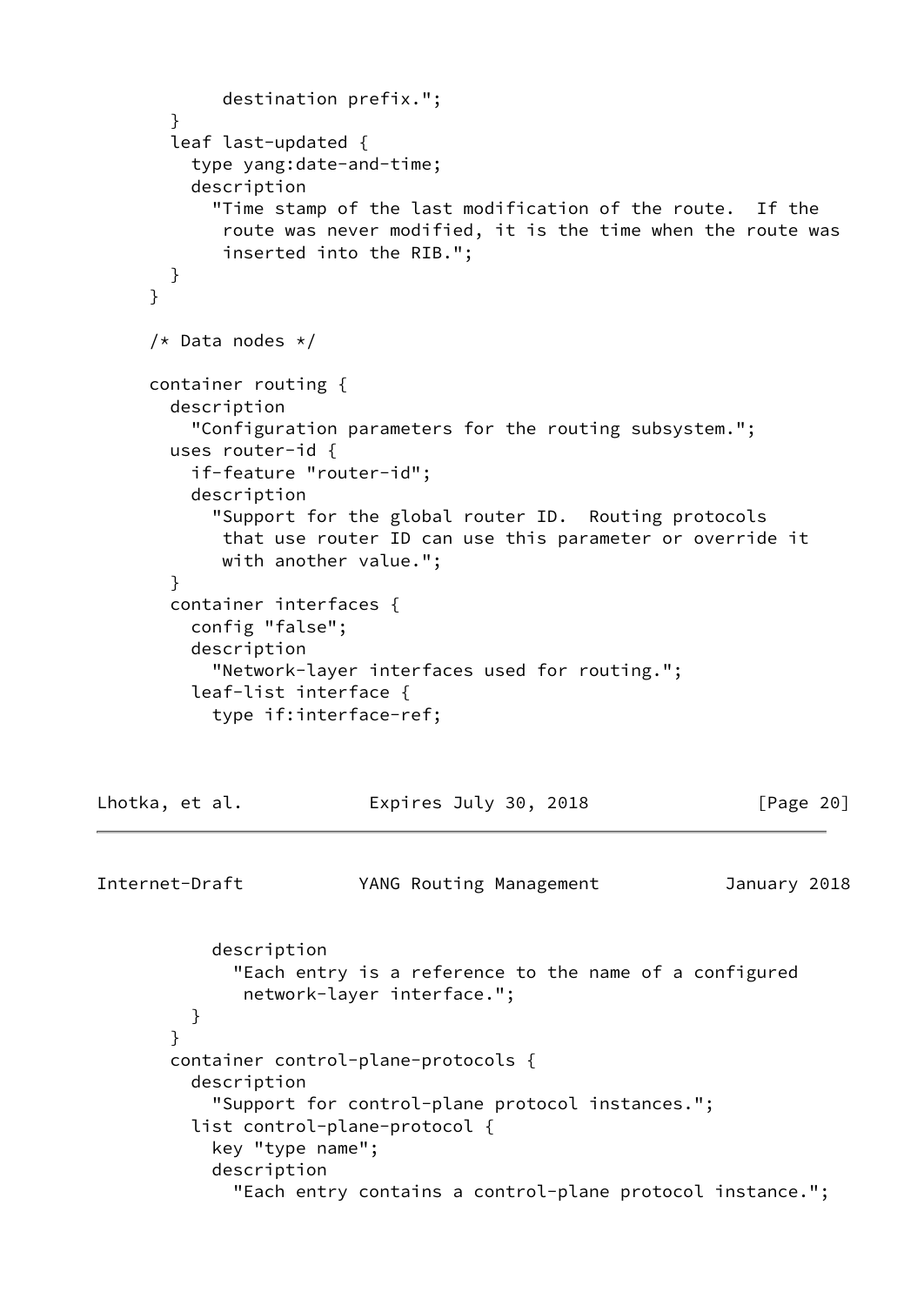```
 leaf type {
             type identityref {
               base control-plane-protocol;
 }
             description
              "Type of the control-plane protocol - an identity derived
                from the 'control-plane-protocol' base identity.";
 }
           leaf name {
             type string;
             description
               "An arbitrary name of the control-plane protocol
                instance.";
 }
           leaf description {
             type string;
             description
               "Textual description of the control-plane protocol
                instance.";
 }
           container static-routes {
             when "derived-from-or-self(../type, 'rt:static')" {
               description
                 "This container is only valid for the 'static' routing
                  protocol.";
 }
             description
               "Support for the 'static' pseudo-protocol.
                Address-family-specific modules augment this node with
                their lists of routes.";
 }
         }
       }
       container ribs {
         description
Lhotka, et al.               Expires July 30, 2018               [Page 21]
Internet-Draft YANG Routing Management January 2018
           "Support for RIBs.";
         list rib {
           key "name";
           description
             "Each entry contains configuration for a RIB identified by
```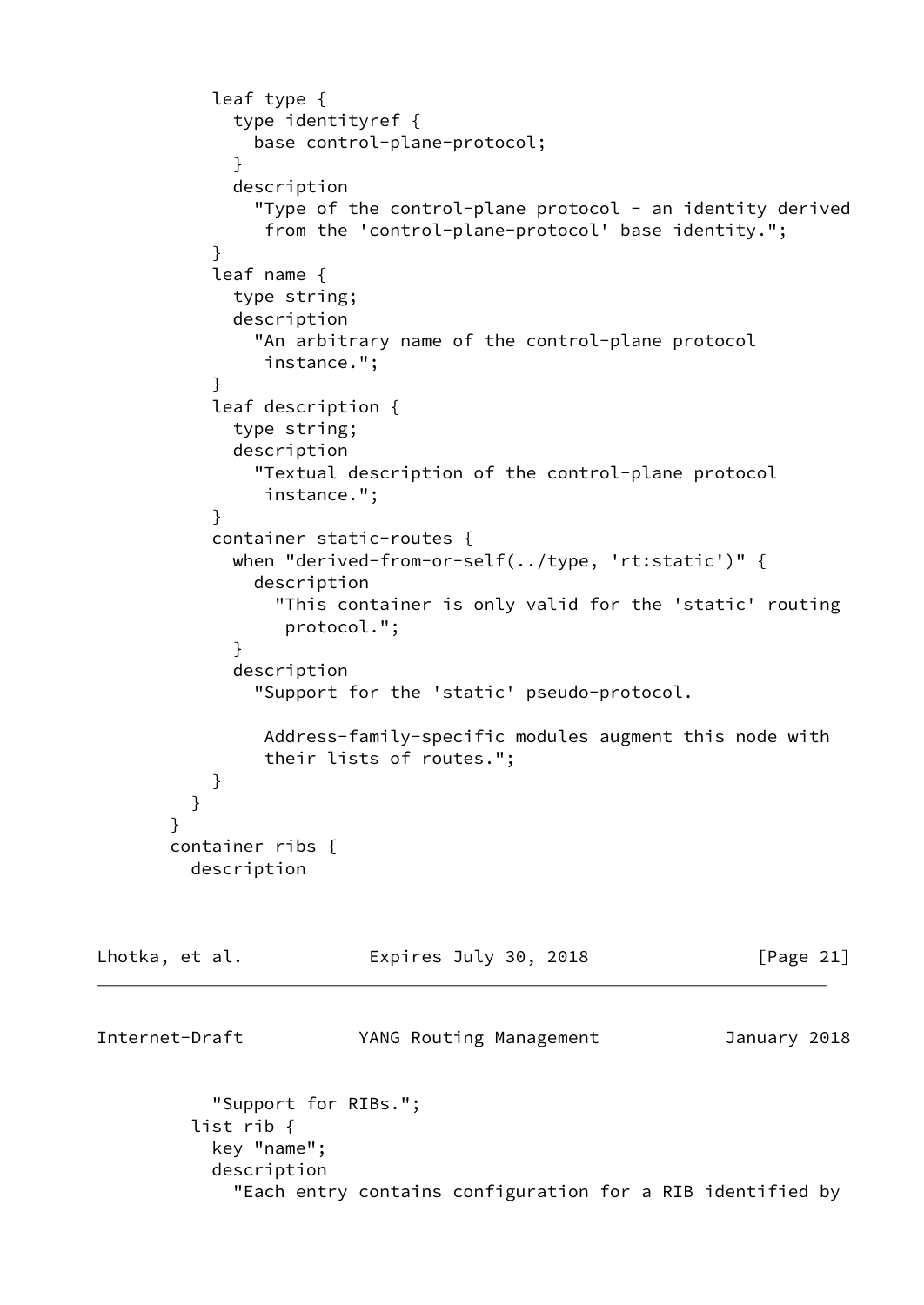```
 the 'name' key.
               Entries having the same key as a system-controlled entry
               of the list /routing/ribs/rib are used for
               configuring parameters of that entry. Other entries
               define additional user-controlled RIBs.";
            leaf name {
              type string;
             description
                "The name of the RIB.
                 For system-controlled entries, the value of this leaf
                 must be the same as the name of the corresponding entry
                 in operational state.
                 For user-controlled entries, an arbitrary name can be
                 used.";
 }
           uses address-family {
             description
                "The address family of the system-controlled RIB.";
 }
            leaf default-rib {
              if-feature "multiple-ribs";
              type boolean;
              default "true";
              config "false";
              description
                "This flag has the value of 'true' if and only if the RIB
                 is the default RIB for the given address family.
                 By default, control-plane protocols place their routes
                 in the default RIBs.";
 }
            container routes {
              config "false";
              description
                "Current content of the RIB.";
              list route {
                description
                  "A RIB route entry. This data node MUST be augmented
                   with information specific for routes of each address
```

| Lhotka, et al. | Expires July 30, 2018 | [Page 22] |
|----------------|-----------------------|-----------|
|                |                       |           |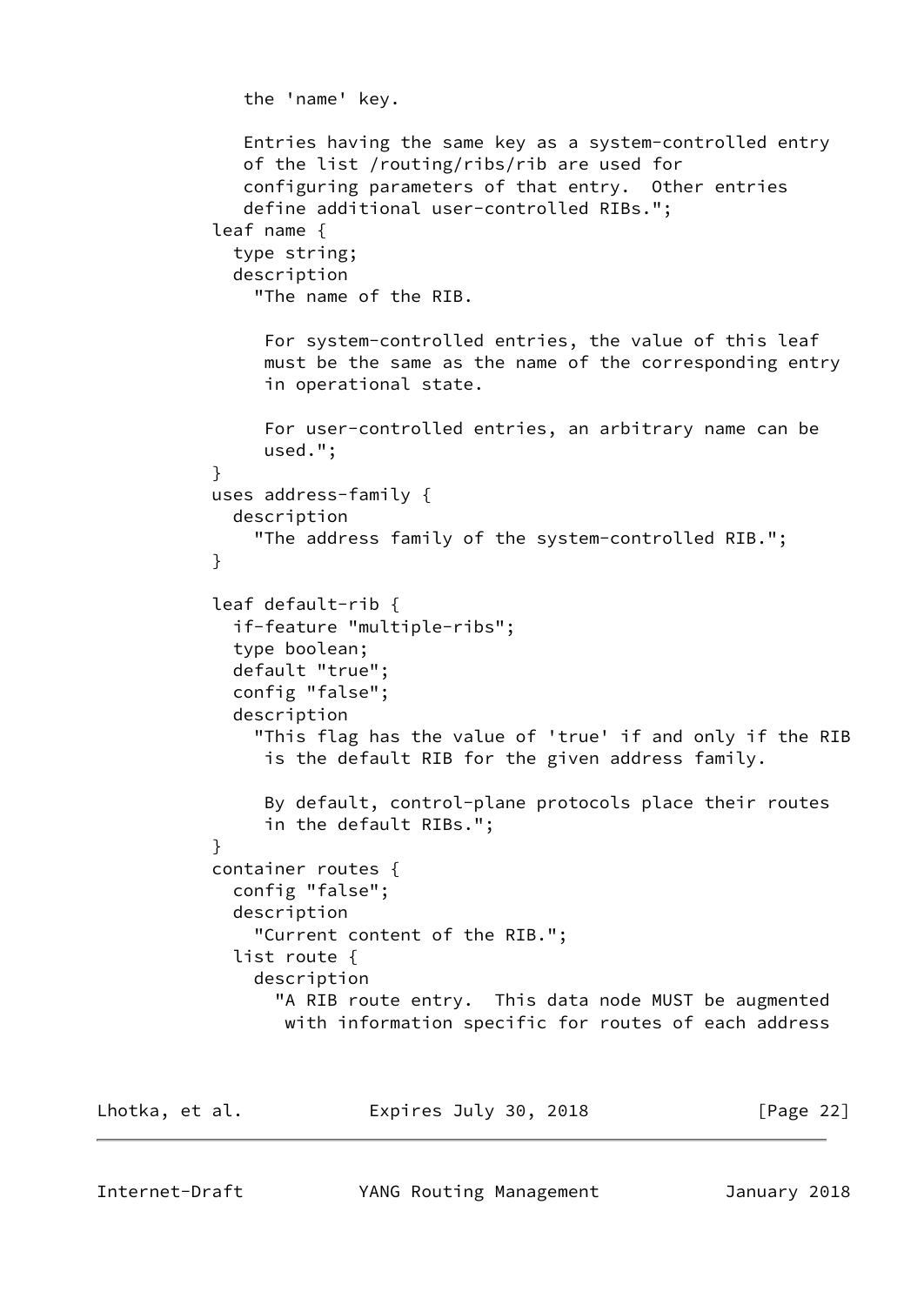```
 family.";
               leaf route-preference {
                 type route-preference;
                 description
                   "This route attribute, also known as administrative
                    distance, allows for selecting the preferred route
                    among routes with the same destination prefix. A
                    smaller value means a more preferred route.";
 }
               container next-hop {
                 description
                   "Route's next-hop attribute.";
                 uses next-hop-state-content;
 }
               uses route-metadata;
 }
 }
           action active-route {
             description
               "Return the active RIB route that is used for the
                destination address.
                Address-family-specific modules MUST augment input
                parameters with a leaf named 'destination-address'.";
             output {
               container route {
                 description
                   "The active RIB route for the specified destination.
                    If no route exists in the RIB for the destination
                    address, no output is returned.
                    Address-family-specific modules MUST augment this
                    container with appropriate route contents.";
                 container next-hop {
                   description
                     "Route's next-hop attribute.";
                   uses next-hop-state-content;
 }
                 uses route-metadata;
 }
 }
 }
           leaf description {
             type string;
             description
               "Textual description of the RIB.";
 }
```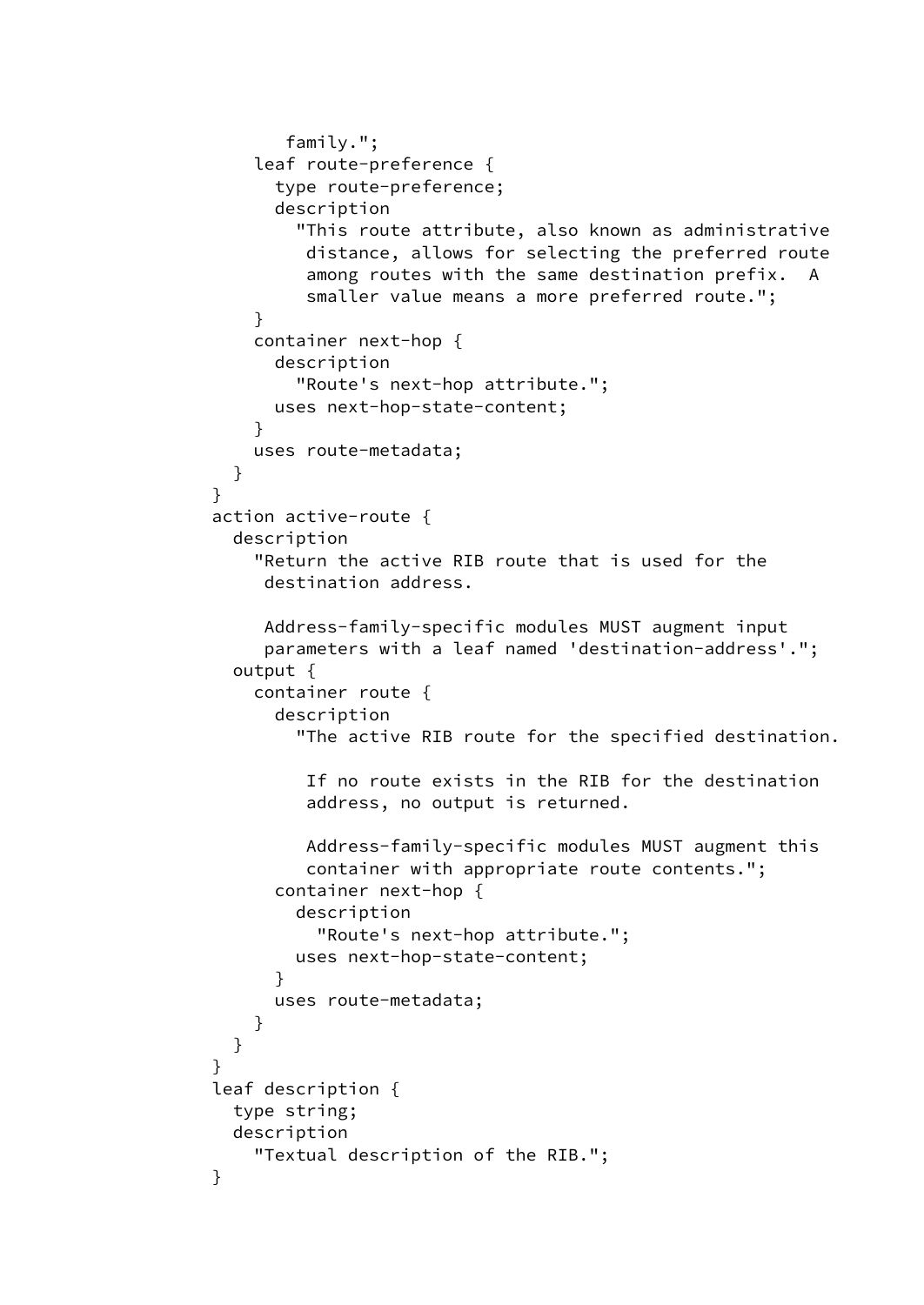```
Internet-Draft YANG Routing Management January 2018
          }
        }
      }
     /*
      * The subsequent data nodes are obviated and obsoleted by the
       * "Network Management Architecture" as described in
       * draft-ietf-netmod-revised-datastores.
      \star/ container routing-state {
        config false;
        status obsolete;
        description
          "State data of the routing subsystem.";
        uses router-id {
          status obsolete;
          description
            "Global router ID.
             It may be either configured or assigned algorithmically by
             the implementation.";
        }
        container interfaces {
          status obsolete;
          description
            "Network-layer interfaces used for routing.";
          leaf-list interface {
            type if:interface-state-ref;
            status obsolete;
            description
              "Each entry is a reference to the name of a configured
               network-layer interface.";
          }
        }
        container control-plane-protocols {
          status obsolete;
          description
            "Container for the list of routing protocol instances.";
          list control-plane-protocol {
            key "type name";
            status obsolete;
            description
```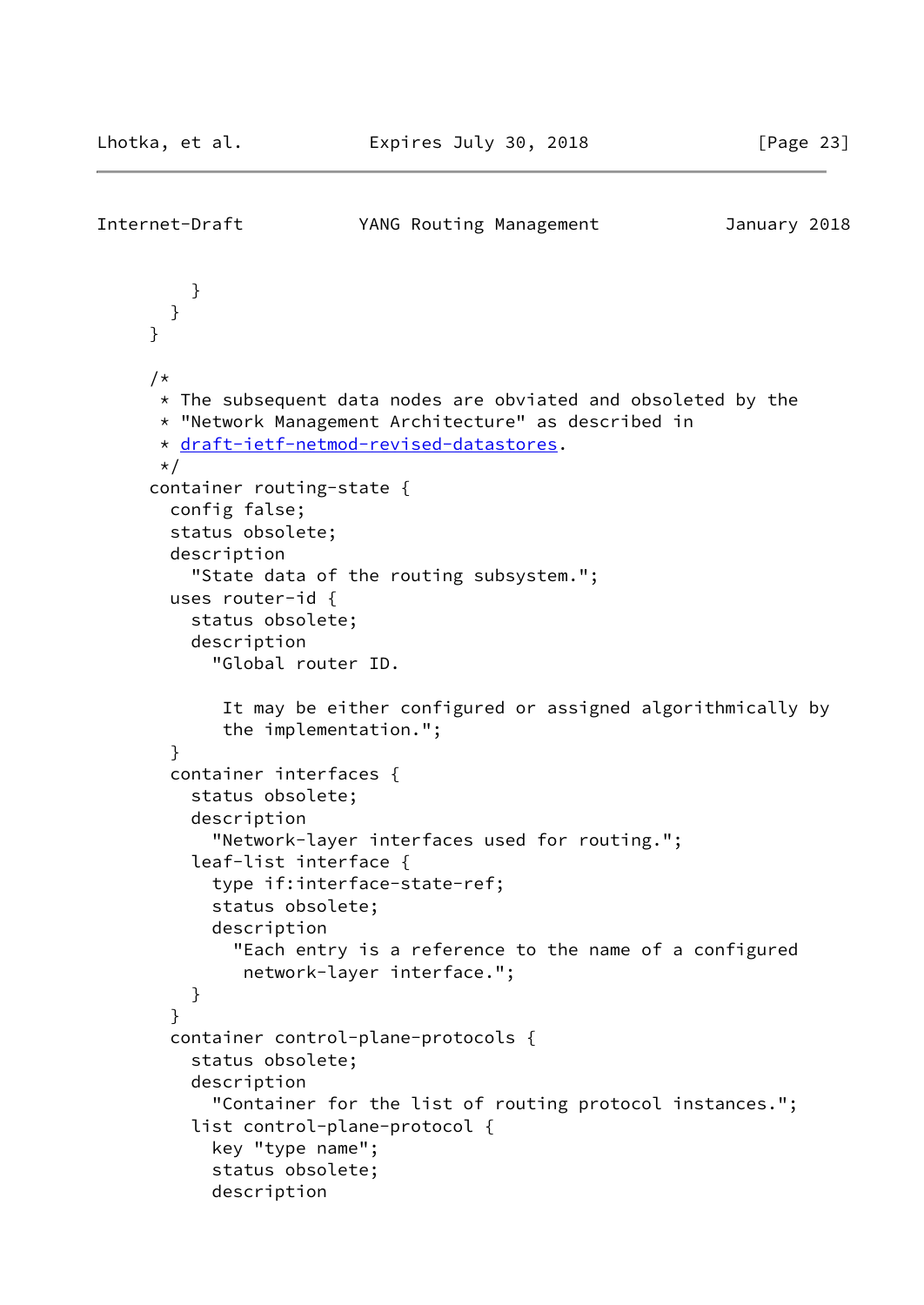"State data of a control-plane protocol instance.

Lhotka, et al. **Expires July 30, 2018** [Page 24]

 An implementation MUST provide exactly one system-controlled instance of the 'direct' pseudo-protocol. Instances of other control-plane protocols MAY be created by configuration.";

```
Internet-Draft YANG Routing Management January 2018
           leaf type {
             type identityref {
               base control-plane-protocol;
 }
             status obsolete;
             description
               "Type of the control-plane protocol.";
 }
           leaf name {
             type string;
             status obsolete;
             description
               "The name of the control-plane protocol instance.
                For system-controlled instances this name is
                persistent, i.e., it SHOULD NOT change across
                reboots.";
 }
 }
       }
       container ribs {
         status obsolete;
         description
           "Container for RIBs.";
         list rib {
           key "name";
           min-elements 1;
           status obsolete;
           description
             "Each entry represents a RIB identified by the 'name'
              key. All routes in a RIB MUST belong to the same address
              family.
              An implementation SHOULD provide one system-controlled
```
default RIB for each supported address family.";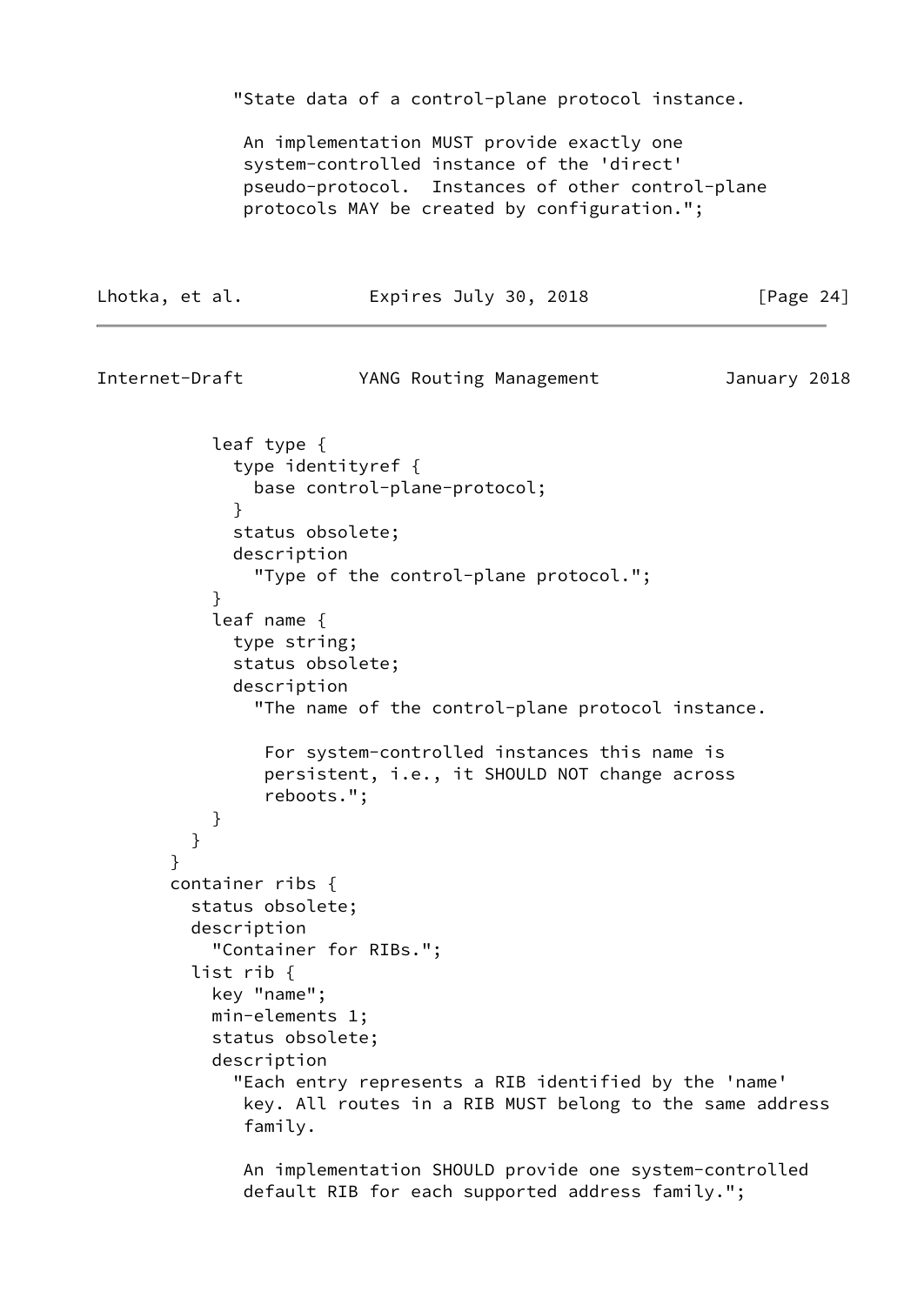```
 leaf name {
             type string;
             status obsolete;
             description
               "The name of the RIB.";
 }
           uses address-family {
             status obsolete;
             description
               "The address family of the RIB.";
 }
           leaf default-rib {
             if-feature "multiple-ribs";
```

|  | Lhotka, et al. | Expires July 30, 2018 | [Page 25] |
|--|----------------|-----------------------|-----------|
|--|----------------|-----------------------|-----------|

Internet-Draft YANG Routing Management January 2018

 type boolean; default "true"; status obsolete; description "This flag has the value of 'true' if and only if the RIB is the default RIB for the given address family. By default, control-plane protocols place their routes in the default RIBs."; } container routes { status obsolete; description "Current content of the RIB."; list route { status obsolete; description "A RIB route entry. This data node MUST be augmented with information specific for routes of each address family."; leaf route-preference { type route-preference; status obsolete; description "This route attribute, also known as administrative distance, allows for selecting the preferred route among routes with the same destination prefix. A smaller value means a more preferred route.";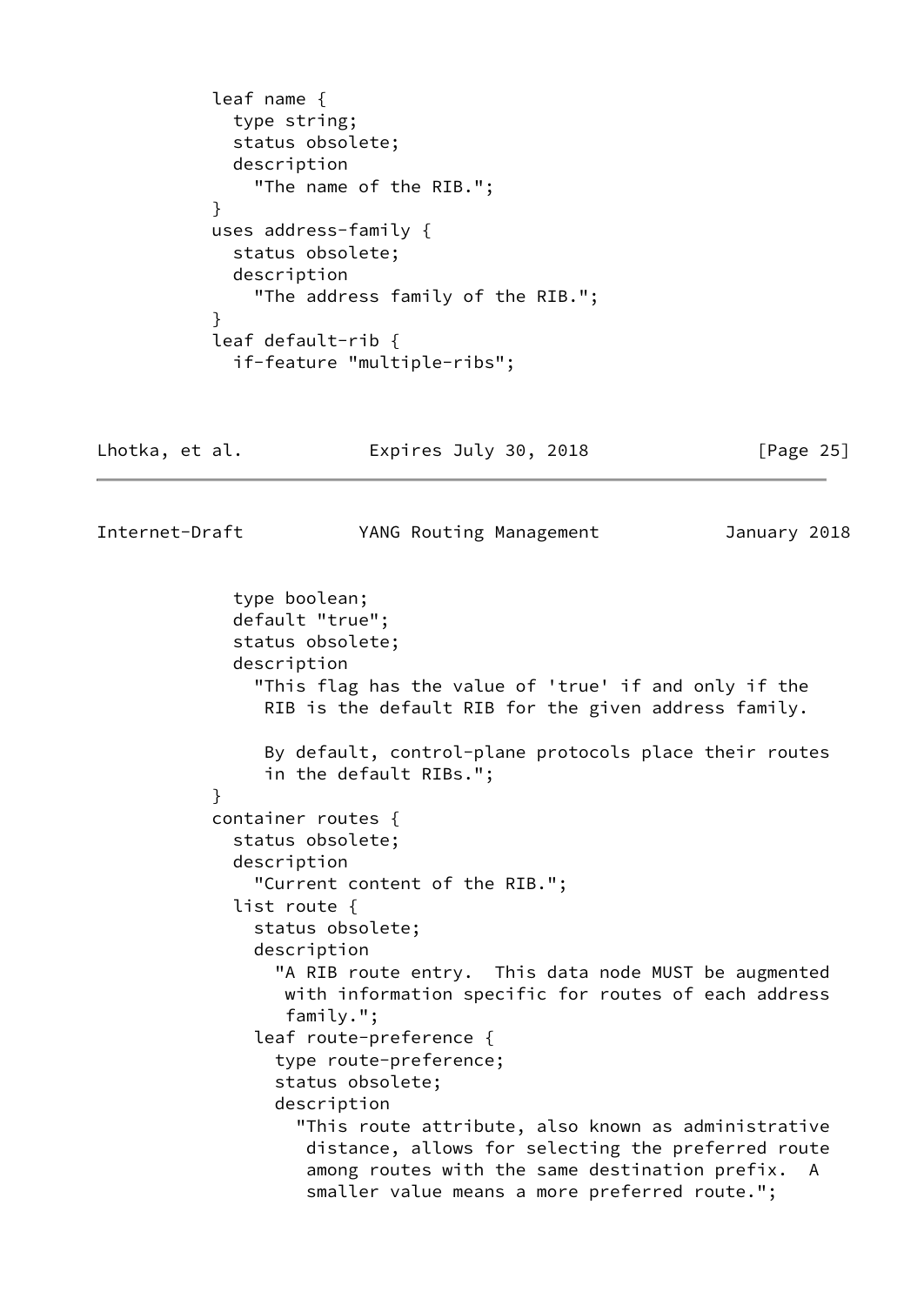```
 }
               container next-hop {
                 status obsolete;
                 description
                   "Route's next-hop attribute.";
                 uses next-hop-state-content {
                   status obsolete;
                   description
                     "Route's next-hop attribute operational state.";
 }
 }
               uses route-metadata {
                 status obsolete;
                 description
                   "Route metadata.";
 }
 }
 }
           action active-route {
             status obsolete;
Lhotka, et al.               Expires July 30, 2018             [Page 26]
Internet-Draft YANG Routing Management January 2018
             description
               "Return the active RIB route that is used for the
                destination address.
                Address-family-specific modules MUST augment input
                parameters with a leaf named 'destination-address'.";
             output {
               container route {
                 status obsolete;
                 description
                   "The active RIB route for the specified
                    destination.
                    If no route exists in the RIB for the destination
                    address, no output is returned.
                    Address-family-specific modules MUST augment this
                    container with appropriate route contents.";
                 container next-hop {
                   status obsolete;
                   description
```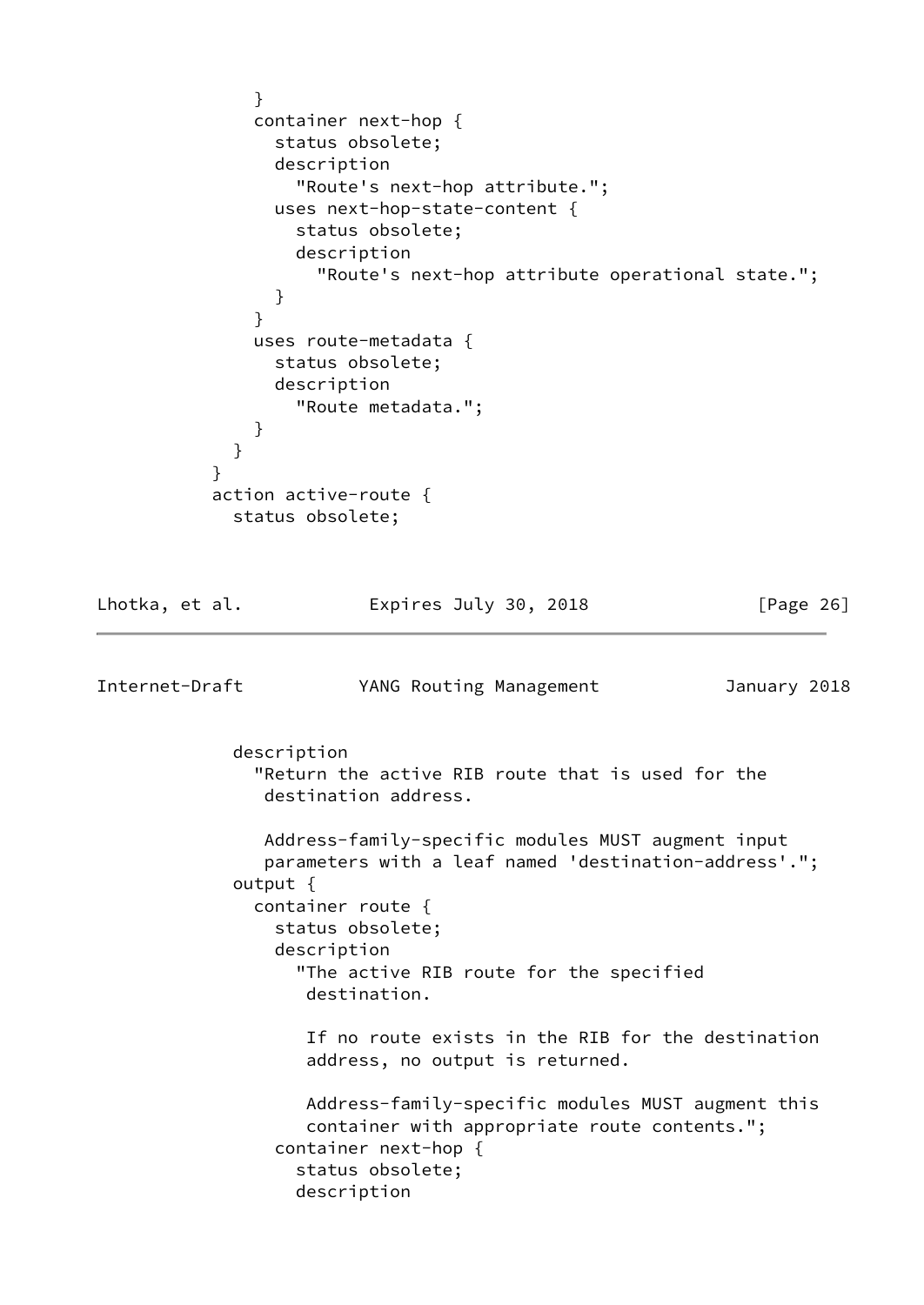```
 "Route's next-hop attribute.";
                  uses next-hop-state-content {
                    status obsolete;
                    description
                      "Active route state data.";
 }
 }
                uses route-metadata {
                  status obsolete;
                  description
                  "Active route metadata.";
 }
 }
            }
          }
         }
       }
     }
   }
   <CODE ENDS>
8. IPv4 Unicast Routing Management YANG Module
   <CODE BEGINS> file "ietf-ipv4-unicast-routing@2018-01-25.yang"
   module ietf-ipv4-unicast-routing {
     yang-version "1.1";
     namespace
Lhotka, et al. Expires July 30, 2018 [Page 27]
Internet-Draft YANG Routing Management January 2018
        "urn:ietf:params:xml:ns:yang:ietf-ipv4-unicast-routing";
     prefix "v4ur";
     import ietf-routing {
       prefix "rt";
       description
         "A Network Management Datastore Architecture (NMDA)
          compatible version of the ietf-routing module
          is required.";
     }
     import ietf-inet-types {
       prefix "inet";
     }
```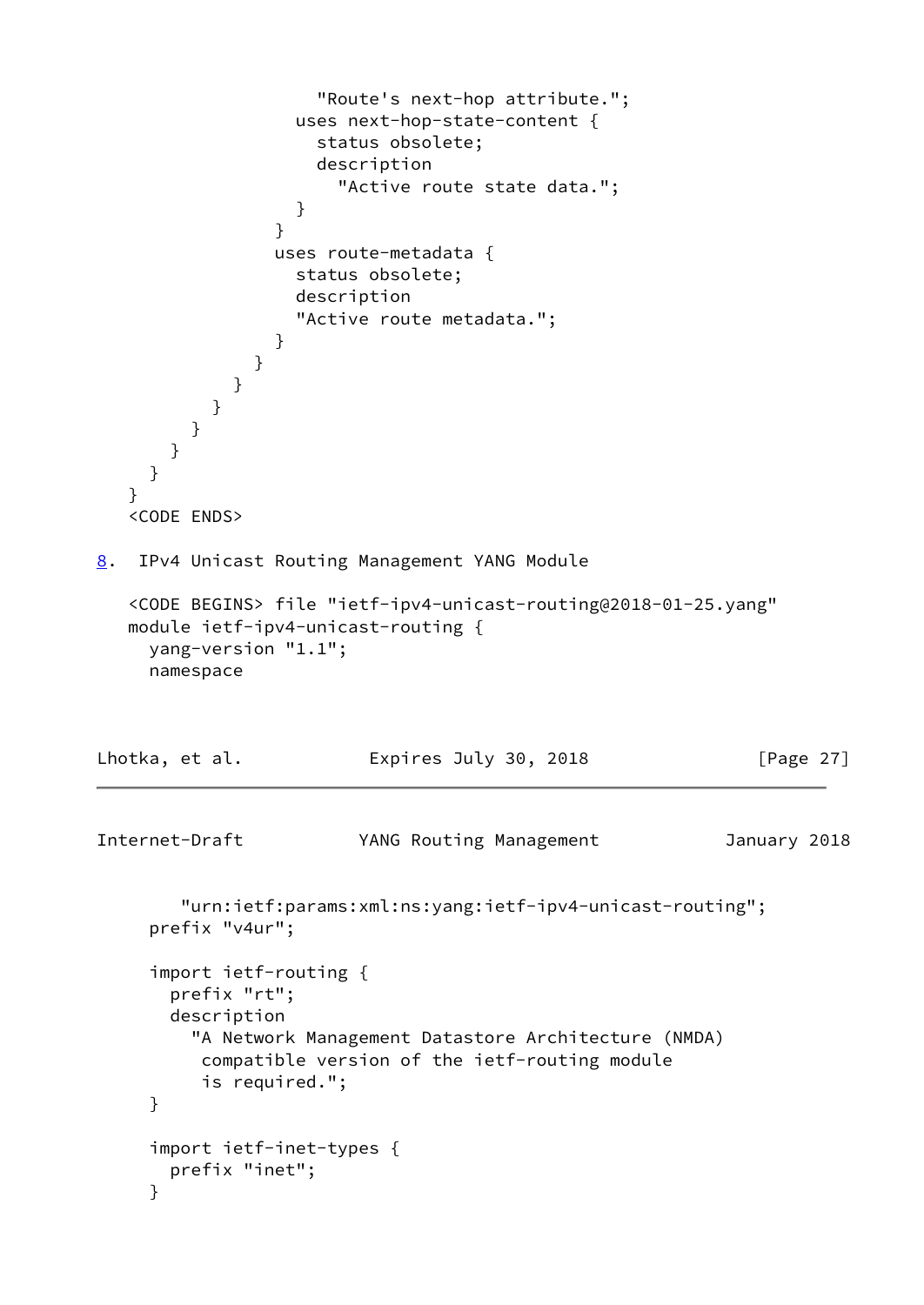|                                                         | organization                         | "IETF NETMOD - Networking Modeling Working Group";                                                                           |                         |  |  |              |
|---------------------------------------------------------|--------------------------------------|------------------------------------------------------------------------------------------------------------------------------|-------------------------|--|--|--------------|
| contact                                                 |                                      |                                                                                                                              |                         |  |  |              |
|                                                         | "WG Web:                             | <http: netmod="" tools.ietf.org="" wg=""></http:>                                                                            |                         |  |  |              |
|                                                         |                                      | WG List: <mailto:rtgwg@ietf.org></mailto:rtgwg@ietf.org>                                                                     |                         |  |  |              |
|                                                         | Editor:                              | Ladislav Lhotka                                                                                                              |                         |  |  |              |
|                                                         |                                      | <mailto:lhotka@nic.cz></mailto:lhotka@nic.cz>                                                                                |                         |  |  |              |
|                                                         |                                      | Acee Lindem<br><mailto:acee@cisco.com></mailto:acee@cisco.com>                                                               |                         |  |  |              |
|                                                         |                                      | Yingzhen Qu                                                                                                                  |                         |  |  |              |
|                                                         |                                      | <mailto: yingzhen.qu@huawei.com="">";</mailto:>                                                                              |                         |  |  |              |
|                                                         | description                          |                                                                                                                              |                         |  |  |              |
|                                                         |                                      | "This YANG module augments the 'ietf-routing' module with basic                                                              |                         |  |  |              |
|                                                         |                                      | parameters for IPv4 unicast routing. The model fully conforms<br>to the Network Management Datastore Architecture (NMDA).    |                         |  |  |              |
|                                                         |                                      | Copyright (c) 2017 IETF Trust and the persons                                                                                |                         |  |  |              |
| identified as authors of the code. All rights reserved. |                                      |                                                                                                                              |                         |  |  |              |
|                                                         |                                      | Redistribution and use in source and binary forms, with or                                                                   |                         |  |  |              |
|                                                         |                                      | without modification, is permitted pursuant to, and subject<br>to the license terms contained in, the Simplified BSD License |                         |  |  |              |
|                                                         |                                      | set forth in Section 4.c of the IETF Trust's Legal Provisions                                                                |                         |  |  |              |
|                                                         |                                      | Relating to IETF Documents                                                                                                   |                         |  |  |              |
|                                                         |                                      | (http://trustee.ietf.org/license-info).                                                                                      |                         |  |  |              |
|                                                         |                                      | This version of this YANG module is part of RFC XXXX; see                                                                    |                         |  |  |              |
|                                                         |                                      | the RFC itself for full legal notices.";                                                                                     |                         |  |  |              |
|                                                         | reference "RFC XXXX";                |                                                                                                                              |                         |  |  |              |
|                                                         | revision 2018-01-25 {<br>description |                                                                                                                              |                         |  |  |              |
|                                                         |                                      |                                                                                                                              |                         |  |  |              |
| Lhotka, et al.                                          |                                      |                                                                                                                              | Expires July 30, 2018   |  |  | [Page $28$ ] |
| Internet-Draft                                          |                                      |                                                                                                                              | YANG Routing Management |  |  | January 2018 |
|                                                         |                                      |                                                                                                                              |                         |  |  |              |
|                                                         | reference                            | "Network Management Datastore Architecture (NMDA) Revision";                                                                 |                         |  |  |              |
|                                                         |                                      | "RFC XXXX: A YANG Data Model for Routing Management                                                                          |                         |  |  |              |
|                                                         |                                      | (NMDA Version)";                                                                                                             |                         |  |  |              |
| }                                                       |                                      |                                                                                                                              |                         |  |  |              |
|                                                         | revision 2016-11-04 {                |                                                                                                                              |                         |  |  |              |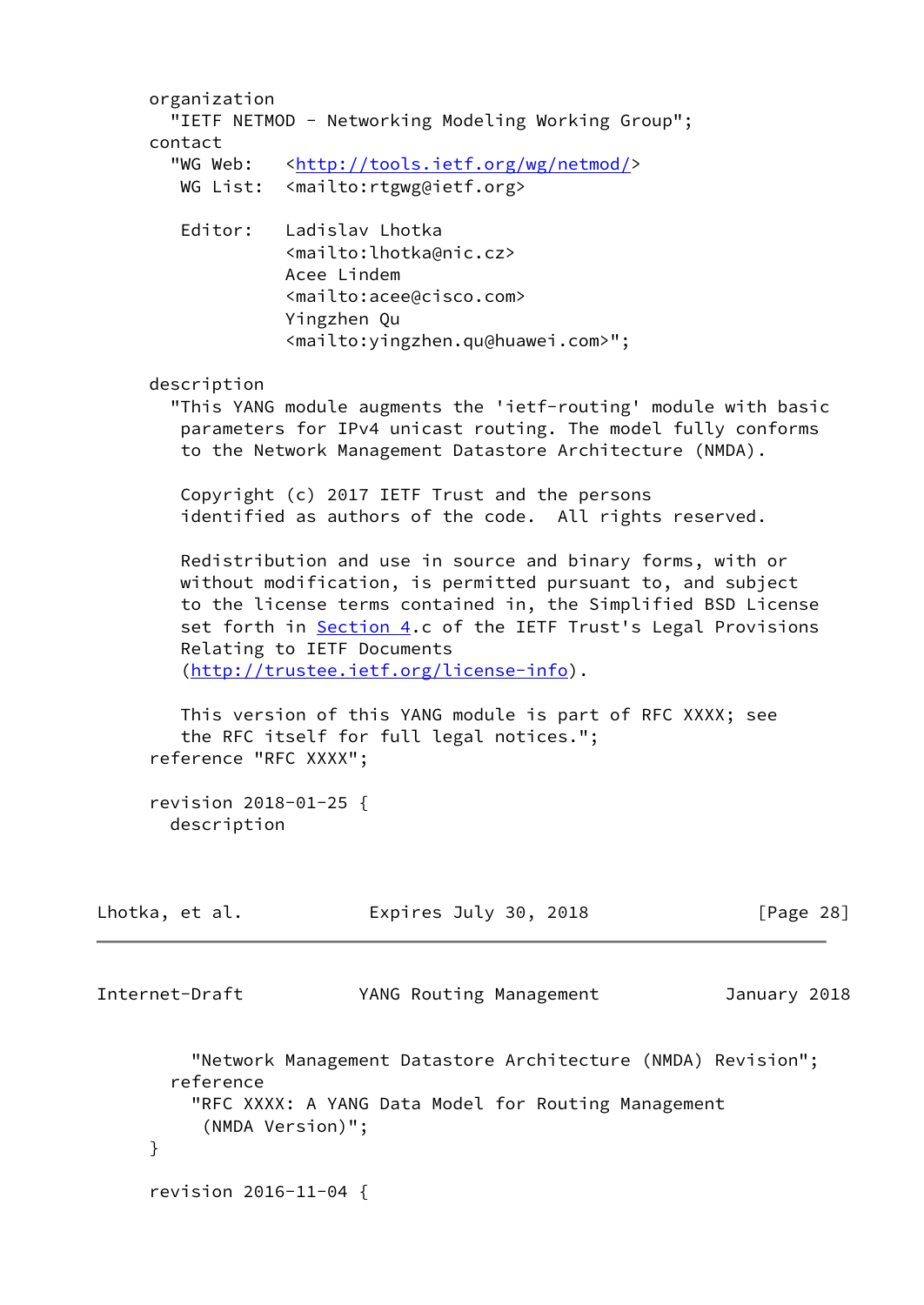```
 description
             "Initial revision.";
           reference
            "RFC 8022: A YANG Data Model for Routing Management";
      }
      /* Identities */
      identity ipv4-unicast {
        base rt:ipv4;
        description
          "This identity represents the IPv4 unicast address family.";
      }
      augment "/rt:routing/rt:ribs/rt:rib/rt:routes/rt:route" {
        when "derived-from-or-self(../../rt:address-family, "
           + "'v4ur:ipv4-unicast')" {
          description
            "This augment is valid only for IPv4 unicast.";
        }
        description
          "This leaf augments an IPv4 unicast route.";
        leaf destination-prefix {
          type inet:ipv4-prefix;
          description
            "IPv4 destination prefix.";
        }
      }
      augment "/rt:routing/rt:ribs/rt:rib/rt:routes/rt:route/"
            + "rt:next-hop/rt:next-hop-options/rt:simple-next-hop" {
       when "derived-from-or-self(../../../rt:address-family, "
           + "'v4ur:ipv4-unicast')" {
          description
            "This augment is valid only for IPv4 unicast.";
        }
        description
          "Augment 'simple-next-hop' case in IPv4 unicast routes.";
        leaf next-hop-address {
          type inet:ipv4-address;
          description
Lhotka, et al. Expires July 30, 2018 [Page 29]
```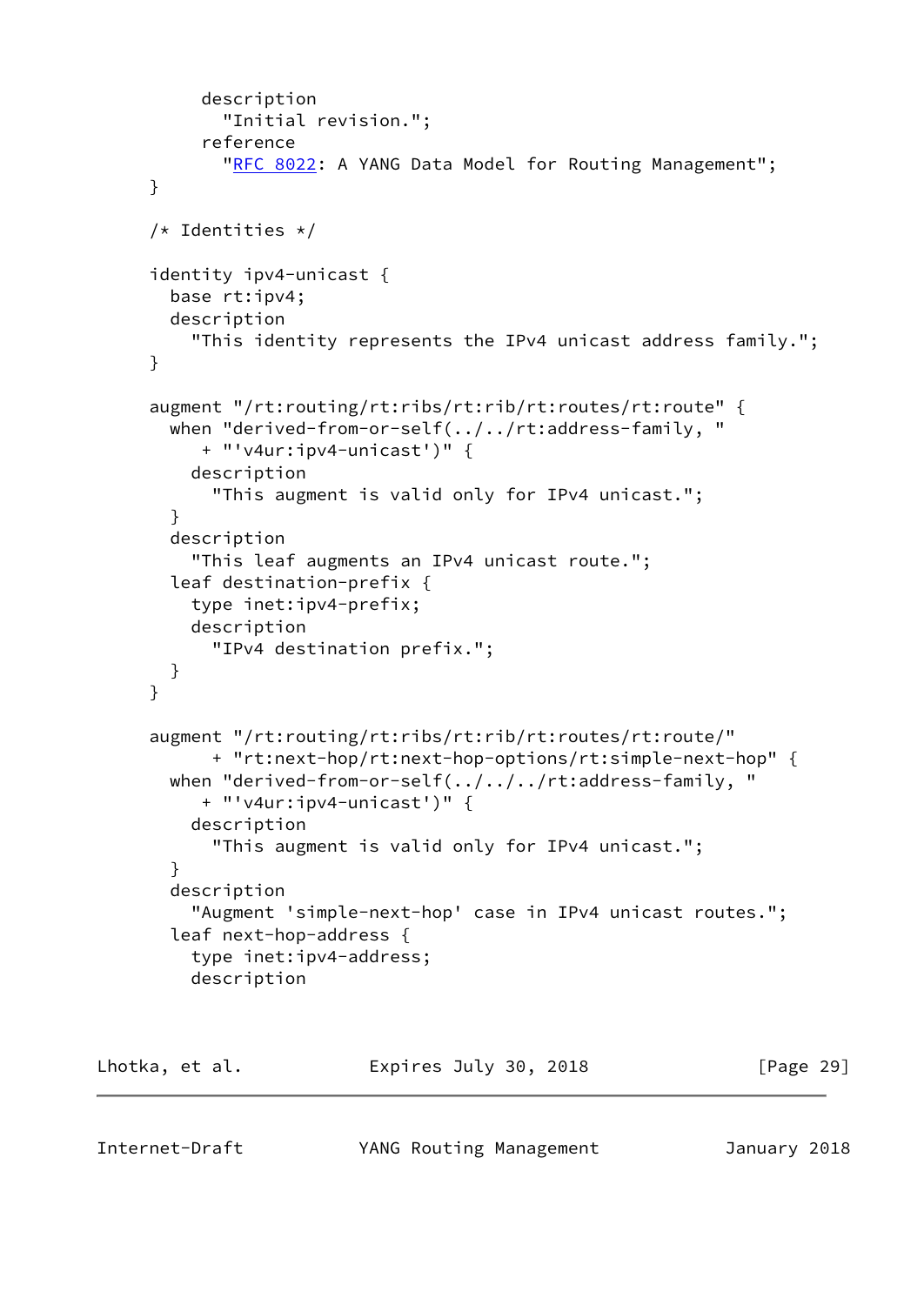```
 "IPv4 address of the next hop.";
  }
 }
 augment "/rt:routing/rt:ribs/rt:rib/rt:routes/rt:route/"
       + "rt:next-hop/rt:next-hop-options/rt:next-hop-list/"
       + "rt:next-hop-list/rt:next-hop" {
  when "derived-from-or-self(../../../../../rt:address-family, "
      + "'v4ur:ipv4-unicast')" {
     description
       "This augment is valid only for IPv4 unicast.";
   }
   description
     "This leaf augments the 'next-hop-list' case of IPv4 unicast
      routes.";
   leaf address {
     type inet:ipv4-address;
     description
       "IPv4 address of the next-hop.";
   }
 }
 augment
   "/rt:routing/rt:ribs/rt:rib/rt:active-route/rt:input" {
   when "derived-from-or-self(../rt:address-family, "
      + "'v4ur:ipv4-unicast')" {
     description
       "This augment is valid only for IPv4 unicast RIBs.";
   }
   description
     "This augment adds the input parameter of the 'active-route'
      action.";
   leaf destination-address {
     type inet:ipv4-address;
     description
       "IPv4 destination address.";
   }
 }
 augment "/rt:routing/rt:ribs/rt:rib/rt:active-route/"
       + "rt:output/rt:route" {
   when "derived-from-or-self(../../rt:address-family, "
      + "'v4ur:ipv4-unicast')" {
     description
       "This augment is valid only for IPv4 unicast.";
   }
   description
     "This augment adds the destination prefix to the reply of the
```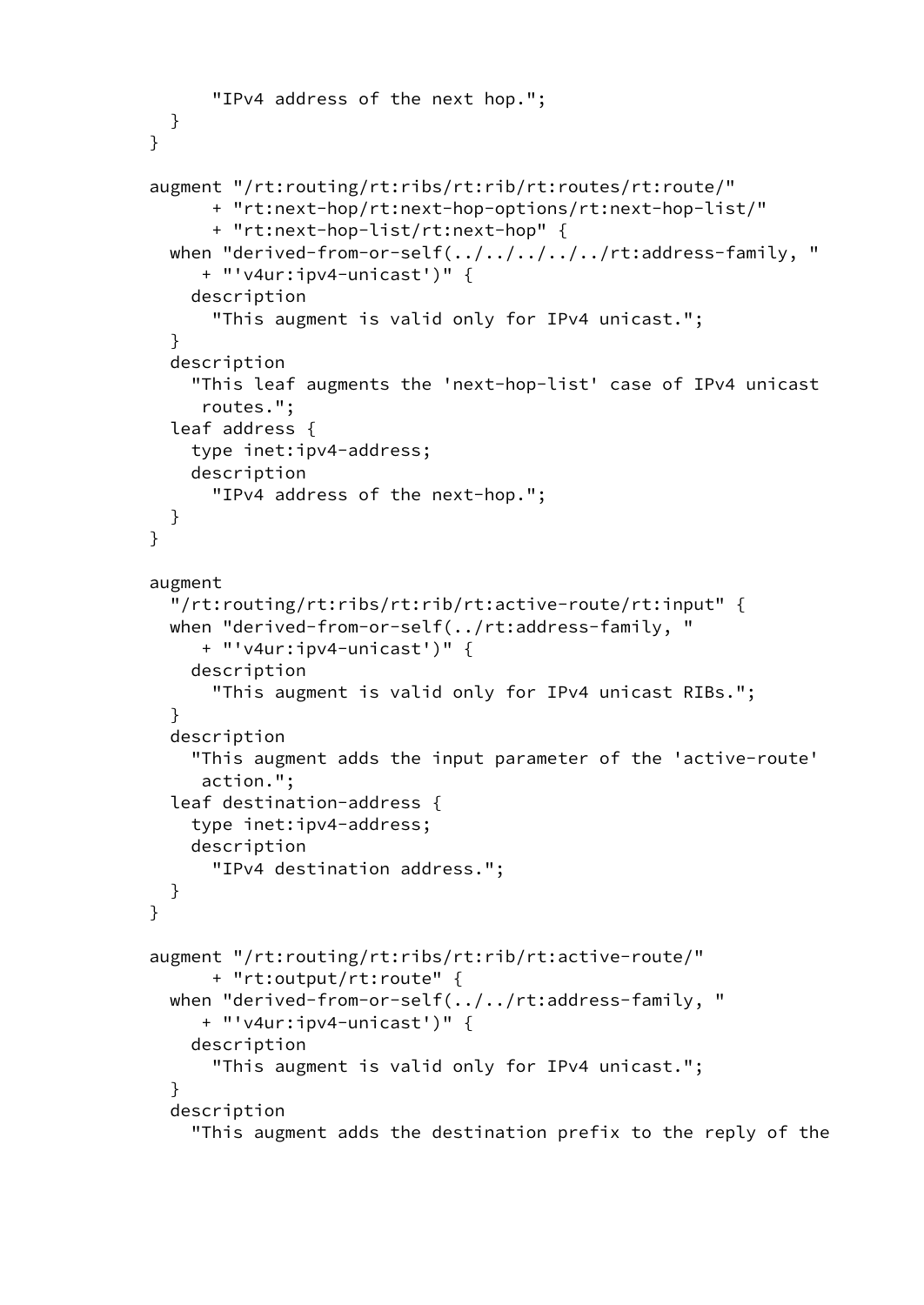```
Internet-Draft YANG Routing Management January 2018
           'active-route' action.";
        leaf destination-prefix {
          type inet:ipv4-prefix;
          description
            "IPv4 destination prefix.";
        }
      }
      augment "/rt:routing/rt:ribs/rt:rib/rt:active-route/"
            + "rt:output/rt:route/rt:next-hop/rt:next-hop-options/"
            + "rt:simple-next-hop" {
       when "derived-from-or-self(../../../rt:address-family, "
           + "'v4ur:ipv4-unicast')" {
          description
            "This augment is valid only for IPv4 unicast.";
        }
        description
          "Augment 'simple-next-hop' case in the reply to the
           'active-route' action.";
        leaf next-hop-address {
          type inet:ipv4-address;
          description
            "IPv4 address of the next hop.";
        }
      }
      augment "/rt:routing/rt:ribs/rt:rib/rt:active-route/"
            + "rt:output/rt:route/rt:next-hop/rt:next-hop-options/"
            + "rt:next-hop-list/rt:next-hop-list/rt:next-hop" {
       when "derived-from-or-self(../../../../../rt:address-family, "
           + "'v4ur:ipv4-unicast')" {
          description
            "This augment is valid only for IPv4 unicast.";
        }
        description
          "Augment 'next-hop-list' case in the reply to the
           'active-route' action.";
        leaf next-hop-address {
          type inet:ipv4-address;
          description
            "IPv4 address of the next hop.";
        }
      }
```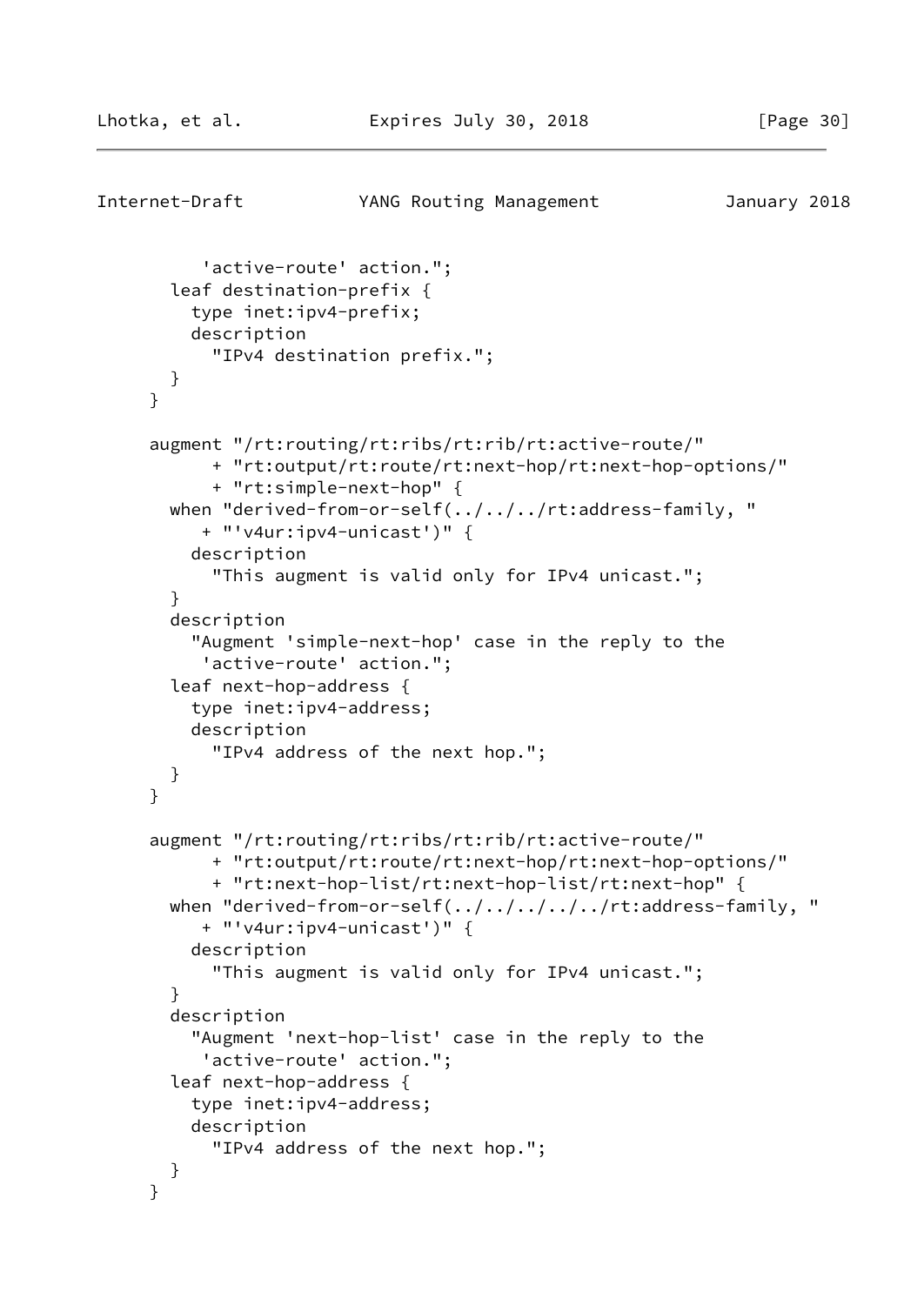augment "/rt:routing/rt:control-plane-protocols/" + "rt:control-plane-protocol/rt:static-routes" { description "This augment defines the 'static' pseudo-protocol Lhotka, et al. **Expires July 30, 2018** [Page 31] Internet-Draft YANG Routing Management January 2018 with data specific to IPv4 unicast."; container ipv4 { description "Support for a 'static' pseudo-protocol instance consists of a list of routes."; list route { key "destination-prefix"; description "A list of static routes."; leaf destination-prefix { type inet:ipv4-prefix; mandatory "true"; description "IPv4 destination prefix."; } leaf description { type string; description "Textual description of the route."; } container next-hop { description "Support for next-hop."; uses rt:next-hop-content { augment "next-hop-options/simple-next-hop" { description "Augment 'simple-next-hop' case in IPv4 static routes."; leaf next-hop-address { type inet:ipv4-address; description "IPv4 address of the next hop."; } } augment "next-hop-options/next-hop-list/next-hop-list/" + "next-hop" {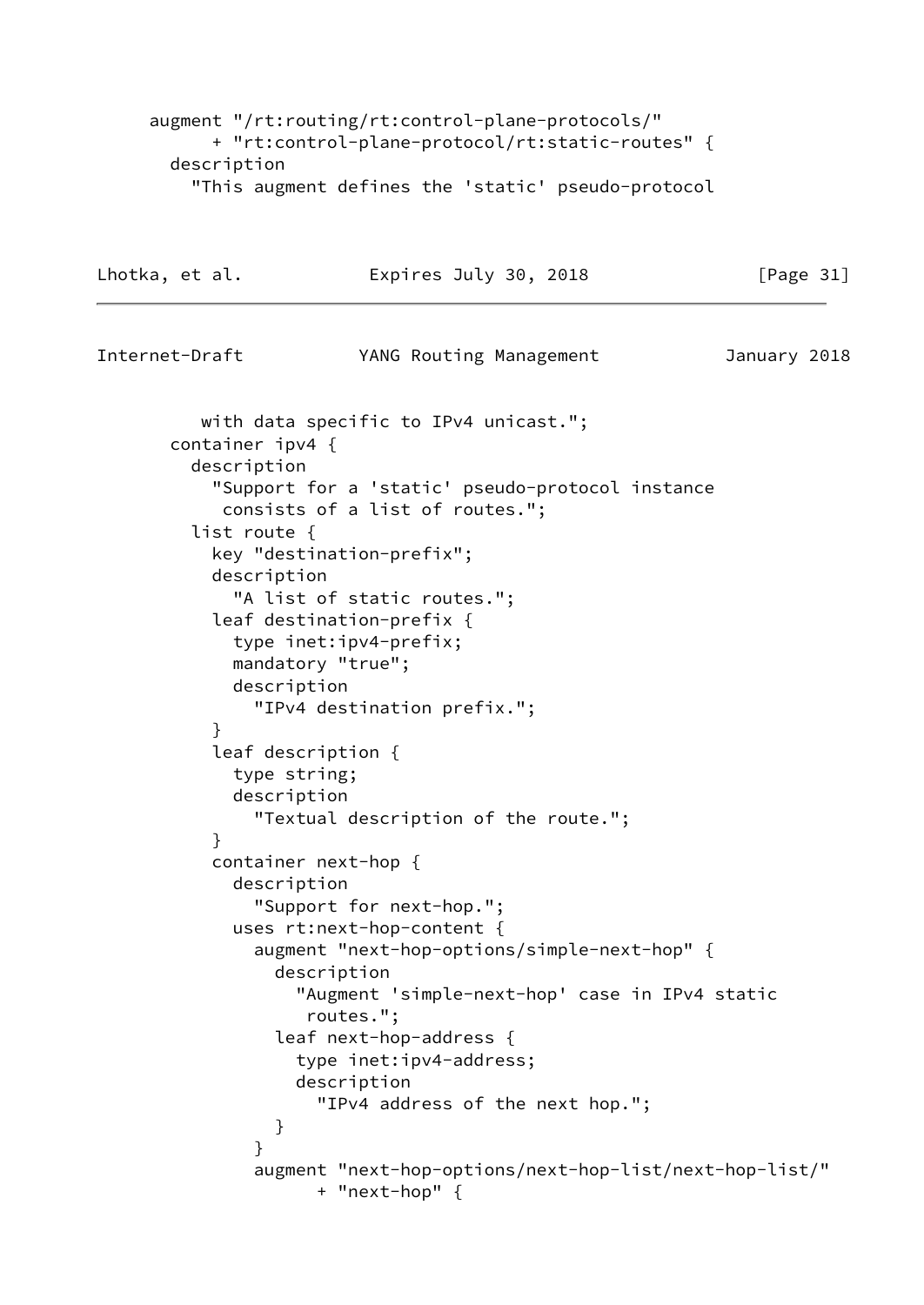```
 description
                    "Augment 'next-hop-list' case in IPv4 static
                     routes.";
                  leaf next-hop-address {
                    type inet:ipv4-address;
                    description
                      "IPv4 address of the next hop.";
 }
 }
             }
           }
          }
Lhotka, et al.               Expires July 30, 2018               [Page 32]
Internet-Draft YANG Routing Management January 2018
       }
      }
      /*
      * The subsequent data nodes are obviated and obsoleted by the
       * "Network Management Architecture" as described in
       * draft-ietf-netmod-revised-datastores.
       */
      augment "/rt:routing-state/rt:ribs/rt:rib/rt:routes/rt:route" {
        when "derived-from-or-self(../../rt:address-family, "
             + "'v4ur:ipv4-unicast')" {
          description
            "This augment is valid only for IPv4 unicast.";
        }
        status obsolete;
        description
          "This leaf augments an IPv4 unicast route.";
        leaf destination-prefix {
          type inet:ipv4-prefix;
          status obsolete;
          description
            "IPv4 destination prefix.";
        }
      }
      augment "/rt:routing-state/rt:ribs/rt:rib/rt:routes/rt:route/"
             + "rt:next-hop/rt:next-hop-options/rt:simple-next-hop" {
        when "derived-from-or-self(
                ../../../rt:address-family, 'v4ur:ipv4-unicast')" {
          description
```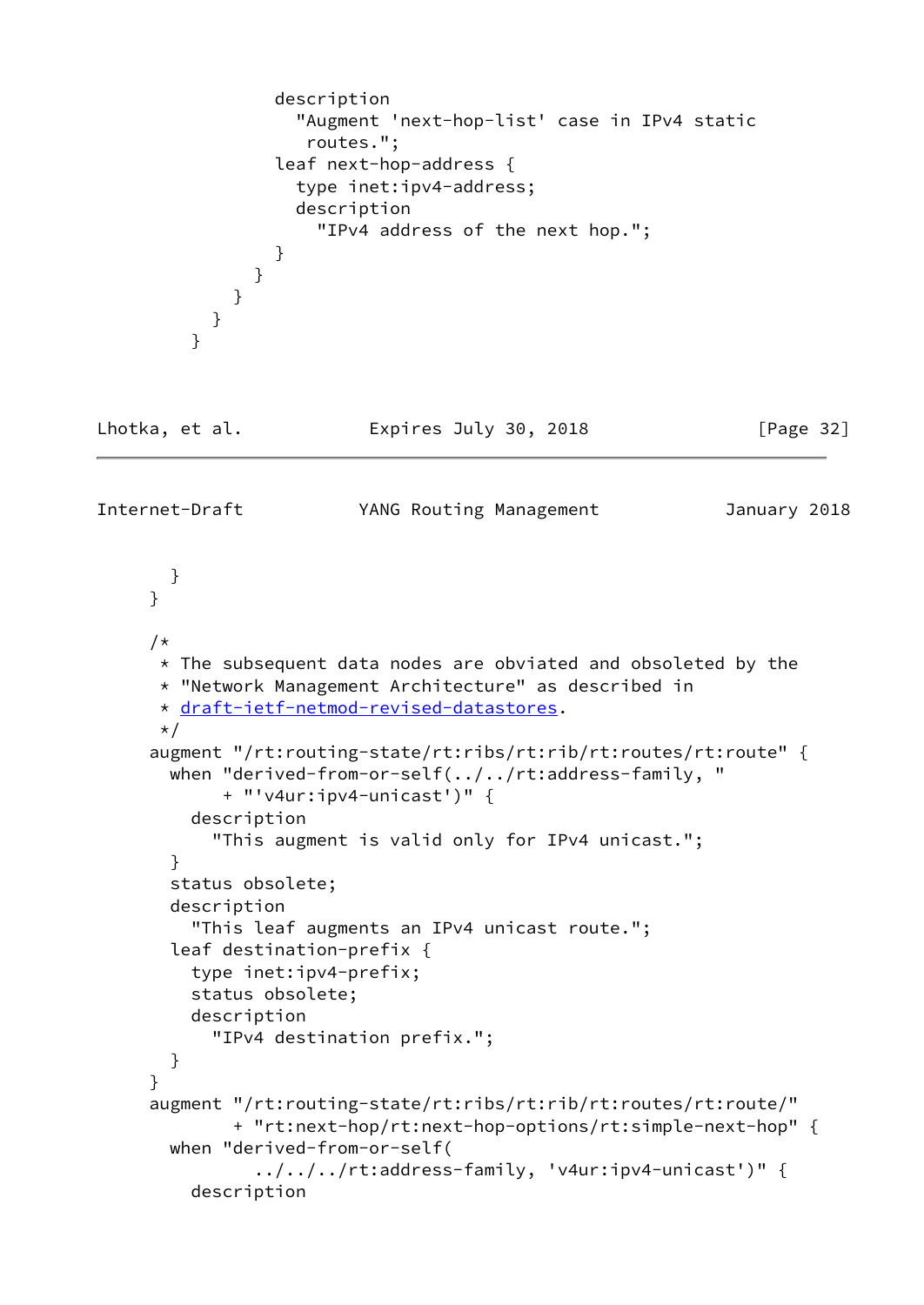```
 "This augment is valid only for IPv4 unicast.";
       }
       status obsolete;
       description
          "Augment 'simple-next-hop' case in IPv4 unicast routes.";
       leaf next-hop-address {
          type inet:ipv4-address;
          status obsolete;
          description
            "IPv4 address of the next hop.";
       }
      }
      augment "/rt:routing-state/rt:ribs/rt:rib/rt:routes/rt:route/"
             + "rt:next-hop/rt:next-hop-options/rt:next-hop-list/"
              + "rt:next-hop-list/rt:next-hop" {
      when "derived-from-or-self(../../../../../rt:address-family,
                'v4ur:ipv4-unicast')" {
          description
            "This augment is valid only for IPv4 unicast.";
Lhotka, et al. Expires July 30, 2018 [Page 33]
Internet-Draft YANG Routing Management January 2018
       }
       status obsolete;
       description
          "This leaf augments the 'next-hop-list' case of IPv4 unicast
           routes.";
       leaf address {
          type inet:ipv4-address;
          status obsolete;
          description
            "IPv4 address of the next-hop.";
       }
      }
      augment "/rt:routing-state/rt:ribs/rt:rib/rt:active-route/"
             + "rt:input" {
       when "derived-from-or-self(../rt:address-family,
              'v4ur:ipv4-unicast')" {
          description
            "This augment is valid only for IPv4 unicast RIBs.";
```
"This augment adds the input parameter of the 'active-route'

}

status obsolete;

description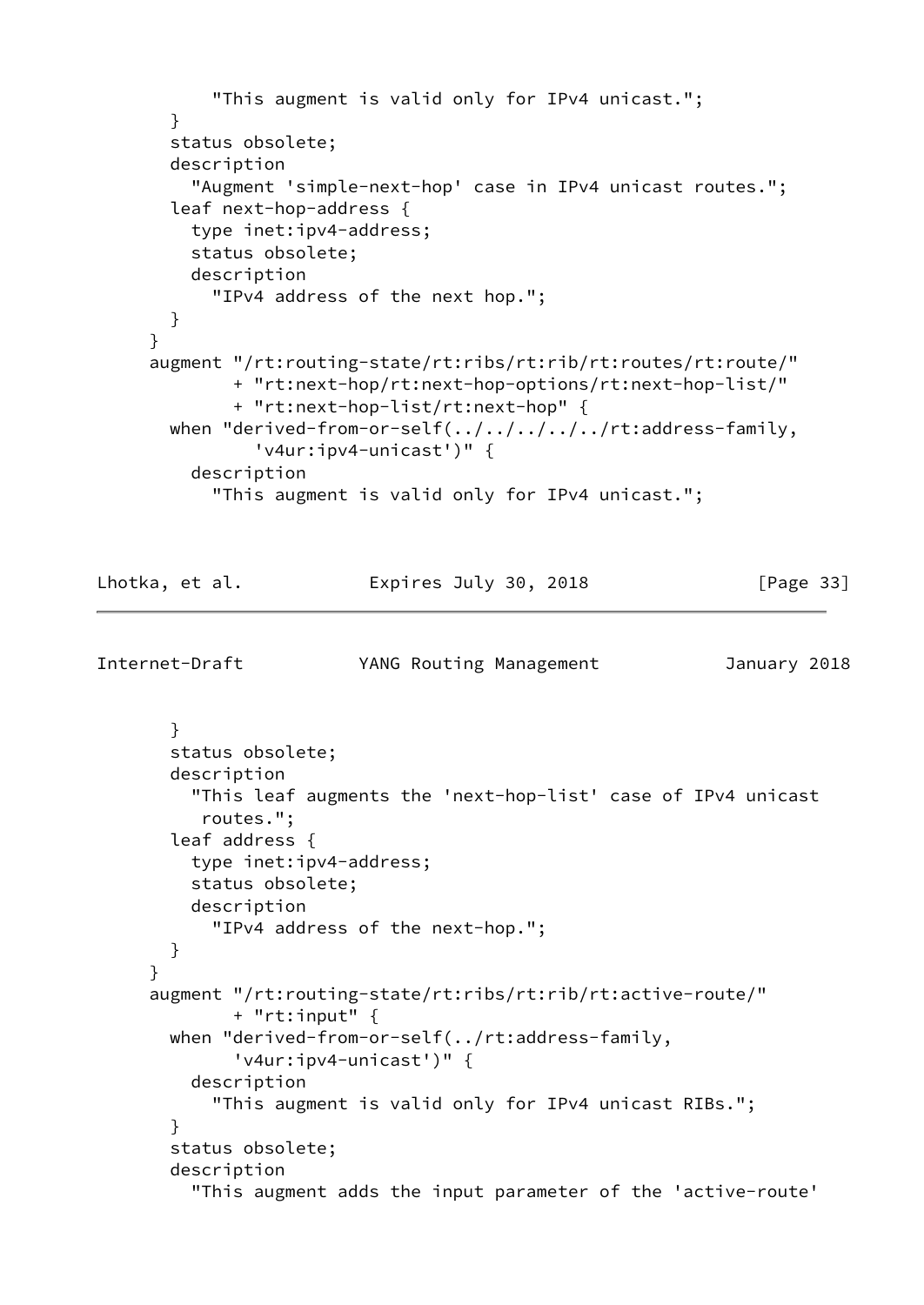```
 action.";
       leaf destination-address {
          type inet:ipv4-address;
          status obsolete;
         description
            "IPv4 destination address.";
       }
      }
      augment "/rt:routing-state/rt:ribs/rt:rib/rt:active-route/"
             + "rt:output/rt:route" {
       when "derived-from-or-self(../../rt:address-family,
                'v4ur:ipv4-unicast')" {
         description
            "This augment is valid only for IPv4 unicast.";
       }
       status obsolete;
       description
          "This augment adds the destination prefix to the reply of the
           'active-route' action.";
       leaf destination-prefix {
         type inet:ipv4-prefix;
         status obsolete;
         description
            "IPv4 destination prefix.";
       }
      }
Lhotka, et al. Expires July 30, 2018 [Page 34]
Internet-Draft YANG Routing Management January 2018
      augment "/rt:routing-state/rt:ribs/rt:rib/rt:active-route/"
             + "rt:output/rt:route/rt:next-hop/rt:next-hop-options/"
             + "rt:simple-next-hop" {
      when "derived-from-or-self(../../../rt:address-family,
```
 'v4ur:ipv4-unicast')" { description "This augment is valid only for IPv4 unicast."; } status obsolete; description

 "Augment 'simple-next-hop' case in the reply to the 'active-route' action."; leaf next-hop-address { type inet:ipv4-address;

```
 status obsolete;
```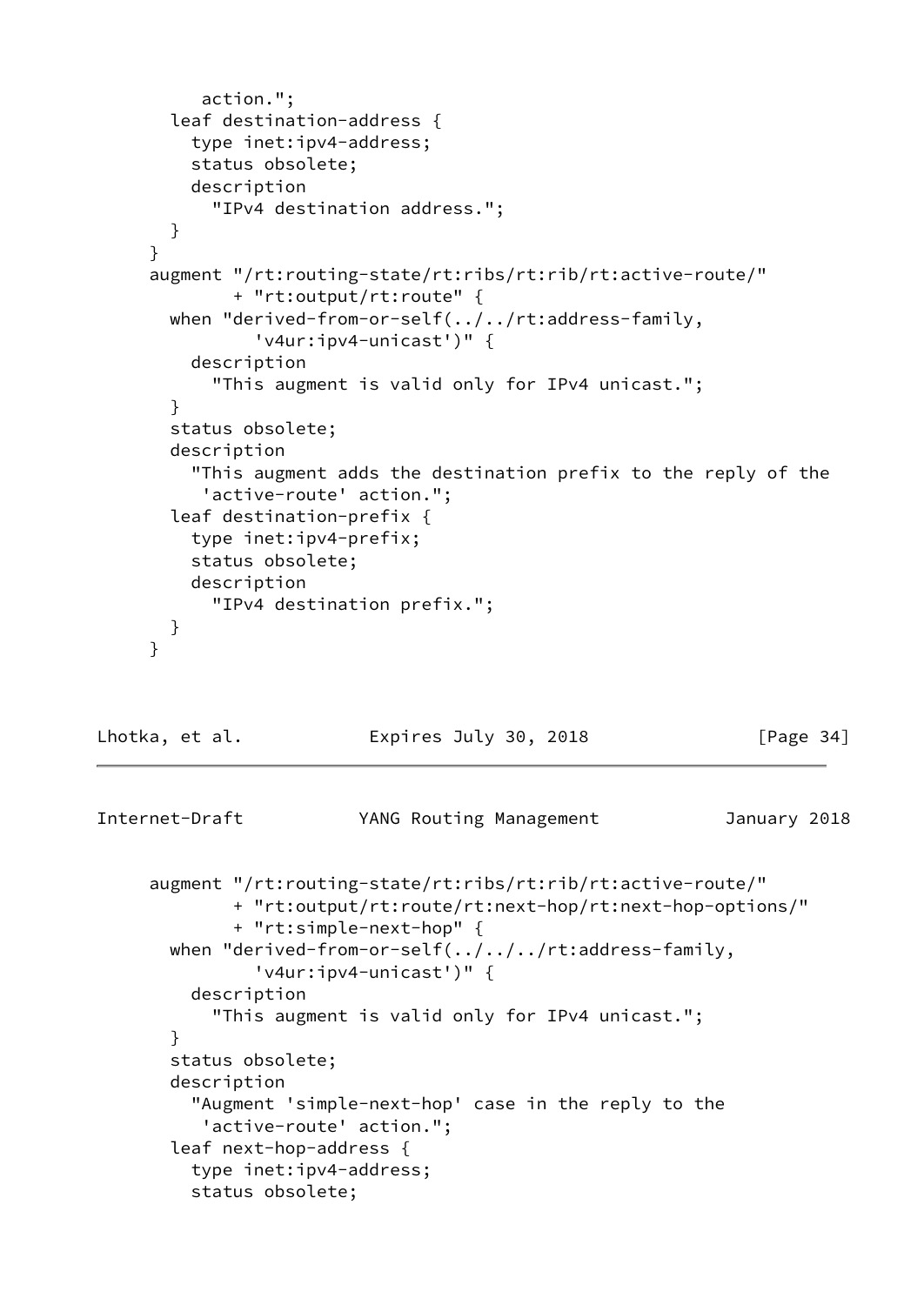```
 description
            "IPv4 address of the next hop.";
        }
      }
      augment "/rt:routing-state/rt:ribs/rt:rib/rt:active-route/"
              + "rt:output/rt:route/rt:next-hop/rt:next-hop-options/"
              + "rt:next-hop-list/rt:next-hop-list/rt:next-hop" {
        when "derived-from-or-self(../../../../../rt:address-family,
                'v4ur:ipv4-unicast')" {
          description
            "This augment is valid only for IPv4 unicast.";
        }
        status obsolete;
        description
          "Augment 'next-hop-list' case in the reply to the
           'active-route' action.";
        leaf next-hop-address {
          type inet:ipv4-address;
          status obsolete;
          description
            "IPv4 address of the next hop.";
        }
      }
    }
    <CODE ENDS>
9. IPv6 Unicast Routing Management YANG Module
    <CODE BEGINS> file "ietf-ipv6-unicast-routing@2018-01-25.yang"
    module ietf-ipv6-unicast-routing {
      yang-version "1.1";
      namespace
        "urn:ietf:params:xml:ns:yang:ietf-ipv6-unicast-routing";
Lhotka, et al.               Expires July 30, 2018               [Page 35]
Internet-Draft YANG Routing Management January 2018
      prefix "v6ur";
      import ietf-routing {
        prefix "rt";
        description
          "A Network Management Datastore Architecture (NMDA)
           compatible version of the ietf-routing module
           is required.";
```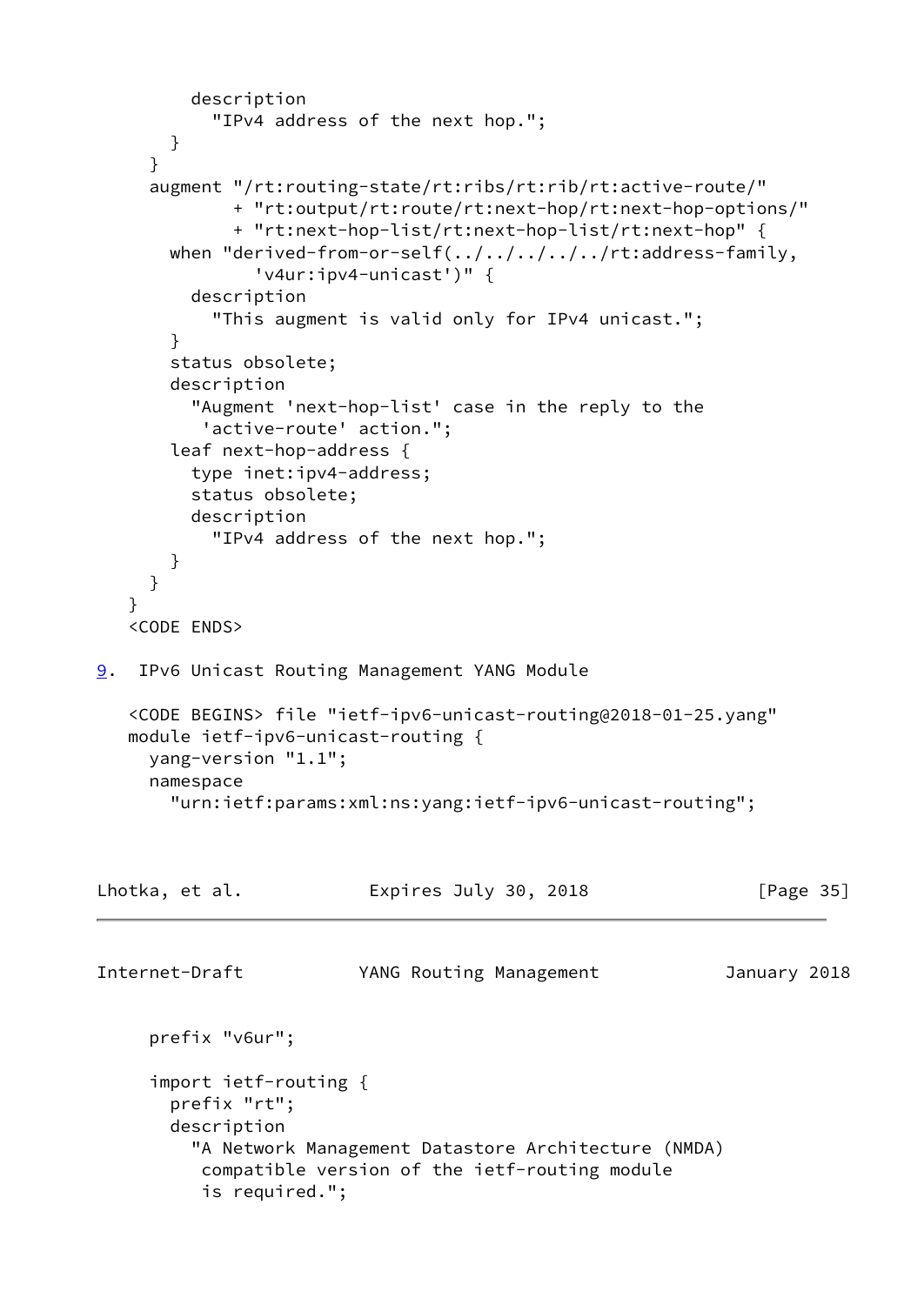```
 }
     import ietf-inet-types {
       prefix "inet";
       description
         "A Network Management Datastore Architecture (NMDA)
          compatible version of the ietf-interfaces module
          is required.";
     }
     include ietf-ipv6-router-advertisements {
       revision-date 2018-01-25;
     }
     organization
       "IETF NETMOD - Networking Modeling Working Group";
     contact
      <http://tools.ietf.org/wg/netmod/>
       WG List: <mailto:rtgwg@ietf.org>
        Editor: Ladislav Lhotka
                  <mailto:lhotka@nic.cz>
                  Acee Lindem
                  <mailto:acee@cisco.com>
                  Yingzhen Qu
                  <mailto:yingzhen.qu@huawei.com>";
     description
       "This YANG module augments the 'ietf-routing' module with basic
        parameters for IPv6 unicast routing. The model fully conforms
        to the Network Management Datastore Architecture (NMDA).
        Copyright (c) 2017 IETF Trust and the persons
        identified as authors of the code. All rights reserved.
        Redistribution and use in source and binary forms, with or
        without modification, is permitted pursuant to, and subject
        to the license terms contained in, the Simplified BSD License
        Section 4.c of the IETF Trust's Legal Provisions
        Relating to IETF Documents
Lhotka, et al. Expires July 30, 2018 [Page 36]
Internet-Draft YANG Routing Management January 2018
```
[\(http://trustee.ietf.org/license-info](http://trustee.ietf.org/license-info)).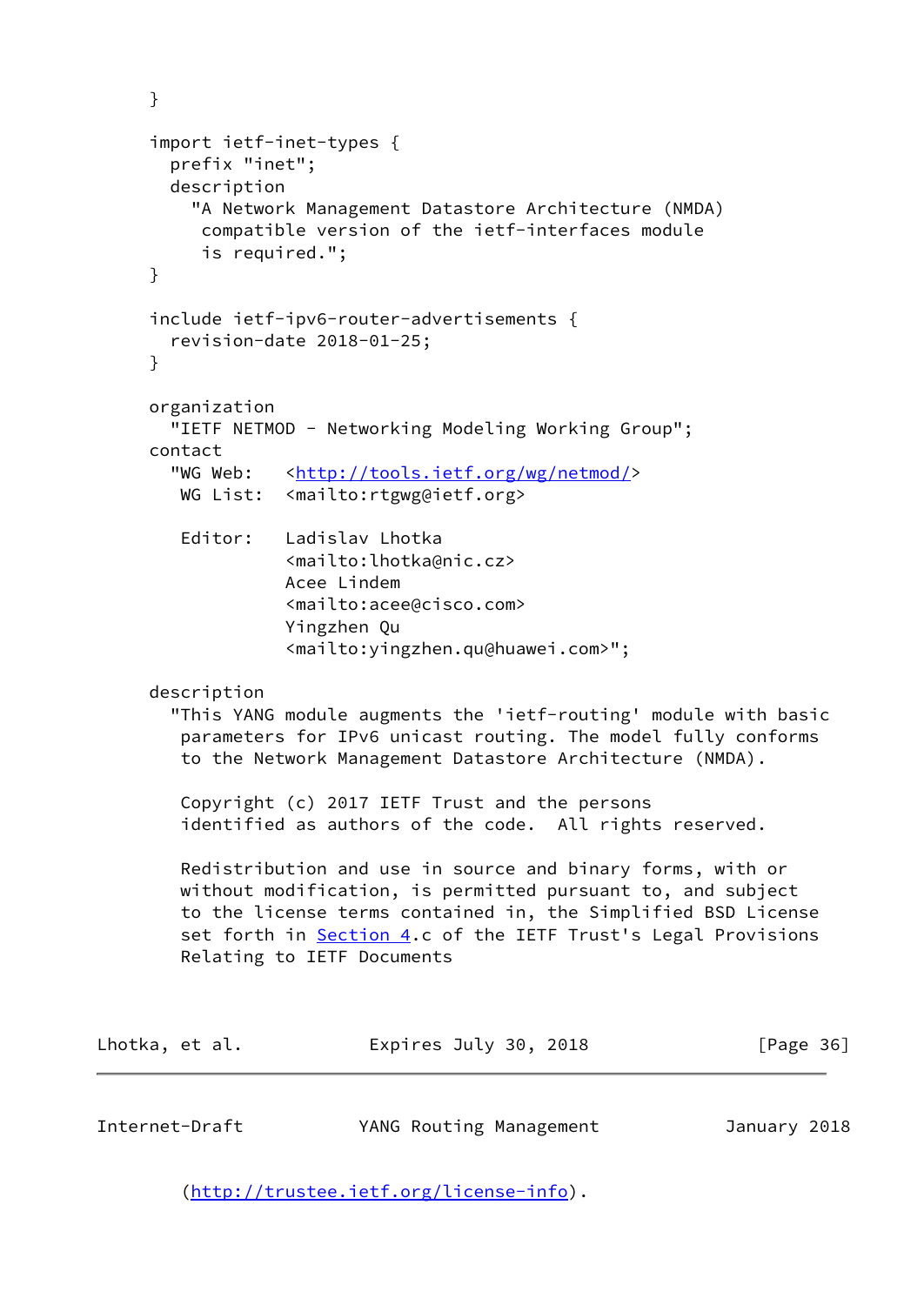```
 This version of this YANG module is part of RFC XXXX; see
    the RFC itself for full legal notices.";
 reference "RFC XXXX";
 revision 2018-01-25 {
   description
     "Network Management Datastore Architecture (NMDA) revision";
   reference
     "RFC XXXX: A YANG Data Model for Routing Management
      (NMDA Version)";
 }
 /* Identities */
 revision 2016-11-04 {
      description
        "Initial revision.";
      reference
       "RFC 8022: A YANG Data Model for Routing Management";
 }
 identity ipv6-unicast {
   base rt:ipv6;
   description
     "This identity represents the IPv6 unicast address family.";
 }
 augment "/rt:routing/rt:ribs/rt:rib/rt:routes/rt:route" {
   when "derived-from-or-self(../../rt:address-family, "
      + "'v6ur:ipv6-unicast')" {
     description
       "This augment is valid only for IPv6 unicast.";
   }
   description
     "This leaf augments an IPv6 unicast route.";
   leaf destination-prefix {
     type inet:ipv6-prefix;
     description
       "IPv6 destination prefix.";
   }
 }
 augment "/rt:routing/rt:ribs/rt:rib/rt:routes/rt:route/"
       + "rt:next-hop/rt:next-hop-options/rt:simple-next-hop" {
   when "derived-from-or-self(../../../rt:address-family, "
      + "'v6ur:ipv6-unicast')" {
```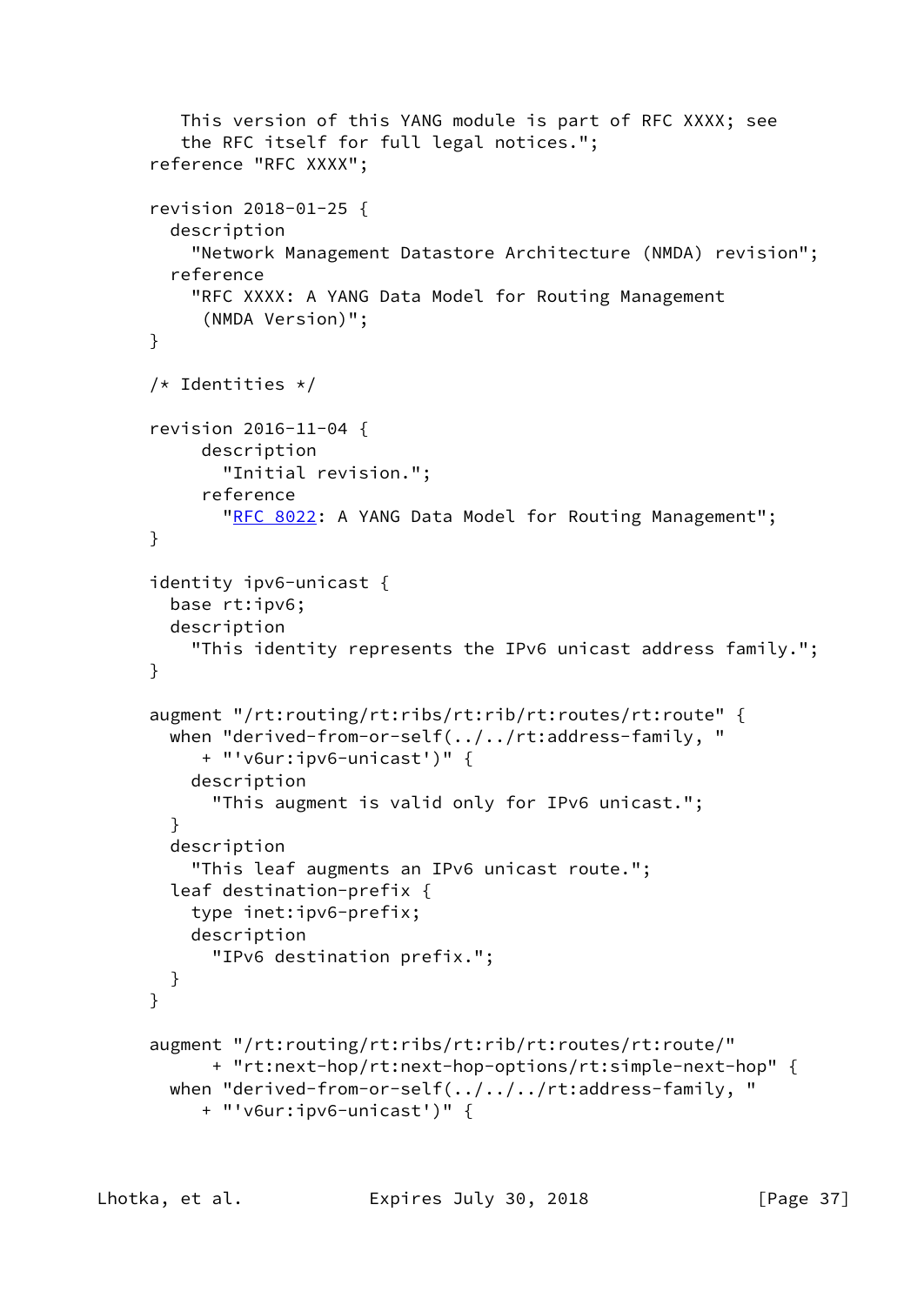```
Internet-Draft YANG Routing Management January 2018
          description
            "This augment is valid only for IPv6 unicast.";
        }
        description
          "Augment 'simple-next-hop' case in IPv6 unicast routes.";
        leaf next-hop-address {
          type inet:ipv6-address;
          description
            "IPv6 address of the next hop.";
        }
      }
      augment "/rt:routing/rt:ribs/rt:rib/rt:routes/rt:route/"
            + "rt:next-hop/rt:next-hop-options/rt:next-hop-list/"
            + "rt:next-hop-list/rt:next-hop" {
       when "derived-from-or-self(../../../../../rt:address-family, "
           + "'v6ur:ipv6-unicast')" {
          description
            "This augment is valid only for IPv6 unicast.";
        }
        description
          "This leaf augments the 'next-hop-list' case of IPv6 unicast
           routes.";
        leaf address {
          type inet:ipv6-address;
          description
            "IPv6 address of the next hop.";
        }
      }
      augment
        "/rt:routing/rt:ribs/rt:rib/rt:active-route/rt:input" {
        when "derived-from-or-self(../rt:address-family, "
           + "'v6ur:ipv6-unicast')" {
          description
            "This augment is valid only for IPv6 unicast RIBs.";
        }
        description
          "This augment adds the input parameter of the 'active-route'
           action.";
        leaf destination-address {
          type inet:ipv6-address;
          description
            "IPv6 destination address.";
        }
      }
```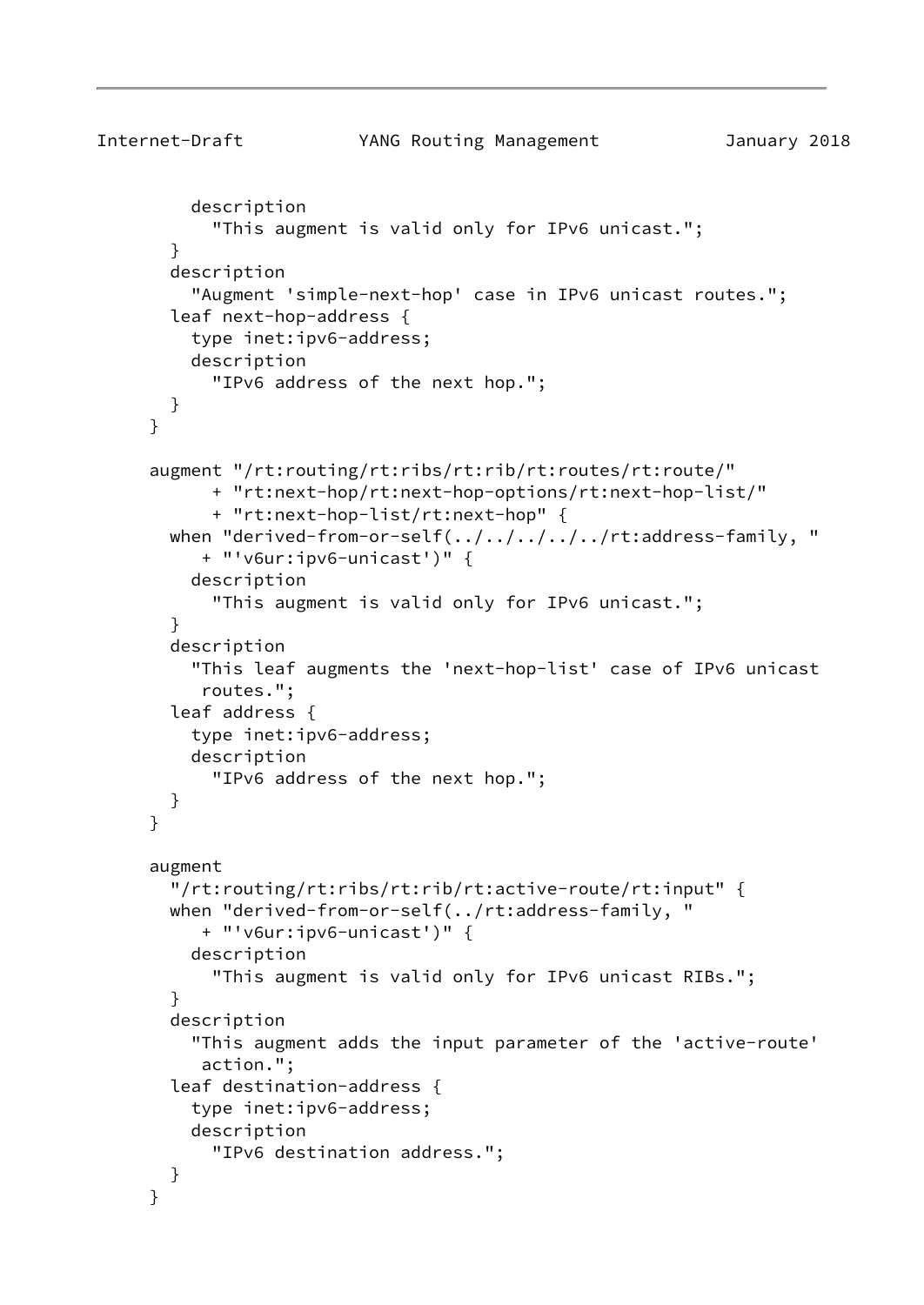## augment "/rt:routing/rt:ribs/rt:rib/rt:active-route/"

| Lhotka, et al. | Expires July 30, 2018 | [Page 38] |
|----------------|-----------------------|-----------|
|                |                       |           |

```
Internet-Draft YANG Routing Management January 2018
            + "rt:output/rt:route" {
        when "derived-from-or-self(../../rt:address-family, "
           + "'v6ur:ipv6-unicast')" {
          description
            "This augment is valid only for IPv6 unicast.";
        }
        description
          "This augment adds the destination prefix to the reply of the
           'active-route' action.";
        leaf destination-prefix {
          type inet:ipv6-prefix;
          description
            "IPv6 destination prefix.";
        }
      }
      augment "/rt:routing/rt:ribs/rt:rib/rt:active-route/"
            + "rt:output/rt:route/rt:next-hop/rt:next-hop-options/"
            + "rt:simple-next-hop" {
        when "derived-from-or-self(../../../rt:address-family, "
           + "'v6ur:ipv6-unicast')" {
          description
            "This augment is valid only for IPv6 unicast.";
        }
        description
          "Augment 'simple-next-hop' case in the reply to the
           'active-route' action.";
        leaf next-hop-address {
          type inet:ipv6-address;
          description
            "IPv6 address of the next hop.";
        }
      }
      augment "/rt:routing/rt:ribs/rt:rib/rt:active-route/"
            + "rt:output/rt:route/rt:next-hop/rt:next-hop-options/"
            + "rt:next-hop-list/rt:next-hop-list/rt:next-hop" {
       when "derived-from-or-self(../../../../rt:address-family, "
           + "'v6ur:ipv6-unicast')" {
```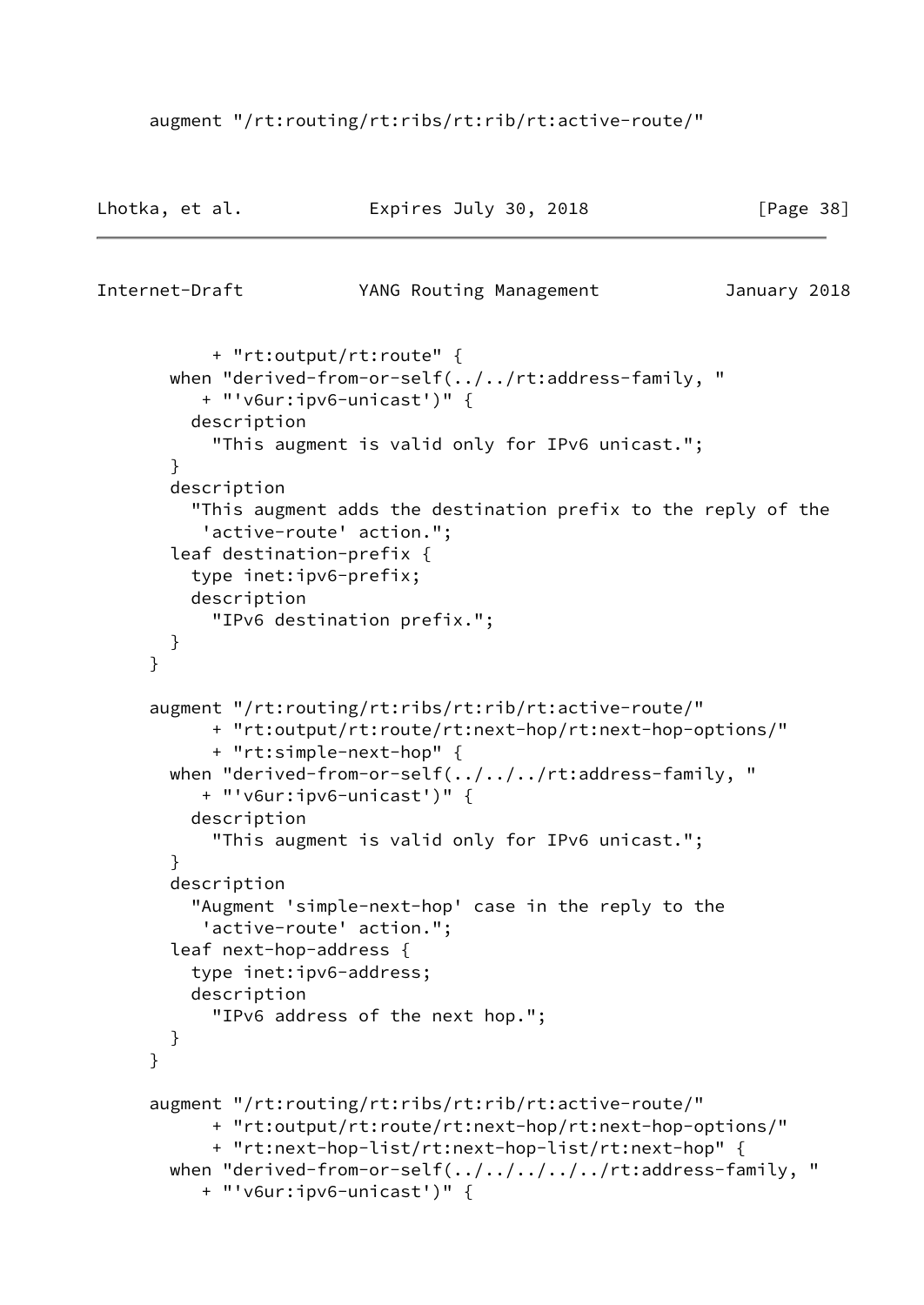```
 description
            "This augment is valid only for IPv6 unicast.";
        }
        description
          "Augment 'next-hop-list' case in the reply to the
           'active-route' action.";
        leaf next-hop-address {
          type inet:ipv6-address;
          description
Lhotka, et al.               Expires July 30, 2018             [Page 39]
Internet-Draft YANG Routing Management January 2018
            "IPv6 address of the next hop.";
        }
      }
     /* Data node augmentations */ augment "/rt:routing/rt:control-plane-protocols/"
            + "rt:control-plane-protocol/rt:static-routes" {
        description
          "This augment defines the Support for the 'static'
           pseudo-protocol with data specific to IPv6 unicast.";
        container ipv6 {
          description
            "Support for a 'static' pseudo-protocol instance
             consists of a list of routes.";
          list route {
            key "destination-prefix";
            description
              "A list of static routes.";
            leaf destination-prefix {
              type inet:ipv6-prefix;
              mandatory "true";
              description
                "IPv6 destination prefix.";
 }
            leaf description {
              type string;
              description
                "Textual description of the route.";
 }
            container next-hop {
              description
```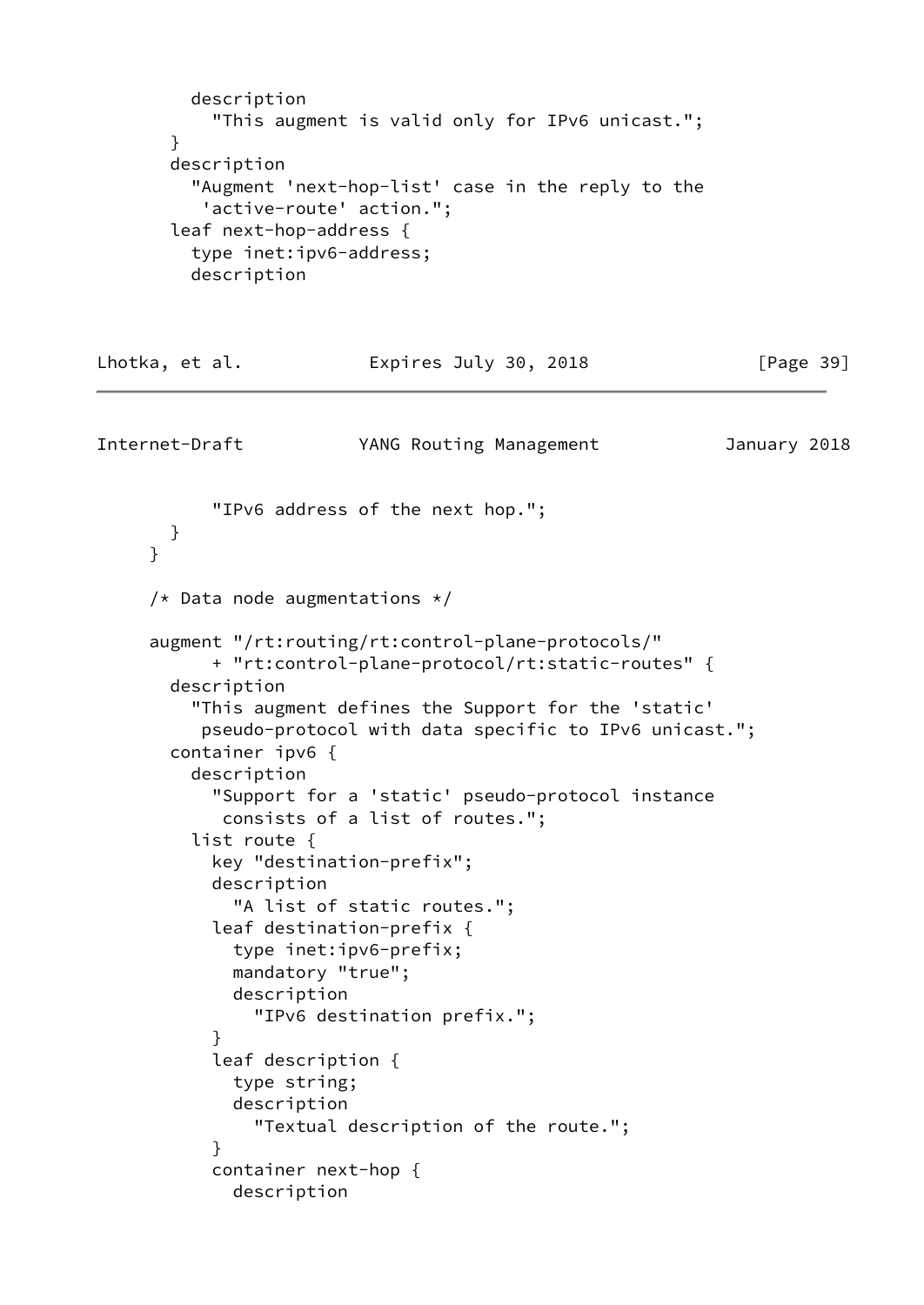```
 "Support for next-hop.";
             uses rt:next-hop-content {
               augment "next-hop-options/simple-next-hop" {
                 description
                   "Augment 'simple-next-hop' case in IPv6 static
                    routes.";
                 leaf next-hop-address {
                   type inet:ipv6-address;
                   description
                     "IPv6 address of the next hop.";
 }
 }
               augment "next-hop-options/next-hop-list/next-hop-list/"
                     + "next-hop" {
                 description
                   "Augment 'next-hop-list' case in IPv6 static
Lhotka, et al.             Expires July 30, 2018               [Page 40]
Internet-Draft YANG Routing Management January 2018
                    routes.";
                 leaf next-hop-address {
                   type inet:ipv6-address;
                   description
                     "IPv6 address of the next hop.";
 }
 }
            }
           }
         }
       }
     }
      /*
     * The subsequent data nodes are obviated and obsoleted by the
      * "Network Management Architecture" as described in
      * draft-ietf-netmod-revised-datastores.
      */
      augment "/rt:routing-state/rt:ribs/rt:rib/rt:routes/rt:route" {
       when "derived-from-or-self(../../rt:address-family,
               'v6ur:ipv6-unicast')" {
         description
           "This augment is valid only for IPv6 unicast.";
       }
       status obsolete;
```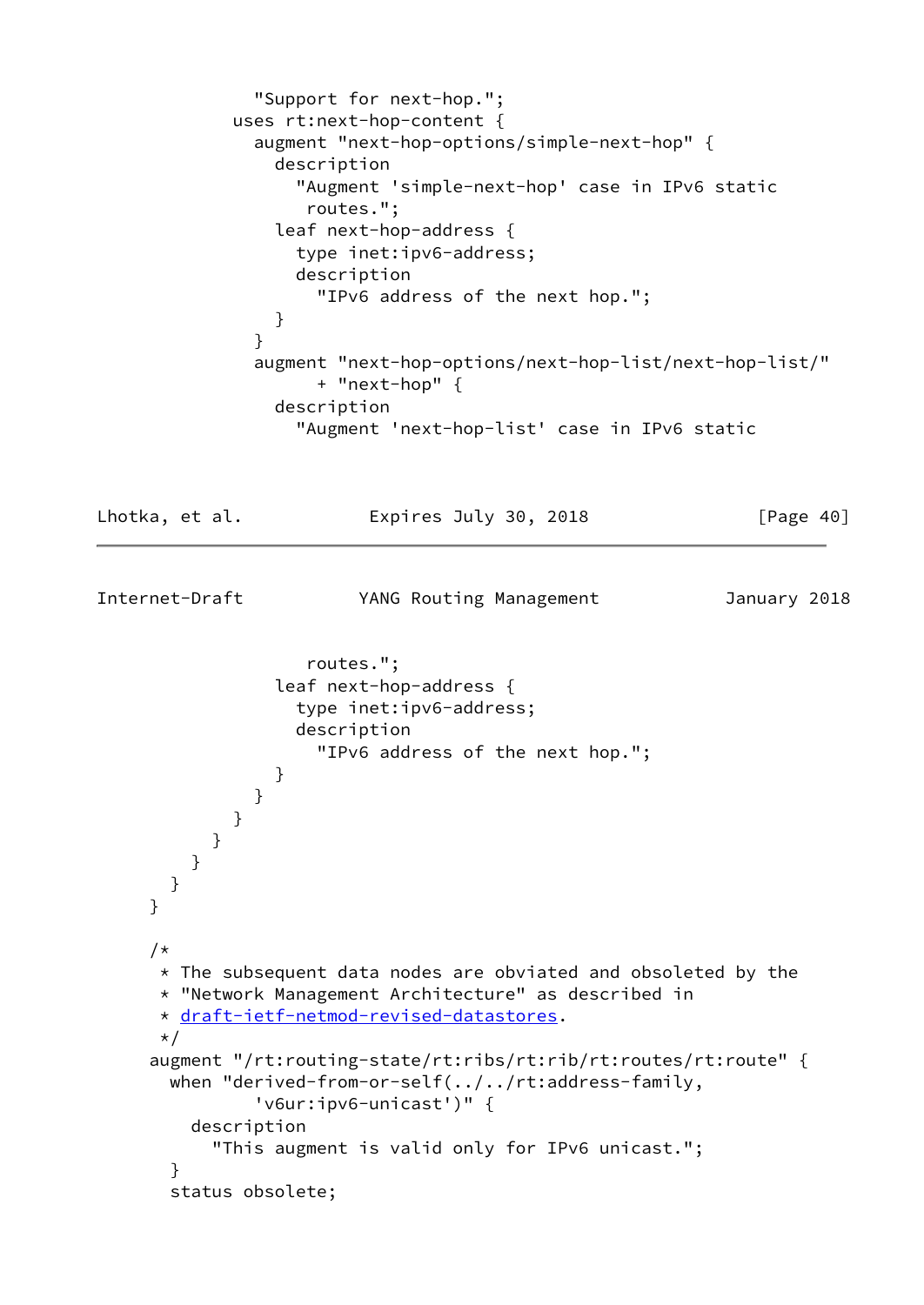```
 description
          "This leaf augments an IPv6 unicast route.";
        leaf destination-prefix {
          type inet:ipv6-prefix;
          status obsolete;
          description
            "IPv6 destination prefix.";
        }
      }
      augment "/rt:routing-state/rt:ribs/rt:rib/rt:routes/rt:route/"
              + "rt:next-hop/rt:next-hop-options/rt:simple-next-hop" {
        when "derived-from-or-self(../../../rt:address-family,
                'v6ur:ipv6-unicast')" {
          description
            "This augment is valid only for IPv6 unicast.";
        }
        status obsolete;
        description
          "Augment 'simple-next-hop' case in IPv6 unicast routes.";
        leaf next-hop-address {
          type inet:ipv6-address;
          status obsolete;
          description
Lhotka, et al.               Expires July 30, 2018               [Page 41]
Internet-Draft YANG Routing Management January 2018
            "IPv6 address of the next hop.";
        }
      }
      augment "/rt:routing-state/rt:ribs/rt:rib/rt:routes/rt:route/"
              + "rt:next-hop/rt:next-hop-options/rt:next-hop-list/"
              + "rt:next-hop-list/rt:next-hop" {
       when "derived-from-or-self(../../../../../rt:address-family,
                'v6ur:ipv6-unicast')" {
          description
            "This augment is valid only for IPv6 unicast.";
        }
        status obsolete;
        description
          "This leaf augments the 'next-hop-list' case of IPv6 unicast
           routes.";
        leaf address {
          type inet:ipv6-address;
          status obsolete;
```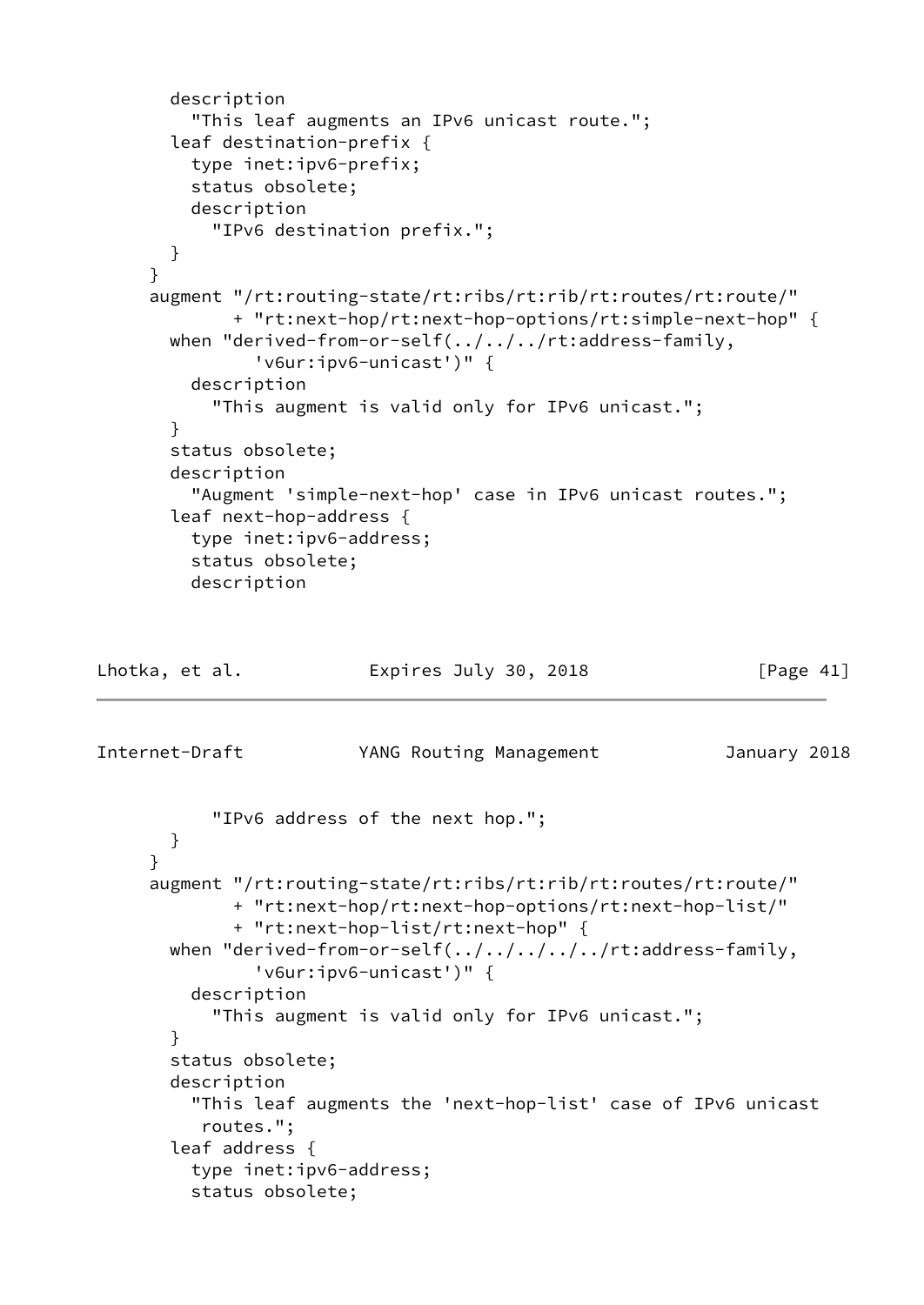```
 description
            "IPv6 address of the next hop.";
        }
      }
      augment "/rt:routing-state/rt:ribs/rt:rib/"
              + "rt:active-route/rt:input" {
        when "derived-from-or-self(../rt:address-family,
                'v6ur:ipv6-unicast')" {
          description
            "This augment is valid only for IPv6 unicast RIBs.";
        }
        status obsolete;
        description
          "This augment adds the input parameter of the 'active-route'
           action.";
        leaf destination-address {
          type inet:ipv6-address;
          status obsolete;
          description
            "IPv6 destination address.";
        }
      }
      augment "/rt:routing-state/rt:ribs/rt:rib/rt:active-route/"
             + "rt:output/rt:route" {
        when "derived-from-or-self(../../rt:address-family,
              'v6ur:ipv6-unicast')" {
          description
            "This augment is valid only for IPv6 unicast.";
        }
        status obsolete;
Lhotka, et al. Expires July 30, 2018 [Page 42]
Internet-Draft YANG Routing Management January 2018
        description
          "This augment adds the destination prefix to the reply of the
           'active-route' action.";
        leaf destination-prefix {
          type inet:ipv6-prefix;
          status obsolete;
          description
            "IPv6 destination prefix.";
        }
      }
      augment "/rt:routing-state/rt:ribs/rt:rib/rt:active-route/"
```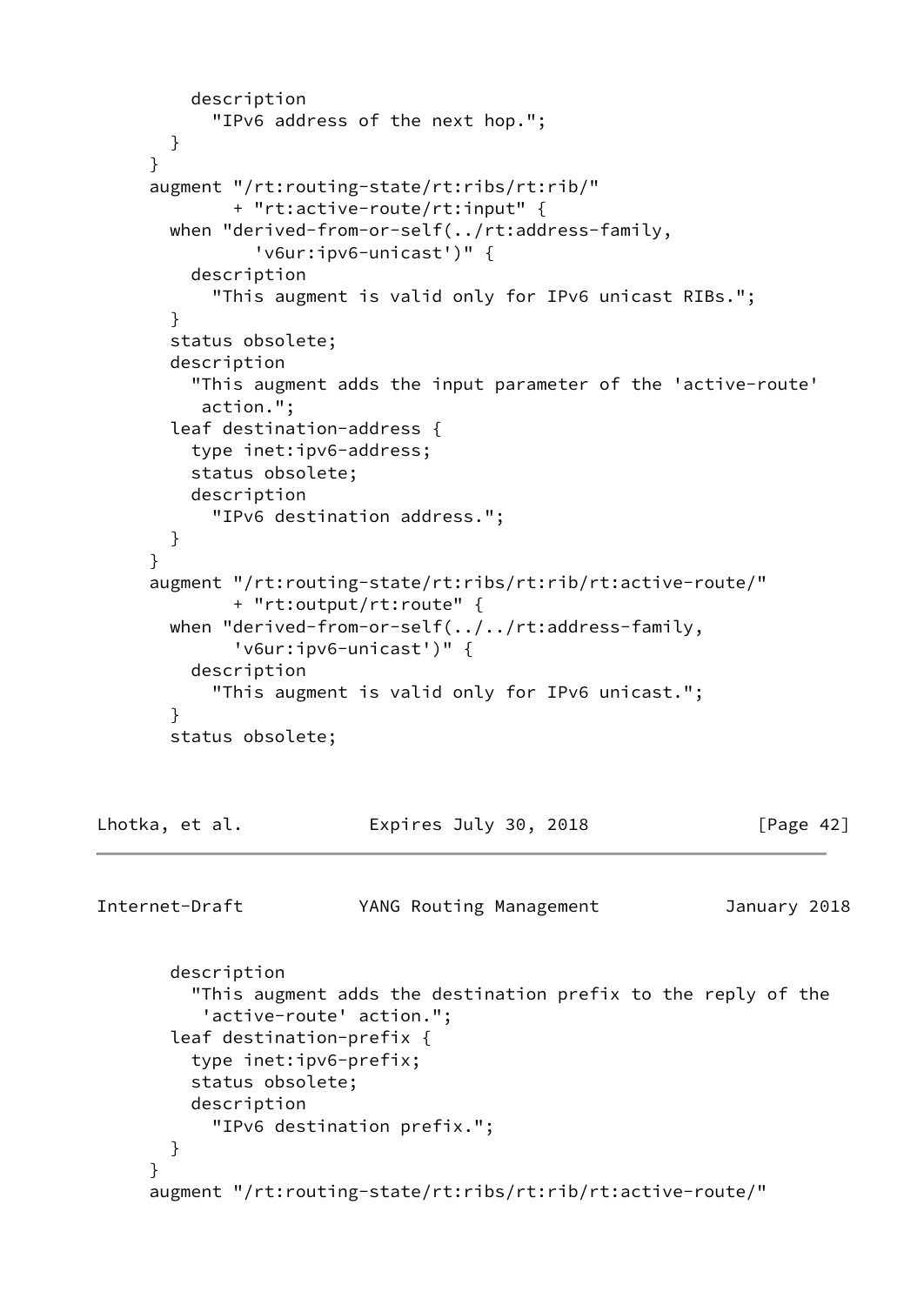```
 + "rt:output/rt:route/rt:next-hop/rt:next-hop-options/"
         + "rt:simple-next-hop" {
  when "derived-from-or-self(../../../rt:address-family,
           'v6ur:ipv6-unicast')" {
     description
       "This augment is valid only for IPv6 unicast.";
   }
   status obsolete;
   description
     "Augment 'simple-next-hop' case in the reply to the
      'active-route' action.";
   leaf next-hop-address {
     type inet:ipv6-address;
     status obsolete;
     description
       "IPv6 address of the next hop.";
   }
 }
 augment "/rt:routing-state/rt:ribs/rt:rib/rt:active-route/"
         + "rt:output/rt:route/rt:next-hop/rt:next-hop-options/"
         + "rt:next-hop-list/rt:next-hop-list/rt:next-hop" {
  when "derived-from-or-self(../../../../../rt:address-family,
           'v6ur:ipv6-unicast')" {
     description
       "This augment is valid only for IPv6 unicast.";
   }
   status obsolete;
   description
     "Augment 'next-hop-list' case in the reply to the
      'active-route' action.";
   leaf next-hop-address {
     type inet:ipv6-address;
     status obsolete;
     description
       "IPv6 address of the next hop.";
   }
 }
```
Lhotka, et al. **Expires July 30, 2018** [Page 43]

Internet-Draft YANG Routing Management January 2018

 } <CODE ENDS>

<span id="page-48-0"></span>[9.1](#page-48-0). IPv6 Router Advertisements Submodule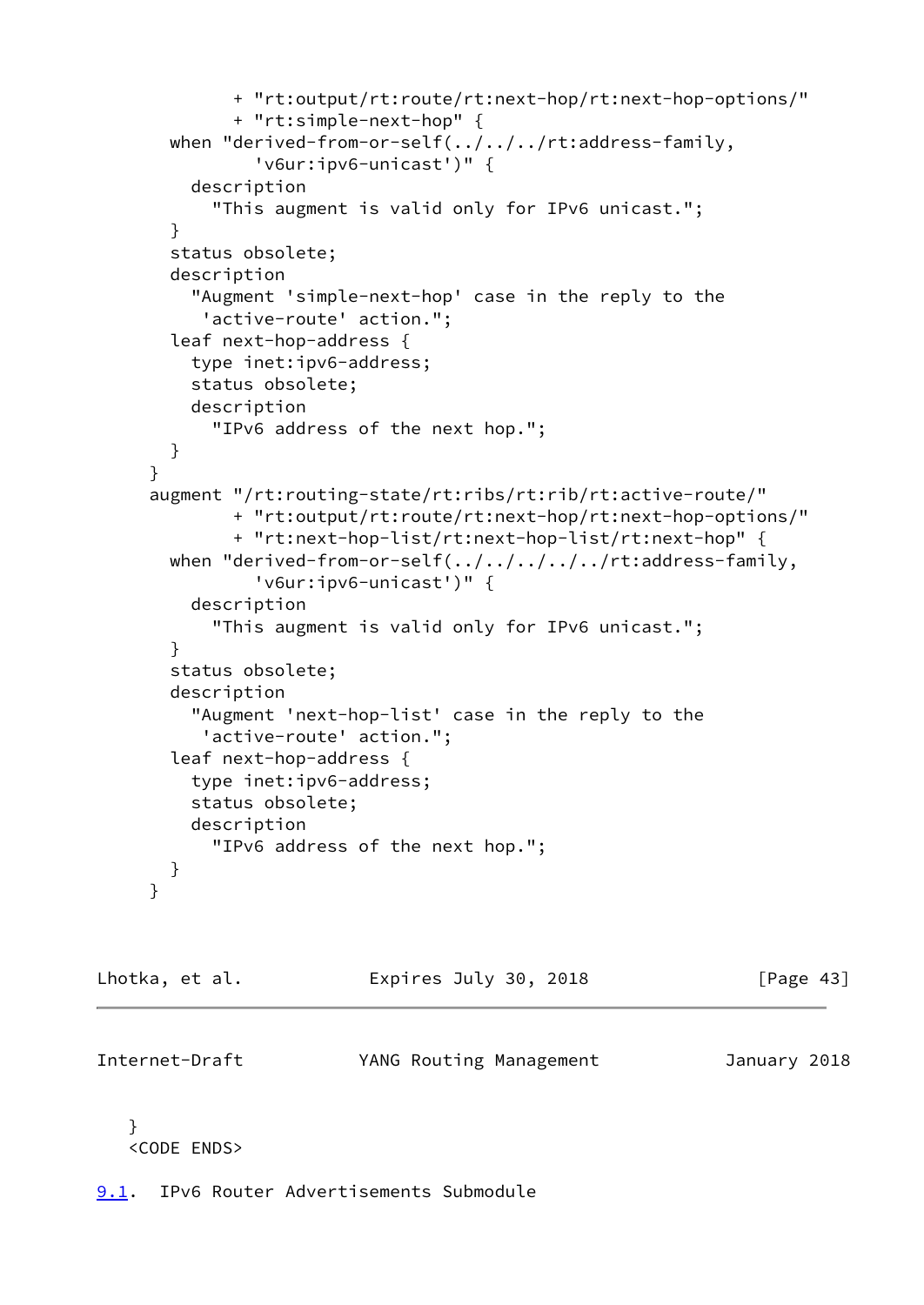```
 <CODE BEGINS> file "ietf-ipv6-router-advertisements@2018-01-25.yang"
    submodule ietf-ipv6-router-advertisements {
     yang-version "1.1";
     belongs-to ietf-ipv6-unicast-routing {
        prefix "v6ur";
      }
      import ietf-inet-types {
        prefix "inet";
     }
      import ietf-interfaces {
        prefix "if";
        description
          "A Network Management Datastore Architecture (NMDA)
           compatible version of the ietf-interfaces module
           is required.";
     }
      import ietf-ip {
        prefix "ip";
        description
          "A Network Management Datastore Architecture (NMDA)
           compatible version of the ietf-ip module is
           required.";
     }
     organization
        "IETF NETMOD (NETCONF Data Modeling Language) Working Group";
     contact
       <http://tools.ietf.org/wg/netmod/>
       WG List: <mailto:rtgwg@ietf.org>
         Editor: Ladislav Lhotka
                   <mailto:lhotka@nic.cz>
                   Acee Lindem
                   <mailto:acee@cisco.com>
                   Yingzhen Qu
                   <mailto:yingzhen.qu@huawei.com>";
     description
        "This YANG module augments the 'ietf-ip' module with
Lhotka, et al. Expires July 30, 2018 [Page 44]
```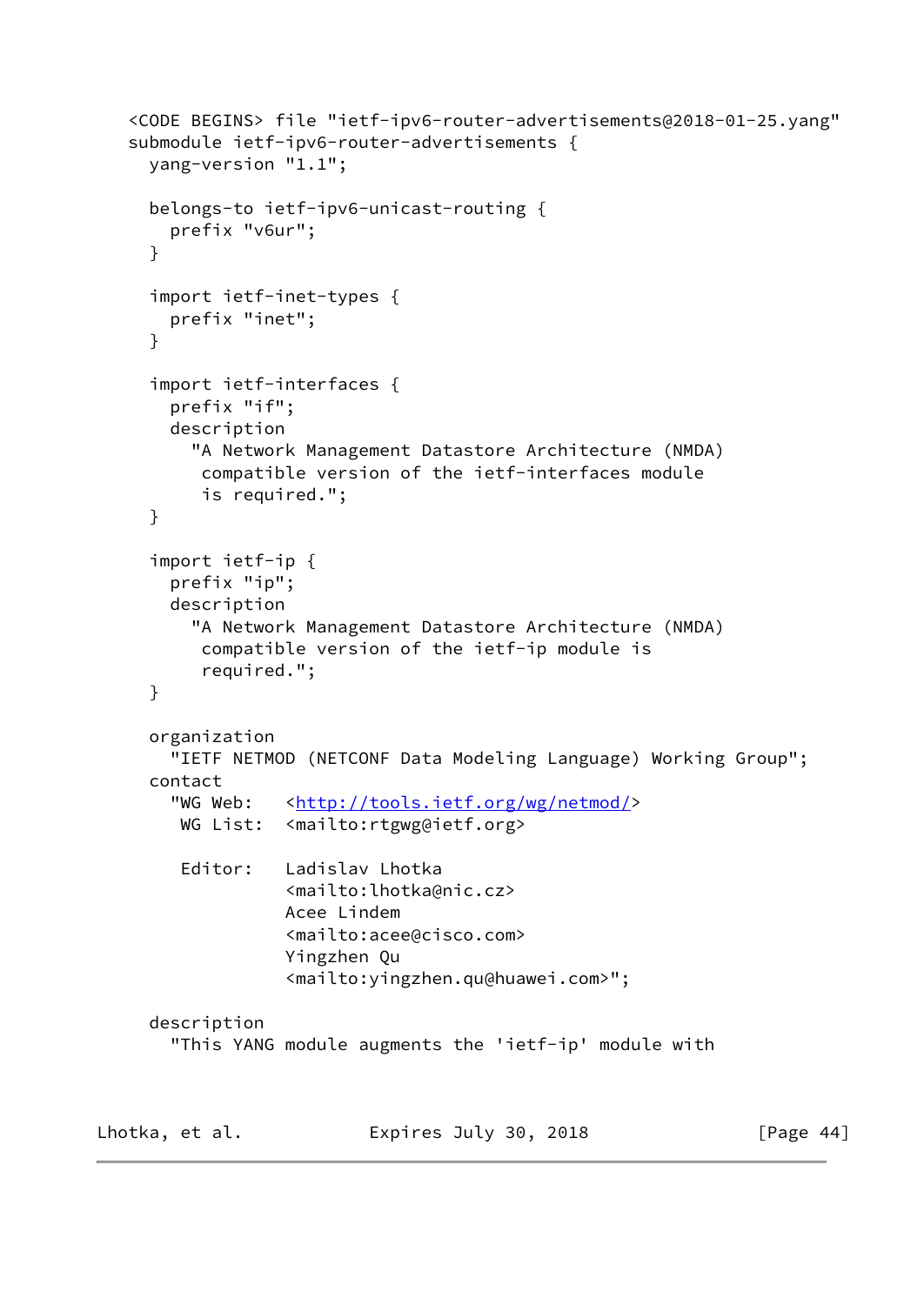}

}

```
 parameters for IPv6 router advertisements. The model fully
    conforms to the Network Management Datastore
    Architecture (NMDA).
    Copyright (c) 2017 IETF Trust and the persons
    identified as authors of the code. All rights reserved.
    Redistribution and use in source and binary forms, with or
    without modification, is permitted pursuant to, and subject
    to the license terms contained in, the Simplified BSD License
   set forth in Section 4.c of the IETF Trust's Legal Provisions
    Relating to IETF Documents
    (http://trustee.ietf.org/license-info).
    This version of this YANG module is part of RFC XXXX; see
    the RFC itself for full legal notices.";
 reference
  "RFC 4861: Neighbor Discovery for IP version 6 (IPv6).";
 revision 2018-01-25 {
   description
     "Network Management Datastore Architecture (NMDA) Revision";
   reference
     "RFC XXXX: A YANG Data Model for Routing Management
      (NMDA Version)";
 revision 2016-11-04 {
      description
        "Initial revision.";
      reference
       "RFC 8022: A YANG Data Model for Routing Management";
 augment "/if:interfaces/if:interface/ip:ipv6" {
   description
     "Augment interface configuration with parameters of IPv6
      router advertisements.";
   container ipv6-router-advertisements {
     description
       "Support for IPv6 Router Advertisements.";
     leaf send-advertisements {
       type boolean;
       default "false";
       description
         "A flag indicating whether or not the router sends
          periodic Router Advertisements and responds to
```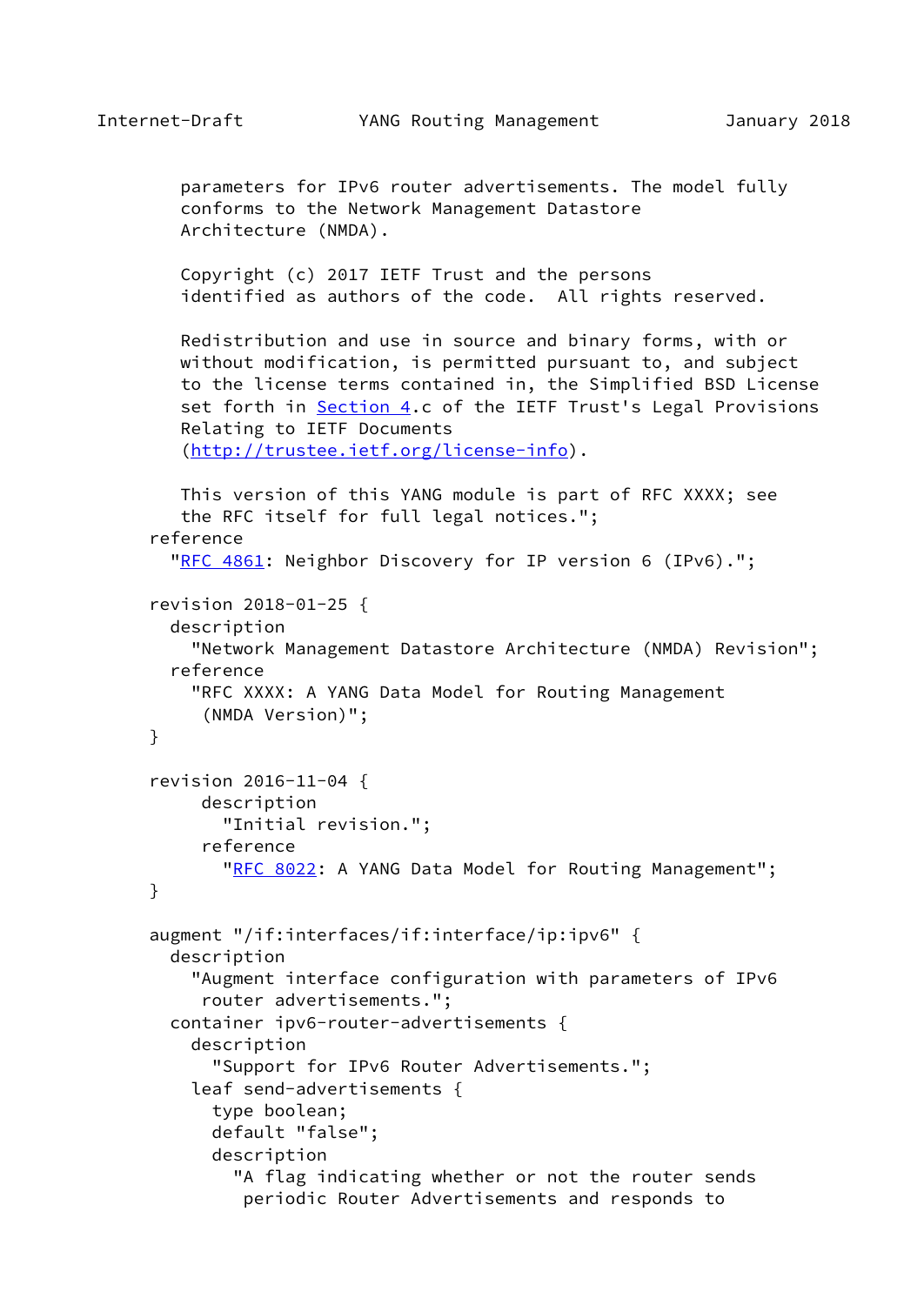```
Lhotka, et al.               Expires July 30, 2018               [Page 45]
Internet-Draft YANG Routing Management January 2018
            reference
             RFC 4861: Neighbor Discovery for IP version 6 (IPv6) -
               AdvSendAdvertisements.";
 }
          leaf max-rtr-adv-interval {
            type uint16 {
             range "4..65535";
 }
           units "seconds";
            default "600";
            description
              "The maximum time allowed between sending unsolicited
               multicast Router Advertisements from the interface.";
            reference
             RFC 4861: Neighbor Discovery for IP version 6 (IPv6) -
               MaxRtrAdvInterval.";
 }
          leaf min-rtr-adv-interval {
            type uint16 {
              range "3..1350";
 }
            units "seconds";
          must ". \leq 0.75 \times \ldots / \text{max-tr-adv-interval" } description
                "The value MUST NOT be greater than 75% of
                 'max-rtr-adv-interval'.";
 }
            description
              "The minimum time allowed between sending unsolicited
               multicast Router Advertisements from the interface.
              The default value to be used operationally if this
               leaf is not configured is determined as follows:
               - if max-rtr-adv-interval >= 9 seconds, the default
                value is 0.33 * max-rtr-adv-interval;
               - otherwise, it is 0.75 * max-rtr-adv-interval.";
            reference
             RFC 4861: Neighbor Discovery for IP version 6 (IPv6) -
```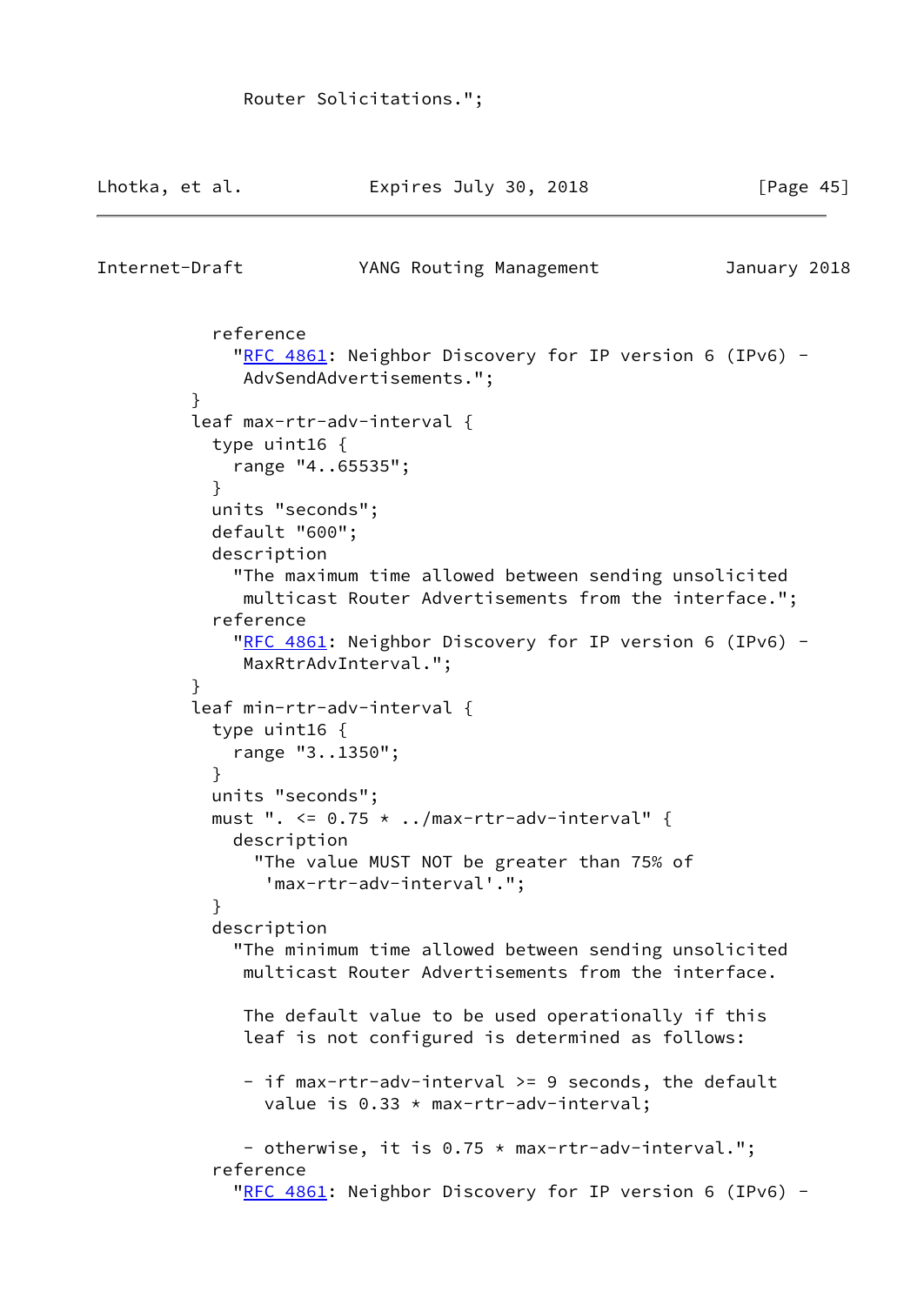```
 MinRtrAdvInterval.";
 }
         leaf managed-flag {
           type boolean;
           default "false";
           description
             "The value to be placed in the 'Managed address
              configuration' flag field in the Router
Lhotka, et al. Expires July 30, 2018 [Page 46]
Internet-Draft YANG Routing Management January 2018
              Advertisement.";
           reference
            RFC 4861: Neighbor Discovery for IP version 6 (IPv6) -
              AdvManagedFlag.";
         }
         leaf other-config-flag {
           type boolean;
           default "false";
           description
             "The value to be placed in the 'Other configuration'
              flag field in the Router Advertisement.";
           reference
            RFC 4861: Neighbor Discovery for IP version 6 (IPv6) -
              AdvOtherConfigFlag.";
 }
         leaf link-mtu {
           type uint32;
           default "0";
           description
             "The value to be placed in MTU options sent by the
              router. A value of zero indicates that no MTU options
              are sent.";
           reference
            RFC 4861: Neighbor Discovery for IP version 6 (IPv6) -
              AdvLinkMTU.";
 }
         leaf reachable-time {
           type uint32 {
             range "0..3600000";
 }
           units "milliseconds";
           default "0";
           description
```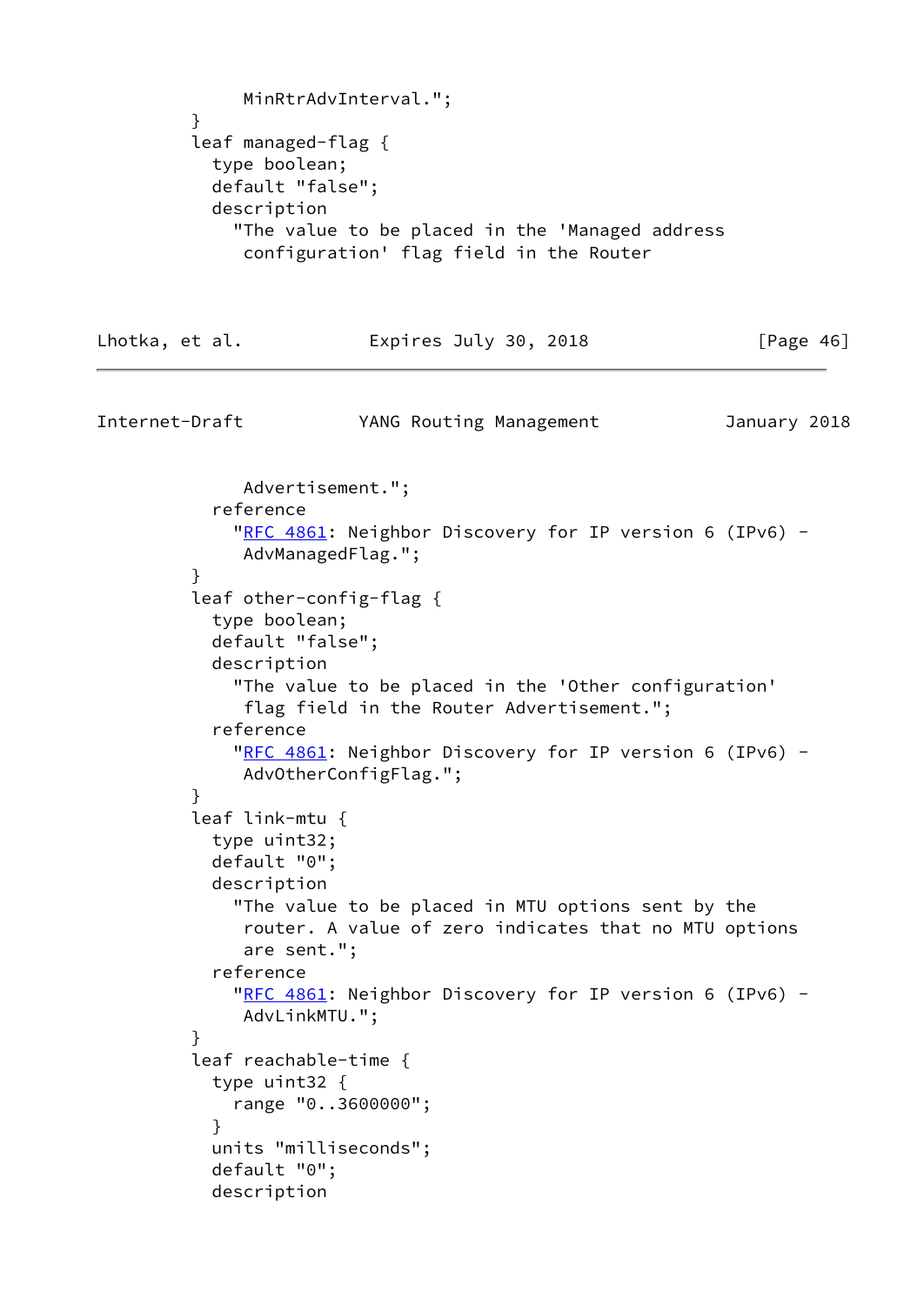"The value to be placed in the Reachable Time field in the Router Advertisement messages sent by the router. A value of zero means unspecified (by this router)."; reference "[RFC 4861:](https://datatracker.ietf.org/doc/pdf/rfc4861) Neighbor Discovery for IP version 6 (IPv6) - AdvReachableTime."; } leaf retrans-timer { type uint32; units "milliseconds"; default "0"; description "The value to be placed in the Retrans Timer field in the Router Advertisement messages sent by the router. A value of zero means unspecified (by this router)."; Lhotka, et al. **Expires July 30, 2018** [Page 47] Internet-Draft YANG Routing Management January 2018 reference "[RFC 4861:](https://datatracker.ietf.org/doc/pdf/rfc4861) Neighbor Discovery for IP version 6 (IPv6) - AdvRetransTimer."; } leaf cur-hop-limit { type uint8; description "The value to be placed in the Cur Hop Limit field in the Router Advertisement messages sent by the router. A value of zero means unspecified (by this router). If this parameter is not configured, the device SHOULD use the value specified in IANA Assigned Numbers that was in effect at the time of implementation."; reference "[RFC 4861:](https://datatracker.ietf.org/doc/pdf/rfc4861) Neighbor Discovery for IP version 6 (IPv6) - AdvCurHopLimit. IANA: IP Parameters, <http://www.iana>.org/assignments/ip-parameters"; } leaf default-lifetime { type uint16 { range "0..65535"; } units "seconds";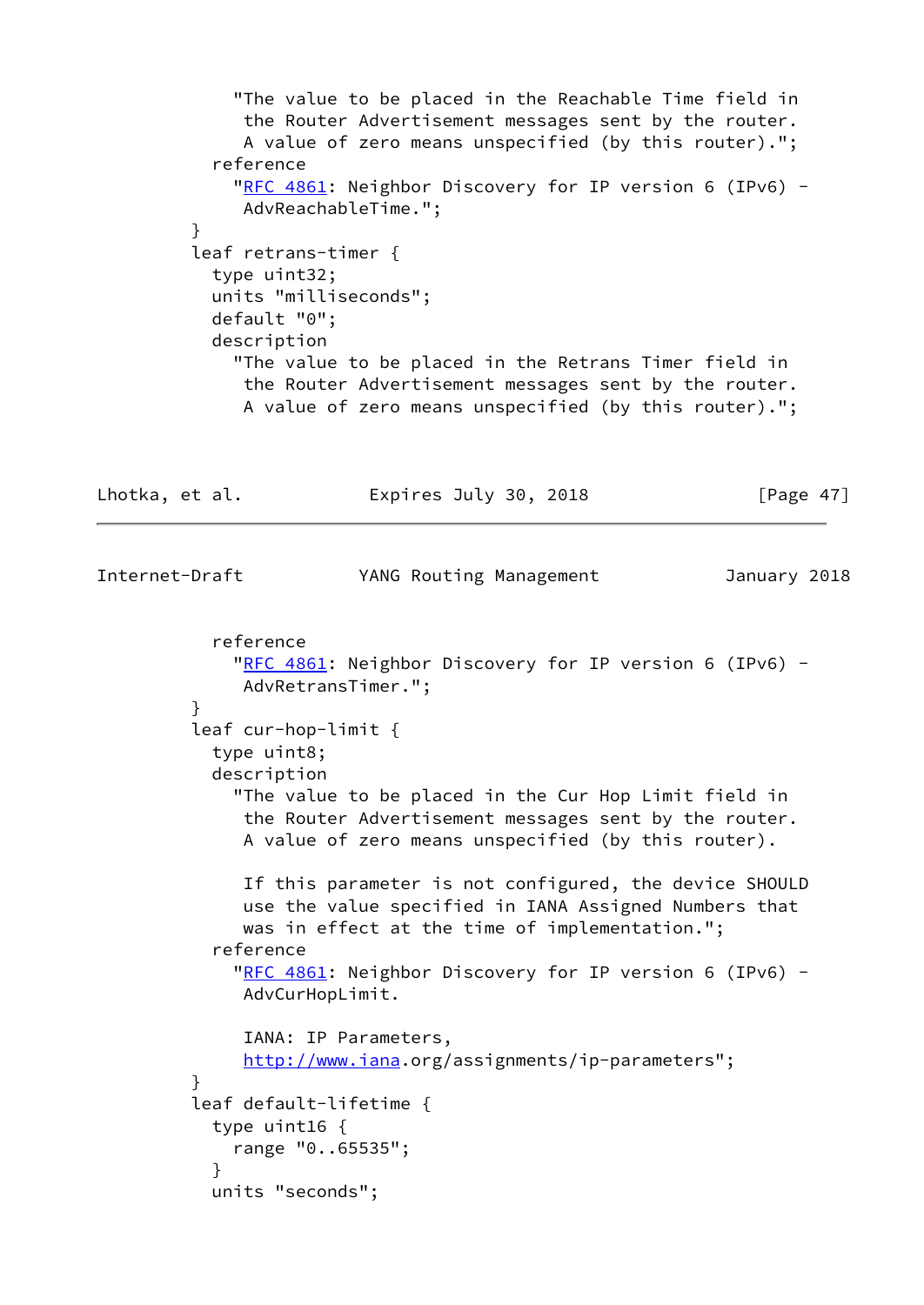description "The value to be placed in the Router Lifetime field of Router Advertisements sent from the interface, in seconds. It MUST be either zero or between max-rtr-adv-interval and 9000 seconds. A value of zero default indicates that the router is not to be used as a router. These limits may be overridden by specific documents that describe how IPv6 operates over different link layers. If this parameter is not configured, the device SHOULD use a value of  $3 * max-tr-adv-interval."$ ; reference "[RFC 4861:](https://datatracker.ietf.org/doc/pdf/rfc4861) Neighbor Discovery for IP version 6 (IPv6) - AdvDefaultLifeTime."; } container prefix-list { description "Support for prefixes to be placed in Prefix Information options in Router Advertisement messages sent from the interface.

Lhotka, et al. **Expires July 30, 2018** [Page 48] Internet-Draft YANG Routing Management January 2018 Prefixes that are advertised by default but do not have their entries in the child 'prefix' list are advertised with the default values of all parameters. The link-local prefix SHOULD NOT be included in the list of advertised prefixes."; reference "[RFC 4861:](https://datatracker.ietf.org/doc/pdf/rfc4861) Neighbor Discovery for IP version 6 (IPv6) - AdvPrefixList."; list prefix { key "prefix-spec"; description "Support for an advertised prefix entry."; leaf prefix-spec { type inet:ipv6-prefix; description "IPv6 address prefix."; } choice control-adv-prefixes {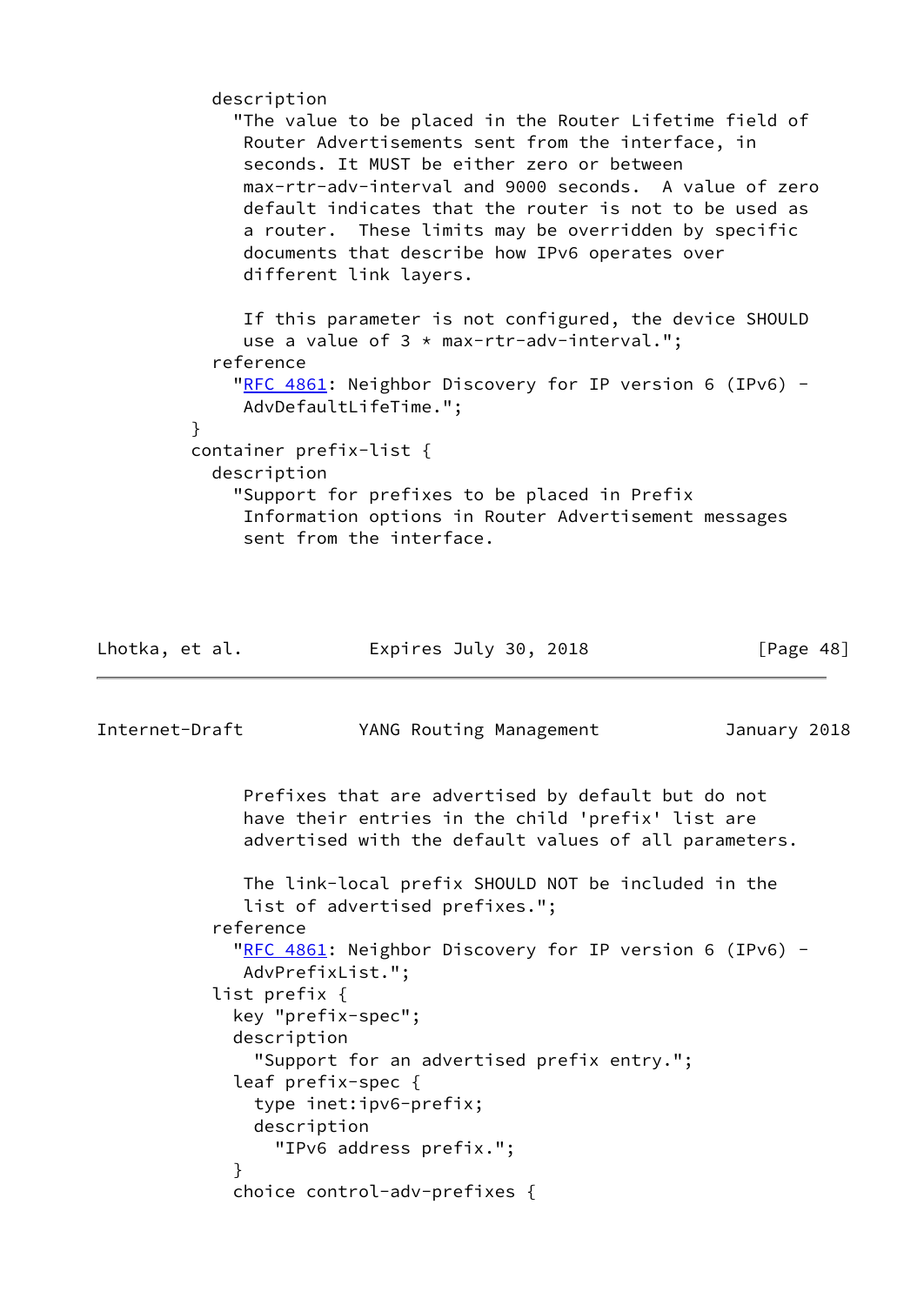```
 default "advertise";
               description
                  "Either the prefix is explicitly removed from the
                  set of advertised prefixes, or the parameters with
                  which it is advertised are specified (default
                  case).";
                leaf no-advertise {
                 type empty;
                 description
                   "The prefix will not be advertised.
                    This can be used for removing the prefix from
                    the default set of advertised prefixes.";
 }
               case advertise {
                 leaf valid-lifetime {
                   type uint32;
                   units "seconds";
                   default "2592000";
                   description
                     "The value to be placed in the Valid Lifetime
                      in the Prefix Information option. The
                      designated value of all 1's (0xffffffff)
                       represents infinity.";
                   reference
                    RFC 4861: Neighbor Discovery for IP version 6
                       (IPv6) - AdvValidLifetime.";
 }
                 leaf on-link-flag {
Lhotka, et al.             Expires July 30, 2018               [Page 49]
Internet-Draft YANG Routing Management January 2018
                   type boolean;
                   default "true";
                   description
                     "The value to be placed in the on-link flag
                       ('L-bit') field in the Prefix Information
                      option.";
                   reference
                     "RFC 4861: Neighbor Discovery for IP version 6
                      (IPv6) - AdvOnLinkFlag.";
 }
                 leaf preferred-lifetime {
                   type uint32;
```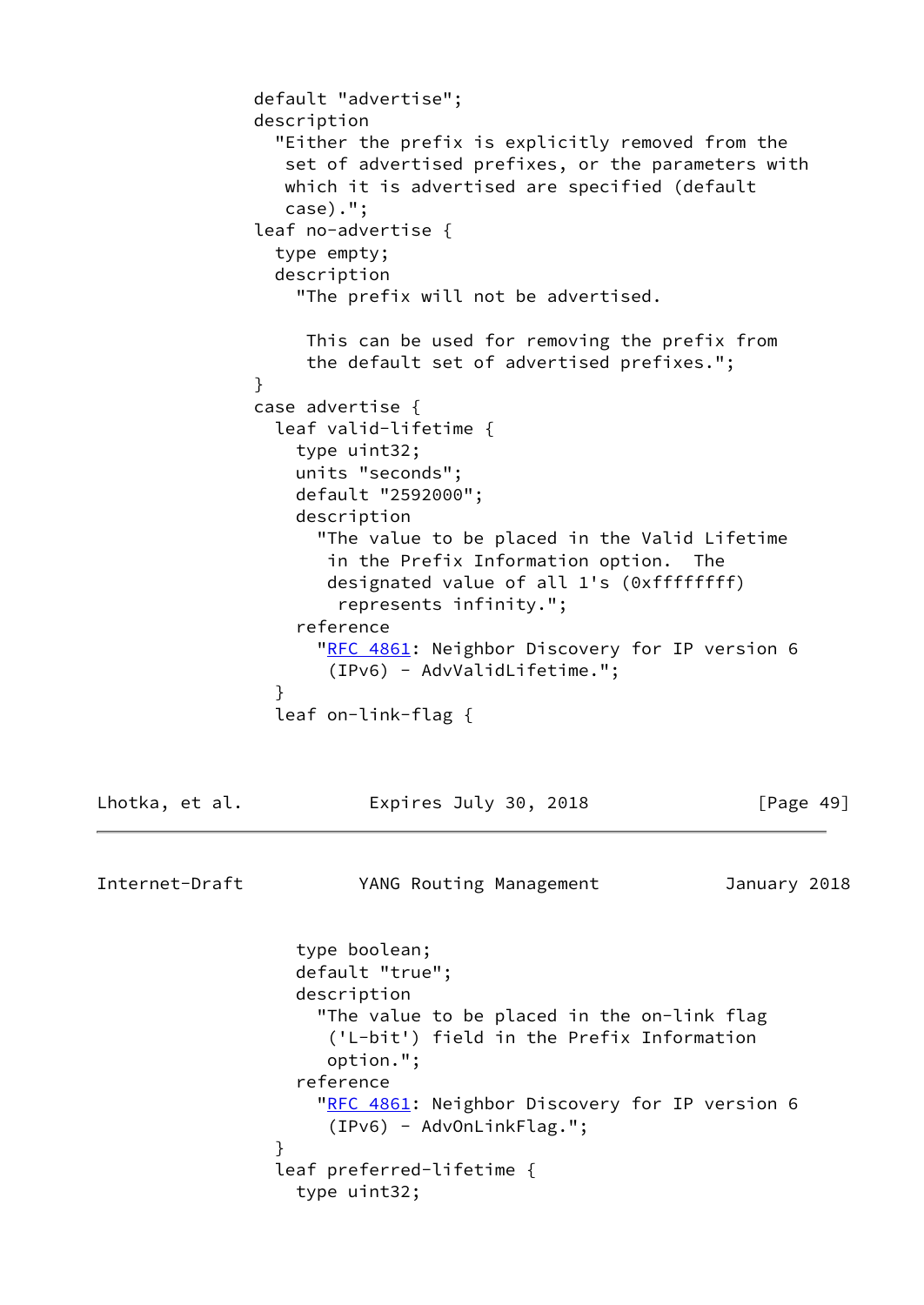```
 units "seconds";
                   must ". <= ../valid-lifetime" {
                    description
                      "This value MUST NOT be greater than
                       valid-lifetime.";
 }
                   default "604800";
                   description
                     "The value to be placed in the Preferred
                     Lifetime in the Prefix Information option.
                     The designated value of all 1's (0xffffffff)
                     represents infinity.";
                   reference
                    RFC 4861: Neighbor Discovery for IP version 6
                     (IPv6) - AdvPreferredLifetime.";
 }
                 leaf autonomous-flag {
                   type boolean;
                   default "true";
                   description
                     "The value to be placed in the Autonomous Flag
                     field in the Prefix Information option.";
                   reference
                    RFC 4861: Neighbor Discovery for IP version 6
                      (IPv6) - AdvAutonomousFlag.";
 }
 }
 }
 }
 }
       }
     }
     /*
     * The subsequent data nodes are obviated and obsoleted by the
      * "Network Management Architecture" as described in
Lhotka, et al.               Expires July 30, 2018               [Page 50]
Internet-Draft YANG Routing Management January 2018
      * draft-ietf-netmod-revised-datastores.
      */
     augment "/if:interfaces-state/if:interface/ip:ipv6" {
       status obsolete;
       description
```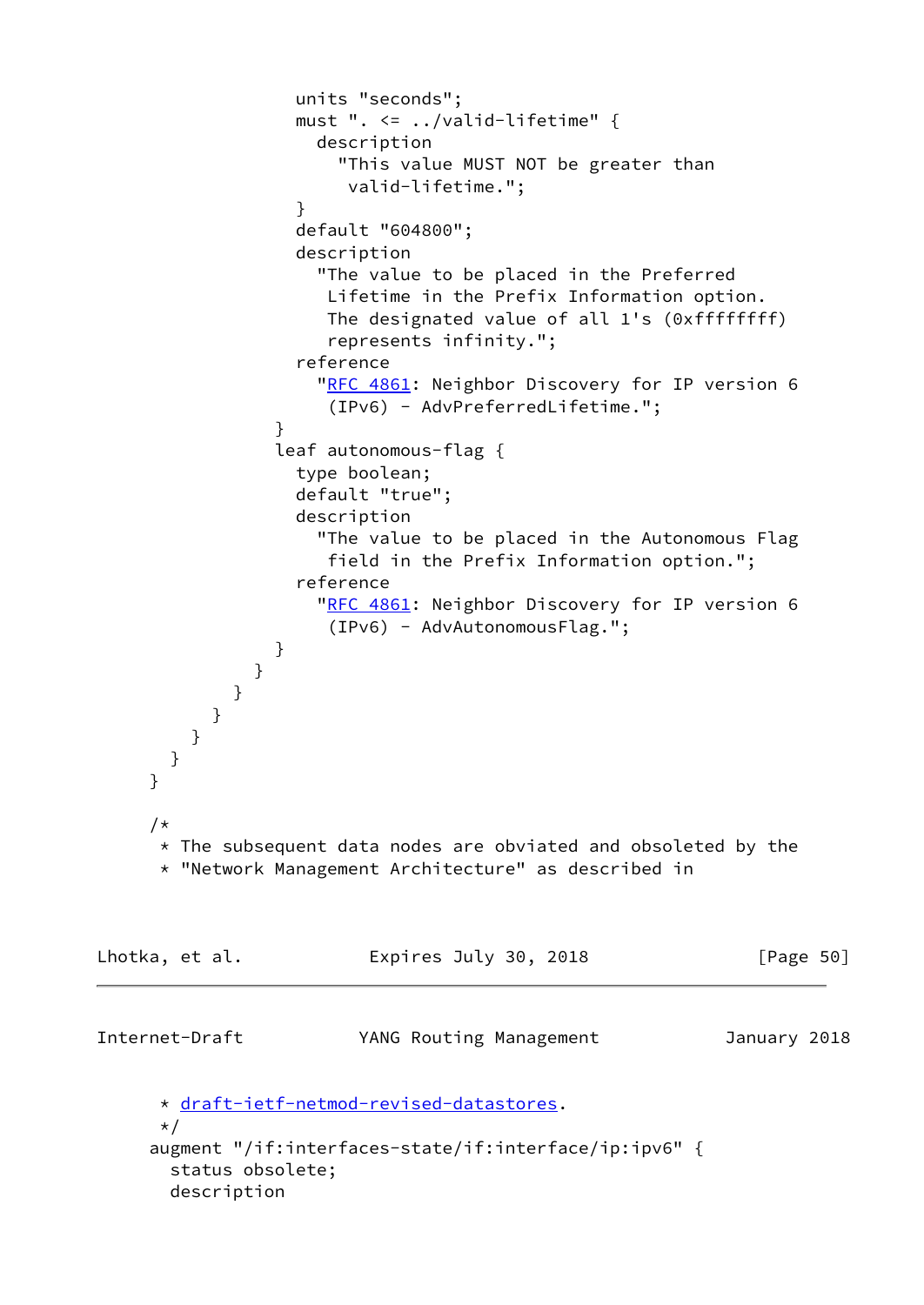```
 "Augment interface state data with parameters of IPv6 router
           advertisements.";
       container ipv6-router-advertisements {
          status obsolete;
         description
            "Parameters of IPv6 Router Advertisements.";
          leaf send-advertisements {
           type boolean;
           status obsolete;
           description
              "A flag indicating whether or not the router sends periodic
              Router Advertisements and responds to Router
              Solicitations.";
 }
          leaf max-rtr-adv-interval {
           type uint16 {
             range "4..1800";
 }
           units "seconds";
           status obsolete;
           description
              "The maximum time allowed between sending unsolicited
              multicast Router Advertisements from the interface.";
 }
          leaf min-rtr-adv-interval {
           type uint16 {
             range "3..1350";
 }
           units "seconds";
           status obsolete;
           description
             "The minimum time allowed between sending unsolicited
              multicast Router Advertisements from the interface.";
 }
          leaf managed-flag {
           type boolean;
            status obsolete;
           description
              "The value that is placed in the 'Managed address
              configuration' flag field in the Router Advertisement.";
 }
          leaf other-config-flag {
           type boolean;
```
Lhotka, et al. Expires July 30, 2018 [Page 51]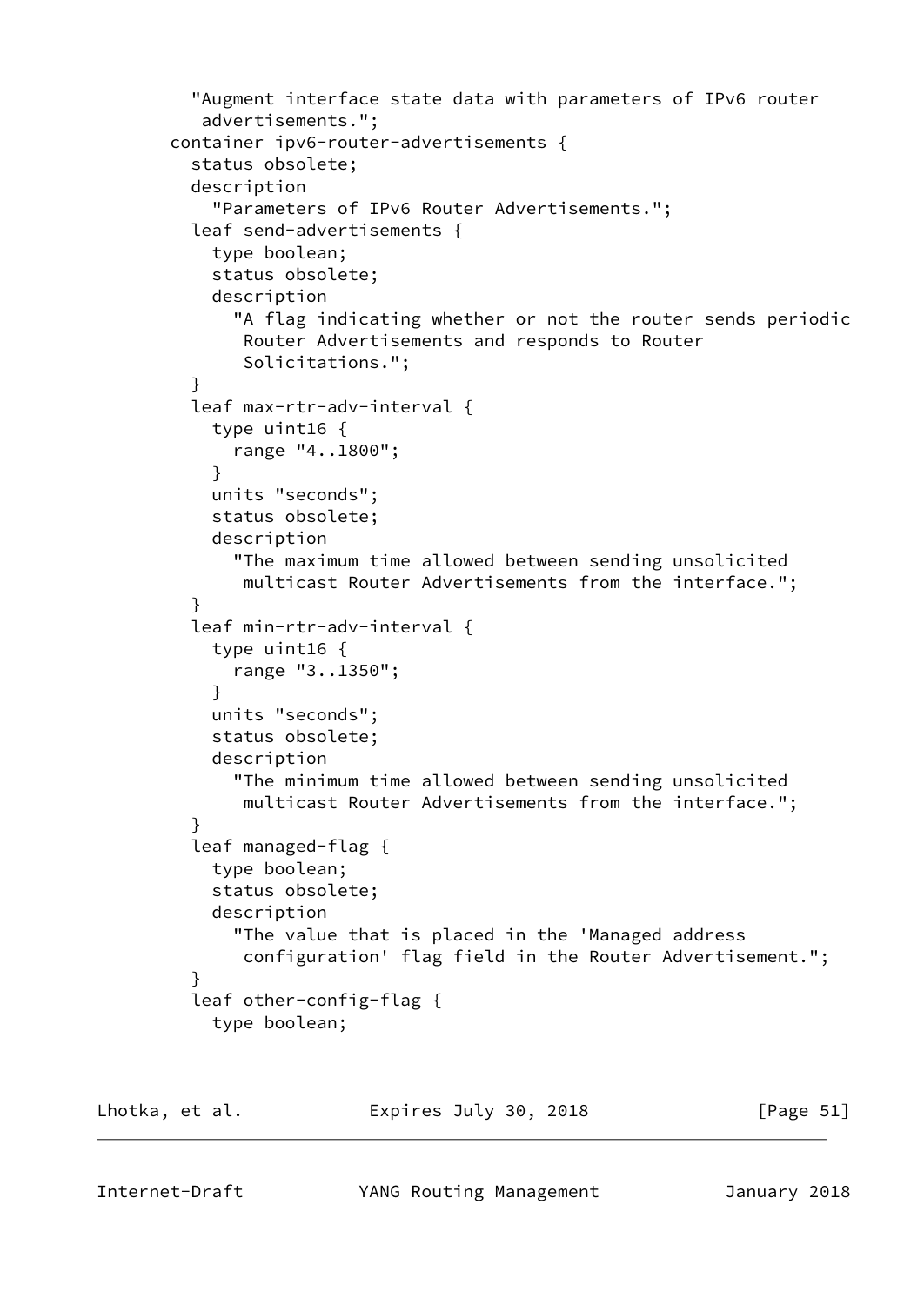```
 status obsolete;
           description
              "The value that is placed in the 'Other configuration' flag
              field in the Router Advertisement.";
 }
         leaf link-mtu {
           type uint32;
           status obsolete;
           description
              "The value that is placed in MTU options sent by the
               router. A value of zero indicates that no MTU options are
               sent.";
 }
         leaf reachable-time {
           type uint32 {
              range "0..3600000";
 }
           units "milliseconds";
           status obsolete;
           description
              "The value that is placed in the Reachable Time field in
              the Router Advertisement messages sent by the router. A
              value of zero means unspecified (by this router).";
 }
         leaf retrans-timer {
           type uint32;
           units "milliseconds";
           status obsolete;
           description
              "The value that is placed in the Retrans Timer field in the
              Router Advertisement messages sent by the router. A value
              of zero means unspecified (by this router).";
 }
         leaf cur-hop-limit {
           type uint8;
           status obsolete;
           description
              "The value that is placed in the Cur Hop Limit field in the
              Router Advertisement messages sent by the router. A value
              of zero means unspecified (by this router).";
 }
         leaf default-lifetime {
           type uint16 {
              range "0..9000";
 }
           units "seconds";
           status obsolete;
           description
```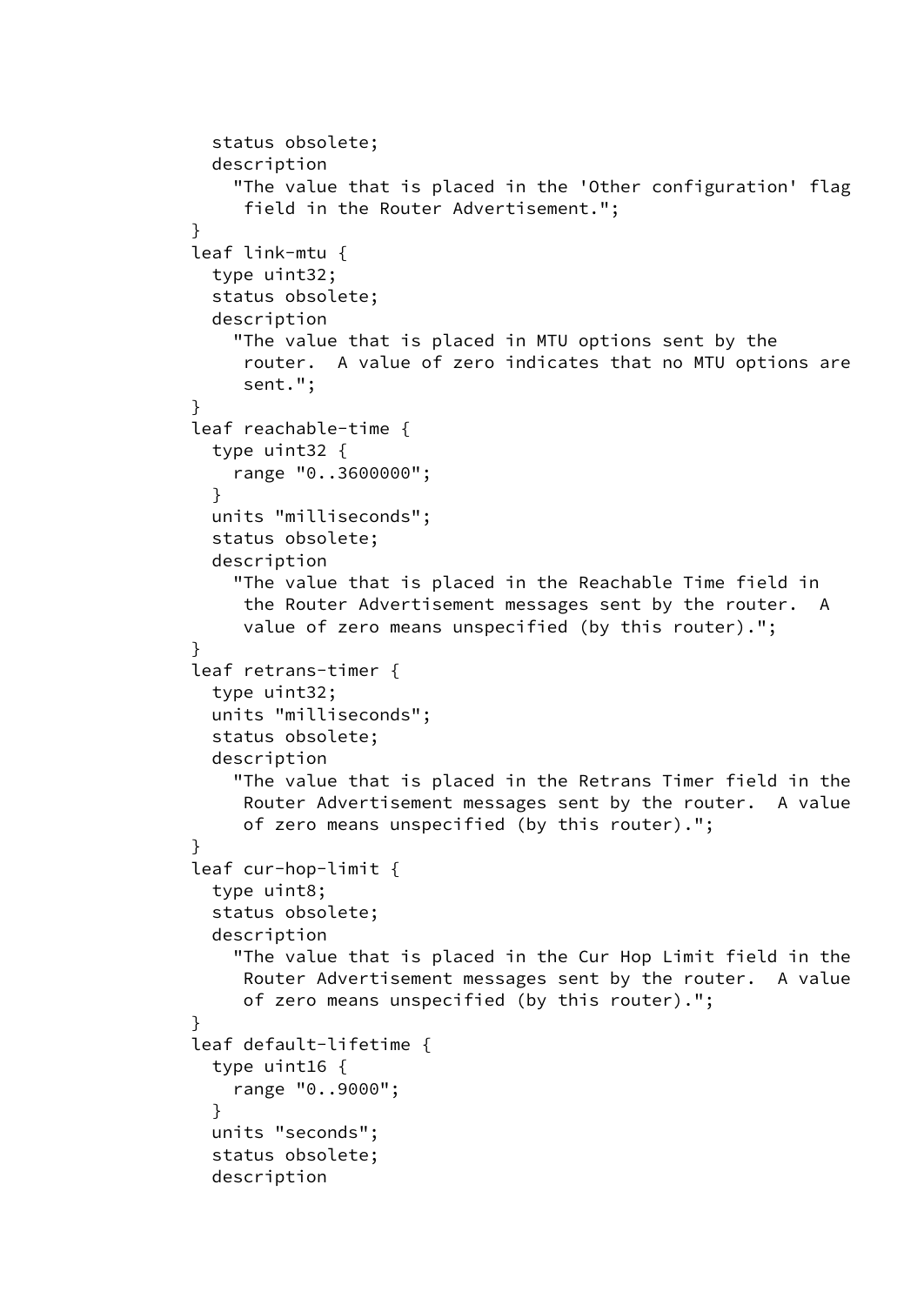```
Internet-Draft YANG Routing Management January 2018
              "The value that is placed in the Router Lifetime field of
               Router Advertisements sent from the interface, in seconds.
               A value of zero indicates that the router is not to be
               used as a default router.";
 }
          container prefix-list {
            status obsolete;
            description
              "A list of prefixes that are placed in Prefix Information
               options in Router Advertisement messages sent from the
               interface.
               By default, these are all prefixes that the router
               advertises via routing protocols as being on-link for the
               interface from which the advertisement is sent.";
            list prefix {
              key "prefix-spec";
              status obsolete;
              description
                "Advertised prefix entry and its parameters.";
              leaf prefix-spec {
                type inet:ipv6-prefix;
                status obsolete;
                description
                  "IPv6 address prefix.";
 }
              leaf valid-lifetime {
                type uint32;
                units "seconds";
                status obsolete;
                description
                  "The value that is placed in the Valid Lifetime in the
                   Prefix Information option. The designated value of
                   all 1's (0xffffffff) represents infinity.
                   An implementation SHOULD keep this value constant in
                   consecutive advertisements except when it is
                   explicitly changed in configuration.";
 }
              leaf on-link-flag {
                type boolean;
                status obsolete;
```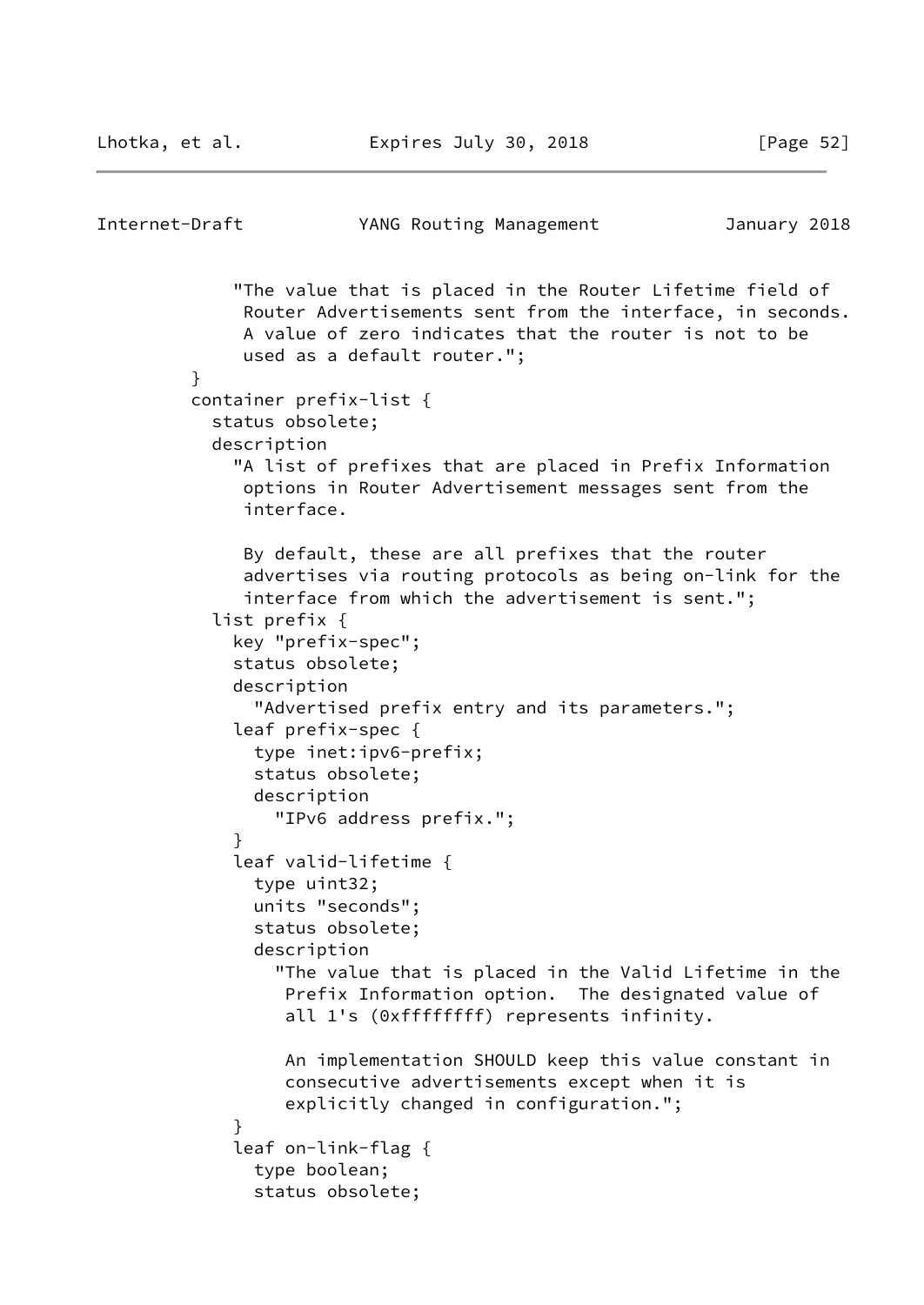```
 description
                 "The value that is placed in the on-link flag ('L-bit')
                  field in the Prefix Information option.";
 }
             leaf preferred-lifetime {
               type uint32;
Lhotka, et al. Expires July 30, 2018 [Page 53]
Internet-Draft YANG Routing Management January 2018
               units "seconds";
               status obsolete;
               description
                 "The value that is placed in the Preferred Lifetime in
                  the Prefix Information option, in seconds. The
                  designated value of all 1's (0xffffffff) represents
                  infinity.
                  An implementation SHOULD keep this value constant in
                  consecutive advertisements except when it is
                  explicitly changed in configuration.";
 }
             leaf autonomous-flag {
               type boolean;
               status obsolete;
               description
                 "The value that is placed in the Autonomous Flag field
                  in the Prefix Information option.";
 }
           }
         }
       }
     }
    }
    <CODE ENDS>
10. IANA Considerations
    [RFC8022] registered the following namespace URIs in the "IETF XML
   Registry" [RFC3688]:
   URI: urn:ietf:params:xml:ns:yang:ietf-routing
   Registrant Contact: The IESG.
   XML: N/A; the requested URI is an XML namespace.
```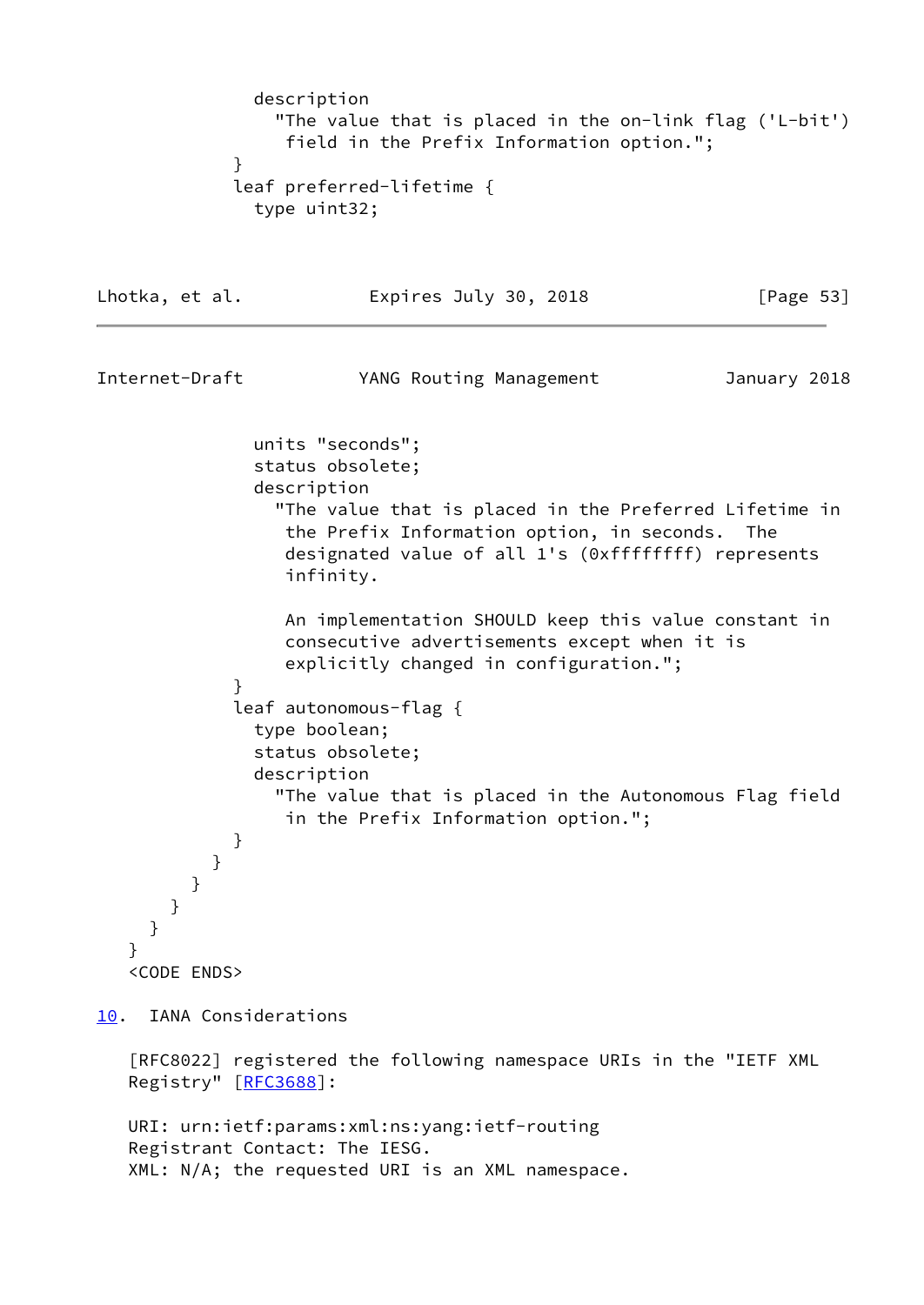URI: urn:ietf:params:xml:ns:yang:ietf-ipv4-unicast-routing Registrant Contact: The IESG. XML: N/A; the requested URI is an XML namespace. URI: urn:ietf:params:xml:ns:yang:ietf-ipv6-unicast-routing Registrant Contact: The IESG.

XML: N/A; the requested URI is an XML namespace.

 [RFC8022] registered the following YANG modules in the "YANG Module Names" registry [\[RFC6020](https://datatracker.ietf.org/doc/pdf/rfc6020)]:

| Lhotka, et al. | Expires July 30, 2018 | [Page $54$ ] |
|----------------|-----------------------|--------------|
|                |                       |              |

Internet-Draft YANG Routing Management January 2018

| Name:      | ietf-routing                             |
|------------|------------------------------------------|
| Namespace: | urn:ietf:params:xml:ns:yang:ietf-routing |
| Prefix:    | rt.                                      |
| Reference: | RFC 8022                                 |

 Name: ietf-ipv4-unicast-routing Namespace: urn:ietf:params:xml:ns:yang:ietf-ipv4-unicast-routing Prefix: v4ur Reference: [RFC 8022](https://datatracker.ietf.org/doc/pdf/rfc8022)

| Name:      | ietf-ipv6-unicast-routing                             |
|------------|-------------------------------------------------------|
| Namespace: | urn:ietf:params:xml:ns:yang:ietf-ipv6-unicast-routing |
| Prefix:    | v6ur                                                  |
| Reference: | RFC 8022                                              |

 This document registers the following YANG submodule in the "YANG Module Names" registry [\[RFC6020](https://datatracker.ietf.org/doc/pdf/rfc6020)]:

| Name:      | ietf-ipv6-router-advertisements |
|------------|---------------------------------|
| Module:    | ietf-ipv6-unicast-routing       |
| Reference: | RFC 8022                        |

## <span id="page-61-0"></span>[11.](#page-61-0) Security Considerations

 The YANG modules specified in this document define a schema for data that is designed to be accessed via network management protocols such as NETCONF [[RFC6241\]](https://datatracker.ietf.org/doc/pdf/rfc6241) or RESTCONF [\[RFC8040](https://datatracker.ietf.org/doc/pdf/rfc8040)]. The lowest NETCONF layer is the secure transport layer, and the mandatory-to-implement secure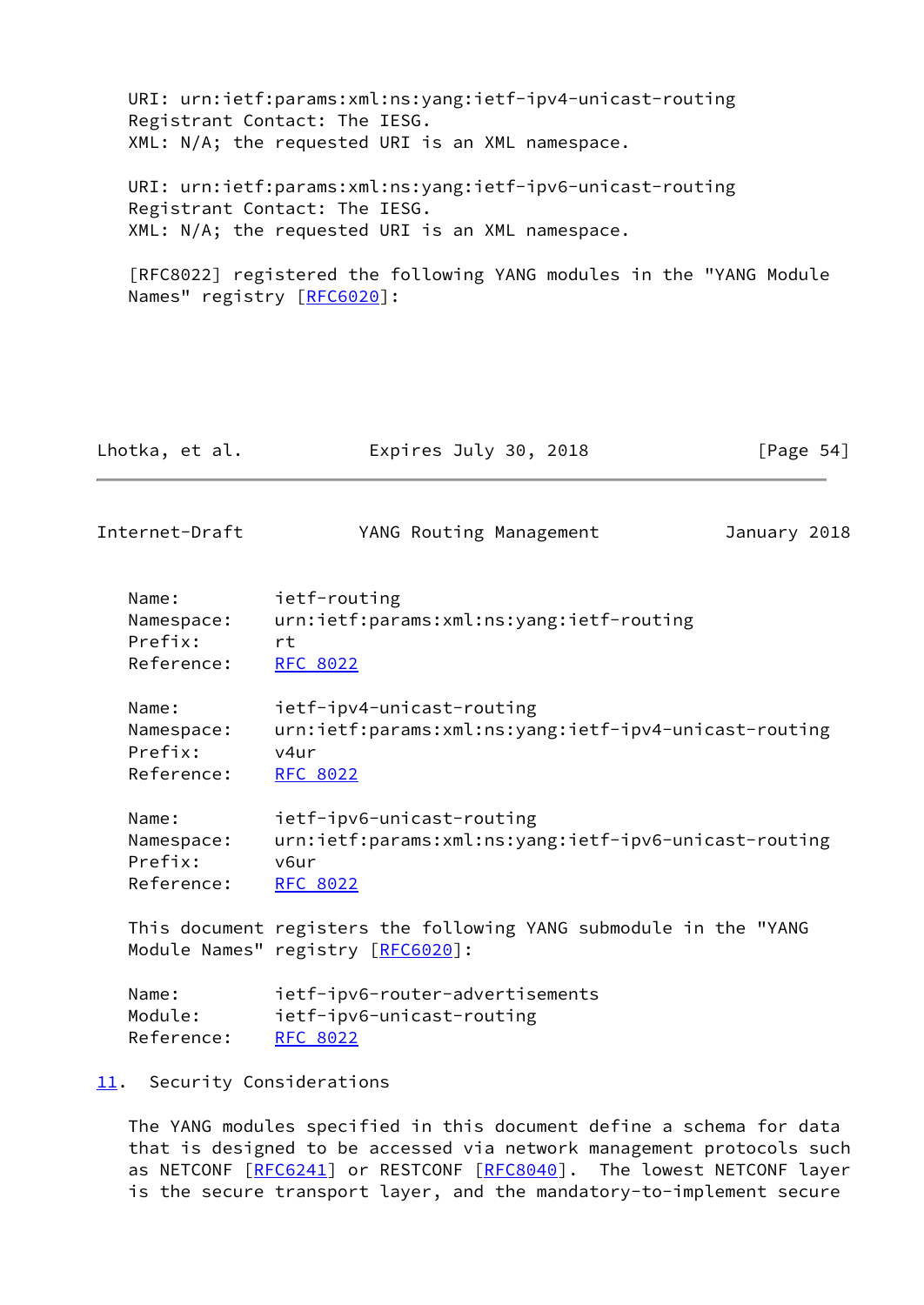transport is Secure Shell (SSH) [\[RFC6242](https://datatracker.ietf.org/doc/pdf/rfc6242)]. The lowest RESTCONF layer is HTTPS, and the mandatory-to-implement secure transport is TLS [\[RFC5246](https://datatracker.ietf.org/doc/pdf/rfc5246)].

 The NETCONF access control model [\[RFC6536](https://datatracker.ietf.org/doc/pdf/rfc6536)] provides the means to restrict access for particular NETCONF or RESTCONF users to a preconfigured subset of all available NETCONF or RESTCONF protocol operations and content.

 There are a number of data nodes defined in this YANG module that are writable/creatable/deletable (i.e., config true, which is the default). These data nodes may be considered sensitive or vulnerable in some network environments. Write operations (e.g., edit-config) to these data nodes without proper protection can have a negative effect on network operations. These are the subtrees and data nodes and their sensitivity/vulnerability:

 /routing/control-plane-protocols/control-plane-protocol: This list specifies the control-plane protocols configured on a device.

| Lhotka, et al. | Expires July 30, 2018 | [Page 55] |
|----------------|-----------------------|-----------|
|----------------|-----------------------|-----------|

Internet-Draft YANG Routing Management January 2018

 /routing/ribs/rib: This list specifies the RIBs configured for the device.

 Some of the readable data nodes in this YANG module may be considered sensitive or vulnerable in some network environments. It is thus important to control read access (e.g., via get, get-config, or notification) to these data nodes. These are the subtrees and data nodes and their sensitivity/vulnerability:

- /routing/control-plane-protocols/control-plane-protocol: This list specifies the control-plane protocols configured on a device. Refer to the control plane models for a list of sensitive information.
- /routing/ribs/rib: This list specifies the RIB and their contents for the device. Access to this information may disclose the network topology and or other information.
- <span id="page-62-0"></span>[12.](#page-62-0) References

<span id="page-62-1"></span>[12.1](#page-62-1). Normative References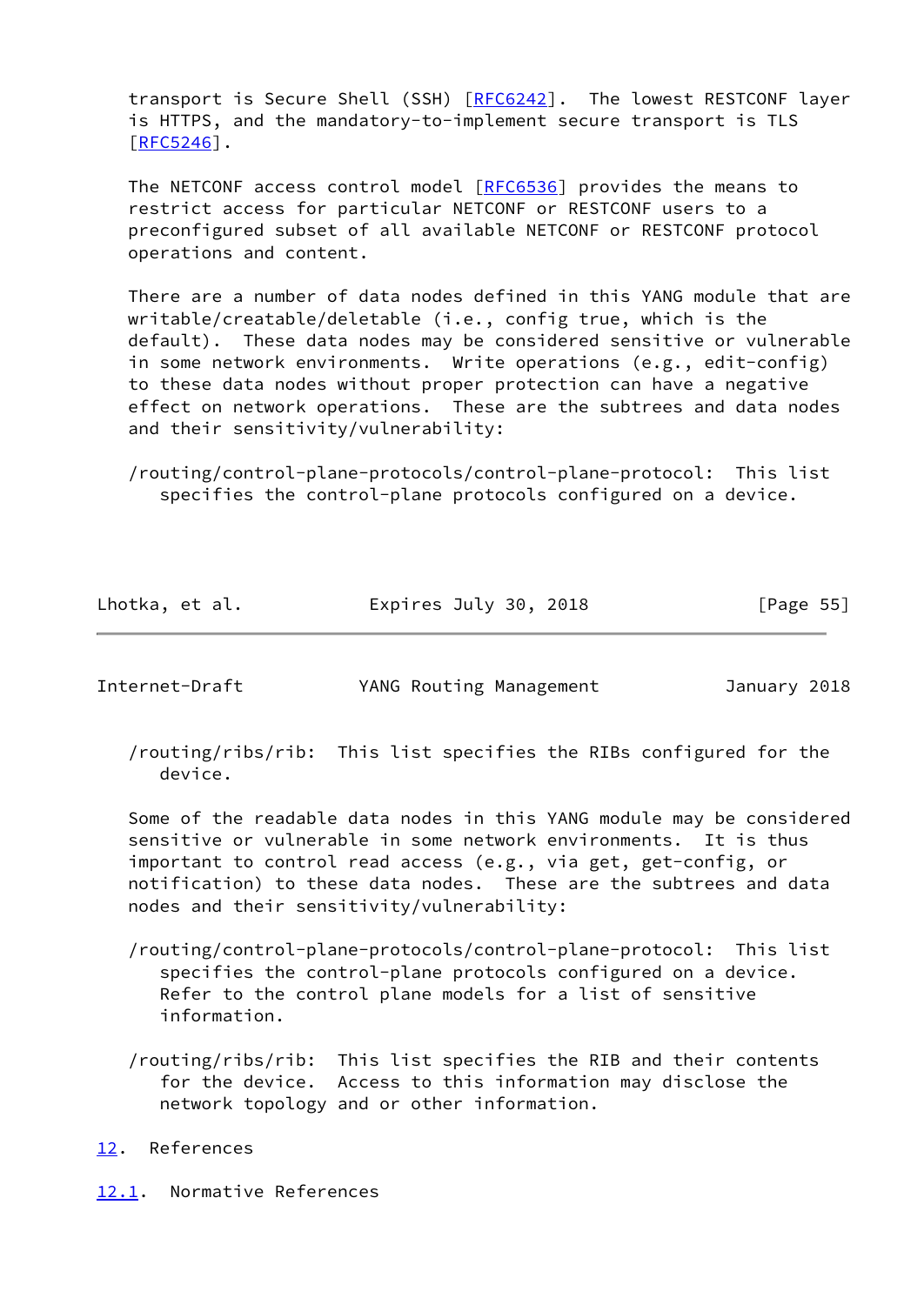- [RFC2119] Bradner, S., "Key words for use in RFCs to Indicate Requirement Levels", [BCP 14](https://datatracker.ietf.org/doc/pdf/bcp14), [RFC 2119](https://datatracker.ietf.org/doc/pdf/rfc2119), DOI 10.17487/RFC2119, March 1997, [<https://www.rfc](https://www.rfc-editor.org/info/rfc2119) [editor.org/info/rfc2119](https://www.rfc-editor.org/info/rfc2119)>.
- [RFC3688] Mealling, M., "The IETF XML Registry", [BCP 81](https://datatracker.ietf.org/doc/pdf/bcp81), [RFC 3688](https://datatracker.ietf.org/doc/pdf/rfc3688), DOI 10.17487/RFC3688, January 2004, [<https://www.rfc](https://www.rfc-editor.org/info/rfc3688) [editor.org/info/rfc3688](https://www.rfc-editor.org/info/rfc3688)>.
- [RFC4861] Narten, T., Nordmark, E., Simpson, W., and H. Soliman, "Neighbor Discovery for IP version 6 (IPv6)", [RFC 4861](https://datatracker.ietf.org/doc/pdf/rfc4861), DOI 10.17487/RFC4861, September 2007, [<https://www.rfc](https://www.rfc-editor.org/info/rfc4861) [editor.org/info/rfc4861](https://www.rfc-editor.org/info/rfc4861)>.
- [RFC5246] Dierks, T. and E. Rescorla, "The Transport Layer Security (TLS) Protocol Version 1.2", [RFC 5246](https://datatracker.ietf.org/doc/pdf/rfc5246), DOI 10.17487/RFC5246, August 2008, <[https://www.rfc](https://www.rfc-editor.org/info/rfc5246) [editor.org/info/rfc5246](https://www.rfc-editor.org/info/rfc5246)>.
- [RFC6020] Bjorklund, M., Ed., "YANG A Data Modeling Language for the Network Configuration Protocol (NETCONF)", [RFC 6020](https://datatracker.ietf.org/doc/pdf/rfc6020), DOI 10.17487/RFC6020, October 2010, [<https://www.rfc](https://www.rfc-editor.org/info/rfc6020) [editor.org/info/rfc6020](https://www.rfc-editor.org/info/rfc6020)>.

| [Page 56]<br>Expires July 30, 2018<br>Lhotka, et al. |  |
|------------------------------------------------------|--|
|------------------------------------------------------|--|

| Internet-Draft | YANG Routing Management | January 2018 |
|----------------|-------------------------|--------------|
|----------------|-------------------------|--------------|

- [RFC6242] Wasserman, M., "Using the NETCONF Protocol over Secure Shell (SSH)", [RFC 6242](https://datatracker.ietf.org/doc/pdf/rfc6242), DOI 10.17487/RFC6242, June 2011, <[https://www.rfc-editor.org/info/rfc6242>](https://www.rfc-editor.org/info/rfc6242).
- [RFC6241] Enns, R., Ed., Bjorklund, M., Ed., Schoenwaelder, J., Ed., and A. Bierman, Ed., "Network Configuration Protocol (NETCONF)", [RFC 6241,](https://datatracker.ietf.org/doc/pdf/rfc6241) DOI 10.17487/RFC6241, June 2011, <[https://www.rfc-editor.org/info/rfc6241>](https://www.rfc-editor.org/info/rfc6241).
- [RFC6536] Bierman, A. and M. Bjorklund, "Network Configuration Protocol (NETCONF) Access Control Model", [RFC 6536](https://datatracker.ietf.org/doc/pdf/rfc6536), DOI 10.17487/RFC6536, March 2012, [<https://www.rfc](https://www.rfc-editor.org/info/rfc6536) [editor.org/info/rfc6536](https://www.rfc-editor.org/info/rfc6536)>.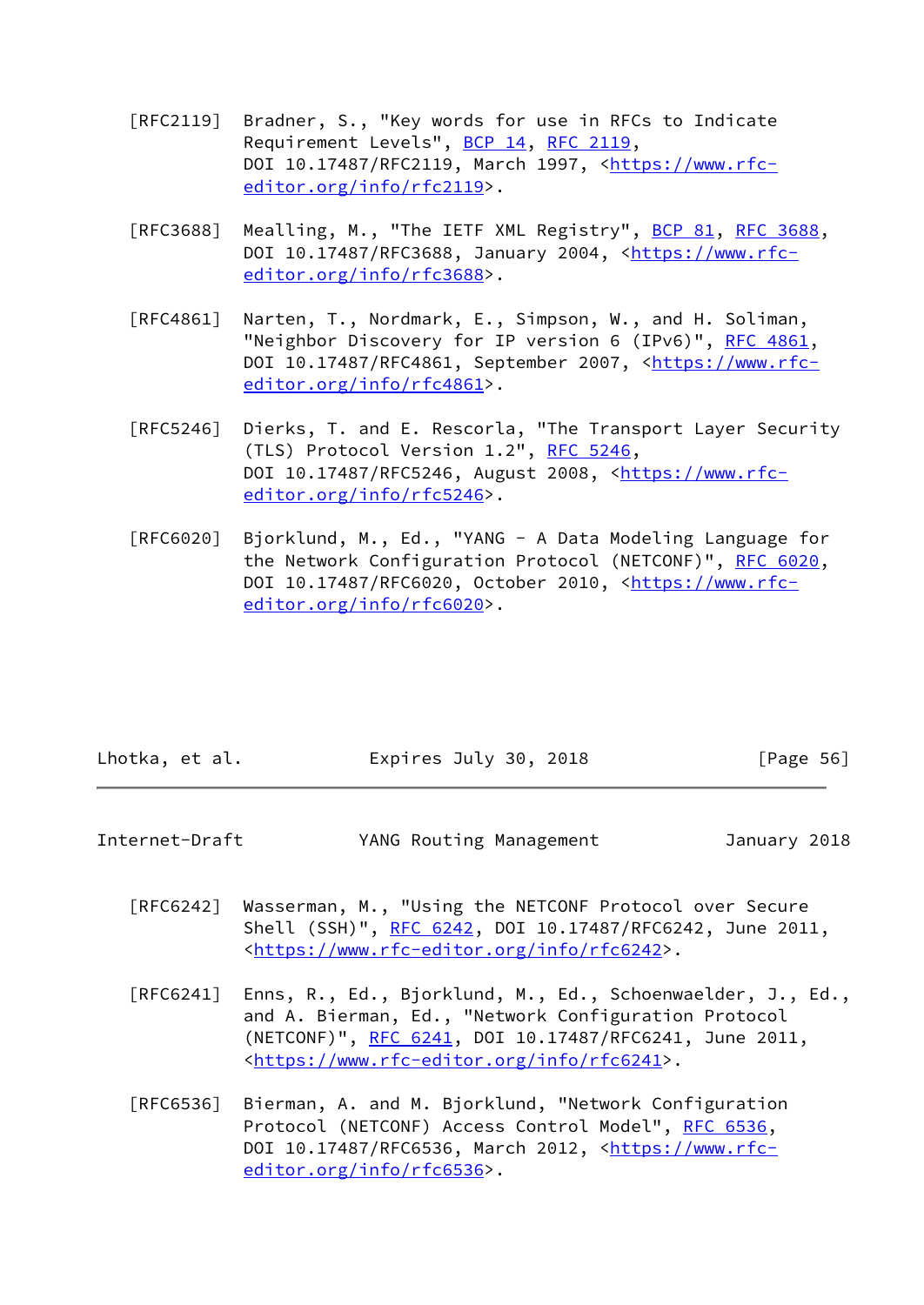- [RFC6991] Schoenwaelder, J., Ed., "Common YANG Data Types", [RFC 6991,](https://datatracker.ietf.org/doc/pdf/rfc6991) DOI 10.17487/RFC6991, July 2013, <[https://www.rfc-editor.org/info/rfc6991>](https://www.rfc-editor.org/info/rfc6991).
- [I-D.ietf-netmod-rfc7223bis] Bjorklund, M., "A YANG Data Model for Interface Management", [draft-ietf-netmod-rfc7223bis-03](https://datatracker.ietf.org/doc/pdf/draft-ietf-netmod-rfc7223bis-03) (work in progress), January 2018.
- [I-D.ietf-netmod-rfc7277bis] Bjorklund, M., "A YANG Data Model for IP Management", [draft-ietf-netmod-rfc7277bis-03](https://datatracker.ietf.org/doc/pdf/draft-ietf-netmod-rfc7277bis-03) (work in progress), January 2018.
- [RFC7950] Bjorklund, M., Ed., "The YANG 1.1 Data Modeling Language", [RFC 7950,](https://datatracker.ietf.org/doc/pdf/rfc7950) DOI 10.17487/RFC7950, August 2016, <[https://www.rfc-editor.org/info/rfc7950>](https://www.rfc-editor.org/info/rfc7950).
- [RFC8022] Lhotka, L. and A. Lindem, "A YANG Data Model for Routing Management", [RFC 8022](https://datatracker.ietf.org/doc/pdf/rfc8022), DOI 10.17487/RFC8022, November 2016, [<https://www.rfc-editor.org/info/rfc8022](https://www.rfc-editor.org/info/rfc8022)>.
- [RFC8040] Bierman, A., Bjorklund, M., and K. Watsen, "RESTCONF Protocol", [RFC 8040](https://datatracker.ietf.org/doc/pdf/rfc8040), DOI 10.17487/RFC8040, January 2017, <[https://www.rfc-editor.org/info/rfc8040>](https://www.rfc-editor.org/info/rfc8040).
- [RFC8174] Leiba, B., "Ambiguity of Uppercase vs Lowercase in [RFC](https://datatracker.ietf.org/doc/pdf/rfc2119) [2119](https://datatracker.ietf.org/doc/pdf/rfc2119) Key Words", [BCP 14](https://datatracker.ietf.org/doc/pdf/bcp14), [RFC 8174,](https://datatracker.ietf.org/doc/pdf/rfc8174) DOI 10.17487/RFC8174, May 2017, [<https://www.rfc-editor.org/info/rfc8174](https://www.rfc-editor.org/info/rfc8174)>.

| Expires July 30, 2018<br>Lhotka, et al. | [Page 57] |
|-----------------------------------------|-----------|
|-----------------------------------------|-----------|

Internet-Draft YANG Routing Management January 2018

 [I-D.ietf-netmod-revised-datastores] Bjorklund, M., Schoenwaelder, J., Shafer, P., Watsen, K., and R. Wilton, "Network Management Datastore Architecture", [draft-ietf-netmod-revised-datastores-10](https://datatracker.ietf.org/doc/pdf/draft-ietf-netmod-revised-datastores-10) (work in progress), January 2018.

<span id="page-64-0"></span>[12.2](#page-64-0). Informative References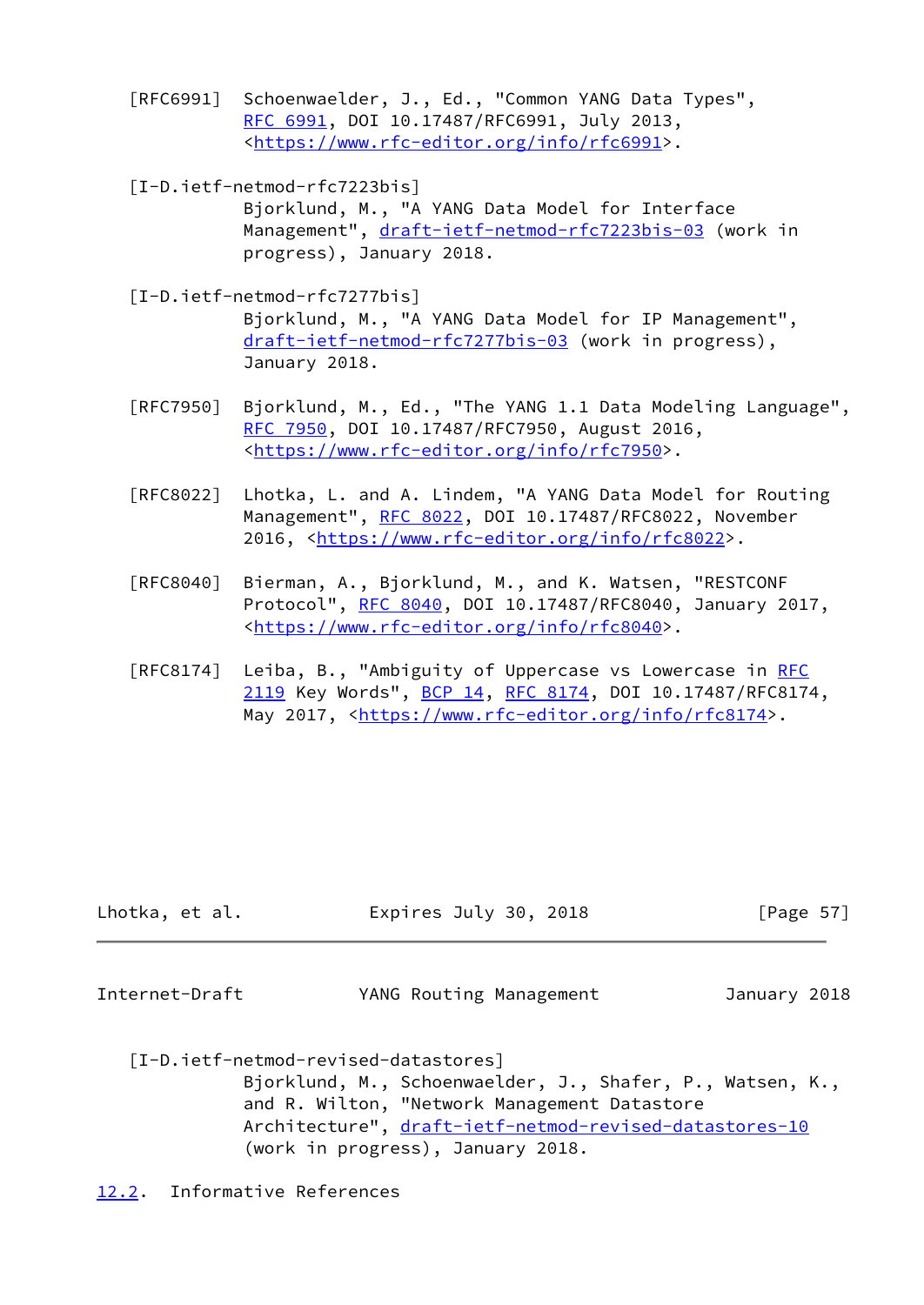[I-D.ietf-netmod-rfc6087bis]

 Bierman, A., "Guidelines for Authors and Reviewers of YANG Data Model Documents", [draft-ietf-netmod-rfc6087bis-16](https://datatracker.ietf.org/doc/pdf/draft-ietf-netmod-rfc6087bis-16) (work in progress), January 2018.

- [RFC7895] Bierman, A., Bjorklund, M., and K. Watsen, "YANG Module Library", [RFC 7895](https://datatracker.ietf.org/doc/pdf/rfc7895), DOI 10.17487/RFC7895, June 2016, <[https://www.rfc-editor.org/info/rfc7895>](https://www.rfc-editor.org/info/rfc7895).
- [RFC7951] Lhotka, L., "JSON Encoding of Data Modeled with YANG", [RFC 7951,](https://datatracker.ietf.org/doc/pdf/rfc7951) DOI 10.17487/RFC7951, August 2016, <[https://www.rfc-editor.org/info/rfc7951>](https://www.rfc-editor.org/info/rfc7951).

 [I-D.ietf-netmod-yang-tree-diagrams] Bjorklund, M. and L. Berger, "YANG Tree Diagrams", [draft](https://datatracker.ietf.org/doc/pdf/draft-ietf-netmod-yang-tree-diagrams-05) [ietf-netmod-yang-tree-diagrams-05](https://datatracker.ietf.org/doc/pdf/draft-ietf-netmod-yang-tree-diagrams-05) (work in progress), January 2018.

Lhotka, et al. **Expires July 30, 2018** [Page 58]

Internet-Draft YANG Routing Management January 2018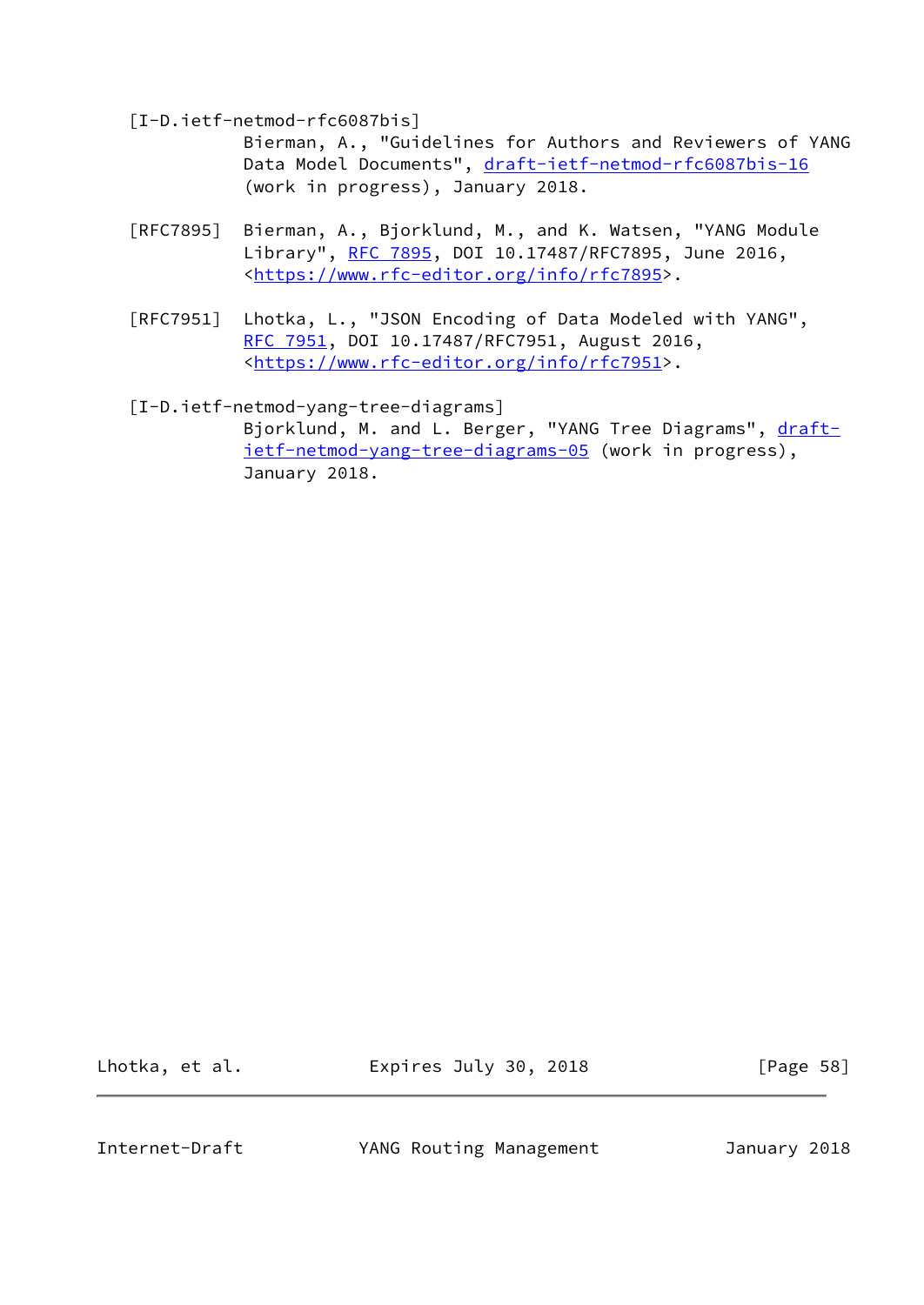<span id="page-66-0"></span> This appendix presents the complete tree of the core routing data model. See [Section 2.2](#page-4-0) for an explanation of the symbols used. The data type of every leaf node is shown near the right end of the corresponding line.

```
 module: ietf-routing
   +--rw routing
      | +--rw router-id? yang:dotted-quad
      | +--ro interfaces
      | | +--ro interface* if:interface-ref
      | +--rw control-plane-protocols
         | | +--rw control-plane-protocol* [type name]
             | | +--rw type identityref
             | | +--rw name string
             | | +--rw description? string
             | | +--rw static-routes
               +--rw v4ur:ipv4 | | | +--rw v4ur:route* [destination-prefix]
                       | | | +--rw v4ur:destination-prefix
                       | | | | inet:ipv4-prefix
                       | | | +--rw v4ur:description? string
                       | | | +--rw v4ur:next-hop
                          | | | +--rw (v4ur:next-hop-options)
                             | | | +--:(v4ur:simple-next-hop)
                             | +--rw v4ur:outgoing-interface?
                                        if:interface-ref
                             | +--rw v4ur:next-hop-address?
                                        inet:ipv4-address
                             | | | +--:(v4ur:special-next-hop)
                               | | | | +--rw v4ur:special-next-hop?
                                        enumeration
                             | | | +--:(v4ur:next-hop-list)
                                 | | | +--rw v4ur:next-hop-list
                                    | | | +--rw v4ur:next-hop* [index]
                                       | | | +--rw v4ur:index
                                               string
                                       | | | +--rw v4ur:outgoing-interface?
                                               if:interface-ref
                                       | | | +--rw v4ur:next-hop-address?
                                               inet:ipv4-address
                | | +--rw v6ur:ipv6
                   | | +--rw v6ur:route* [destination-prefix]
                       | | +--rw v6ur:destination-prefix
                       | | | inet:ipv6-prefix
                       | | +--rw v6ur:description? string
                       | | +--rw v6ur:next-hop
```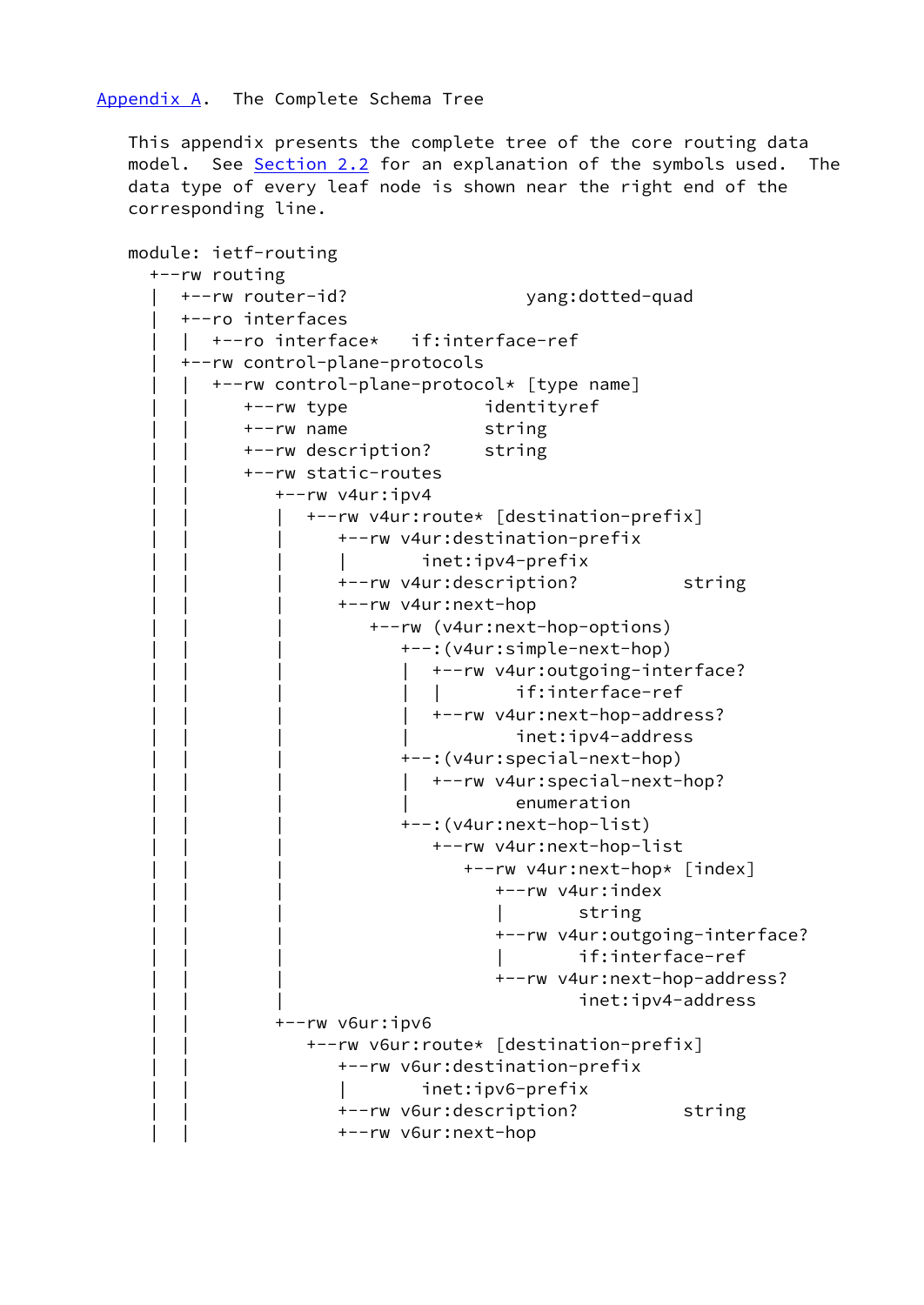| Internet-Draft | YANG Routing Management                                                                                                                                            |                                                                                                                                                                                                                                                                                                                                                                                                                                                                                                                                                | January 2018                    |
|----------------|--------------------------------------------------------------------------------------------------------------------------------------------------------------------|------------------------------------------------------------------------------------------------------------------------------------------------------------------------------------------------------------------------------------------------------------------------------------------------------------------------------------------------------------------------------------------------------------------------------------------------------------------------------------------------------------------------------------------------|---------------------------------|
| +--rw ribs     | +--rw rib* [name]<br>$+--rw$ name<br>+--rw address-family<br>+--ro default-rib?<br>+--ro routes                                                                    | +--rw (v6ur:next-hop-options)<br>+--: (v6ur:simple-next-hop)<br>+--rw v6ur:outgoing-interface?<br>if:interface-ref<br>+--rw v6ur:next-hop-address?<br>inet:ipv6-address<br>+--: (v6ur: special-next-hop)<br>+--rw v6ur:special-next-hop?<br>enumeration<br>+--: (v6ur:next-hop-list)<br>+--rw v6ur:next-hop-list<br>+--rw v6ur:next-hop* [index]<br>+--rw v6ur:index<br>string<br>+--rw v6ur:outgoing-interface?<br>if:interface-ref<br>+--rw v6ur:next-hop-address?<br>inet:ipv6-address<br>string<br>identityref<br>boolean {multiple-ribs}? |                                 |
|                | +--ro route*<br>+--ro route-preference?<br>+--ro next-hop<br>+--ro (next-hop-options)<br>+--: (simple-next-hop)<br>+--: (special-next-hop)<br>+--: (next-hop-list) | +--ro outgoing-interface?<br>if:interface-ref<br>+--ro v4ur:next-hop-address?<br>inet:ipv4-address<br>+--ro v6ur:next-hop-address?<br>inet:ipv6-address<br>+--ro special-next-hop?<br>+--ro next-hop-list<br>+--ro next-hop*<br>+--ro outgoing-interface?<br>if:interface-ref<br>+--ro v4ur:address?                                                                                                                                                                                                                                           | route-preference<br>enumeration |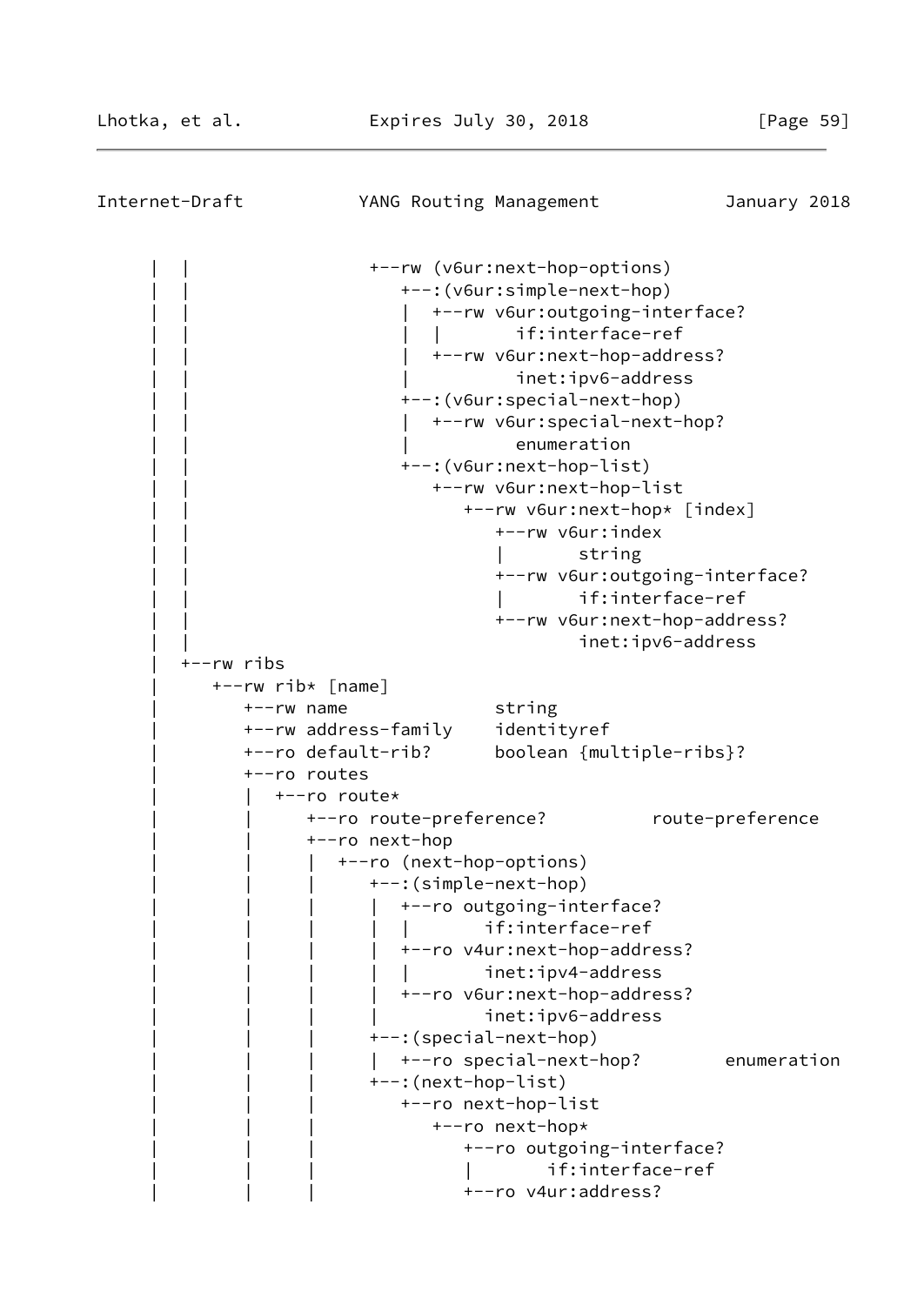|  |                       | inet:ipv4-address |
|--|-----------------------|-------------------|
|  | +--ro v6ur:address?   |                   |
|  |                       | inet:ipv6-address |
|  | +--ro source-protocol | identityref       |
|  | +--ro active?         | empty             |
|  |                       |                   |

Lhotka, et al. **Expires July 30, 2018** [Page 60]

Internet-Draft YANG Routing Management January 2018

 | | +--ro last-updated? yang:date-and-time | | +--ro v4ur:destination-prefix? inet:ipv4-prefix | | +--ro v6ur:destination-prefix? inet:ipv6-prefix | +---x active-route  $+---w$  input | | | +---w v4ur:destination-address? inet:ipv4-address | | | +---w v6ur:destination-address? inet:ipv6-address | | +--ro output +--ro route | | +--ro next-hop | | | +--ro (next-hop-options) | | | +--:(simple-next-hop) | | | | +--ro outgoing-interface? | | | | | if:interface-ref | | | | +--ro v4ur:next-hop-address? inet:ipv4-address | | | | +--ro v6ur:next-hop-address? inet:ipv6-address | | | +--:(special-next-hop) | | | | +--ro special-next-hop? enumeration | | | +--:(next-hop-list) | | | +--ro next-hop-list +--ro next-hop\* | | | +--ro outgoing-interface? if:interface-ref | | | +--ro v4ur:next-hop-address? inet:ipv4-address | | | +--ro v6ur:next-hop-address? inet:ipv6-address | | +--ro source-protocol identityref | | +--ro active? empty | | +--ro last-updated? | | | yang:date-and-time | | +--ro v4ur:destination-prefix? inet:ipv4-prefix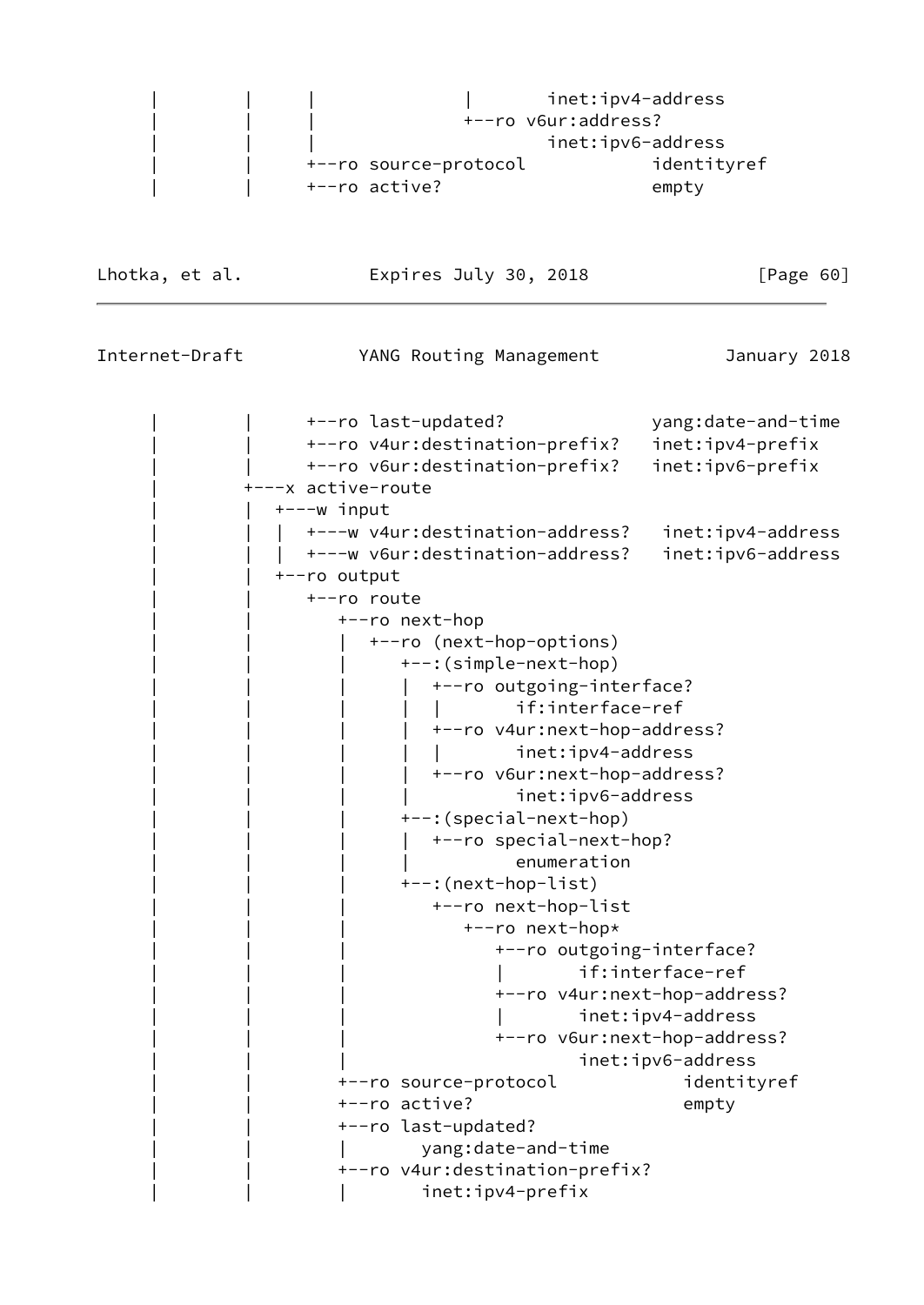| | +--ro v6ur:destination-prefix? inet:ipv6-prefix | +--rw description? string o--ro routing-state o--ro router-id? yang:dotted-quad o--ro interfaces | o--ro interface\* if:interface-state-ref o--ro control-plane-protocols | o--ro control-plane-protocol\* [type name] | o--ro type identityref | o--ro name string o--ro ribs Lhotka, et al. Expires July 30, 2018 [Page 61] Internet-Draft YANG Routing Management January 2018 o--ro rib\* [name] o--ro name string o--ro address-family identityref o--ro default-rib? boolean {multiple-ribs}? o--ro routes | o--ro route\* o--ro route-preference? route-preference | o--ro next-hop o--ro (next-hop-options) o--: (simple-next-hop) | o--ro outgoing-interface? | | | | if:interface-ref o--ro v4ur:next-hop-address? | | | | inet:ipv4-address | o--ro v6ur:next-hop-address? inet:ipv6-address o--: (special-next-hop) | o--ro special-next-hop? enumeration o--: (next-hop-list) | | o--ro next-hop-list o--ro next-hop\* o--ro outgoing-interface? if:interface-ref | | o--ro v4ur:address? inet:ipv4-address o--ro v6ur:address? inet:ipv6-address o--ro source-protocol identityref | o--ro active? empty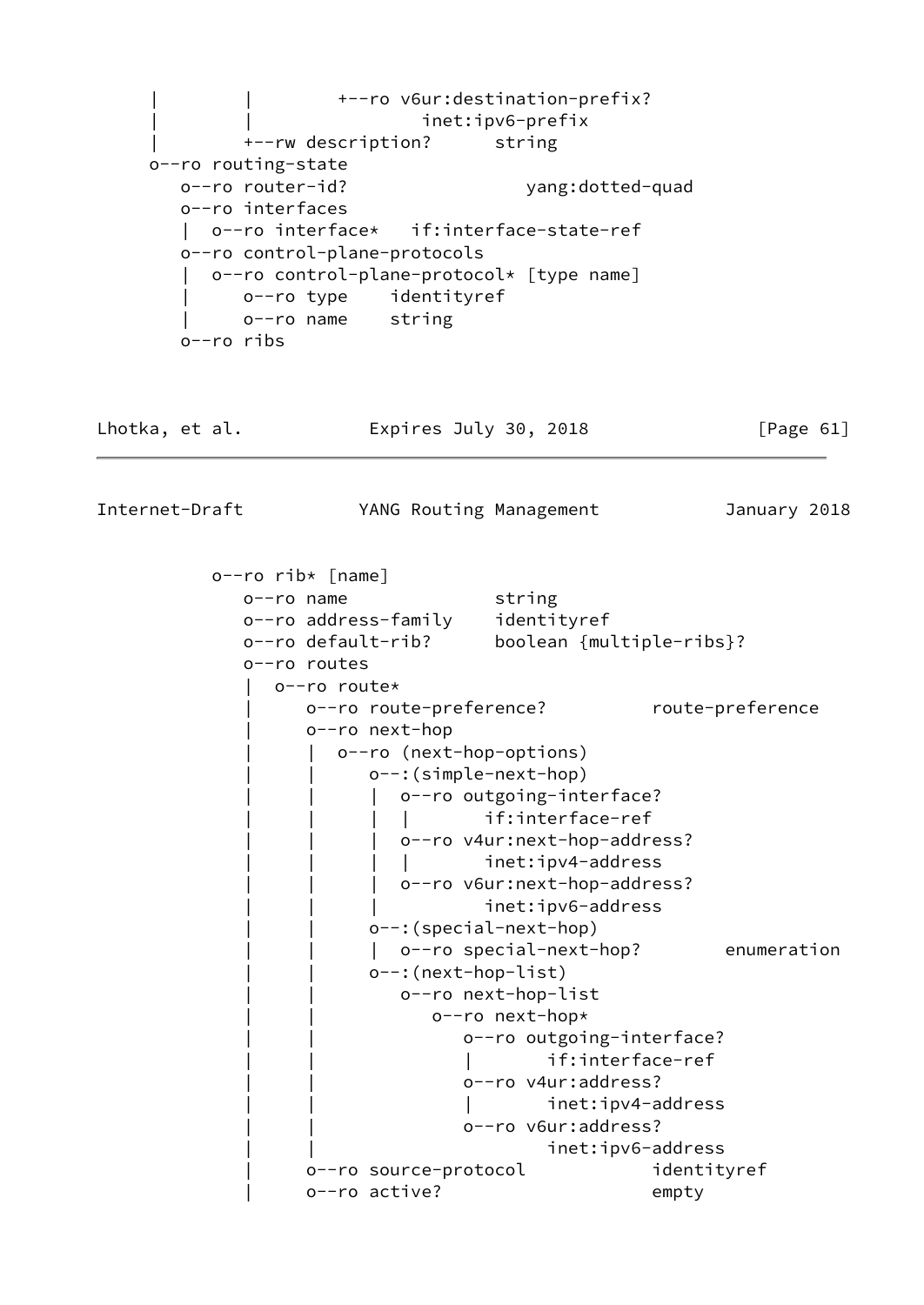| o--ro last-updated? yang:date-and-time | o--ro v4ur:destination-prefix? inet:ipv4-prefix | o--ro v6ur:destination-prefix? inet:ipv6-prefix o---x active-route o---w input | o---w v4ur:destination-address? inet:ipv4-address | o---w v6ur:destination-address? inet:ipv6-address o--ro output o--ro route o--ro next-hop | o--ro (next-hop-options) | o--:(simple-next-hop) | o--ro outgoing-interface? if:interface-ref o--ro v4ur:next-hop-address? inet:ipv4-address o--ro v6ur:next-hop-address? | | inet:ipv6-address | o--:(special-next-hop) Lhotka, et al. **Expires July 30, 2018** [Page 62] Internet-Draft YANG Routing Management January 2018 | | o--ro special-next-hop? enumeration | o--:(next-hop-list) | o--ro next-hop-list | o--ro next-hop\* | o--ro outgoing-interface? if:interface-ref | o--ro v4ur:next-hop-address? | | inet:ipv4-address | o--ro v6ur:next-hop-address? | inet:ipv6-address o--ro source-protocol identityref o--ro active? empty o--ro last-updated? | yang:date-and-time o--ro v4ur:destination-prefix? | inet:ipv4-prefix o--ro v6ur:destination-prefix? inet:ipv6-prefix module: ietf-ipv6-unicast-routing augment /if:interfaces/if:interface/ip:ipv6: +--rw ipv6-router-advertisements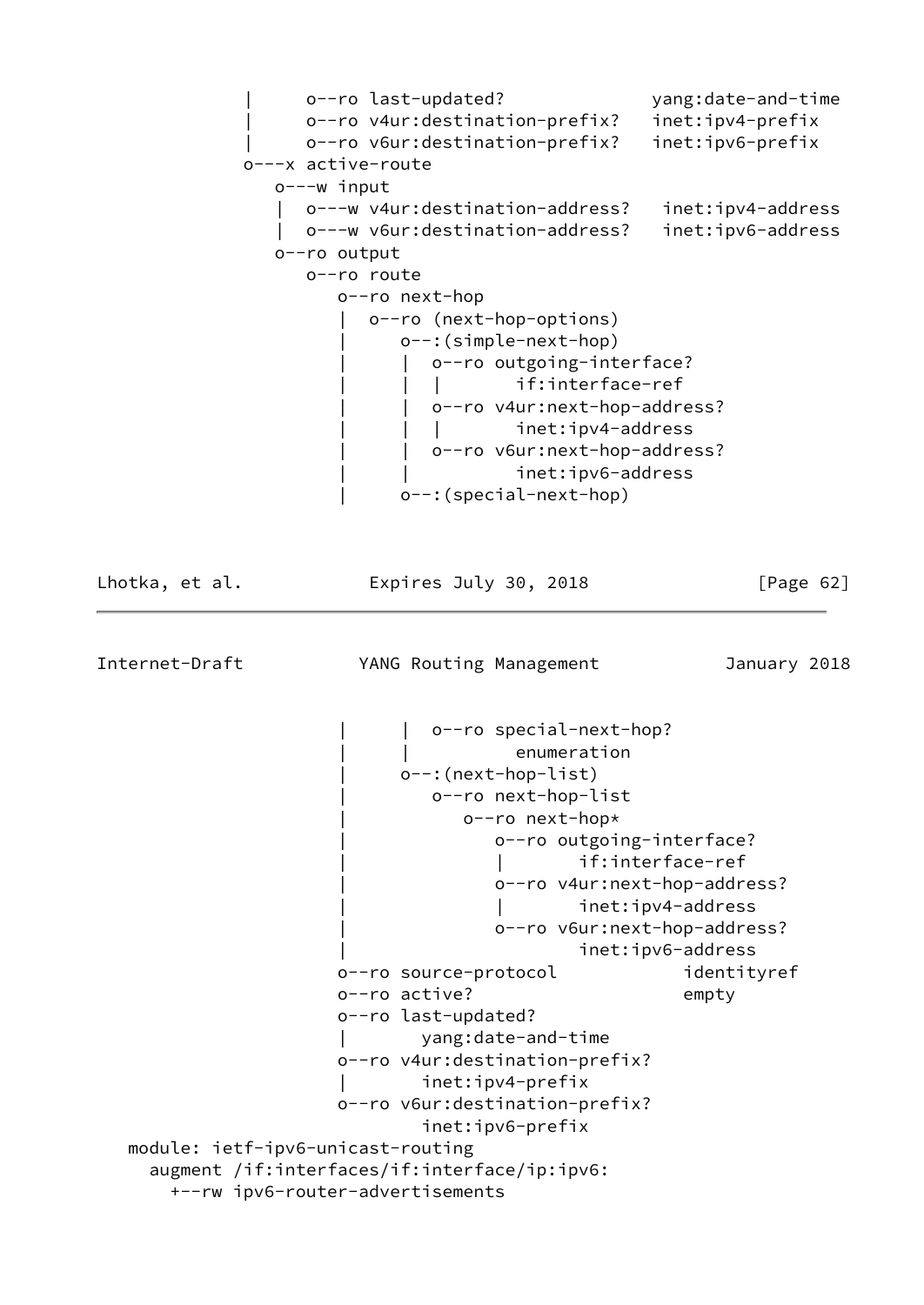| +--rw send-advertisements?                         | boolean |                  |
|----------------------------------------------------|---------|------------------|
| +--rw max-rtr-adv-interval?                        | uint16  |                  |
| +--rw min-rtr-adv-interval?                        | uint16  |                  |
| +--rw managed-flag?                                | boolean |                  |
| +--rw other-config-flag?                           | boolean |                  |
| +--rw link-mtu?                                    | uint32  |                  |
| +--rw reachable-time?                              | uint32  |                  |
| +--rw retrans-timer?                               | uint32  |                  |
| +--rw cur-hop-limit?                               | uint8   |                  |
| +--rw default-lifetime?                            | uint16  |                  |
| +--rw prefix-list                                  |         |                  |
| +--rw prefix* [prefix-spec]                        |         |                  |
| +--rw prefix-spec                                  |         | inet:ipv6-prefix |
| +--rw (control-adv-prefixes)?                      |         |                  |
| +--: (no-advertise)                                |         |                  |
| +--rw no-advertise?                                |         | empty            |
| +--:(advertise)                                    |         |                  |
| +--rw valid-lifetime?                              |         | uint32           |
| +--rw on-link-flag?                                |         | boolean          |
| +--rw preferred-lifetime? uint32                   |         |                  |
| +--rw autonomous-flag?                             |         | boolean          |
| augment /if:interfaces-state/if:interface/ip:ipv6: |         |                  |
| o--ro ipv6-router-advertisements                   |         |                  |
| o--ro send-advertisements?                         | boolean |                  |
| o--ro max-rtr-adv-interval? uint16                 |         |                  |
| o--ro min-rtr-adv-interval?                        | uint16  |                  |

Lhotka, et al. **Expires July 30, 2018** [Page 63]

Internet-Draft YANG Routing Management January 2018

|                             | o--ro managed-flag?       | boolean          |
|-----------------------------|---------------------------|------------------|
|                             | o--ro other-config-flag?  | boolean          |
|                             | o--ro link-mtu?           | uint32           |
|                             | o--ro reachable-time?     | uint32           |
|                             | o--ro retrans-timer?      | uint32           |
|                             | o--ro cur-hop-limit?      | uint8            |
|                             | o--ro default-lifetime?   | uint16           |
|                             | o--ro prefix-list         |                  |
| o--ro prefix* [prefix-spec] |                           |                  |
|                             | o--ro prefix-spec         | inet:ipv6-prefix |
|                             | o--ro valid-lifetime?     | uint32           |
|                             | o--ro on-link-flag?       | boolean          |
|                             | o--ro preferred-lifetime? | uint32           |
|                             | o--ro autonomous-flag?    | boolean          |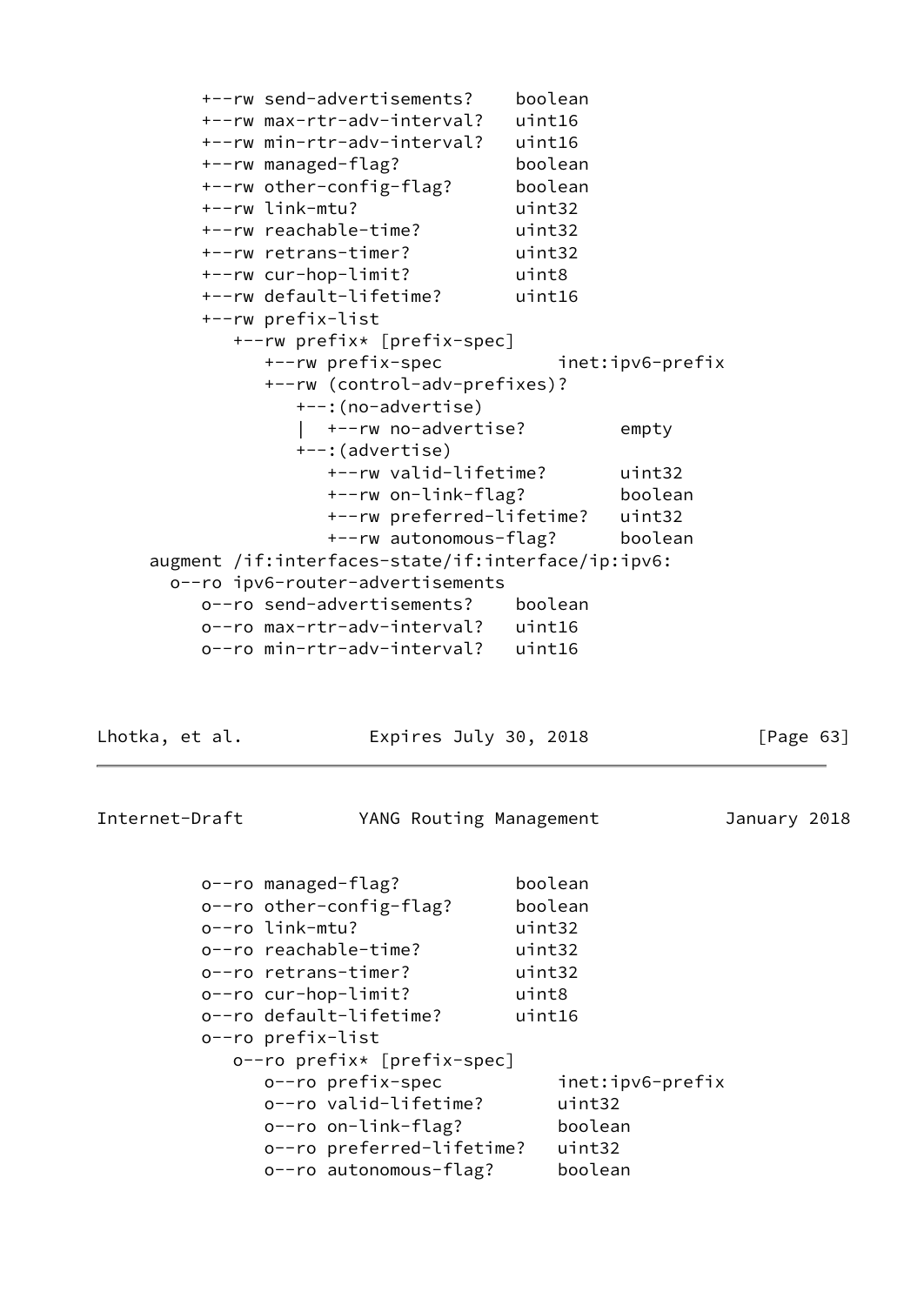## <span id="page-72-0"></span>[Appendix B.](#page-72-0) Minimum Implementation

 Some parts and options of the core routing model, such as user defined RIBs, are intended only for advanced routers. This appendix gives basic non-normative guidelines for implementing a bare minimum of available functions. Such an implementation may be used for hosts or very simple routers.

 A minimum implementation does not support the feature "multiple-ribs". This means that a single system-controlled RIB is available for each supported address family -- IPv4, IPv6, or both. These RIBs are also the default RIBs. No user-controlled RIBs are allowed.

 In addition to the mandatory instance of the "direct" pseudo protocol, a minimum implementation should support configuring instance(s) of the "static" pseudo-protocol.

 For hosts that are never intended to act as routers, the ability to turn on sending IPv6 router advertisements ([Section 5.4\)](#page-11-0) should be removed.

 Platforms with severely constrained resources may use deviations for restricting the data model, e.g., limiting the number of "static" control-plane protocol instances.

<span id="page-72-1"></span>[Appendix C.](#page-72-1) Example: Adding a New Control-Plane Protocol

 This appendix demonstrates how the core routing data model can be extended to support a new control-plane protocol. The YANG module "example-rip" shown below is intended as an illustration rather than a real definition of a data model for the Routing Information Protocol (RIP). For the sake of brevity, this module does not obey

| Lhotka, et al.          | Expires July 30, 2018                                            | [Page 64]    |
|-------------------------|------------------------------------------------------------------|--------------|
| Internet-Draft          | YANG Routing Management                                          | January 2018 |
| also Section 5.3.2.     | all the guidelines specified in $[I-D.ietf-netmod-rfc6087bis]$ . | See          |
| module example-rip $\{$ |                                                                  |              |
| yang-version "1.1";     |                                                                  |              |
|                         | namespace "http://example.com/rip";                              |              |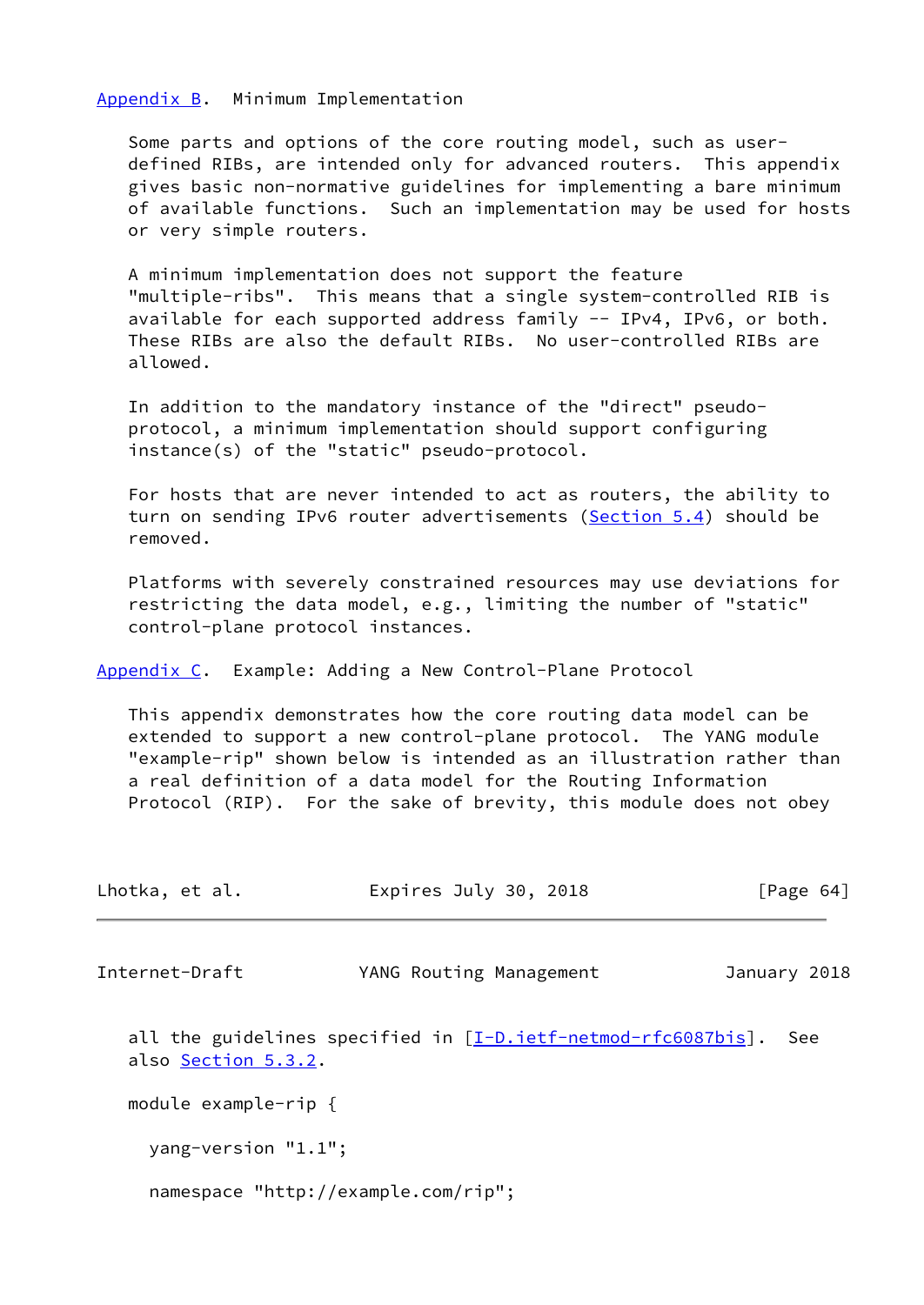```
 prefix "rip";
      import ietf-interfaces {
       prefix "if";
      }
      import ietf-routing {
       prefix "rt";
      }
      identity rip {
        base rt:routing-protocol;
        description
          "Identity for the Routing Information Protocol (RIP).";
      }
      typedef rip-metric {
       type uint8 {
         range "0..16";
       }
      }
      grouping route-content {
        description
          "This grouping defines RIP-specific route attributes.";
        leaf metric {
         type rip-metric;
        }
        leaf tag {
         type uint16;
          default "0";
          description
            "This leaf may be used to carry additional info, e.g.,
             autonomous system (AS) number.";
        }
      }
      augment "/rt:routing/rt:ribs/rt:rib/rt:routes/rt:route" {
        when "derived-from-or-self(rt:source-protocol, 'rip:rip')" {
Lhotka, et al. Expires July 30, 2018 [Page 65]
Internet-Draft YANG Routing Management January 2018
```

```
 description
```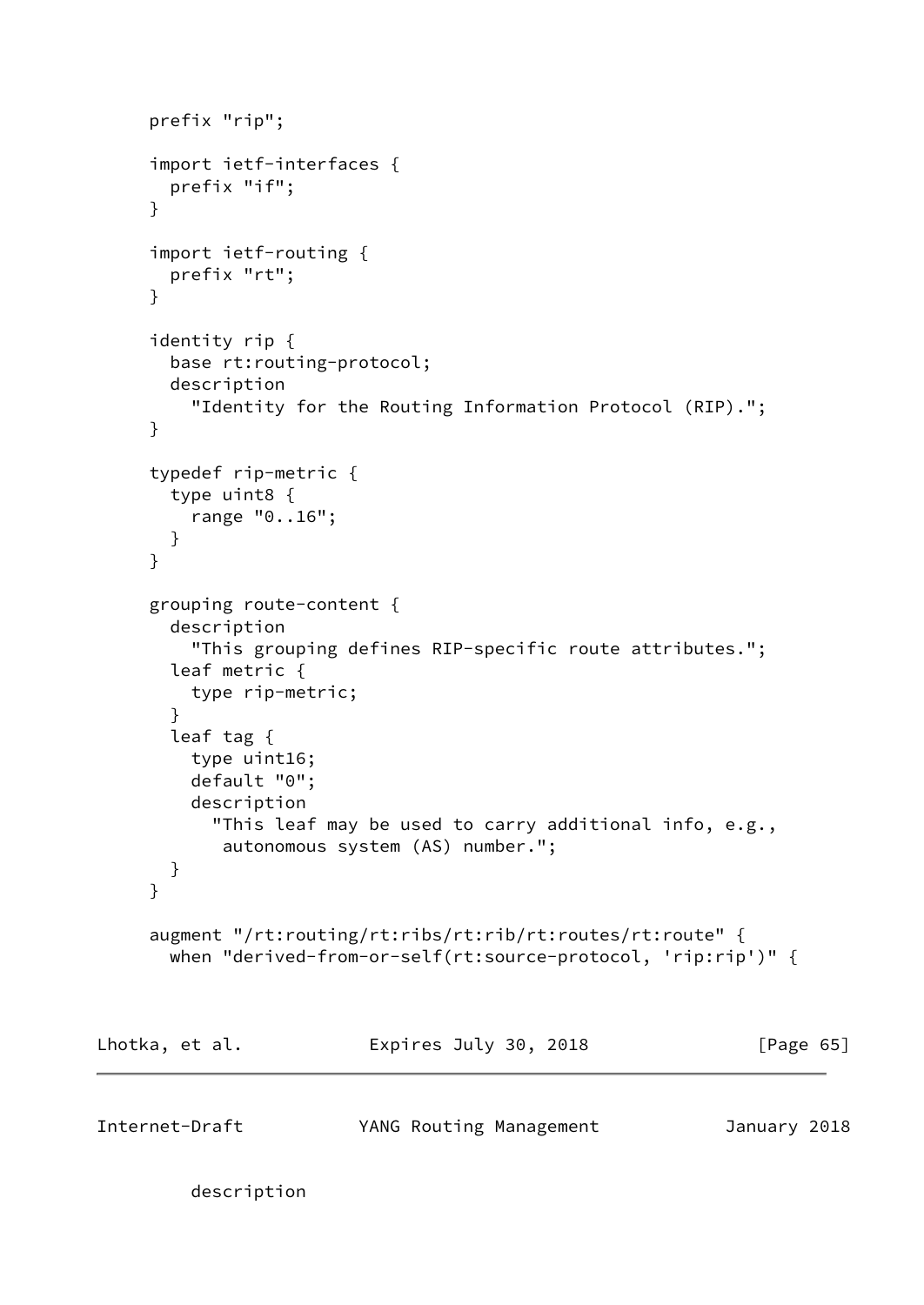```
 "This augment is only valid for a route whose source
             protocol is RIP.";
        }
        description
          "RIP-specific route attributes.";
        uses route-content;
     }
     augment "/rt:routing/rt:ribs/rt:rib/rt:active-route/"
            + "rt:output/rt:route" {
        description
          "RIP-specific route attributes in the output of 'active-route'
           RPC.";
        uses route-content;
     }
      augment "/rt:routing/rt:control-plane-protocols/"
            + "rt:control-plane-protocol" {
       when "derived-from-or-self(rt:type,'rip:rip')" {
          description
            "This augment is only valid for a routing protocol instance
             of type 'rip'.";
        }
        container rip {
          presence "RIP configuration";
          description
            "RIP instance configuration.";
          container interfaces {
            description
              "Per-interface RIP configuration.";
            list interface {
              key "name";
              description
                "RIP is enabled on interfaces that have an entry in this
                 list, unless 'enabled' is set to 'false' for that
                 entry.";
              leaf name {
                type if:interface-ref;
 }
              leaf enabled {
                type boolean;
                default "true";
 }
              leaf metric {
                type rip-metric;
                default "1";
 }
```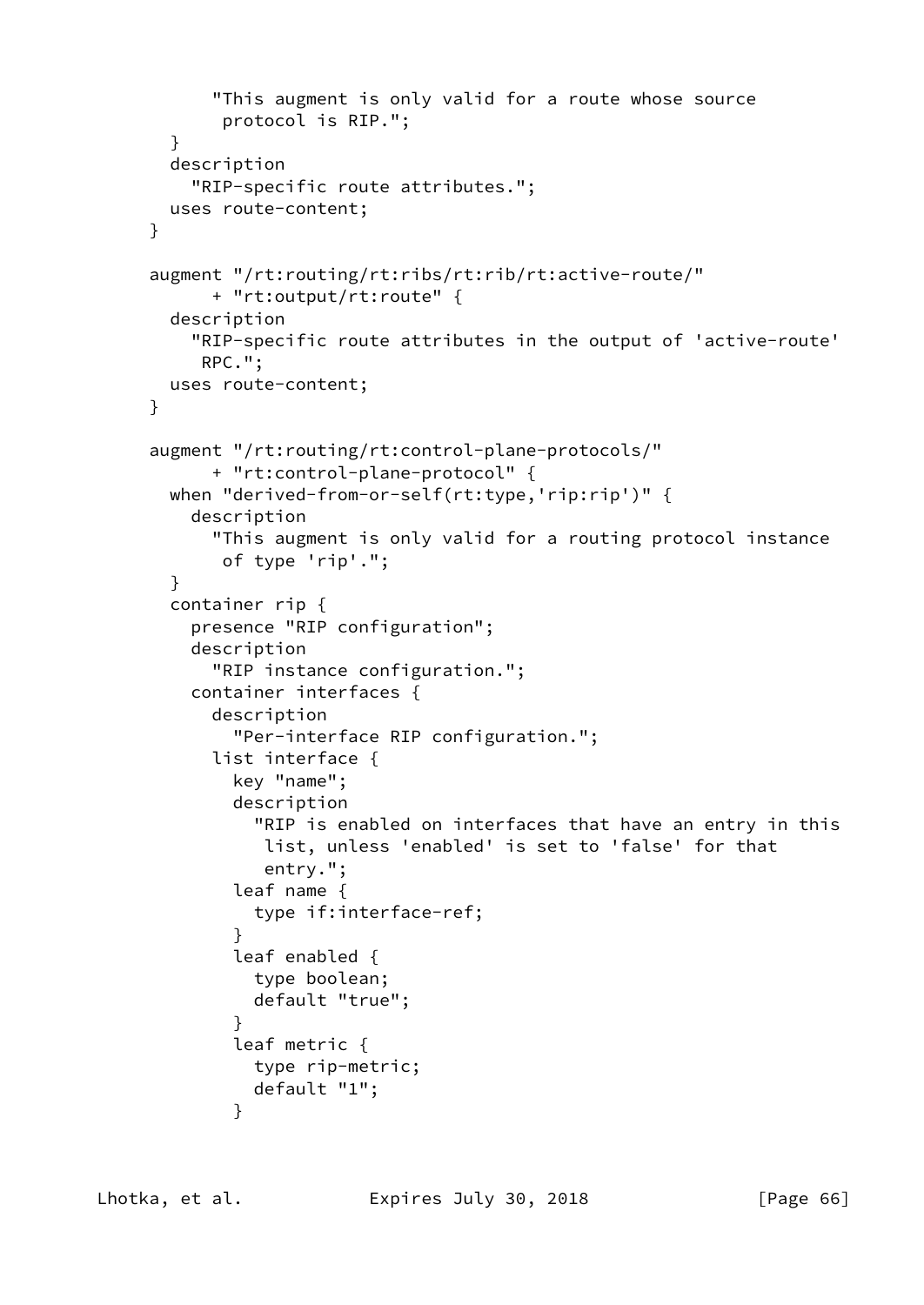```
 }
 }
          leaf update-interval {
            type uint8 {
              range "10..60";
 }
           units "seconds";
            default "30";
            description
              "Time interval between periodic updates.";
          }
       }
     }
    }
Appendix D. Data Tree Example
   This section contains an example of an instance data tree from the
  operational state, in the JSON encoding [REC7951]. The data conforms
    to a data model that is defined by the following YANG library
    specification [RFC7895]:
     {
       "ietf-yang-library:modules-state": {
         "module-set-id": "c2e1f54169aa7f36e1a6e8d0865d441d3600f9c4",
         "module": [
           {
             "name": "ietf-routing",
             "revision": "2018-01-25",
             "feature": [
               "multiple-ribs",
               "router-id"
             ],
             "namespace": "urn:ietf:params:xml:ns:yang:ietf-routing",
             "conformance-type": "implement"
          },
\{ "name": "ietf-ipv4-unicast-routing",
             "revision": "2018-01-25",
             "namespace":
               "urn:ietf:params:xml:ns:yang:ietf-ipv4-unicast-routing",
             "conformance-type": "implement"
           },
\{ "name": "ietf-ipv6-unicast-routing",
             "revision": "2018-01-25",
```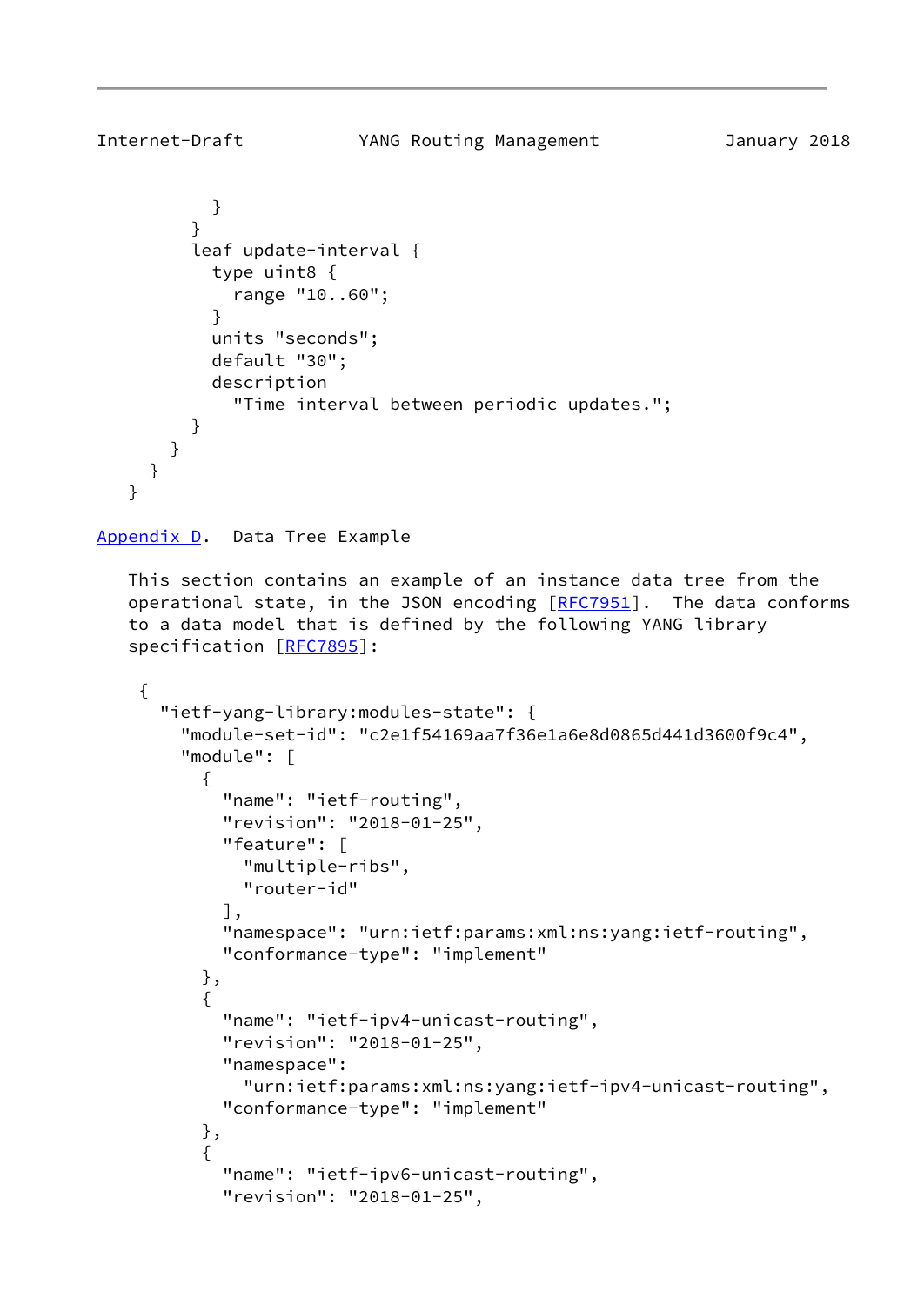```
 "namespace":
   "urn:ietf:params:xml:ns:yang:ietf-ipv6-unicast-routing",
```

```
Lhotka, et al. Expires July 30, 2018 [Page 67]
Internet-Draft YANG Routing Management January 2018
            "conformance-type": "implement",
            "submodule": [
\{ "name": "ietf-ipv6-router-advertisements",
               "revision": "2018-01-25"
 }
 ]
          },
\{ "name": "ietf-interfaces",
            "revision": "2017-12-16",
            "namespace": "urn:ietf:params:xml:ns:yang:ietf-interfaces",
            "conformance-type": "implement"
          },
\{ "name": "ietf-inet-types",
            "namespace": "urn:ietf:params:xml:ns:yang:ietf-inet-types",
            "revision": "2013-07-15",
            "conformance-type": "import"
          },
\{ "name": "ietf-yang-types",
            "namespace": "urn:ietf:params:xml:ns:yang:ietf-yang-types",
            "revision": "2013-07-15",
            "conformance-type": "import"
          },
\{ "name": "iana-if-type",
            "namespace": "urn:ietf:params:xml:ns:yang:iana-if-type",
            "revision": "2014-05-08",
            "conformance-type": "implement"
          },
\{ "name": "ietf-ip",
            "revision": "2017-12-16",
            "namespace": "urn:ietf:params:xml:ns:yang:ietf-ip",
            "conformance-type": "implement"
          }
        ]
```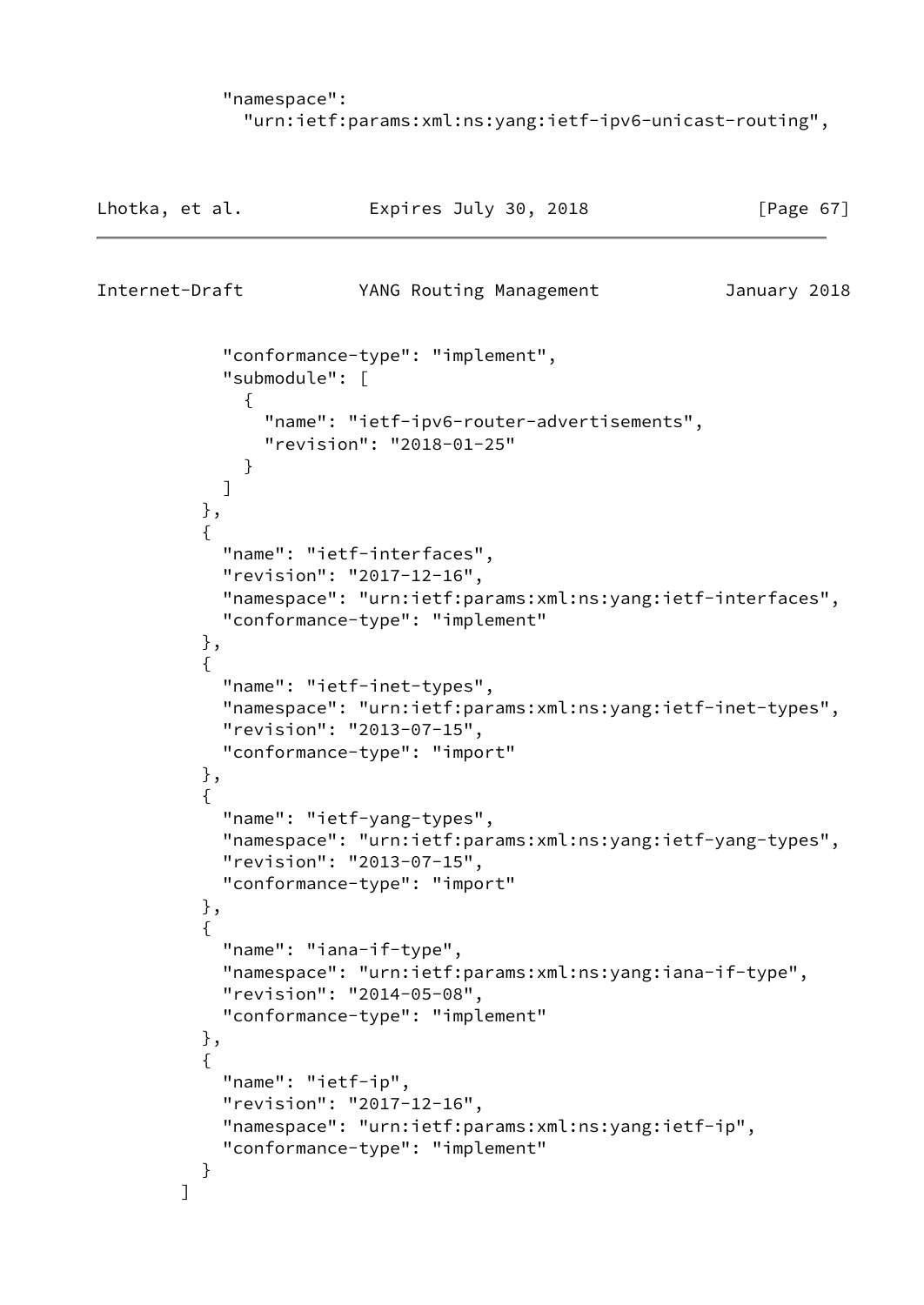} }

 A simple network setup as shown in Figure 2 is assumed: router "A" uses static default routes with the "ISP" router as the next hop. IPv6 router advertisements are configured only on the "eth1" interface and disabled on the upstream "eth0" interface.

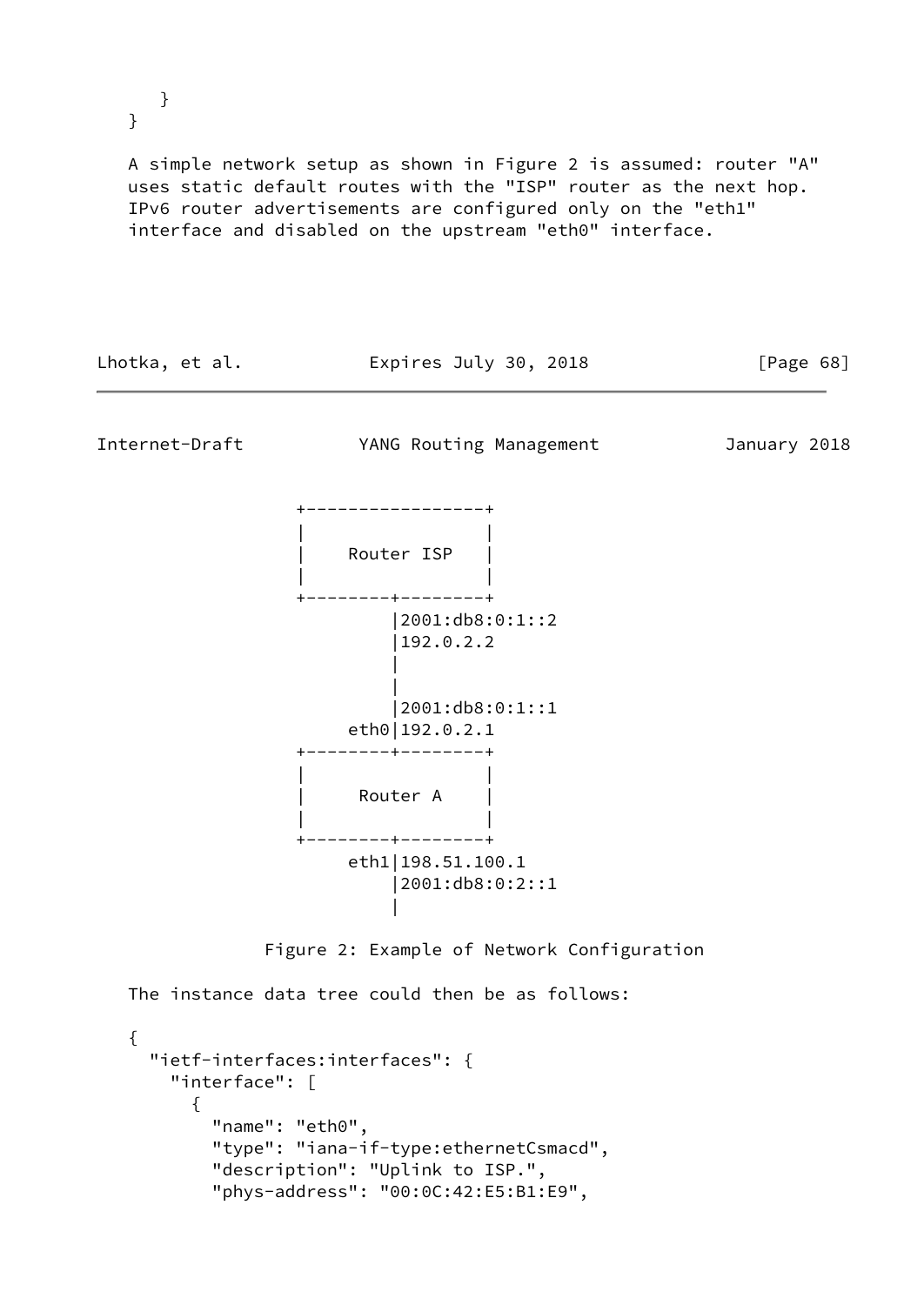```
 "oper-status": "up",
           "statistics": {
             "discontinuity-time": "2015-10-24T17:11:27+02:00"
           },
           "ietf-ip:ipv4": {
             "forwarding": true,
             "mtu": 1500,
             "address": [
\{ "ip": "192.0.2.1",
                "prefix-length": 24
 }
 ]
           },
           "ietf-ip:ipv6": {
             "forwarding": true,
```
Lhotka, et al. **Expires July 30, 2018** [Page 69]

Internet-Draft YANG Routing Management January 2018

```
 "mtu": 1500,
             "address": [
\{ "ip": "2001:0db8:0:1::1",
                 "prefix-length": 64
 }
             ],
             "autoconf": {
               "create-global-addresses": false
             },
             "ietf-ipv6-unicast-routing:ipv6-router-advertisements": {
               "send-advertisements": false
 }
 }
         },
         {
          "name": "eth1",
           "type": "iana-if-type:ethernetCsmacd",
           "description": "Interface to the internal network.",
           "phys-address": "00:0C:42:E5:B1:EA",
           "oper-status": "up",
           "statistics": {
             "discontinuity-time": "2015-10-24T17:11:29+02:00"
           },
           "ietf-ip:ipv4": {
```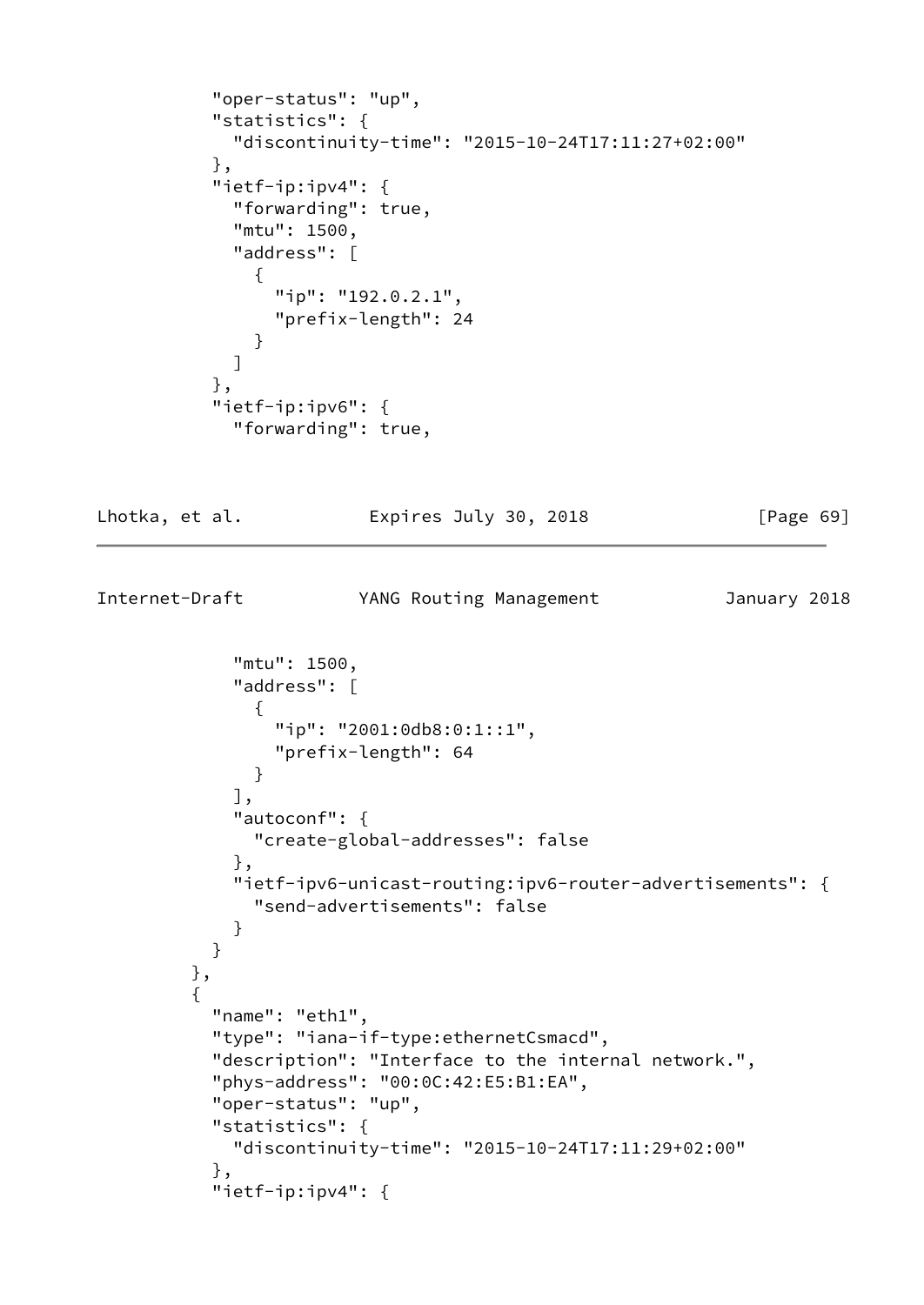```
 "forwarding": true,
            "mtu": 1500,
            "address": [
\{ "ip": "198.51.100.1",
               "prefix-length": 24
 }
 ]
          },
          "ietf-ip:ipv6": {
            "forwarding": true,
            "mtu": 1500,
            "address": [
\{ "ip": "2001:0db8:0:2::1",
               "prefix-length": 64
 }
            ],
            "autoconf": {
             "create-global-addresses": false
            },
            "ietf-ipv6-unicast-routing:ipv6-router-advertisements": {
              "send-advertisements": true,
Lhotka, et al. Expires July 30, 2018 [Page 70]
```
Internet-Draft YANG Routing Management January 2018

```
 "prefix-list": {
              "prefix": [
\{ "prefix-spec": "2001:db8:0:2::/64"
 }
 ]
 }
          }
         }
       }
      ]
    },
    "ietf-routing:routing": {
      "router-id": "192.0.2.1",
      "control-plane-protocols": {
        "control-plane-protocol": [
\{
```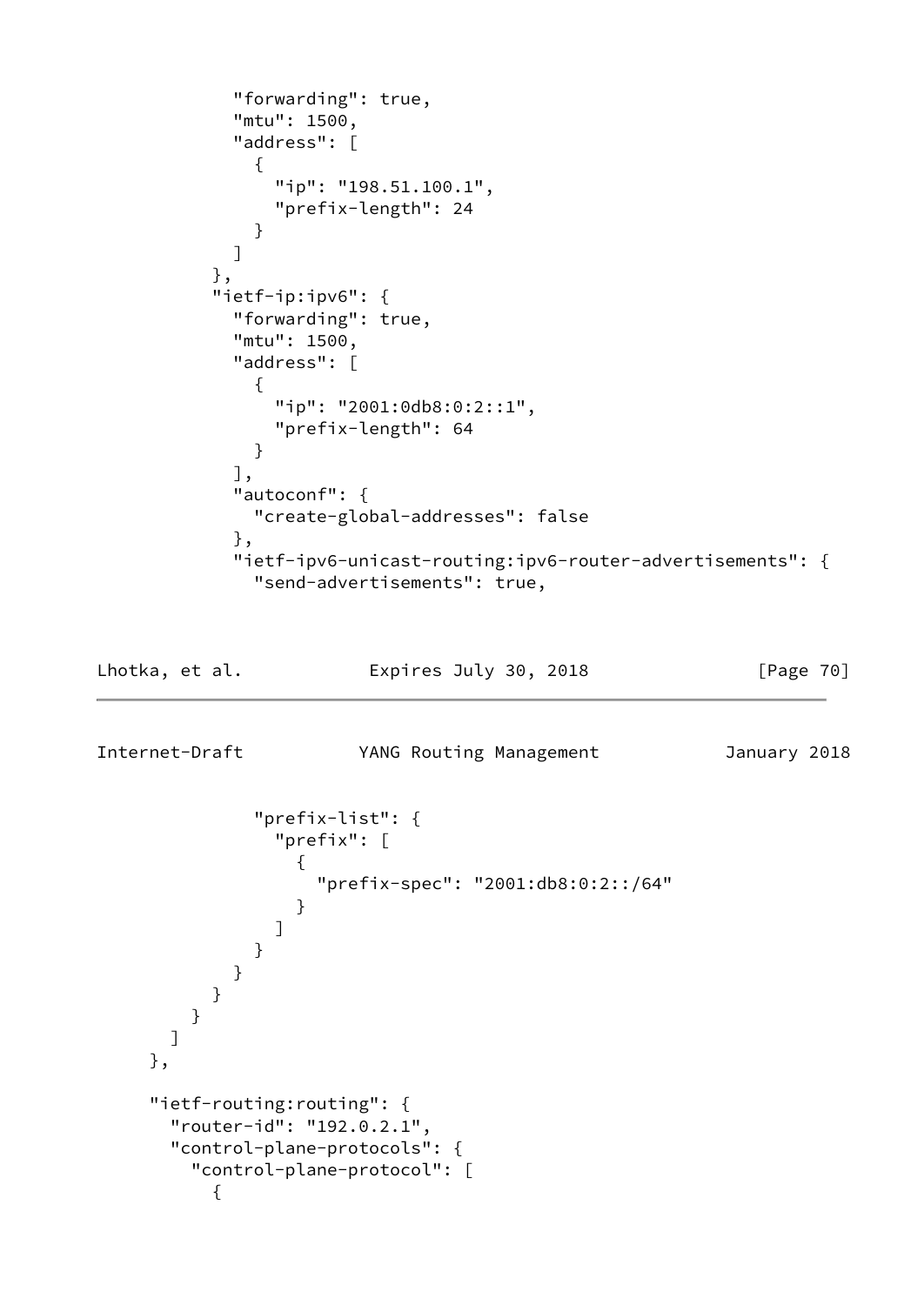```
 "type": "ietf-routing:static",
           "name": "st0",
           "description":
             "Static routing is used for the internal network.",
           "static-routes": {
             "ietf-ipv4-unicast-routing:ipv4": {
               "route": [
\{ "destination-prefix": "0.0.0.0/0",
                  "next-hop": {
                   "next-hop-address": "192.0.2.2"
 }
 }
 ]
             },
             "ietf-ipv6-unicast-routing:ipv6": {
              "route": [
{f} "destination-prefix": "::/0",
                  "next-hop": {
                   "next-hop-address": "2001:db8:0:1::2"
 }
 }
 ]
 }
           }
         }
        ]
      },
      "ribs": {
Lhotka, et al. Expires July 30, 2018 [Page 71]
Internet-Draft YANG Routing Management January 2018
        "rib": [
\{"name": "ipv4-master",
           "address-family":
             "ietf-ipv4-unicast-routing:ipv4-unicast",
           "default-rib": true,
           "routes": {
             "route": [
\{ "ietf-ipv4-unicast-routing:destination-prefix":
                  "192.0.2.1/24",
```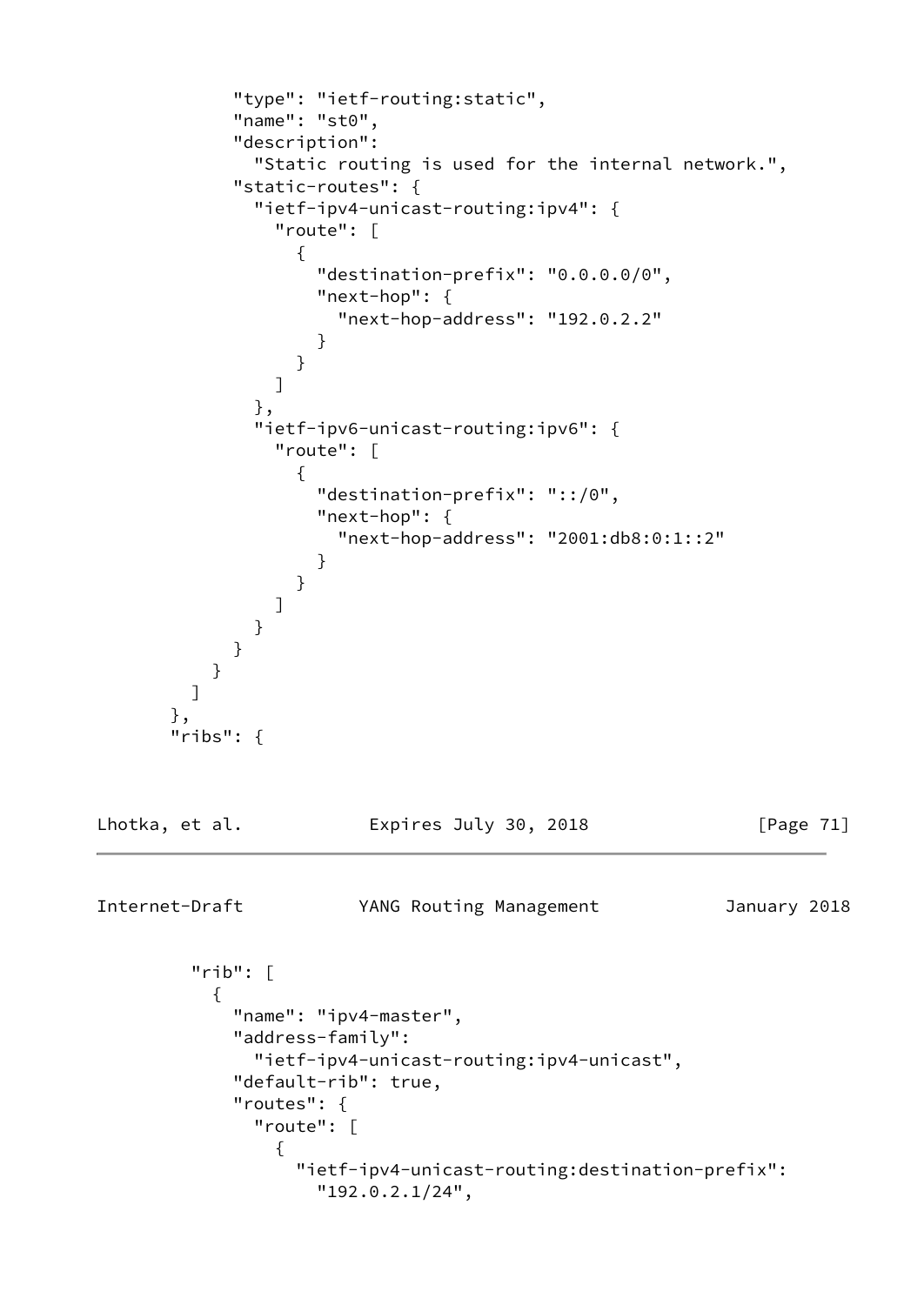```
 "next-hop": {
                    "outgoing-interface": "eth0"
                  },
                  "route-preference": 0,
                  "source-protocol": "ietf-routing:direct",
                  "last-updated": "2015-10-24T17:11:27+02:00"
                },
\{ "ietf-ipv4-unicast-routing:destination-prefix":
                    "198.51.100.0/24",
                  "next-hop": {
                    "outgoing-interface": "eth1"
 },
                  "source-protocol": "ietf-routing:direct",
                  "route-preference": 0,
                  "last-updated": "2015-10-24T17:11:27+02:00"
                },
\{ "ietf-ipv4-unicast-routing:destination-prefix":
                    "0.0.0.0/0",
                  "source-protocol": "ietf-routing:static",
                  "route-preference": 5,
                  "next-hop": {
                    "ietf-ipv4-unicast-routing:next-hop-address":
                     "192.0.2.2"
 },
                  "last-updated": "2015-10-24T18:02:45+02:00"
 }
 ]
 }
           },
\{"name": "ipv6-master",
            "address-family":
              "ietf-ipv6-unicast-routing:ipv6-unicast",
            "default-rib": true,
            "routes": {
```

```
Lhotka, et al. Expires July 30, 2018 [Page 72]
Internet-Draft YANG Routing Management January 2018
            "route": [
\{ "ietf-ipv6-unicast-routing:destination-prefix":
                 "2001:db8:0:1::/64",
```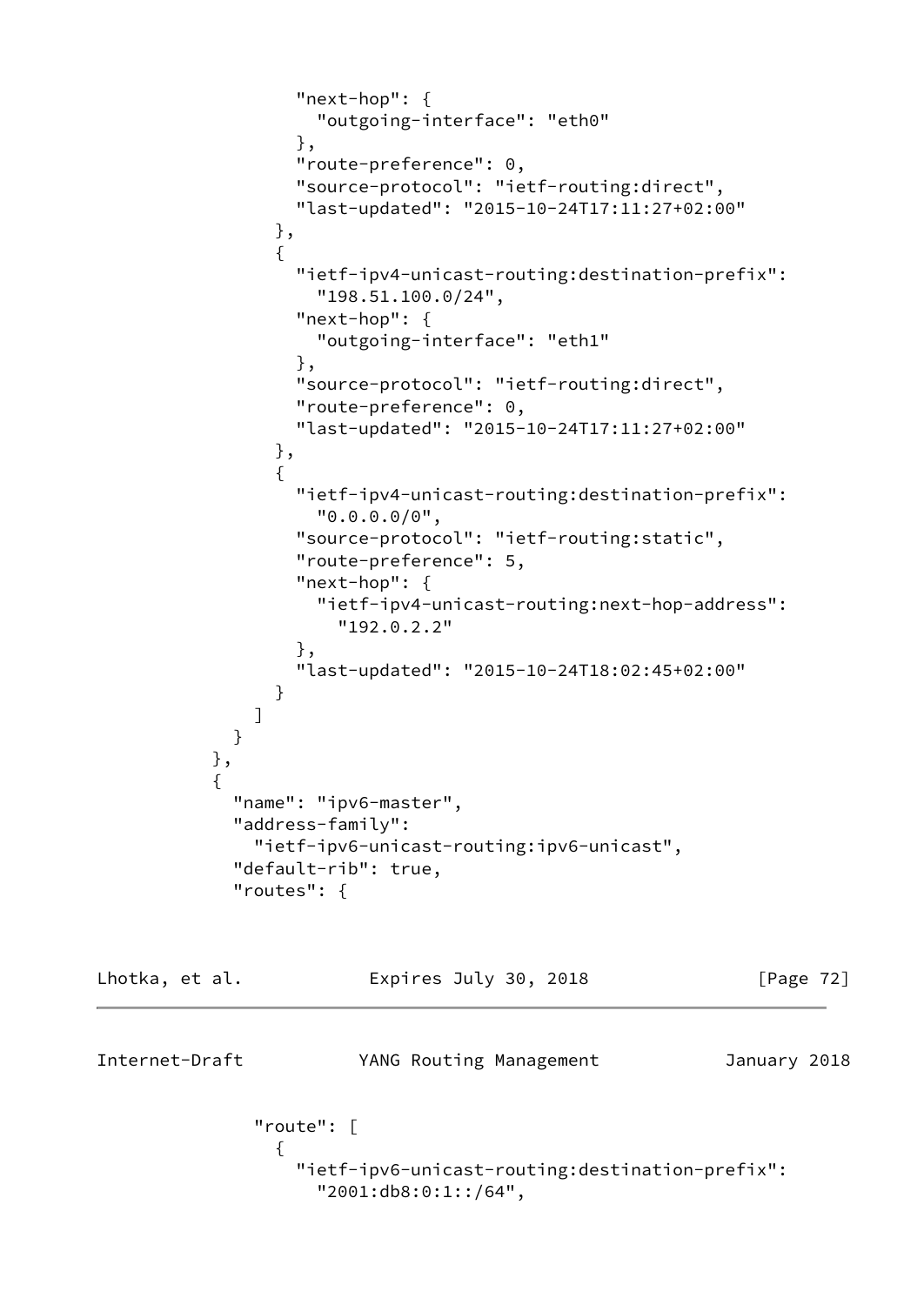```
 "next-hop": {
                    "outgoing-interface": "eth0"
 },
                  "source-protocol": "ietf-routing:direct",
                  "route-preference": 0,
                  "last-updated": "2015-10-24T17:11:27+02:00"
                },
\{ "ietf-ipv6-unicast-routing:destination-prefix":
                    "2001:db8:0:2::/64",
                  "next-hop": {
                    "outgoing-interface": "eth1"
 },
                  "source-protocol": "ietf-routing:direct",
                  "route-preference": 0,
                  "last-updated": "2015-10-24T17:11:27+02:00"
                },
\{ "ietf-ipv6-unicast-routing:destination-prefix":
                    "::/0",
                  "next-hop": {
                    "ietf-ipv6-unicast-routing:next-hop-address":
                      "2001:db8:0:1::2"
                  },
                  "source-protocol": "ietf-routing:static",
                  "route-preference": 5,
                  "last-updated": "2015-10-24T18:02:45+02:00"
 }
 ]
            }
          }
        ]
      }
     }
   }
```

```
Appendix E. NETCONF Get Data Reply Example
```
 This section gives an example of an XML reply to the NETCONF <get data> request for <operational> for a device that implements the example data models above.

<rpc-reply

Lhotka, et al. **Expires July 30, 2018** [Page 73]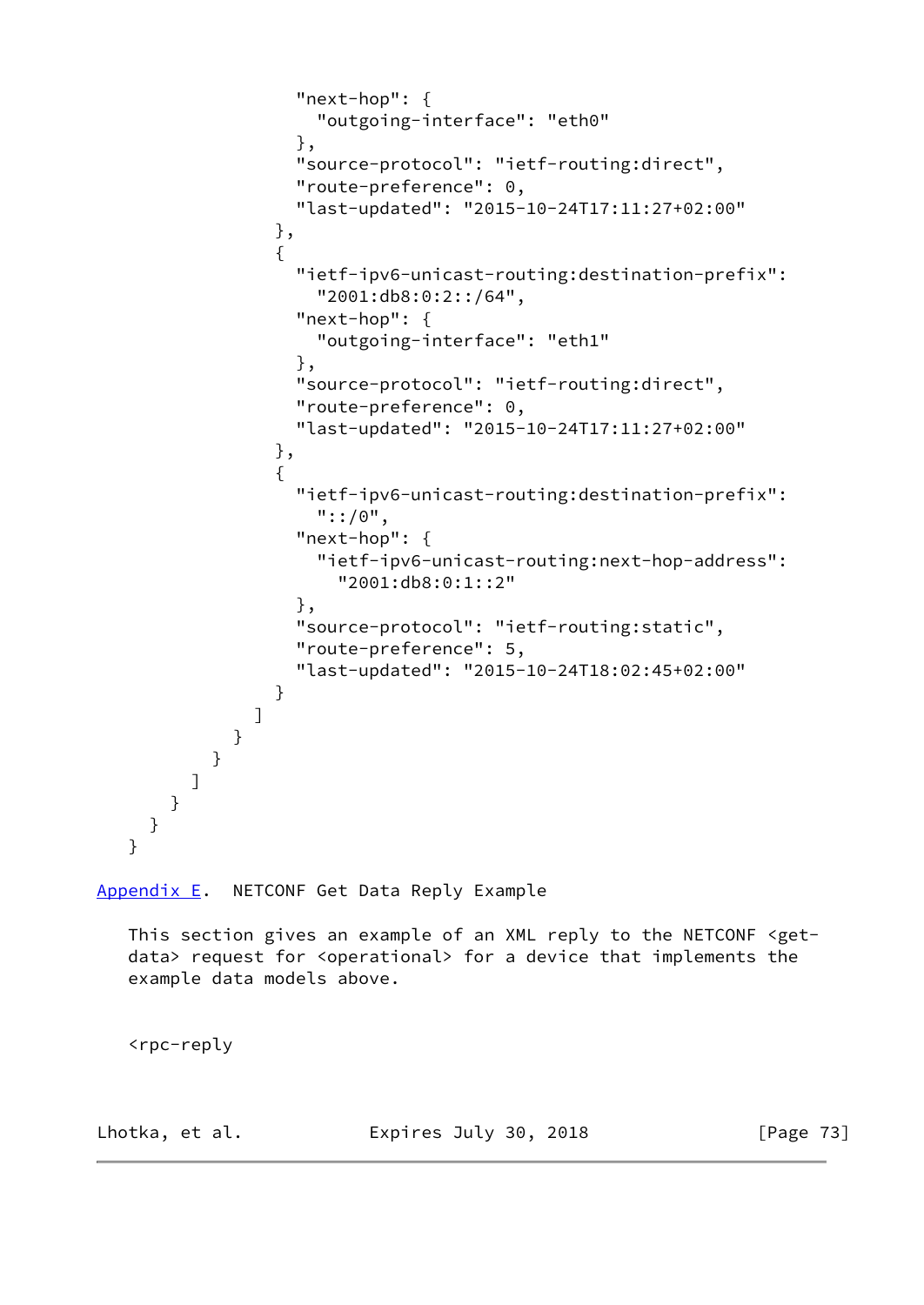```
 xmlns="urn:ietf:params:xml:ns:netconf:base:1.0"
 message-id="101">
 <data>
   <routing
     xmlns="urn:ietf:params:xml:ns:yang:ietf-routing"
     xmlns:or="urn:ietf:params:xml:ns:yang:ietf-origin">
     <router-id or:origin="or:intended">192.0.2.1</router-id>
     <control-plane-protocols or:origin="or:intended">
       <control-plane-protocol>
         <type>ietf-routing:static</type>
         <name></name>
         <static-routes>
           <ietf-ipv4-unicast-routing:ipv4>
             <route>
               <destination-prefix>0.0.0.0/0</destination-prefix>
                <next-hop>
                  <next-hop-address>192.0.2.2</next-hop-address>
                </next-hop>
             </route>
           </ietf-ipv4-unicast-routing:ipv4>
           <ietf-ipv6-unicast-routing:ipv6>
             <route>
               <destination-prefix>::/0</destination-prefix>
               <next-hop>
                  <next-hop-address>2001:db8:0:1::2</next-hop-address>
                </next-hop>
             </route>
           </ietf-ipv6-unicast-routing:ipv6>
         </static-routes>
       </control-plane-protocol>
     </control-plane-protocols>
     <ribs>
       <rib or:origin="or:intended">
         <name>ipv4-master</name>
         <address-family>
           ietf-ipv4-unicast-routing:ipv4-unicast
         </address-family>
         <default-rib>true</default-rib>
         <routes>
           <route>
             <ietf-ipv4-unicast-routing:destination-prefix>
               192.0.2.1/24
             </ietf-ipv4-unicast-routing:destination-prefix>
             <next-hop>
                <outgoing-interface>eth0</outgoing-interface>
```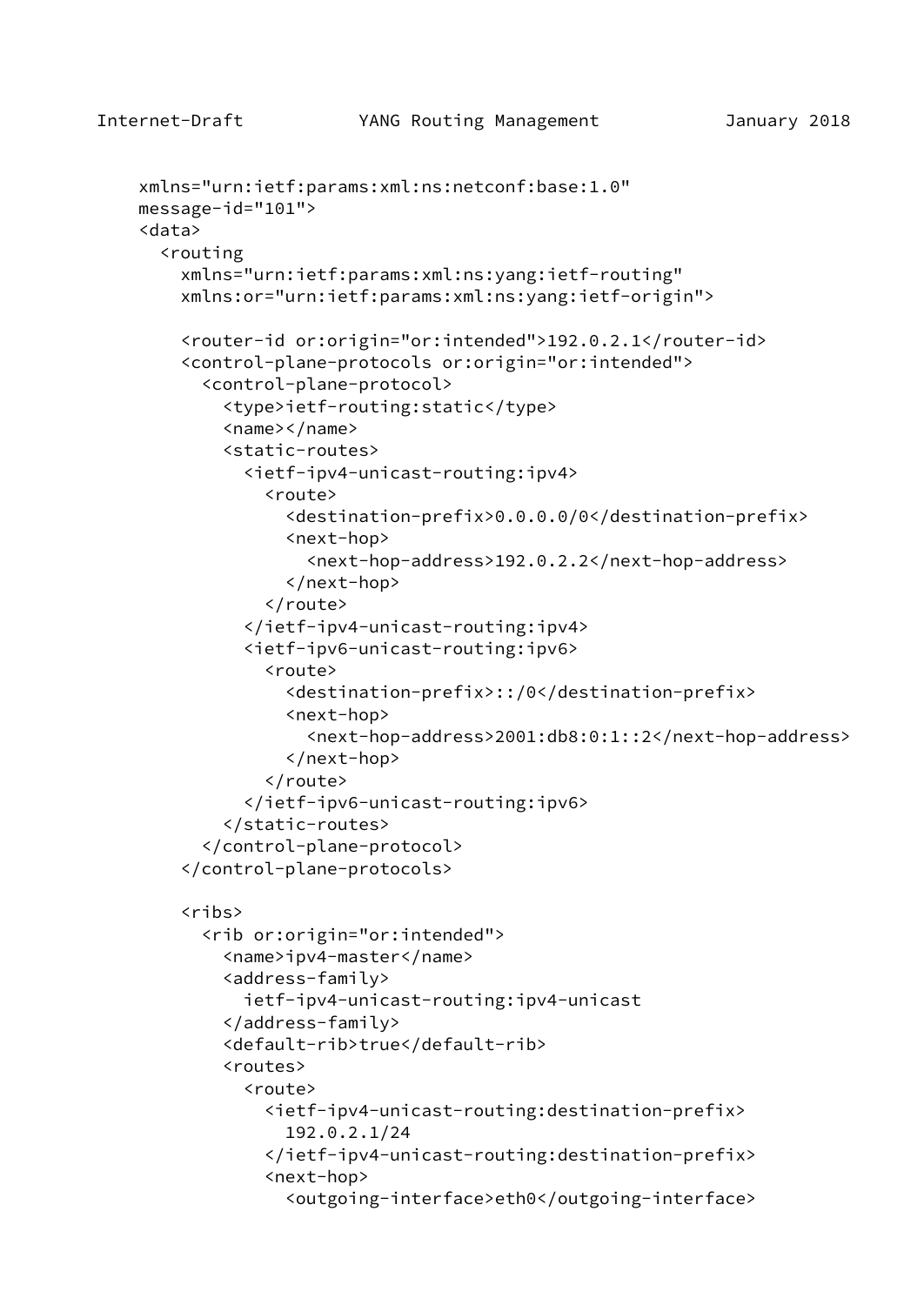```
 </next-hop>
```

| Lhotka, et al.      | Expires July 30, 2018                                                                                                                                      | [Page $74$ ] |
|---------------------|------------------------------------------------------------------------------------------------------------------------------------------------------------|--------------|
| Internet-Draft      | YANG Routing Management                                                                                                                                    | January 2018 |
|                     | <route-preference>0</route-preference>                                                                                                                     |              |
|                     | <source-protocol>ietf-routing:direct</source-protocol>                                                                                                     |              |
|                     |                                                                                                                                                            |              |
|                     | <last-updated>2015-10-24T17:11:27+02:00</last-updated>                                                                                                     |              |
| <br><route></route> |                                                                                                                                                            |              |
|                     |                                                                                                                                                            |              |
|                     | <ietf-ipv4-unicast-routing:destination-prefix><br/>198.51.100.0/24</ietf-ipv4-unicast-routing:destination-prefix>                                          |              |
|                     | <br><next-hop></next-hop>                                                                                                                                  |              |
|                     | <outgoing-interface>eth1</outgoing-interface><br>                                                                                                          |              |
|                     | <route-preference>0</route-preference>                                                                                                                     |              |
|                     | <source-protocol>ietf-routing:direct</source-protocol>                                                                                                     |              |
|                     | <last-updated>2015-10-24T17:11:27+02:00</last-updated>                                                                                                     |              |
|                     |                                                                                                                                                            |              |
| <route></route>     |                                                                                                                                                            |              |
|                     | <ietf-ipv4-unicast-routing:destination-prefix>0.0.0.0/0<br/></ietf-ipv4-unicast-routing:destination-prefix><br><next-hop></next-hop>                       |              |
|                     | <ietf-ipv4-unicast-routing:next-hop-address>192.0.2.2<br/></ietf-ipv4-unicast-routing:next-hop-address>                                                    |              |
|                     |                                                                                                                                                            |              |
|                     | <route-preference>5</route-preference><br><source-protocol>ietf-routing:static</source-protocol><br><last-updated>2015-10-24T18:02:45+02:00</last-updated> |              |
|                     |                                                                                                                                                            |              |
|                     |                                                                                                                                                            |              |
| $\langle$ /rib>     |                                                                                                                                                            |              |
|                     | <rib or:origin="or:intended"></rib>                                                                                                                        |              |
|                     | <name>ipv6-master</name>                                                                                                                                   |              |
|                     | <address-family></address-family>                                                                                                                          |              |
|                     | ietf-ipv6-unicast-routing:ipv6-unicast                                                                                                                     |              |
|                     |                                                                                                                                                            |              |
|                     | <default-rib>true</default-rib>                                                                                                                            |              |
| <routes></routes>   |                                                                                                                                                            |              |
| <route></route>     |                                                                                                                                                            |              |
|                     | <ietf-ipv6-unicast-routing:destination-prefix><br/>2001:db8:0:1::/64</ietf-ipv6-unicast-routing:destination-prefix>                                        |              |
|                     | <br><next-hop></next-hop>                                                                                                                                  |              |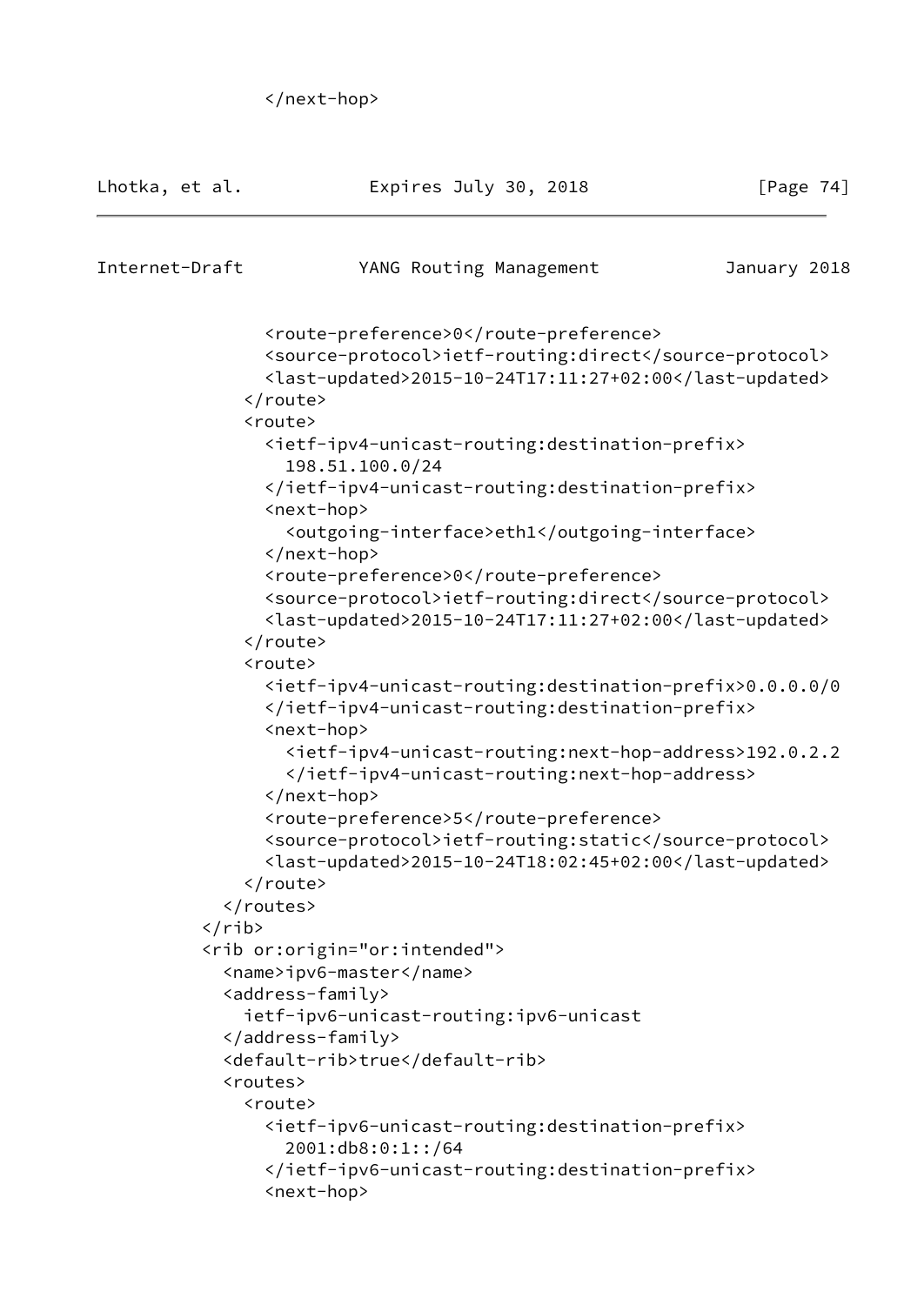| <outgoing-interface>eth0</outgoing-interface>                                                 |                                                        |
|-----------------------------------------------------------------------------------------------|--------------------------------------------------------|
|                                                                                               |                                                        |
| <route-preference>0</route-preference>                                                        |                                                        |
|                                                                                               | <source-protocol>ietf-routing:direct</source-protocol> |
|                                                                                               | <last-updated>2015-10-24T17:11:27+02:00</last-updated> |
| $\langle$ /route>                                                                             |                                                        |
| <route></route>                                                                               |                                                        |
| <ietf-ipv6-unicast-routing:destination-prefix></ietf-ipv6-unicast-routing:destination-prefix> |                                                        |

| Expires July 30, 2018                                                                                                                                                                                                                                                                                                                                                                                                                                                                                                                                                                                                                                                                            | [Page 75]                                                                                  |
|--------------------------------------------------------------------------------------------------------------------------------------------------------------------------------------------------------------------------------------------------------------------------------------------------------------------------------------------------------------------------------------------------------------------------------------------------------------------------------------------------------------------------------------------------------------------------------------------------------------------------------------------------------------------------------------------------|--------------------------------------------------------------------------------------------|
| YANG Routing Management                                                                                                                                                                                                                                                                                                                                                                                                                                                                                                                                                                                                                                                                          | January 2018                                                                               |
| 2001:db8:0:2::/64<br><br><next-hop><br/><outgoing-interface>eth1</outgoing-interface><br/></next-hop><br><route-preference>0</route-preference><br><source-protocol>ietf-routing:direct</source-protocol><br><last-updated>2015-10-24T17:11:27+02:00</last-updated><br><ietf-ipv6-unicast-routing:destination-prefix>::/0<br/></ietf-ipv6-unicast-routing:destination-prefix><br><next-hop><br/><ietf-ipv6-unicast-routing:next-hop-address><br/>2001:db8:0:1::2<br/></ietf-ipv6-unicast-routing:next-hop-address><br/></next-hop><br><route-preference>5</route-preference><br><source-protocol>ietf-routing:static</source-protocol><br><last-updated>2015-10-24T18:02:45+02:00</last-updated> |                                                                                            |
|                                                                                                                                                                                                                                                                                                                                                                                                                                                                                                                                                                                                                                                                                                  |                                                                                            |
|                                                                                                                                                                                                                                                                                                                                                                                                                                                                                                                                                                                                                                                                                                  | <br><route><br/></route><br><br>$\langle$ /rib><br>$\langle$ /ribs><br><br>Acknowledgments |

 The authors wish to thank Nitin Bahadur, Martin Bjorklund, Dean Bogdanovic, Jeff Haas, Joel Halpern, Wes Hardaker, Sriganesh Kini, David Lamparter, Andrew McGregor, Jan Medved, Xiang Li, Stephane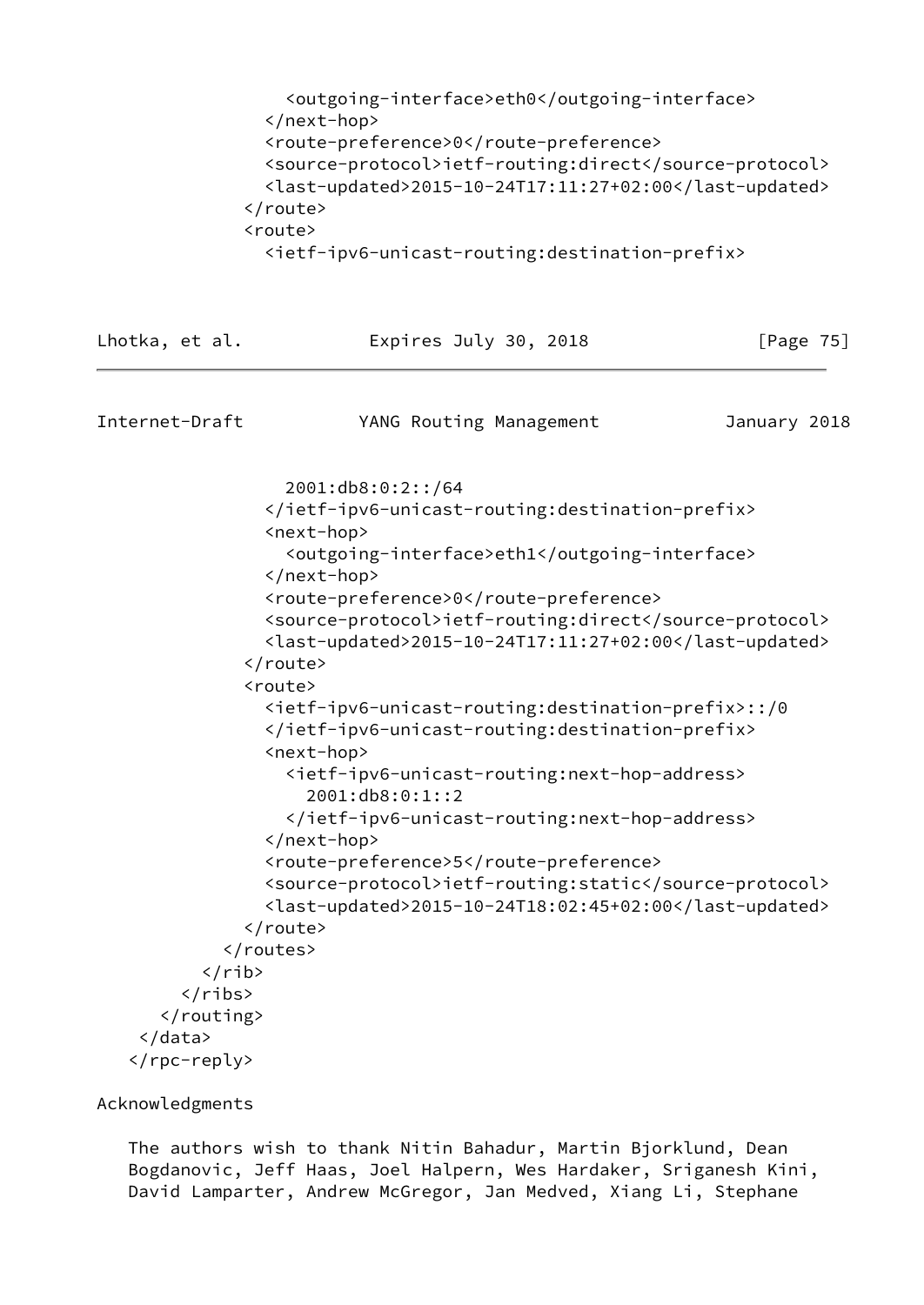| Litkowski, Thomas Morin, Tom Petch, Bruno Rijsman,<br>Juergen Schoenwaelder, Phil Shafer, Dave Thaler, Yi Yang,<br>Derek Man-Kit Yeung, Jeffrey Zhang, Vladimir Vassilev, Rob Wilton,<br>Joe Clark, Jia He, Suresh Krishnan, and Francis Dupont for their<br>helpful comments and suggestions. |                         |              |
|------------------------------------------------------------------------------------------------------------------------------------------------------------------------------------------------------------------------------------------------------------------------------------------------|-------------------------|--------------|
| Authors' Addresses                                                                                                                                                                                                                                                                             |                         |              |
| Ladislav Lhotka<br>CZ.NIC                                                                                                                                                                                                                                                                      |                         |              |
| EMail: lhotka@nic.cz                                                                                                                                                                                                                                                                           |                         |              |
|                                                                                                                                                                                                                                                                                                |                         |              |
| Lhotka, et al.                                                                                                                                                                                                                                                                                 | Expires July 30, 2018   | [Page $76$ ] |
| Internet-Draft                                                                                                                                                                                                                                                                                 | YANG Routing Management | January 2018 |
| Acee Lindem<br>Cisco Systems                                                                                                                                                                                                                                                                   |                         |              |
| EMail: acee@cisco.com                                                                                                                                                                                                                                                                          |                         |              |
| Yingzhen Qu<br>Huawei<br>2330 Central Expressway<br>Santa Clara CA 95050                                                                                                                                                                                                                       |                         |              |

EMail: yingzhen.qu@huawei.com